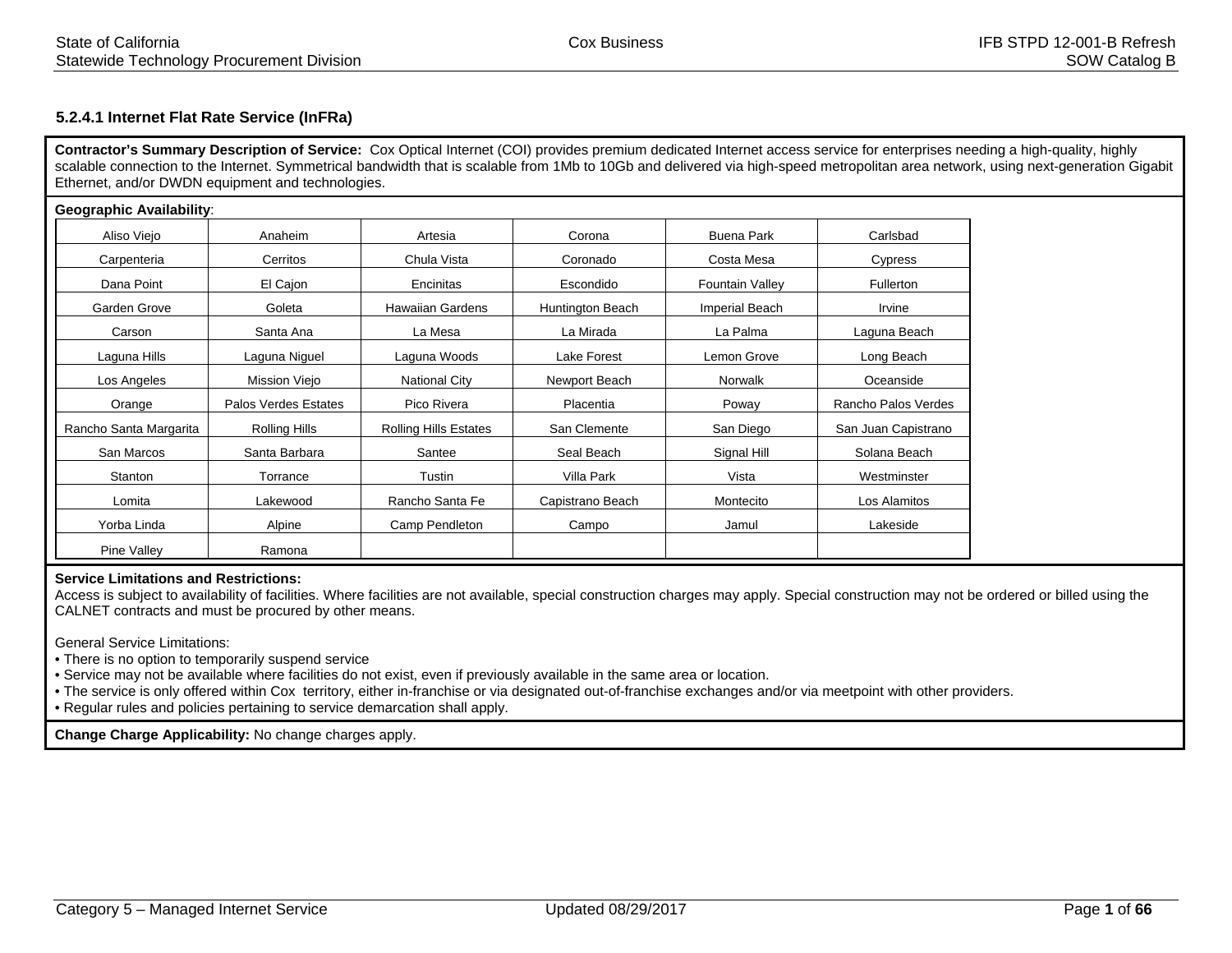|                   | 5.2.4.1 Internet Flat Service (InFRa) |                                       |                                                                                                                  |                                                                  |                                         |                                                  |                    |                                     |                                  |                              |
|-------------------|---------------------------------------|---------------------------------------|------------------------------------------------------------------------------------------------------------------|------------------------------------------------------------------|-----------------------------------------|--------------------------------------------------|--------------------|-------------------------------------|----------------------------------|------------------------------|
| A                 | B                                     | $\mathsf{C}$                          | D                                                                                                                | E.                                                               | F                                       | G                                                | H                  |                                     | J                                | K                            |
| Line<br>Item<br># | <b>Feature Name</b>                   | Contractor's<br>Product<br>Identifier | <b>Feature Description</b>                                                                                       | Restrictions,<br>Limitations<br>and<br>Additional<br>Information | Non-<br>Recurring<br>Charge<br>per Item | Monthly<br>Recurring<br>Charge/Ite<br>m per Unit | Unit of<br>Measure | Charge<br>per<br>change<br>per item | Delegation<br>Needed<br>(Yes/No) | Required or<br>Discretionary |
| $\mathbf{1}$      | InFRa @<br>1.544Mbps                  | COI1.5                                | <b>Internet Flat Rate Service</b><br>(InFRa) at 1.544Mbps. Includes<br>dedicated Internet port and<br>transport. |                                                                  | \$0.00                                  | \$223.45                                         | Each               | \$0.00                              | <b>No</b>                        | Required                     |
| $\overline{2}$    | InFRa @ 2Mbps                         | COI <sub>2</sub>                      | Internet Flat Rate Service<br>(InFRa) at 2Mbps. Includes<br>dedicated Internet port and<br>transport.            |                                                                  | \$0.00                                  | \$298.28                                         | Each               | \$0.00                              | No                               | Required                     |
| 3                 | InFRa @ 3Mbps                         | COI3                                  | <b>Internet Flat Rate Service</b><br>(InFRa) at 3Mbps. Includes<br>dedicated Internet port and<br>transport.     |                                                                  | \$0.00                                  | \$354.65                                         | Each               | \$0.00                              | No                               | Required                     |
| $\overline{4}$    | InFRa @ 4Mbps                         | COI4                                  | Internet Flat Rate Service<br>(InFRa) at 4Mbps. Includes<br>dedicated Internet port and<br>transport.            |                                                                  | \$0.00                                  | \$373.10                                         | Each               | \$0.00                              | <b>No</b>                        | Required                     |
| 5                 | InFRa @ 4.5Mbps                       | COI4.5                                | Internet Flat Rate Service<br>(InFRa) at 4.5Mbps. Includes<br>dedicated Internet port and<br>transport.          |                                                                  | \$0.00                                  | \$399.75                                         | Each               | \$0.00                              | <b>No</b>                        | Required                     |
| 6                 | InFRa @ 5Mbps                         | COI <sub>5</sub>                      | <b>Internet Flat Rate Service</b><br>(InFRa) at 5Mbps. Includes<br>dedicated Internet port and<br>transport.     |                                                                  | \$0.00                                  | \$399.75                                         | Each               | \$0.00                              | <b>No</b>                        | Required                     |
| $\overline{7}$    | InFRa @ 6Mbps                         | COI6                                  | <b>Internet Flat Rate Service</b><br>(InFRa) at 6Mbps. Includes<br>dedicated Internet port and<br>transport.     |                                                                  | \$0.00                                  | \$428.45                                         | Each               | \$0.00                              | <b>No</b>                        | Required                     |
| 8                 | InFRa @ 7Mbps                         | COI7                                  | <b>Internet Flat Rate Service</b><br>(InFRa) at 7Mbps. Includes<br>dedicated Internet port and<br>transport.     |                                                                  | \$0.00                                  | \$441.78                                         | Each               | \$0.00                              | No                               | Required                     |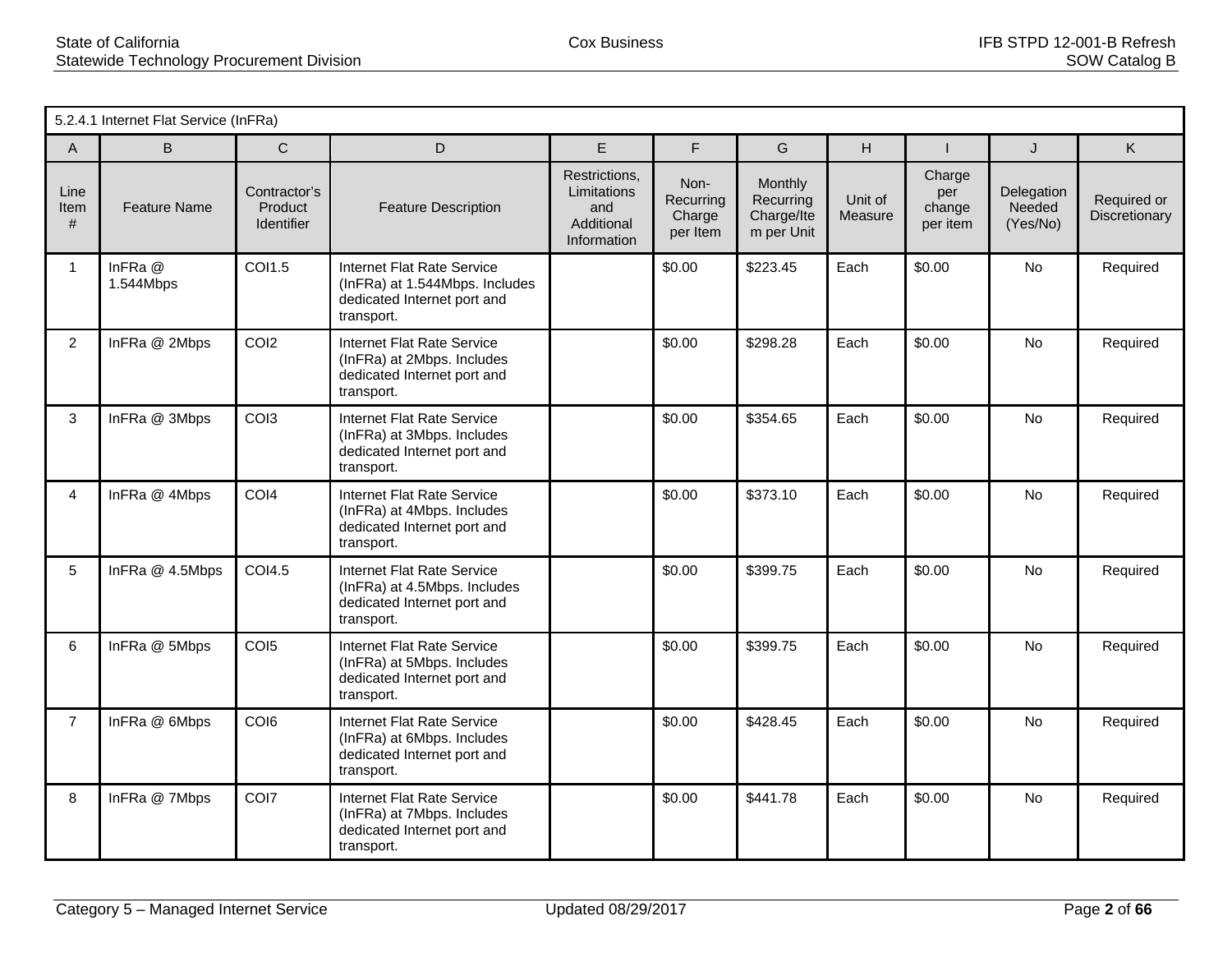|                   | 5.2.4.1 Internet Flat Service (InFRa) |                                       |                                                                                                                 |                                                                  |                                         |                                                  |                    |                                     |                                  |                              |
|-------------------|---------------------------------------|---------------------------------------|-----------------------------------------------------------------------------------------------------------------|------------------------------------------------------------------|-----------------------------------------|--------------------------------------------------|--------------------|-------------------------------------|----------------------------------|------------------------------|
| A                 | <sub>B</sub>                          | $\mathsf{C}$                          | D                                                                                                               | E.                                                               | F                                       | G                                                | H                  |                                     | J                                | K.                           |
| Line<br>Item<br># | <b>Feature Name</b>                   | Contractor's<br>Product<br>Identifier | <b>Feature Description</b>                                                                                      | Restrictions,<br>Limitations<br>and<br>Additional<br>Information | Non-<br>Recurring<br>Charge<br>per Item | Monthly<br>Recurring<br>Charge/Ite<br>m per Unit | Unit of<br>Measure | Charge<br>per<br>change<br>per item | Delegation<br>Needed<br>(Yes/No) | Required or<br>Discretionary |
| 9                 | InFRa @ 7.5Mbps                       | <b>COI7.5</b>                         | <b>Internet Flat Rate Service</b><br>(InFRa) at 7.5Mbps. Includes<br>dedicated Internet port and<br>transport.  |                                                                  | \$0.00                                  | \$454.08                                         | Each               | \$0.00                              | No                               | Required                     |
| 10                | InFRa @ 8Mbps                         | CO <sub>18</sub>                      | Internet Flat Rate Service<br>(InFRa) at 8Mbps. Includes<br>dedicated Internet port and<br>transport.           |                                                                  | \$0.00                                  | \$454.08                                         | Each               | \$0.00                              | No                               | Required                     |
| 11                | InFRa @ 9Mbps                         | COI9                                  | Internet Flat Rate Service<br>(InFRa) at 9Mbps. Includes<br>dedicated Internet port and<br>transport.           |                                                                  | \$0.00                                  | \$482.78                                         | Each               | \$0.00                              | No                               | Required                     |
| 12                | InFRa @ 10Mbps                        | <b>COI10</b>                          | <b>Internet Flat Rate Service</b><br>(InFRa) at 10Mbps. Includes<br>dedicated Internet port and<br>transport.   |                                                                  | \$0.00                                  | \$492.00                                         | Each               | \$0.00                              | <b>No</b>                        | Required                     |
| 13                | InFRa @<br>10.5Mbps                   | COI10.5                               | <b>Internet Flat Rate Service</b><br>(InFRa) at 10.5Mbps. Includes<br>dedicated Internet port and<br>transport. |                                                                  | \$0.00                                  | \$587.33                                         | Each               | \$0.00                              | No                               | Required                     |
| 14                | InFRa @ 12Mbps                        | <b>COI12</b>                          | <b>Internet Flat Rate Service</b><br>(InFRa) at 12Mbps. Includes<br>dedicated Internet port and<br>transport.   |                                                                  | \$0.00                                  | \$587.33                                         | Each               | \$0.00                              | <b>No</b>                        | Required                     |
| 15                | InFRa @ 15Mbps                        | <b>COI15</b>                          | Internet Flat Rate Service<br>(InFRa) at 15Mbps. Includes<br>dedicated Internet port and<br>transport.          |                                                                  | \$0.00                                  | \$587.33                                         | Each               | \$0.00                              | No                               | Required                     |
| 16                | InFRa @ 20Mbps                        | <b>COI20</b>                          | <b>Internet Flat Rate Service</b><br>(InFRa) at 20Mbps. Includes<br>dedicated Internet port and<br>transport.   |                                                                  | \$0.00                                  | \$601.68                                         | Each               | \$0.00                              | <b>No</b>                        | Required                     |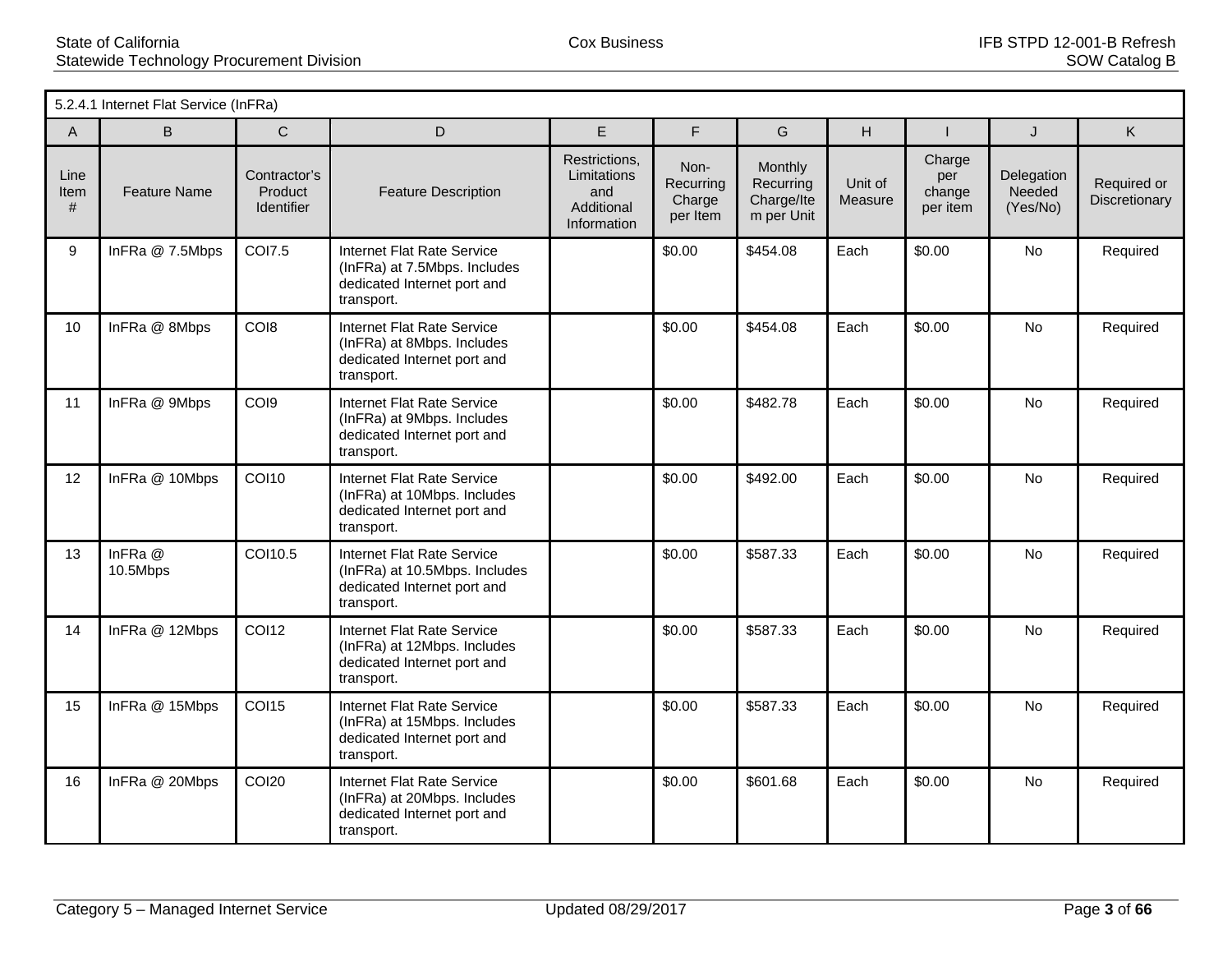|                      | 5.2.4.1 Internet Flat Service (InFRa) |                                              |                                                                                                                |                                                                  |                                         |                                                  |                    |                                     |                                  |                              |
|----------------------|---------------------------------------|----------------------------------------------|----------------------------------------------------------------------------------------------------------------|------------------------------------------------------------------|-----------------------------------------|--------------------------------------------------|--------------------|-------------------------------------|----------------------------------|------------------------------|
| A                    | B.                                    | C                                            | D                                                                                                              | E.                                                               | F                                       | G                                                | H                  |                                     | J                                | K                            |
| Line<br>Item<br>$\#$ | <b>Feature Name</b>                   | Contractor's<br>Product<br><b>Identifier</b> | <b>Feature Description</b>                                                                                     | Restrictions,<br>Limitations<br>and<br>Additional<br>Information | Non-<br>Recurring<br>Charge<br>per Item | Monthly<br>Recurring<br>Charge/Ite<br>m per Unit | Unit of<br>Measure | Charge<br>per<br>change<br>per item | Delegation<br>Needed<br>(Yes/No) | Required or<br>Discretionary |
| 17                   | InFRa @ 25Mbps                        | <b>COI25</b>                                 | <b>Internet Flat Rate Service</b><br>(InFRa) at 25Mbps. Includes<br>dedicated Internet port and<br>transport.  |                                                                  | \$0.00                                  | \$667.28                                         | Each               | \$0.00                              | No                               | Required                     |
| 18                   | InFRa @ 30Mbps                        | <b>COI30</b>                                 | <b>Internet Flat Rate Service</b><br>(InFRa) at 30Mbps. Includes<br>dedicated Internet port and<br>transport.  |                                                                  | \$0.00                                  | \$706.23                                         | Each               | \$0.00                              | No                               | Required                     |
| 19                   | InFRa @ 35Mbps                        | <b>COI35</b>                                 | <b>Internet Flat Rate Service</b><br>(InFRa) at 35Mbps. Includes<br>dedicated Internet port and<br>transport.  |                                                                  | \$0.00                                  | \$747.23                                         | Each               | \$0.00                              | No                               | Required                     |
| 20                   | InFRa @ 40Mbps                        | <b>COI40</b>                                 | <b>Internet Flat Rate Service</b><br>(InFRa) at 40Mbps. Includes<br>dedicated Internet port and<br>transport.  |                                                                  | \$0.00                                  | \$786.18                                         | Each               | \$0.00                              | <b>No</b>                        | Required                     |
| 21                   | InFRa @ 45Mbps                        | <b>COI45</b>                                 | <b>Internet Flat Rate Service</b><br>(InFRa) at 45Mbps. Includes<br>dedicated Internet port and<br>transport.  |                                                                  | \$0.00                                  | \$826.15                                         | Each               | \$0.00                              | <b>No</b>                        | Required                     |
| 22                   | InFRa @ 60Mbps                        | <b>COI60</b>                                 | <b>Internet Flat Rate Service</b><br>(InFRa) at 60Mbps. Includes<br>dedicated Internet port and<br>transport.  |                                                                  | \$0.00                                  | \$1,038.33                                       | Each               | \$0.00                              | No                               | Required                     |
| 23                   | InFRa @ 155Mbps                       | <b>COI155</b>                                | <b>Internet Flat Rate Service</b><br>(InFRa) at 155Mbps. Includes<br>dedicated Internet port and<br>transport. |                                                                  | \$0.00                                  | \$1,618.48                                       | Each               | \$0.00                              | <b>No</b>                        | Required                     |
| 24                   | InFRa @ 622Mbps                       | <b>COI622</b>                                | <b>Internet Flat Rate Service</b><br>(InFRa) at 622Mbps. Includes<br>dedicated Internet port and<br>transport. |                                                                  | \$0.00                                  | \$3,763.80                                       | Each               | \$0.00                              | No                               | Required                     |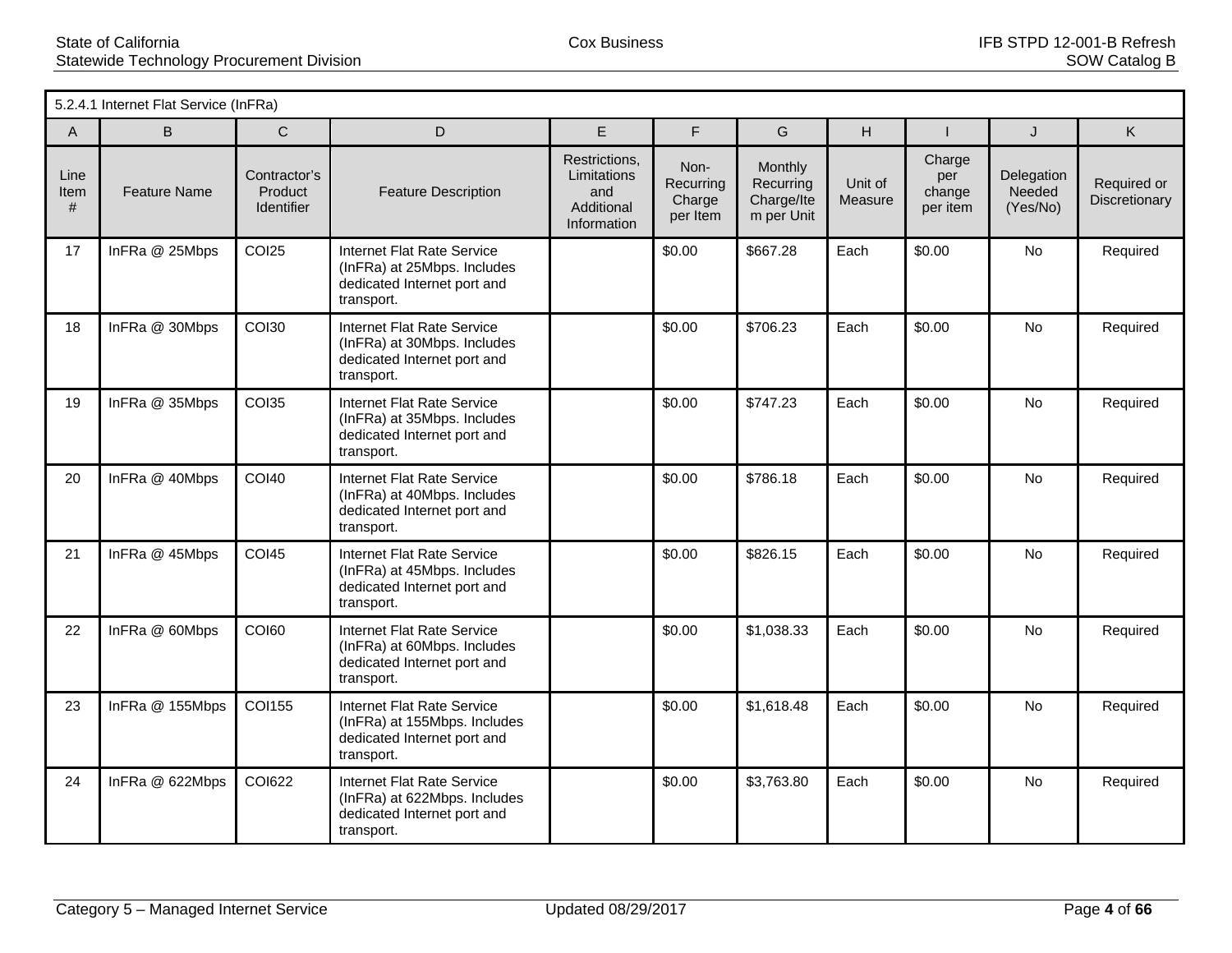|                   | 5.2.4.1 Internet Flat Service (InFRa) |                                              |                                                                                                                 |                                                                  |                                         |                                                  |                    |                                     |                                  |                              |
|-------------------|---------------------------------------|----------------------------------------------|-----------------------------------------------------------------------------------------------------------------|------------------------------------------------------------------|-----------------------------------------|--------------------------------------------------|--------------------|-------------------------------------|----------------------------------|------------------------------|
| A                 | B                                     | $\mathsf{C}$                                 | D                                                                                                               | E                                                                | F                                       | G                                                | H                  |                                     | J                                | K.                           |
| Line<br>Item<br># | <b>Feature Name</b>                   | Contractor's<br>Product<br><b>Identifier</b> | <b>Feature Description</b>                                                                                      | Restrictions,<br>Limitations<br>and<br>Additional<br>Information | Non-<br>Recurring<br>Charge<br>per Item | Monthly<br>Recurring<br>Charge/Ite<br>m per Unit | Unit of<br>Measure | Charge<br>per<br>change<br>per item | Delegation<br>Needed<br>(Yes/No) | Required or<br>Discretionary |
| 25                | InFRa @<br>2.45Gbps                   | <b>COI2.5G</b>                               | <b>Internet Flat Rate Service</b><br>(InFRa) at 2.45Gbps. Includes<br>dedicated Internet port and<br>transport. |                                                                  | \$0.00                                  | \$7,585.00                                       | Each               | \$0.00                              | No                               | Required                     |
| 26                | InFRa @ 50Mbps                        | <b>COI50</b>                                 | <b>Internet Flat Rate Service</b><br>(InFRa) at 50Mbps. Includes<br>dedicated Internet port and<br>transport.   |                                                                  | \$0.00                                  | \$867.15                                         | Each               | \$0.00                              | <b>No</b>                        | Required                     |
| 27                | InFRa @ 100Mbps                       | COI100                                       | <b>Internet Flat Rate Service</b><br>(InFRa) at 100Mbps. Includes<br>dedicated Internet port and<br>transport.  |                                                                  | \$0.00                                  | \$1,383.75                                       | Each               | \$0.00                              | <b>No</b>                        | Required                     |
| 28                | InFRa @ 1Gbps                         | COI1G                                        | Internet Flat Rate Service<br>(InFRa) at 1Gbps. Includes<br>dedicated Internet port and<br>transport.           |                                                                  | \$0.00                                  | \$4,055.93                                       | Each               | \$0.00                              | <b>No</b>                        | Required                     |
| 29                | InFRa @ 2Gbps                         | COI2G                                        | Internet Flat Rate Service<br>(InFRa) at 2Gbps. Includes<br>dedicated Internet port and<br>transport.           |                                                                  | \$0.00                                  | \$7,175.00                                       | Each               | \$0.00                              | <b>No</b>                        | Required                     |
| 30                | InFRa @ 3Gbps                         | COI3G                                        | <b>Internet Flat Rate Service</b><br>(InFRa) at 3Gbps. Includes<br>dedicated Internet port and<br>transport.    |                                                                  | \$0.00                                  | \$7,687.50                                       | Each               | \$0.00                              | <b>No</b>                        | Required                     |
| 31                | IPv4 Static IP<br>Addresses /27       | <b>IPV4/27</b>                               | Block of 32 Static IPv4 IP<br>Addresses                                                                         |                                                                  | \$0.00                                  | \$51.25                                          | Each               | \$0.00                              | No.                              | Required                     |
| 32                | IPv4 Static IP<br>Addresses /26       | <b>IPV4/26</b>                               | Block of 64 Static IPv4 IP<br>Addresses                                                                         |                                                                  | \$0.00                                  | \$66.63                                          | Each               | \$0.00                              | No                               | Required                     |
| 33                | IPv4 Static IP<br>Addresses /25       | <b>IPV4/25</b>                               | Block of 128 Static IPv4 IP<br>Addresses                                                                        |                                                                  | \$0.00                                  | \$128.13                                         | Each               | \$0.00                              | No                               | Required                     |
| 34                | IPv4 Static IP<br>Addresses /24       | <b>IPV4/24</b>                               | Block of 256 Static IPv4 IP<br>Addresses                                                                        |                                                                  | \$0.00                                  | \$205.00                                         | Each               | \$0.00                              | No.                              | Required                     |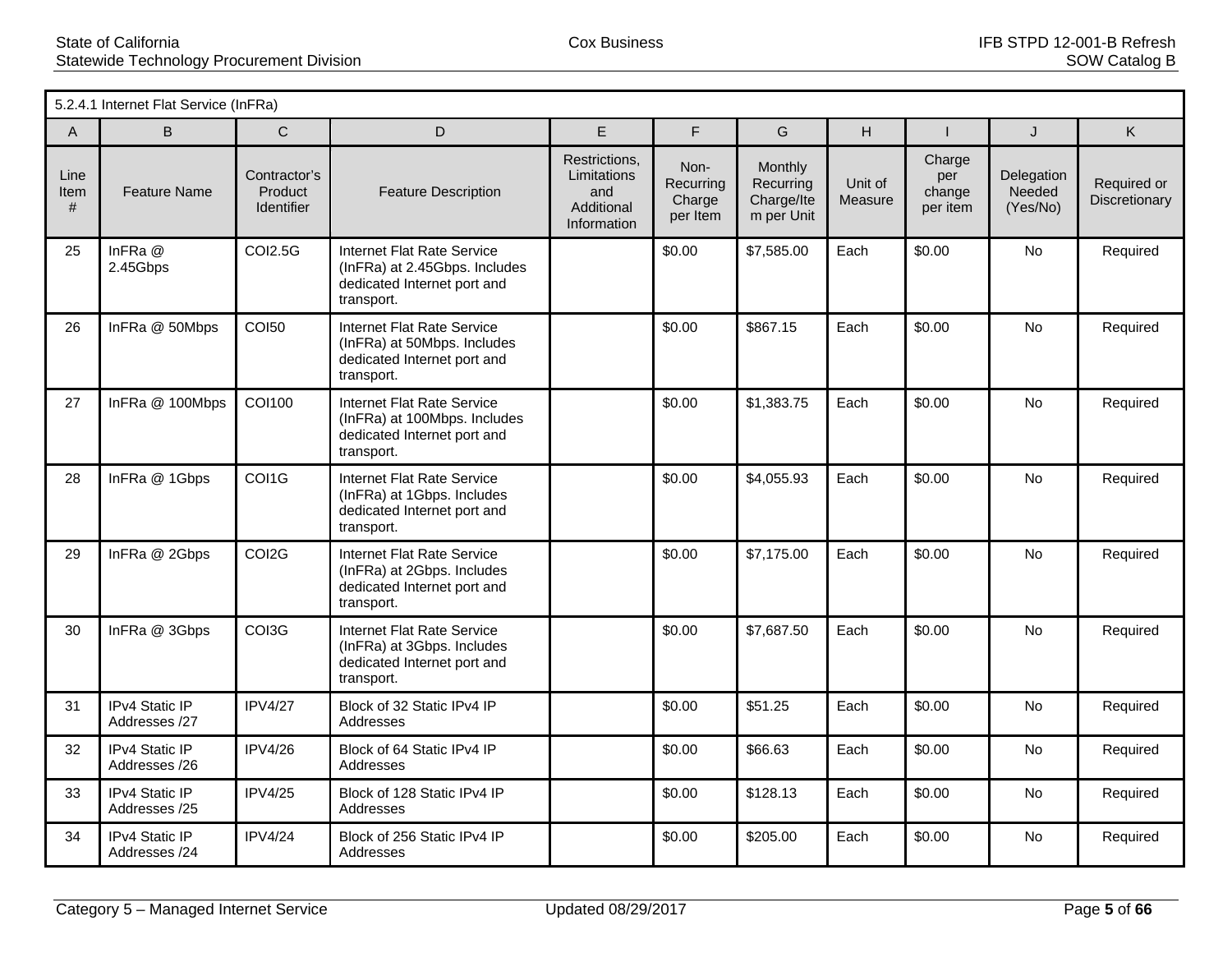|                   | 5.2.4.1 Internet Flat Service (InFRa)     |                                              |                                                                                                              |                                                                                   |                                         |                                                  |                    |                                     |                                  |                              |
|-------------------|-------------------------------------------|----------------------------------------------|--------------------------------------------------------------------------------------------------------------|-----------------------------------------------------------------------------------|-----------------------------------------|--------------------------------------------------|--------------------|-------------------------------------|----------------------------------|------------------------------|
| A                 | B                                         | $\mathsf{C}$                                 | D                                                                                                            | E                                                                                 | F                                       | G                                                | H                  |                                     | J                                | K.                           |
| Line<br>Item<br># | <b>Feature Name</b>                       | Contractor's<br>Product<br><b>Identifier</b> | <b>Feature Description</b>                                                                                   | Restrictions,<br>Limitations<br>and<br>Additional<br>Information                  | Non-<br>Recurring<br>Charge<br>per Item | Monthly<br>Recurring<br>Charge/Ite<br>m per Unit | Unit of<br>Measure | Charge<br>per<br>change<br>per item | Delegation<br>Needed<br>(Yes/No) | Required or<br>Discretionary |
| 35                | <b>Terrestrial Based</b><br>HSIS 1.5 Mbps | CBI1.5                                       | Internet Flat Rate Service at 1.5<br>Mbps downstream. Includes<br>shared port, cable modem and<br>transport. | This is a best<br>effort service<br>- SLA does<br>not apply to<br>this product.   | \$0.00                                  | \$80.98                                          | Each               | \$0.00                              | Yes                              | Required                     |
| 36                | <b>Terrestrial Based</b><br>HSIS 3 Mbps   | CBI3                                         | Internet Flat Rate Service at 3<br>Mbps downstream. Includes<br>shared port, cable modem and<br>transport.   | This is a best<br>effort service<br>$-$ SLA does<br>not apply to<br>this product. | \$0.00                                  | \$80.98                                          | Each               | \$0.00                              | Yes                              | Required                     |
| 37                | <b>Terrestrial Based</b><br>HSIS 5 Mbps   | CBI <sub>5</sub>                             | Internet Flat Rate Service at 5<br>Mbps downstream. Includes<br>shared port, cable modem and<br>transport.   | This is a best<br>effort service<br>- SLA does<br>not apply to<br>this product.   | \$0.00                                  | \$80.98                                          | Each               | \$0.00                              | Yes                              | Required                     |
| 38                | <b>Terrestrial Based</b><br>HSIS 10 Mbps  | CBI10                                        | Internet Flat Rate Service at 10<br>Mbps downstream. Includes<br>shared port, cable modem and<br>transport.  | This is a best<br>effort service<br>$-$ SLA does<br>not apply to<br>this product. | \$0.00                                  | \$108.65                                         | Each               | \$0.00                              | <b>Yes</b>                       | Required                     |
| 39                | <b>Terrestrial Based</b><br>HSIS 15 Mbps  | CBI15                                        | Internet Flat Rate Service at 15<br>Mbps downstream. Includes<br>shared port, cable modem and<br>transport.  | This is a best<br>effort service<br>$-$ SLA does<br>not apply to<br>this product. | \$0.00                                  | \$148.63                                         | Each               | \$0.00                              | Yes                              | Required                     |
| 40                | <b>Terrestrial Based</b><br>HSIS 20 Mbps  | CBI <sub>20</sub>                            | Internet Flat Rate Service at 20<br>Mbps downstream. Includes<br>shared port, cable modem and<br>transport.  | This is a best<br>effort service<br>$-$ SLA does<br>not apply to<br>this product. | \$0.00                                  | \$148.63                                         | Each               | \$0.00                              | <b>Yes</b>                       | Required                     |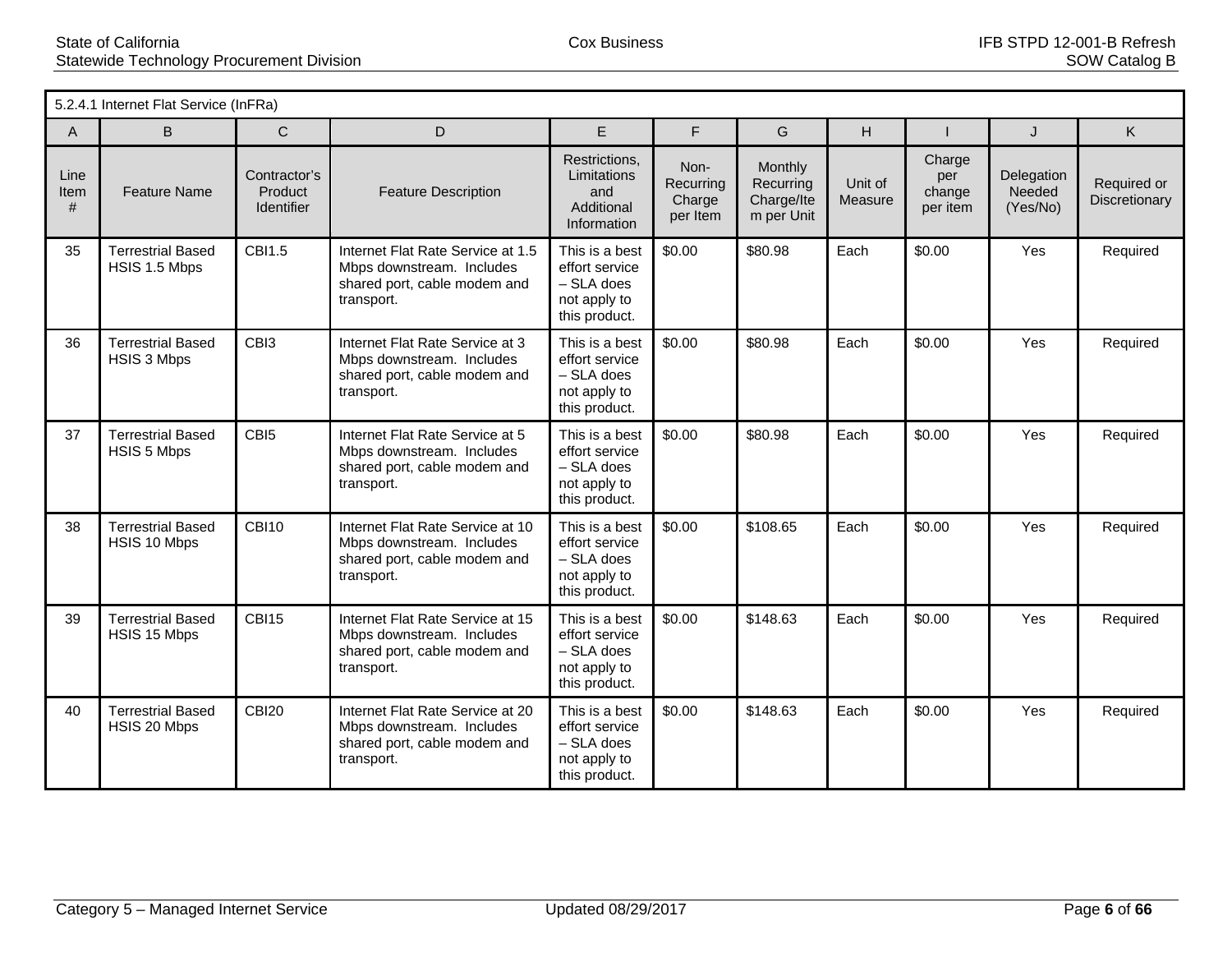|                   | 5.2.4.1 Internet Flat Service (InFRa)     |                                              |                                                                                                              |                                                                                   |                                         |                                                  |                    |                                     |                                  |                              |
|-------------------|-------------------------------------------|----------------------------------------------|--------------------------------------------------------------------------------------------------------------|-----------------------------------------------------------------------------------|-----------------------------------------|--------------------------------------------------|--------------------|-------------------------------------|----------------------------------|------------------------------|
| A                 | B.                                        | $\mathsf{C}$                                 | D                                                                                                            | E                                                                                 | F                                       | G                                                | H                  |                                     | $\cdot$                          | K                            |
| Line<br>Item<br># | <b>Feature Name</b>                       | Contractor's<br>Product<br><b>Identifier</b> | <b>Feature Description</b>                                                                                   | Restrictions.<br>Limitations<br>and<br>Additional<br>Information                  | Non-<br>Recurring<br>Charge<br>per Item | Monthly<br>Recurring<br>Charge/Ite<br>m per Unit | Unit of<br>Measure | Charge<br>per<br>change<br>per item | Delegation<br>Needed<br>(Yes/No) | Required or<br>Discretionary |
| 41                | <b>Terrestrial Based</b><br>HSIS 30 Mbps  | <b>CBI30</b>                                 | Internet Flat Rate Service at 30<br>Mbps downstream. Includes<br>shared port, cable modem and<br>transport.  | This is a best<br>effort service<br>$-$ SLA does<br>not apply to<br>this product. | \$0.00                                  | \$148.63                                         | Each               | \$0.00                              | Yes                              | Required                     |
| 42                | <b>Terrestrial Based</b><br>HSIS 50 Mbps  | <b>CBI50</b>                                 | Internet Flat Rate Service at 50<br>Mbps downstream. Includes<br>shared port, cable modem and<br>transport.  | This is a best<br>effort service<br>$-$ SLA does<br>not apply to<br>this product. | \$0.00                                  | \$148.63                                         | Each               | \$0.00                              | Yes                              | Required                     |
| 43                | <b>Terrestrial Based</b><br>HSIS 75 Mbps  | CBI75                                        | Internet Flat Rate Service at 75<br>Mbps downstream. Includes<br>shared port, cable modem and<br>transport.  | This is a best<br>effort service<br>$-$ SLA does<br>not apply to<br>this product. | \$0.00                                  | \$179.38                                         | Each               | \$0.00                              | Yes                              | Required                     |
| 44                | <b>Terrestrial Based</b><br>HSIS 100 Mbps | <b>CBI100</b>                                | Internet Flat Rate Service at 100<br>Mbps downstream. Includes<br>shared port, cable modem and<br>transport. | This is a best<br>effort service<br>$-$ SLA does<br>not apply to<br>this product. | \$0.00                                  | \$179.38                                         | Each               | \$0.00                              | Yes                              | Required                     |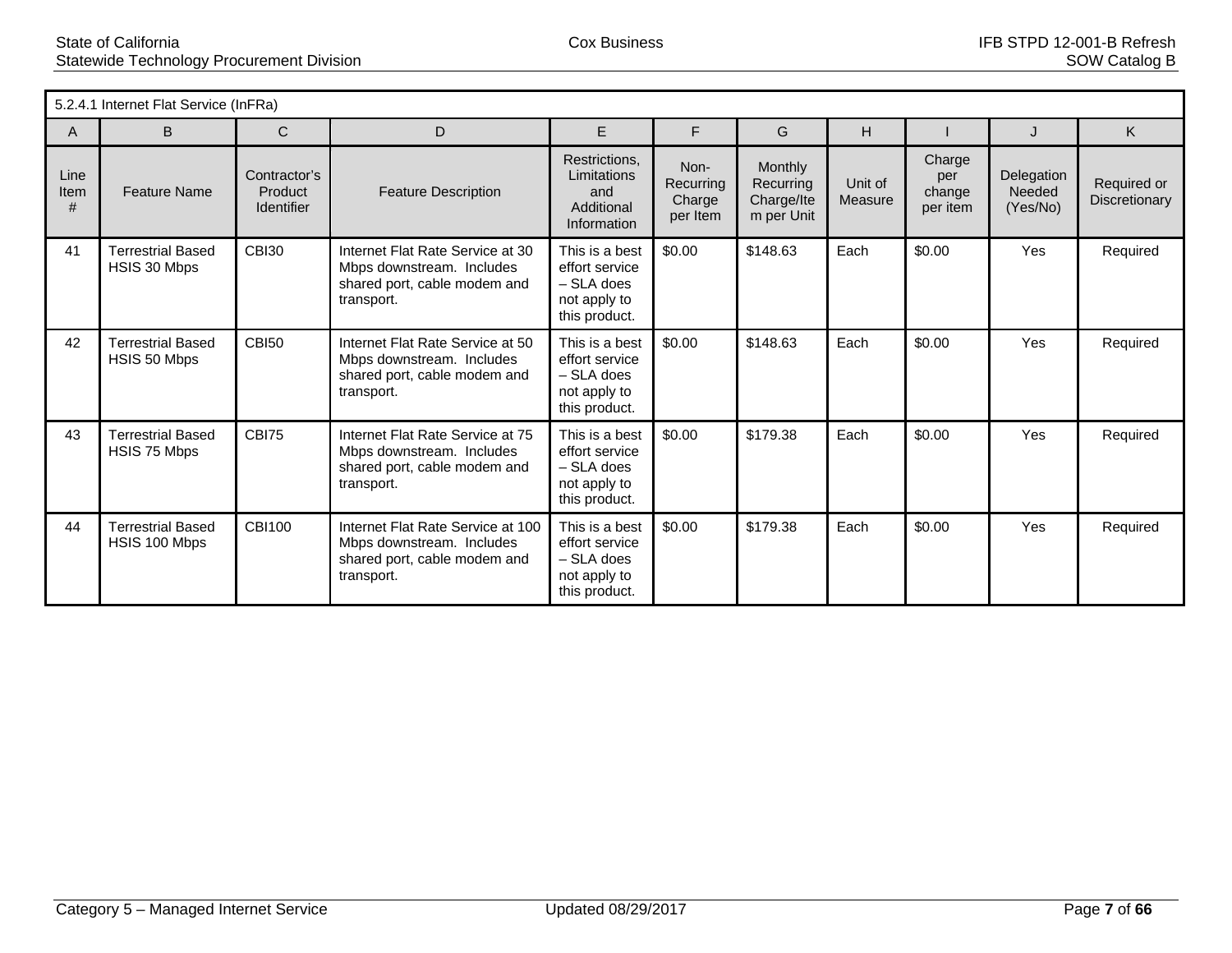# **5.2.4.2 Internet Flat Rate with Managed Router Service (InFRaM)**

**Contractor's Summary Description of Service:** Cox Optical Internet (COI) provides premium dedicated Internet access service for enterprises needing a high-quality, highly scalable connection to the Internet. Symmetrical bandwidth that is scalable from 1Mb to 10Gb and delivered via high-speed metropolitan area network, using next-generation Gigabit Ethernet, and DWDN equipment and technologies. Includes compatible router, maintenance, management and monitoring.

| <b>Geographic Availability:</b> |                      |                              |                  |                        |                     |
|---------------------------------|----------------------|------------------------------|------------------|------------------------|---------------------|
| Aliso Viejo                     | Anaheim              | Artesia                      | Corona           | <b>Buena Park</b>      | Carlsbad            |
| Carpenteria                     | Cerritos             | Chula Vista                  | Coronado         | Costa Mesa             | Cypress             |
| Dana Point                      | El Cajon             | Encinitas                    | Escondido        | <b>Fountain Valley</b> | Fullerton           |
| Garden Grove                    | Goleta               | <b>Hawaiian Gardens</b>      | Huntington Beach | Imperial Beach         | Irvine              |
| Carson                          | Santa Ana            | La Mesa                      | La Mirada        | La Palma               | Laguna Beach        |
| Laguna Hills                    | Laguna Niguel        | Laguna Woods                 | Lake Forest      | Lemon Grove            | Long Beach          |
| Los Angeles                     | Mission Viejo        | <b>National City</b>         | Newport Beach    | Norwalk                | Oceanside           |
| Orange                          | Palos Verdes Estates | Pico Rivera                  | Placentia        | Poway                  | Rancho Palos Verdes |
| Rancho Santa Margarita          | Rolling Hills        | <b>Rolling Hills Estates</b> | San Clemente     | San Diego              | San Juan Capistrano |
| San Marcos                      | Santa Barbara        | Santee                       | Seal Beach       | Signal Hill            | Solana Beach        |
| Stanton                         | Torrance             | Tustin                       | Villa Park       | Vista                  | Westminster         |
| Lomita                          | Lakewood             | Rancho Santa Fe              | Capistrano Beach | Montecito              | Los Alamitos        |
| Yorba Linda                     | Alpine               | Camp Pendleton               | Campo            | Jamul                  | Lakeside            |
| Pine Valley                     | Ramona               |                              |                  |                        |                     |

**Service Limitations and Restrictions:** Access is subject to availability of facilities. Where facilities are not available, special construction charges may apply. Special construction may not be ordered or billed using the CALNET contracts and must be procured by other means.

General Service Limitations:

• There is no option to temporarily suspend service

• Service may not be available where facilities do not exist, even if previously available in the same area or location.

• The service is only offered within Cox territory, either in-franchise or via designated out-of-franchise exchanges and/or via meetpoint with other providers.

• Regular rules and policies pertaining to service demarcation shall apply.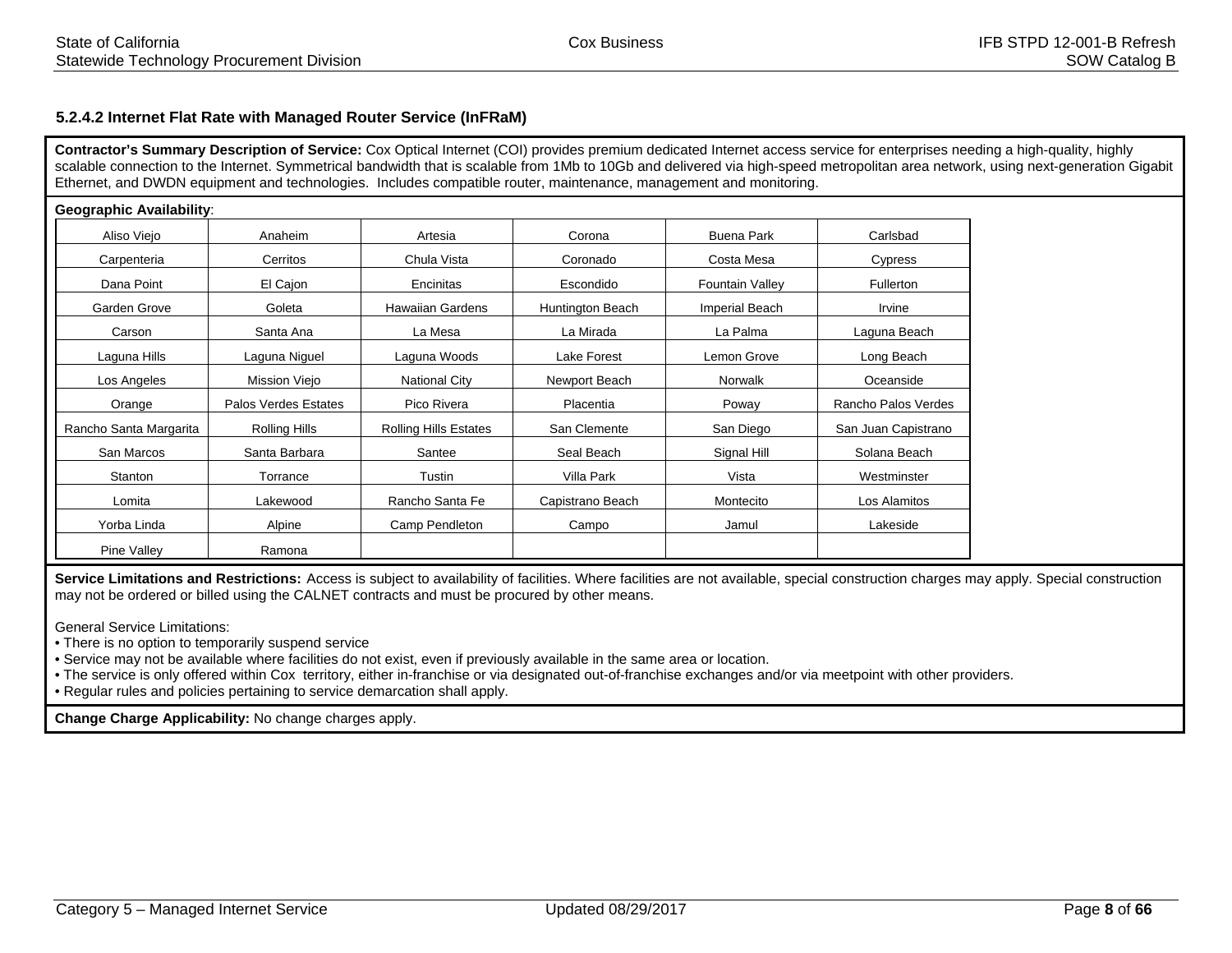|                   | 5.2.4.2 Internet Flat with Managed Router Service (InFRaM) |                                              |                                                                                                                                                                                          |                                                                  |                                         |                                                  |                    |                                     |                                  |                              |  |  |
|-------------------|------------------------------------------------------------|----------------------------------------------|------------------------------------------------------------------------------------------------------------------------------------------------------------------------------------------|------------------------------------------------------------------|-----------------------------------------|--------------------------------------------------|--------------------|-------------------------------------|----------------------------------|------------------------------|--|--|
| A                 | B                                                          | $\mathsf{C}$                                 | D                                                                                                                                                                                        | E                                                                | F                                       | G                                                | H                  |                                     | J                                | K                            |  |  |
| Line<br>Item<br># | <b>Feature Name</b>                                        | Contractor's<br>Product<br><b>Identifier</b> | <b>Feature Description</b>                                                                                                                                                               | Restrictions,<br>Limitations<br>and<br>Additional<br>Information | Non-<br>Recurring<br>Charge<br>per Item | Monthly<br>Recurring<br>Charge/Ite<br>m per Unit | Unit of<br>Measure | Charge<br>per<br>change<br>per item | Delegation<br>Needed<br>(Yes/No) | Required or<br>Discretionary |  |  |
| $\mathbf{1}$      | InFRaM @<br>1.544Mbps                                      | COI1.5-<br><b>MRS</b>                        | Internet Flat Rate Service with<br>Managed Router (InFRaM) at<br>1.544mbps. Includes dedicated<br>Internet port, transport, and a<br>Contractor owned, maintained<br>and managed router. |                                                                  | \$0.00                                  | \$300.33                                         | Each               | \$0.00                              | No                               | Required                     |  |  |
| $\overline{c}$    | InFRaM @ 2Mbps                                             | COI2-MRS                                     | Internet Flat Rate Service with<br>Managed Router (InFRaM) at<br>2Mbps. Includes dedicated<br>Internet port, transport, and a<br>Contractor owned, maintained<br>and managed router.     |                                                                  | \$0.00                                  | \$375.15                                         | Each               | \$0.00                              | <b>No</b>                        | Required                     |  |  |
| 3                 | InFRaM @ 3Mbps                                             | COI3-MRS                                     | Internet Flat Rate Service with<br>Managed Router (InFRaM) at<br>3Mbps. Includes dedicated<br>Internet port, transport, and a<br>Contractor owned, maintained<br>and managed router.     |                                                                  | \$0.00                                  | \$431.53                                         | Each               | \$0.00                              | <b>No</b>                        | Required                     |  |  |
| 4                 | InFRaM @ 4Mbps                                             | COI4-MRS                                     | Internet Flat Rate Service with<br>Managed Router (InFRaM) at<br>4Mbps. Includes dedicated<br>Internet port, transport, and a<br>Contractor owned, maintained<br>and managed router.     |                                                                  | \$0.00                                  | \$449.98                                         | Each               | \$0.00                              | <b>No</b>                        | Required                     |  |  |
| 5                 | InFRaM @<br>4.5Mbps                                        | COI4.5-<br><b>MRS</b>                        | Internet Flat Rate Service with<br>Managed Router (InFRaM) at<br>4.5Mbps. Includes dedicated<br>Internet port, transport, and a<br>Contractor owned, maintained<br>and managed router.   |                                                                  | \$0.00                                  | \$476.63                                         | Each               | \$0.00                              | <b>No</b>                        | Required                     |  |  |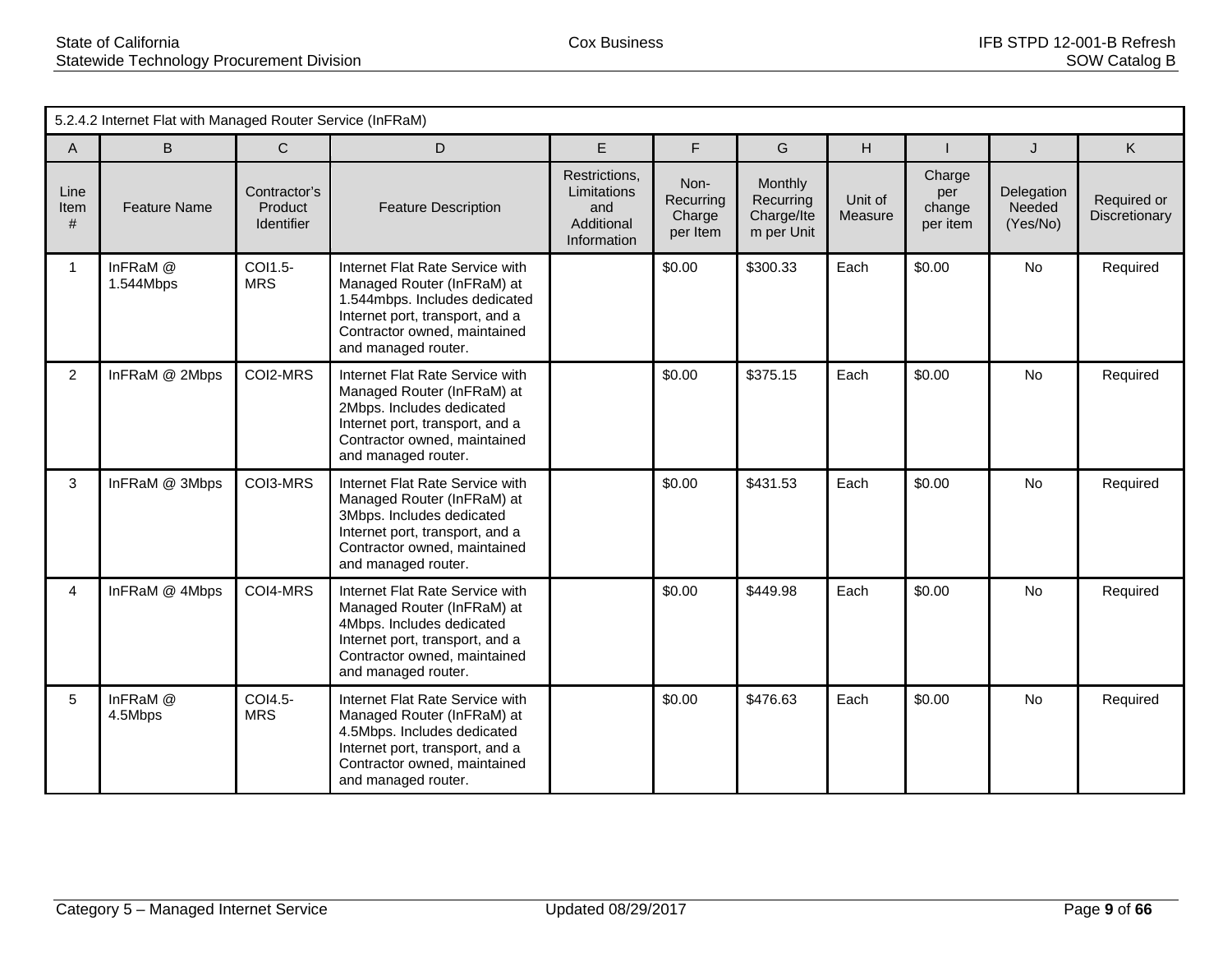|                   | 5.2.4.2 Internet Flat with Managed Router Service (InFRaM) |                                              |                                                                                                                                                                                        |                                                                  |                                         |                                                  |                    |                                     |                                  |                              |  |
|-------------------|------------------------------------------------------------|----------------------------------------------|----------------------------------------------------------------------------------------------------------------------------------------------------------------------------------------|------------------------------------------------------------------|-----------------------------------------|--------------------------------------------------|--------------------|-------------------------------------|----------------------------------|------------------------------|--|
| A                 | B                                                          | $\mathsf{C}$                                 | D                                                                                                                                                                                      | E                                                                | F                                       | G                                                | H                  |                                     | J                                | K                            |  |
| Line<br>Item<br># | <b>Feature Name</b>                                        | Contractor's<br>Product<br><b>Identifier</b> | <b>Feature Description</b>                                                                                                                                                             | Restrictions,<br>Limitations<br>and<br>Additional<br>Information | Non-<br>Recurring<br>Charge<br>per Item | Monthly<br>Recurring<br>Charge/Ite<br>m per Unit | Unit of<br>Measure | Charge<br>per<br>change<br>per item | Delegation<br>Needed<br>(Yes/No) | Required or<br>Discretionary |  |
| 6                 | InFRaM @ 5Mbps                                             | COI5-MRS                                     | Internet Flat Rate Service with<br>Managed Router (InFRaM) at<br>5Mbps. Includes dedicated<br>Internet port, transport, and a<br>Contractor owned, maintained<br>and managed router.   |                                                                  | \$0.00                                  | \$476.63                                         | Each               | \$0.00                              | No                               | Required                     |  |
| $\overline{7}$    | InFRaM @ 6Mbps                                             | COI6-MRS                                     | Internet Flat Rate Service with<br>Managed Router (InFRaM) at<br>6Mbps. Includes dedicated<br>Internet port, transport, and a<br>Contractor owned, maintained<br>and managed router.   |                                                                  | \$0.00                                  | \$505.33                                         | Each               | \$0.00                              | <b>No</b>                        | Required                     |  |
| 8                 | InFRaM @ 7Mbps                                             | COI7-MRS                                     | Internet Flat Rate Service with<br>Managed Router (InFRaM) at<br>7Mbps. Includes dedicated<br>Internet port, transport, and a<br>Contractor owned, maintained<br>and managed router.   |                                                                  | \$0.00                                  | \$518.65                                         | Each               | \$0.00                              | <b>No</b>                        | Required                     |  |
| 9                 | InFRaM @<br>7.5Mbps                                        | COI7.5-<br><b>MRS</b>                        | Internet Flat Rate Service with<br>Managed Router (InFRaM) at<br>7.5Mbps. Includes dedicated<br>Internet port, transport, and a<br>Contractor owned, maintained<br>and managed router. |                                                                  | \$0.00                                  | \$530.95                                         | Each               | \$0.00                              | No                               | Required                     |  |
| 10                | InFRaM @ 8Mbps                                             | COI8-MRS                                     | Internet Flat Rate Service with<br>Managed Router (InFRaM) at<br>8Mbps. Includes dedicated<br>Internet port, transport, and a<br>Contractor owned, maintained<br>and managed router.   |                                                                  | \$0.00                                  | \$530.95                                         | Each               | \$0.00                              | No                               | Required                     |  |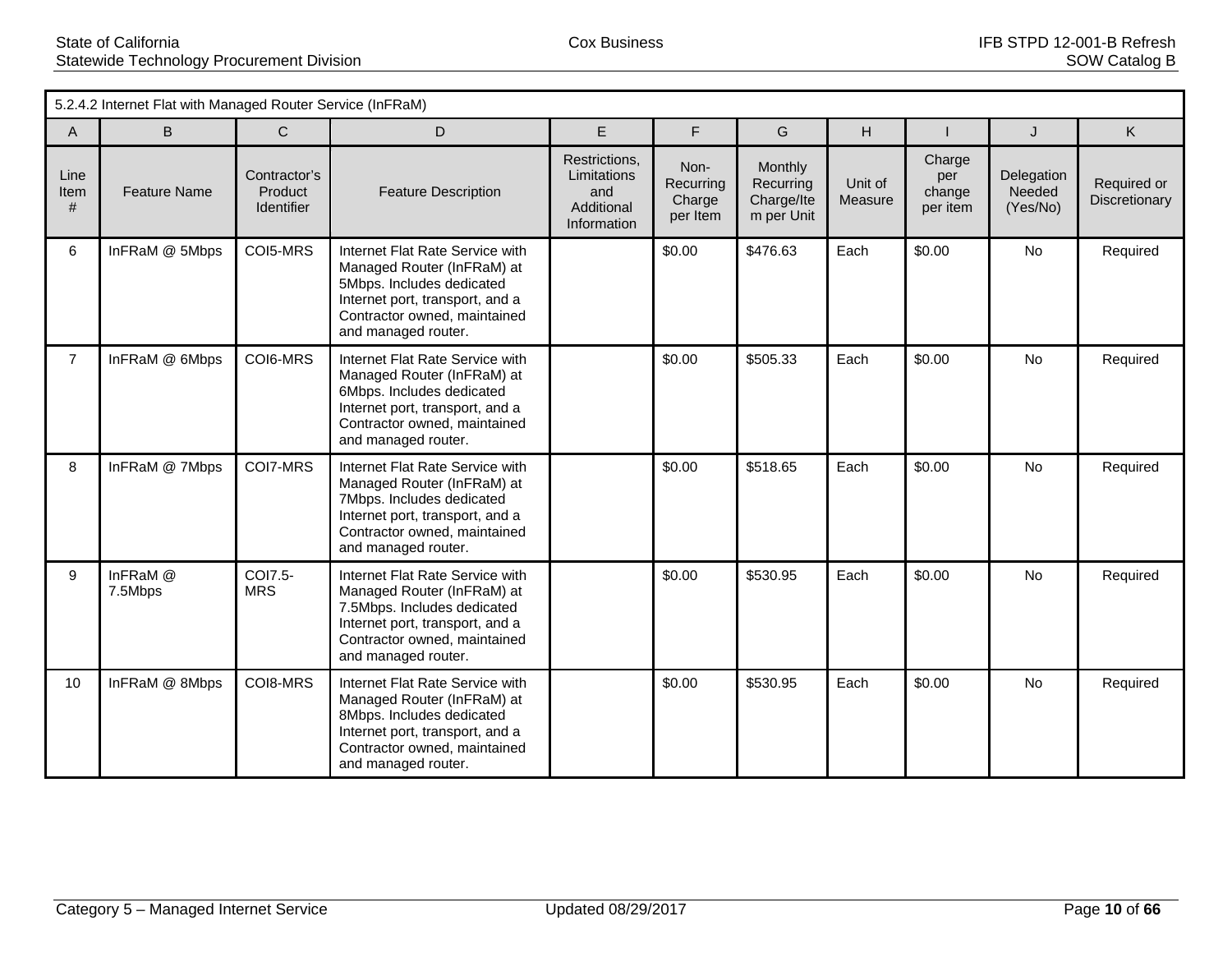|                   | 5.2.4.2 Internet Flat with Managed Router Service (InFRaM) |                                              |                                                                                                                                                                                         |                                                                  |                                         |                                                         |                    |                                     |                                  |                              |  |
|-------------------|------------------------------------------------------------|----------------------------------------------|-----------------------------------------------------------------------------------------------------------------------------------------------------------------------------------------|------------------------------------------------------------------|-----------------------------------------|---------------------------------------------------------|--------------------|-------------------------------------|----------------------------------|------------------------------|--|
| A                 | B.                                                         | C                                            | D                                                                                                                                                                                       | E                                                                | F.                                      | G                                                       | H                  |                                     | J                                | K                            |  |
| Line<br>Item<br># | <b>Feature Name</b>                                        | Contractor's<br>Product<br><b>Identifier</b> | <b>Feature Description</b>                                                                                                                                                              | Restrictions,<br>Limitations<br>and<br>Additional<br>Information | Non-<br>Recurring<br>Charge<br>per Item | <b>Monthly</b><br>Recurring<br>Charge/Ite<br>m per Unit | Unit of<br>Measure | Charge<br>per<br>change<br>per item | Delegation<br>Needed<br>(Yes/No) | Required or<br>Discretionary |  |
| 11                | InFRaM @ 9Mbps                                             | COI9-MRS                                     | Internet Flat Rate Service with<br>Managed Router (InFRaM) at<br>9Mbps. Includes dedicated<br>Internet port, transport, and a<br>Contractor owned, maintained<br>and managed router.    |                                                                  | \$0.00                                  | \$559.65                                                | Each               | \$0.00                              | No                               | Required                     |  |
| 12                | InFRaM @<br>10Mbps                                         | COI10-MRS                                    | Internet Flat Rate Service with<br>Managed Router (InFRaM) at<br>10Mbps. Includes dedicated<br>Internet port, transport, and a<br>Contractor owned, maintained<br>and managed router.   |                                                                  | \$0.00                                  | \$568.88                                                | Each               | \$0.00                              | <b>No</b>                        | Required                     |  |
| 13                | InFRaM @<br>10.5Mbps                                       | COI10.5-<br><b>MRS</b>                       | Internet Flat Rate Service with<br>Managed Router (InFRaM) at<br>10.5Mbps. Includes dedicated<br>Internet port, transport, and a<br>Contractor owned, maintained<br>and managed router. |                                                                  | \$0.00                                  | \$664.20                                                | Each               | \$0.00                              | No                               | Required                     |  |
| 14                | InFRaM @<br>12Mbps                                         | COI12-MRS                                    | Internet Flat Rate Service with<br>Managed Router (InFRaM) at<br>12Mbps. Includes dedicated<br>Internet port, transport, and a<br>Contractor owned, maintained<br>and managed router.   |                                                                  | \$0.00                                  | \$664.20                                                | Each               | \$0.00                              | No                               | Required                     |  |
| 15                | InFRaM @<br>15Mbps                                         | COI15-MRS                                    | Internet Flat Rate Service with<br>Managed Router (InFRaM) at<br>15Mbps. Includes dedicated<br>Internet port, transport, and a<br>Contractor owned, maintained<br>and managed router.   |                                                                  | \$0.00                                  | \$664.20                                                | Each               | \$0.00                              | <b>No</b>                        | Required                     |  |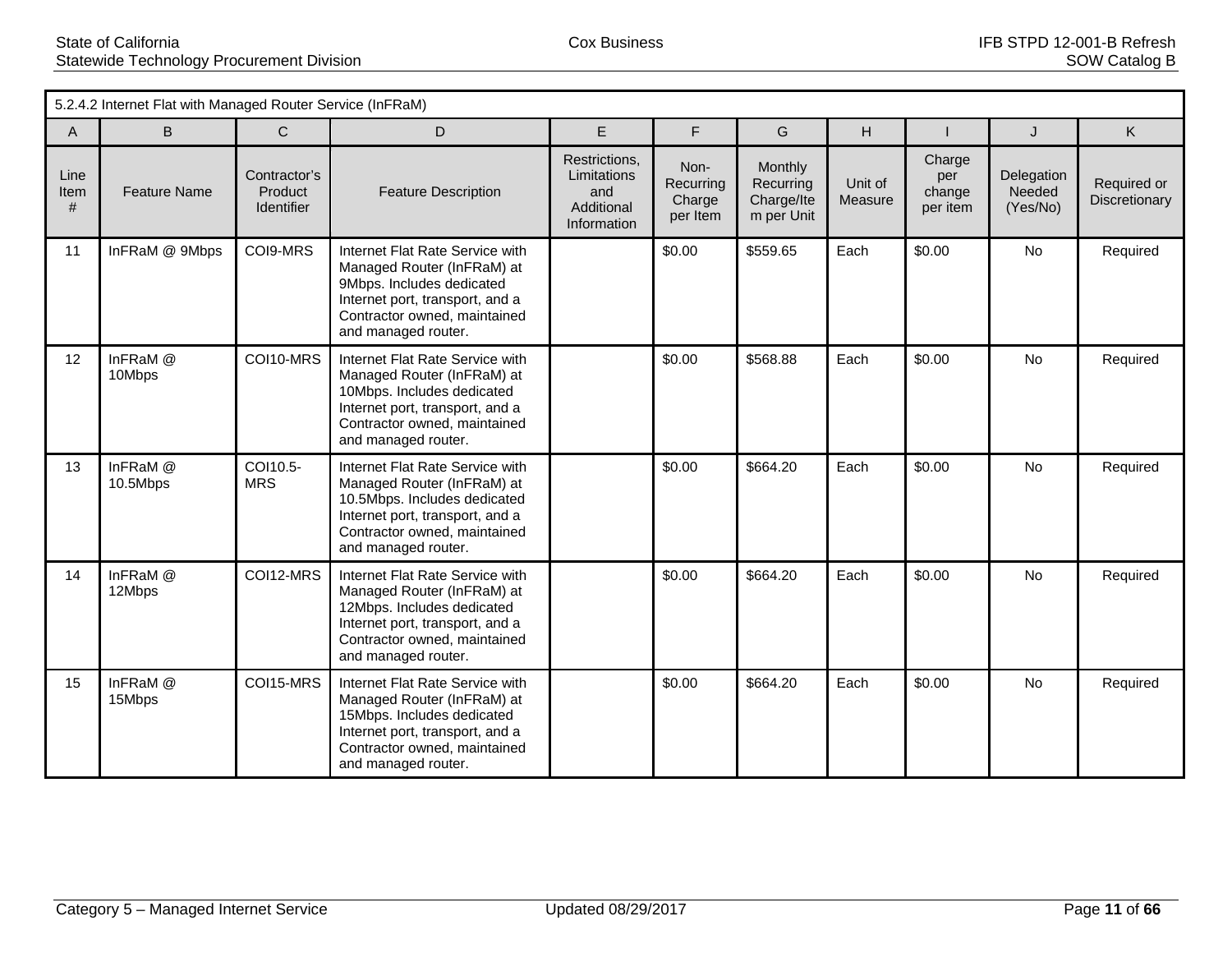|                   | 5.2.4.2 Internet Flat with Managed Router Service (InFRaM) |                                              |                                                                                                                                                                                       |                                                                  |                                         |                                                         |                    |                                     |                                  |                              |  |
|-------------------|------------------------------------------------------------|----------------------------------------------|---------------------------------------------------------------------------------------------------------------------------------------------------------------------------------------|------------------------------------------------------------------|-----------------------------------------|---------------------------------------------------------|--------------------|-------------------------------------|----------------------------------|------------------------------|--|
| A                 | B.                                                         | C                                            | D                                                                                                                                                                                     | E                                                                | F.                                      | G                                                       | H                  |                                     | J                                | K                            |  |
| Line<br>Item<br># | <b>Feature Name</b>                                        | Contractor's<br>Product<br><b>Identifier</b> | <b>Feature Description</b>                                                                                                                                                            | Restrictions,<br>Limitations<br>and<br>Additional<br>Information | Non-<br>Recurring<br>Charge<br>per Item | <b>Monthly</b><br>Recurring<br>Charge/Ite<br>m per Unit | Unit of<br>Measure | Charge<br>per<br>change<br>per item | Delegation<br>Needed<br>(Yes/No) | Required or<br>Discretionary |  |
| 16                | InFRaM @<br>20Mbps                                         | COI20-MRS                                    | Internet Flat Rate Service with<br>Managed Router (InFRaM) at<br>20Mbps. Includes dedicated<br>Internet port, transport, and a<br>Contractor owned, maintained<br>and managed router. |                                                                  | \$0.00                                  | \$678.55                                                | Each               | \$0.00                              | No                               | Required                     |  |
| 17                | InFRaM @<br>25Mbps                                         | COI25-MRS                                    | Internet Flat Rate Service with<br>Managed Router (InFRaM) at<br>25Mbps. Includes dedicated<br>Internet port, transport, and a<br>Contractor owned, maintained<br>and managed router. |                                                                  | \$0.00                                  | \$744.15                                                | Each               | \$0.00                              | No                               | Required                     |  |
| 18                | InFRaM @<br>30Mbps                                         | COI30-MRS                                    | Internet Flat Rate Service with<br>Managed Router (InFRaM) at<br>30Mbps. Includes dedicated<br>Internet port, transport, and a<br>Contractor owned, maintained<br>and managed router. |                                                                  | \$0.00                                  | \$783.10                                                | Each               | \$0.00                              | No                               | Required                     |  |
| 19                | InFRaM @<br>35Mbps                                         | COI35-MRS                                    | Internet Flat Rate Service with<br>Managed Router (InFRaM) at<br>35Mbps. Includes dedicated<br>Internet port, transport, and a<br>Contractor owned, maintained<br>and managed router. |                                                                  | \$0.00                                  | \$824.10                                                | Each               | \$0.00                              | No                               | Required                     |  |
| 20                | InFRaM @<br>40Mbps                                         | COI40-MRS                                    | Internet Flat Rate Service with<br>Managed Router (InFRaM) at<br>40Mbps. Includes dedicated<br>Internet port, transport, and a<br>Contractor owned, maintained<br>and managed router. |                                                                  | \$0.00                                  | \$863.05                                                | Each               | \$0.00                              | No                               | Required                     |  |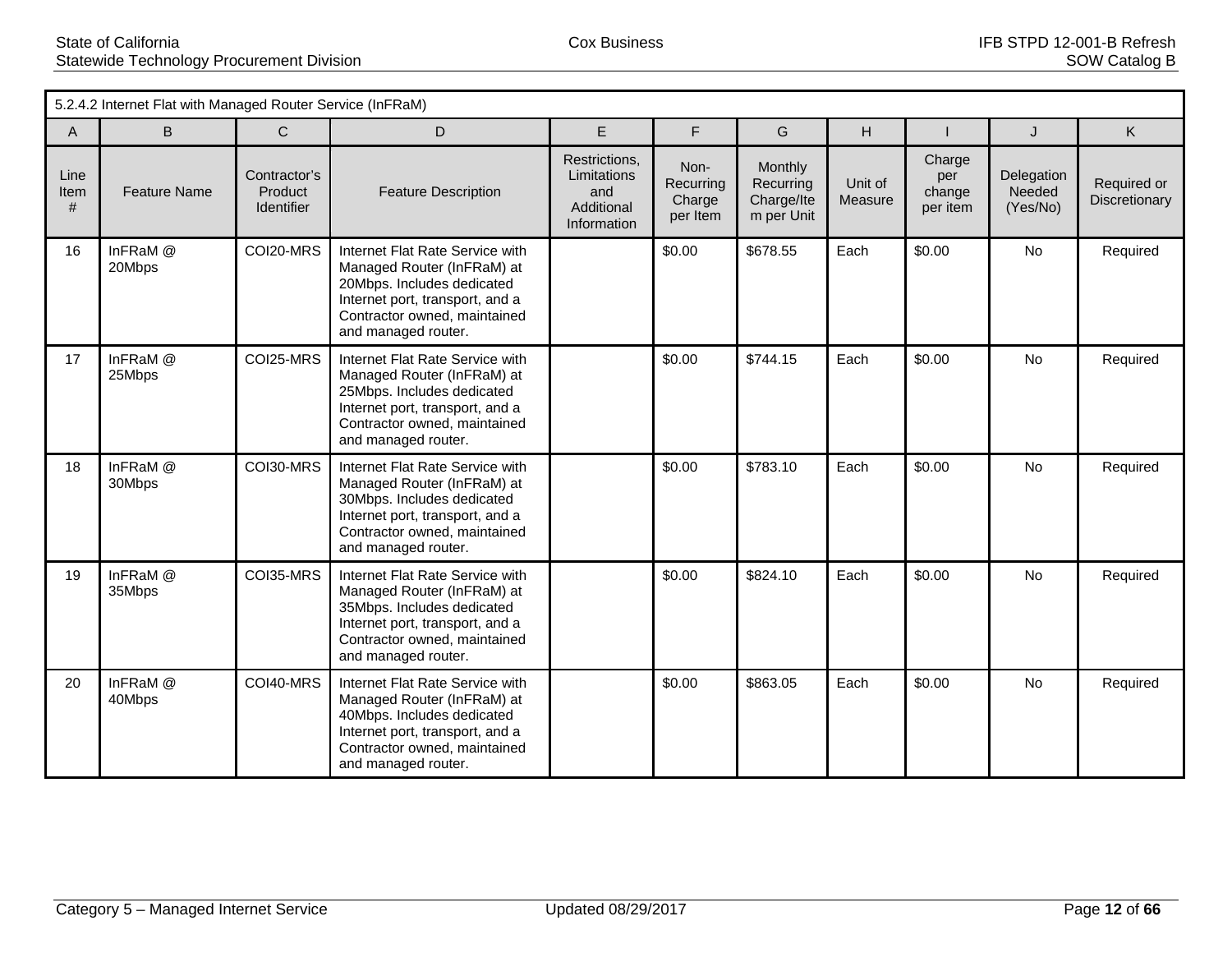5.2.4.2 Internet Flat with Managed Router Service (InFRaM) A B C D E F G H I J K Line Item # Feature Name Contractor's **Product** Identifier Feature Description Restrictions, Limitations and Additional Information Non-**Recurring Charge** per Item Monthly Recurring Charge/Ite m per Unit Unit of Measure **Charge** per change per item **Delegation Needed** (Yes/No) Required or **Discretionary** 21 InFRaM @ 45Mbps COI45-MRS Internet Flat Rate Service with Managed Router (InFRaM) at 45Mbps. Includes dedicated Internet port, transport, and a Contractor owned, maintained and managed router. \$0.00 \$903.03 Each \$0.00 No Required 22 | InFRaM @ 60Mbps COI60-MRS Internet Flat Rate Service with Managed Router (InFRaM) at 60Mbps. Includes dedicated Internet port, transport, and a Contractor owned, maintained and managed router. \$0.00 \$1,115.20 Each \$0.00 No Required 23 | InFRaM @ 155Mbps COI155-MRS Internet Flat Rate Service with Managed Router (InFRaM) at 155Mbps. Includes dedicated Internet port, transport, and a Contractor owned, maintained and managed router. \$0.00 \$1,854.23 Each \$0.00 No Required 24 | InFRaM @ 622Mbps COI622-**MRS** Internet Flat Rate Service with Managed Router (InFRaM) at 622Mbps. Includes dedicated Internet port, transport, and a Contractor owned, maintained and managed router. \$0.00 \$4,378.80 Each \$0.00 No Required 25 InFRaM @ 2.45Gbps COI2.5G-MRS Internet Flat Rate Service with Managed Router (InFRaM) at 2.45Gbps. Includes dedicated Internet port, transport, and a Contractor owned, maintained and managed router. \$0.00 \$8,712.50 Each \$0.00 No Required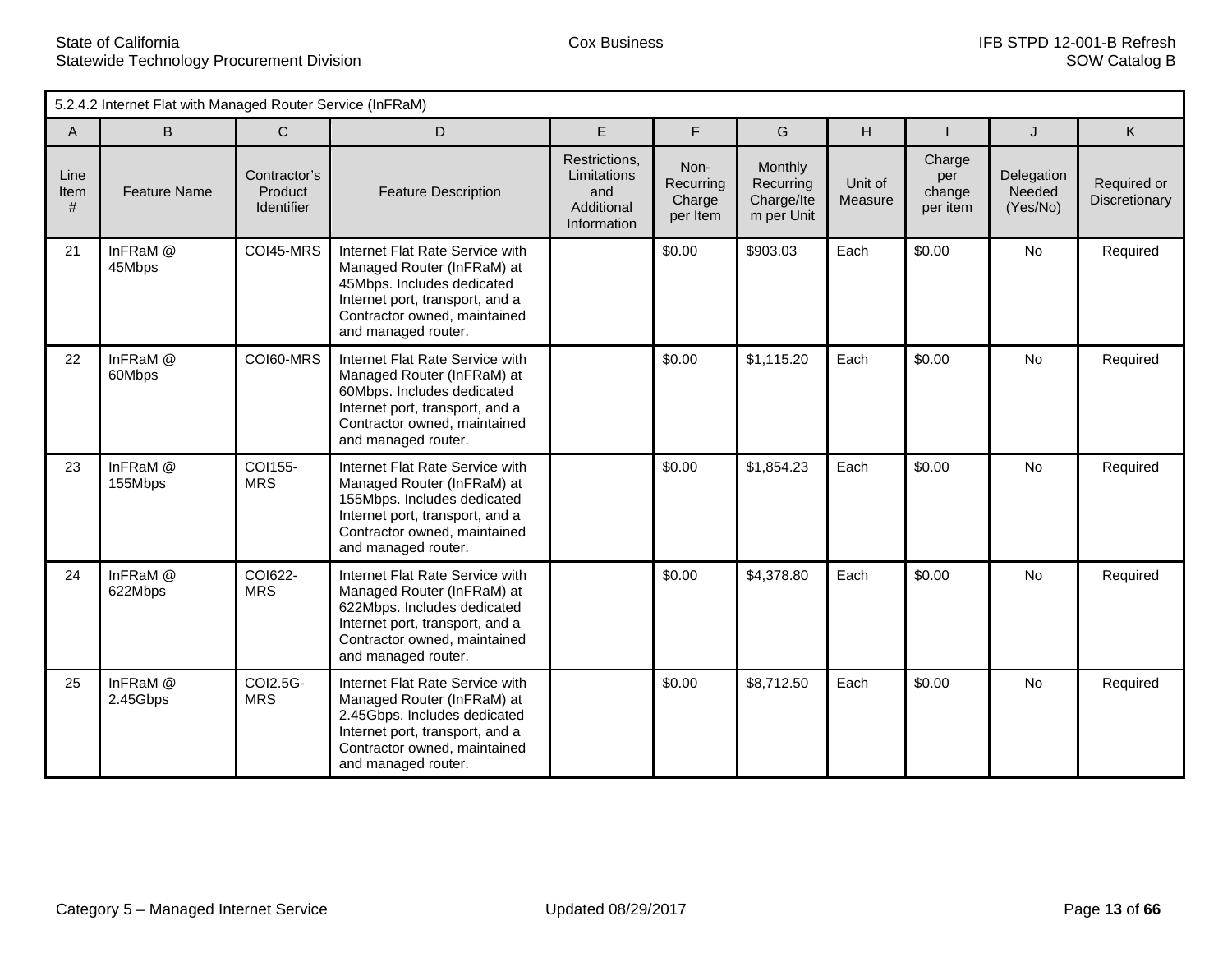|                   | 5.2.4.2 Internet Flat with Managed Router Service (InFRaM) |                                              |                                                                                                                                                                                        |                                                                  |                                         |                                                  |                    |                                     |                                  |                              |
|-------------------|------------------------------------------------------------|----------------------------------------------|----------------------------------------------------------------------------------------------------------------------------------------------------------------------------------------|------------------------------------------------------------------|-----------------------------------------|--------------------------------------------------|--------------------|-------------------------------------|----------------------------------|------------------------------|
| $\overline{A}$    | B                                                          | $\mathsf{C}$                                 | D                                                                                                                                                                                      | E                                                                | F                                       | G                                                | H.                 |                                     | J                                | K                            |
| Line<br>Item<br># | <b>Feature Name</b>                                        | Contractor's<br>Product<br><b>Identifier</b> | <b>Feature Description</b>                                                                                                                                                             | Restrictions,<br>Limitations<br>and<br>Additional<br>Information | Non-<br>Recurring<br>Charge<br>per Item | Monthly<br>Recurring<br>Charge/Ite<br>m per Unit | Unit of<br>Measure | Charge<br>per<br>change<br>per item | Delegation<br>Needed<br>(Yes/No) | Required or<br>Discretionary |
| 26                | InFRaM @<br>50Mbps                                         | COI50-MRS                                    | Internet Flat Rate Service with<br>Managed Router (InFRaM) at<br>50Mbps. Includes dedicated<br>Internet port, transport, and a<br>Contractor owned, maintained<br>and managed router.  |                                                                  | \$0.00                                  | \$944.03                                         | Each               | \$0.00                              | No                               | Required                     |
| 27                | InFRaM @<br>100Mbps                                        | COI100-<br><b>MRS</b>                        | Internet Flat Rate Service with<br>Managed Router (InFRaM) at<br>100Mbps. Includes dedicated<br>Internet port, transport, and a<br>Contractor owned, maintained<br>and managed router. |                                                                  | \$0.00                                  | \$1,460.63                                       | Each               | \$0.00                              | <b>No</b>                        | Required                     |
| 28                | InFRaM @ 1Gbps                                             | COI1G-<br><b>MRS</b>                         | Internet Flat Rate Service with<br>Managed Router (InFRaM) at<br>1Gbps. Includes dedicated<br>Internet port, transport, and a<br>Contractor owned, maintained<br>and managed router.   |                                                                  | \$0.00                                  | \$4,670.93                                       | Each               | \$0.00                              | No.                              | Required                     |
| 29                | InFRaM @ 2Gbps                                             | COI2G-<br><b>MRS</b>                         | Internet Flat Rate Service with<br>Managed Router (InFRaM) at<br>2Gbps. Includes dedicated<br>Internet port, transport, and a<br>Contractor owned, maintained<br>and managed router.   |                                                                  | \$0.00                                  | \$8,353.75                                       | Each               | \$0.00                              | No.                              | Required                     |
| 30                | InFRaM @ 3Gbps                                             | COI3G-<br><b>MRS</b>                         | Internet Flat Rate Service with<br>Managed Router (InFRaM) at<br>3GMbps. Includes dedicated<br>Internet port, transport, and a<br>Contractor owned, maintained<br>and managed router.  |                                                                  | \$0.00                                  | \$8,866.25                                       | Each               | \$0.00                              | <b>No</b>                        | Required                     |
| 31                | IPv4 Static IP<br>Addresses /27                            | <b>IPV4/27</b>                               | Block of 32 Static IPv4 IP<br>Addresses                                                                                                                                                |                                                                  | \$0.00                                  | \$51.25                                          | Each               | \$0.00                              | No                               | Required                     |
| 32                | IPv4 Static IP<br>Addresses /26                            | <b>IPV4/26</b>                               | Block of 64 Static IPv4 IP<br>Addresses                                                                                                                                                |                                                                  | \$0.00                                  | \$66.63                                          | Each               | \$0.00                              | No                               | Required                     |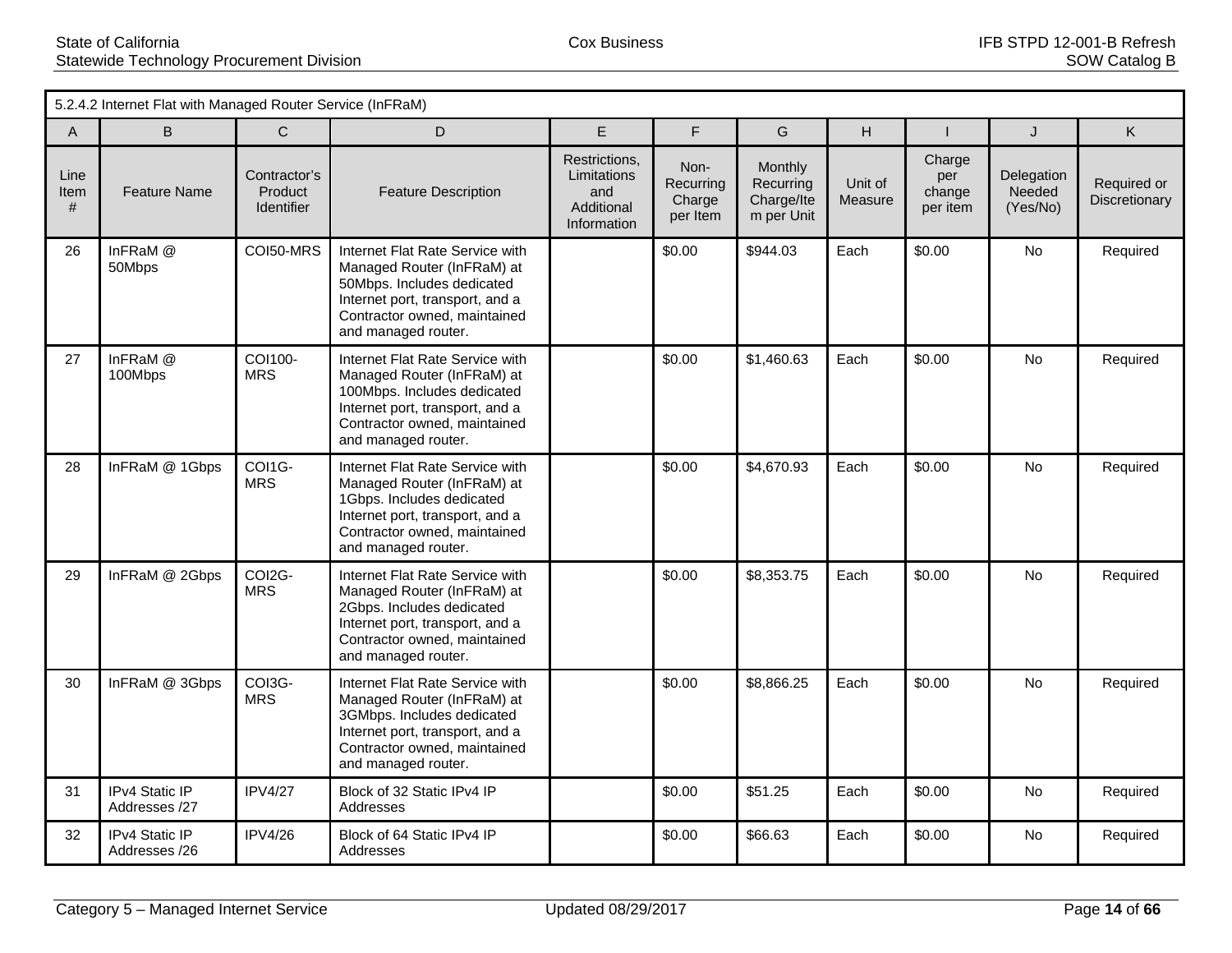5.2.4.2 Internet Flat with Managed Router Service (InFRaM)

|              | 0.2.1.2 millon follows mill managed ricator corrico (mm riam) |                                              |                                          |                                                                  |                                         |                                                         |                    |                                     |                                  |                              |  |  |
|--------------|---------------------------------------------------------------|----------------------------------------------|------------------------------------------|------------------------------------------------------------------|-----------------------------------------|---------------------------------------------------------|--------------------|-------------------------------------|----------------------------------|------------------------------|--|--|
| A            | B                                                             | ◡                                            | D                                        |                                                                  |                                         | G                                                       | H                  |                                     |                                  |                              |  |  |
| Line<br>Item | <b>Feature Name</b>                                           | Contractor's<br>Product<br><b>Identifier</b> | <b>Feature Description</b>               | Restrictions,<br>Limitations<br>and<br>Additional<br>Information | Non-<br>Recurring<br>Charge<br>per Item | <b>Monthly</b><br>Recurring<br>Charge/Ite<br>m per Unit | Unit of<br>Measure | Charge<br>per<br>change<br>per item | Delegation<br>Needed<br>(Yes/No) | Required or<br>Discretionary |  |  |
| 33           | <b>IPv4 Static IP</b><br>Addresses /25                        | IPV4/25                                      | Block of 128 Static IPv4 IP<br>Addresses |                                                                  | \$0.00                                  | \$128.13                                                | Each               | \$0.00                              | <b>No</b>                        | Required                     |  |  |
| 34           | <b>IPv4 Static IP</b><br>Addresses /24                        | IPV4/24                                      | Block of 256 Static IPv4 IP<br>Addresses |                                                                  | \$0.00                                  | \$205.00                                                | Each               | \$0.00                              | <b>No</b>                        | Required                     |  |  |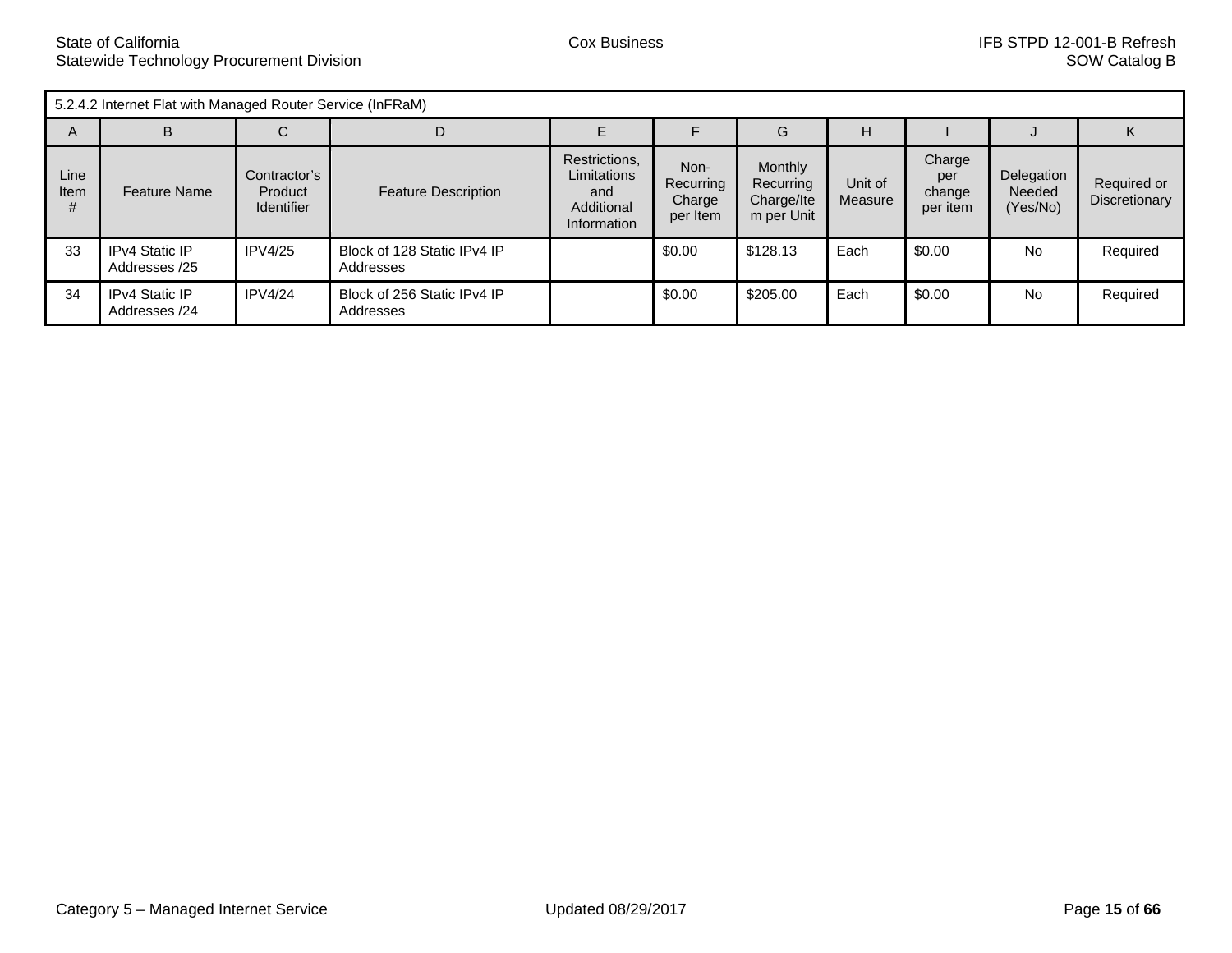## **5.2.5.1 Internet Sustained Bandwidth Ethernet Transport Service (InSBET)**

**Contractor's Summary Description of Service:** Transport connection in conjunction with burstable Cox Optical Internet. Symmetrical bandwidth from 1Mb to 10Gb and delivered via high-speed metropolitan area network, using next-generation Gigabit Ethernet, and/or DWDN equipment and technologies.

#### **Geographic Availability**:

| Aliso Viejo            | Anaheim                     | Artesia                      | Corona           | <b>Buena Park</b>      | Carlsbad            |
|------------------------|-----------------------------|------------------------------|------------------|------------------------|---------------------|
| Carpenteria            | Cerritos                    | Chula Vista                  | Coronado         | Costa Mesa             | Cypress             |
| Dana Point             | El Cajon                    | Encinitas                    | Escondido        | <b>Fountain Valley</b> | <b>Fullerton</b>    |
| Garden Grove           | Goleta                      | <b>Hawaiian Gardens</b>      | Huntington Beach | <b>Imperial Beach</b>  | Irvine              |
| Carson                 | Santa Ana                   | La Mesa                      | La Mirada        | La Palma               | Laguna Beach        |
| Laguna Hills           | Laguna Niguel               | Laguna Woods                 | Lake Forest      | Lemon Grove            | Long Beach          |
| Los Angeles            | Mission Viejo               | <b>National City</b>         | Newport Beach    | Norwalk                | Oceanside           |
| Orange                 | <b>Palos Verdes Estates</b> | Pico Rivera                  | Placentia        | Poway                  | Rancho Palos Verdes |
| Rancho Santa Margarita | Rolling Hills               | <b>Rolling Hills Estates</b> | San Clemente     | San Diego              | San Juan Capistrano |
| San Marcos             | Santa Barbara               | Santee                       | Seal Beach       | Signal Hill            | Solana Beach        |
| Stanton                | Torrance                    | Tustin                       | Villa Park       | Vista                  | Westminster         |
| Lomita                 | Lakewood                    | Rancho Santa Fe              | Capistrano Beach | Montecito              | Los Alamitos        |
| Yorba Linda            | Alpine                      | Camp Pendleton               | Campo            | Jamul                  | Lakeside            |
| <b>Pine Valley</b>     | Ramona                      |                              |                  |                        |                     |

**Service Limitations and Restrictions**: Must be purchased with InSBEP Minimum Bandwidth Commitment and Incremental Usage (Section 5.2.5.3.a). General Service Limitations:

• There is no option to temporarily suspend service

• Service may not be available where facilities do not exist, even if previously available in the same area or location.

• The service is only offered within Cox territory, either in-franchise or via designated out-of-franchise exchanges and/or via meetpoint with other providers.

• Regular rules and policies pertaining to service demarcation shall apply.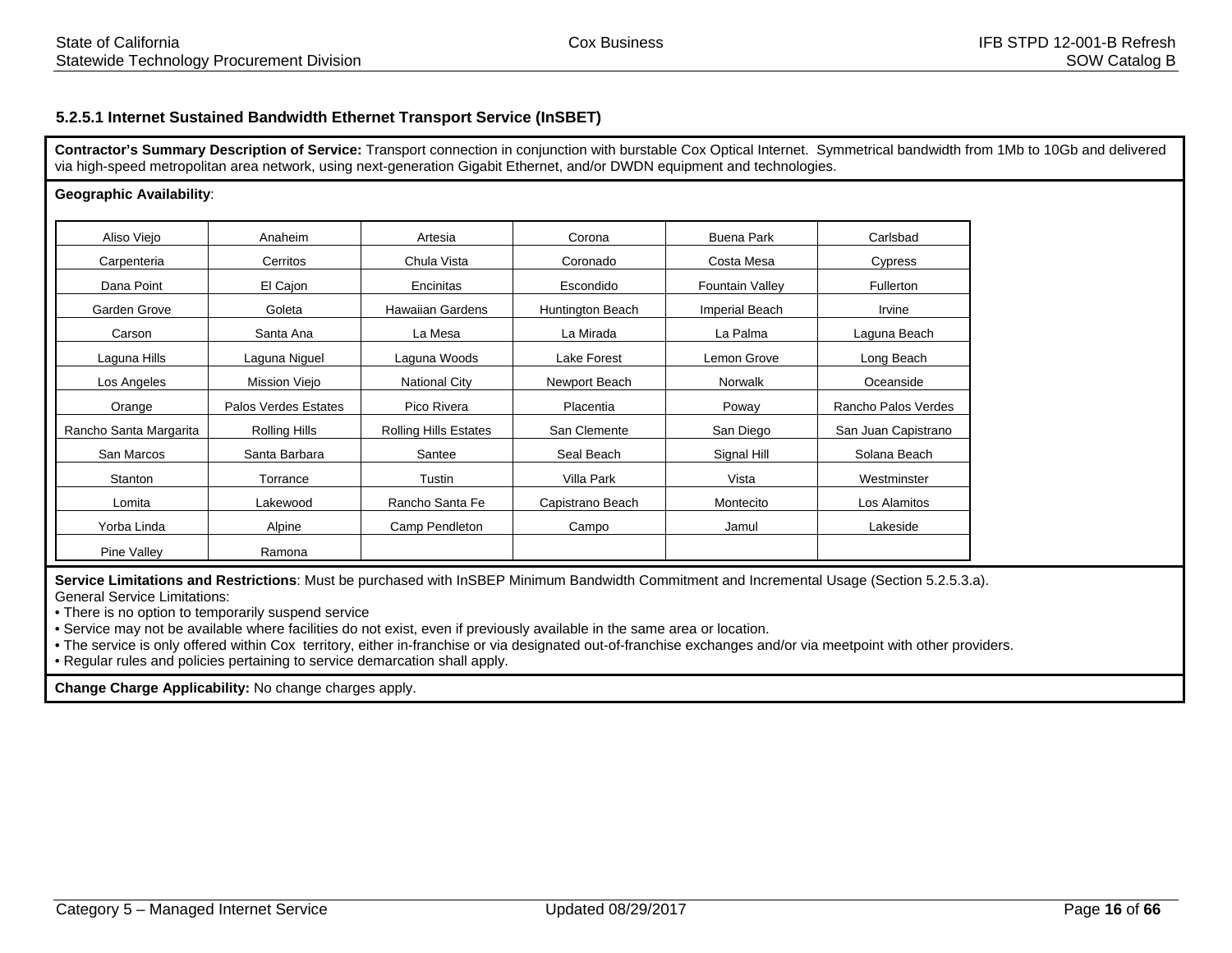|                   | 5.2.5.1 Internet Sustained Bandwidth Ethernet Transport Service (InSBET) |                                              |                                                               |                                                                  |                                         |                                                  |                    |                                     |                                  |                              |  |
|-------------------|--------------------------------------------------------------------------|----------------------------------------------|---------------------------------------------------------------|------------------------------------------------------------------|-----------------------------------------|--------------------------------------------------|--------------------|-------------------------------------|----------------------------------|------------------------------|--|
| $\overline{A}$    | B                                                                        | $\overline{C}$                               | D                                                             | E                                                                | F                                       | G                                                | H                  |                                     | J                                | K.                           |  |
| Line<br>Item<br># | <b>Feature Name</b>                                                      | Contractor's<br>Product<br><b>Identifier</b> | <b>Feature Description</b>                                    | Restrictions.<br>Limitations<br>and<br>Additional<br>Information | Non-<br>Recurring<br>Charge<br>per Item | Monthly<br>Recurring<br>Charge/Ite<br>m per Unit | Unit of<br>Measure | Charge<br>per<br>change<br>per item | Delegation<br>Needed<br>(Yes/No) | Required or<br>Discretionary |  |
| $\mathbf{1}$      | InSBET 100-Base-<br>TX 2 Mbps<br><b>Ethernet Transport</b>               | <b>TRANS10/1</b><br>$00\,$                   | InSBET Service with maximum<br>burstable data rate of 2Mbps.  |                                                                  | \$0.00                                  | \$0.00                                           | Each               | \$0.00                              | <b>No</b>                        | Required                     |  |
| $\overline{c}$    | InSBET 100-Base-<br>TX 4 Mbps<br><b>Ethernet Transport</b>               | <b>TRANS10/1</b><br>00 <sup>1</sup>          | InSBET Service with maximum<br>burstable data rate of 4Mbps   |                                                                  | \$0.00                                  | \$0.00                                           | Each               | \$0.00                              | No                               | Required                     |  |
| 3                 | InSBET 100-Base-<br>TX 5 Mbps<br><b>Ethernet Transport</b>               | <b>TRANS10/1</b><br>$00\,$                   | InSBET Service with maximum<br>burstable data rate of 5Mbps   |                                                                  | \$0.00                                  | \$0.00                                           | Each               | \$0.00                              | <b>No</b>                        | Required                     |  |
| $\overline{4}$    | InSBET 100-Base-<br>TX 8 Mbps<br><b>Ethernet Transport</b>               | <b>TRANS10/1</b><br>$00\,$                   | InSBET Service with maximum<br>burstable data rate of 8Mbps   |                                                                  | \$0.00                                  | \$0.00                                           | Each               | \$0.00                              | <b>No</b>                        | Required                     |  |
| 5                 | InSBET 100-Base-<br>TX 10 Mbps<br><b>Ethernet Transport</b>              | <b>TRANS10/1</b><br>$00\,$                   | InSBET Service with maximum<br>burstable data rate of 10Mbps  |                                                                  | \$0.00                                  | \$0.00                                           | Each               | \$0.00                              | <b>No</b>                        | Required                     |  |
| 6                 | InSBET 100-Base-<br>TX 20 Mbps<br><b>Ethernet Transport</b>              | <b>TRANS10/1</b><br>$00\,$                   | InSBET Service with maximum<br>burstable data rate of 20Mbps  |                                                                  | \$0.00                                  | \$0.00                                           | Each               | \$0.00                              | <b>No</b>                        | Required                     |  |
| $\overline{7}$    | InSBET 100-Base-<br>TX 50 Mbps<br><b>Ethernet Transport</b>              | <b>TRANS10/1</b><br>$00\,$                   | InSBET Service with maximum<br>burstable data rate of 50Mbps  |                                                                  | \$0.00                                  | \$0.00                                           | Each               | \$0.00                              | No                               | Required                     |  |
| 8                 | InSBET 100-Base-<br>TX 100 Mbps<br><b>Ethernet Transport</b>             | <b>TRANS10/1</b><br>00 <sup>1</sup>          | InSBET Service with maximum<br>burstable data rate of 100Mbps |                                                                  | \$0.00                                  | \$0.00                                           | Each               | \$0.00                              | <b>No</b>                        | Required                     |  |
| 9                 | InSBET 1000-<br>Base-TX 150<br><b>Mbps Ethernet</b><br>Transport         | TRANS1G                                      | InSBET Service with maximum<br>burstable data rate of 150Mbps |                                                                  | \$0.00                                  | \$0.00                                           | Each               | \$0.00                              | <b>No</b>                        | Required                     |  |
| 10                | InSBET 1000-<br>Base-TX 250<br><b>Mbps Ethernet</b><br>Transport         | TRANS1G                                      | InSBET Service with maximum<br>burstable data rate of 250Mbps |                                                                  | \$0.00                                  | \$0.00                                           | Each               | \$0.00                              | No                               | Required                     |  |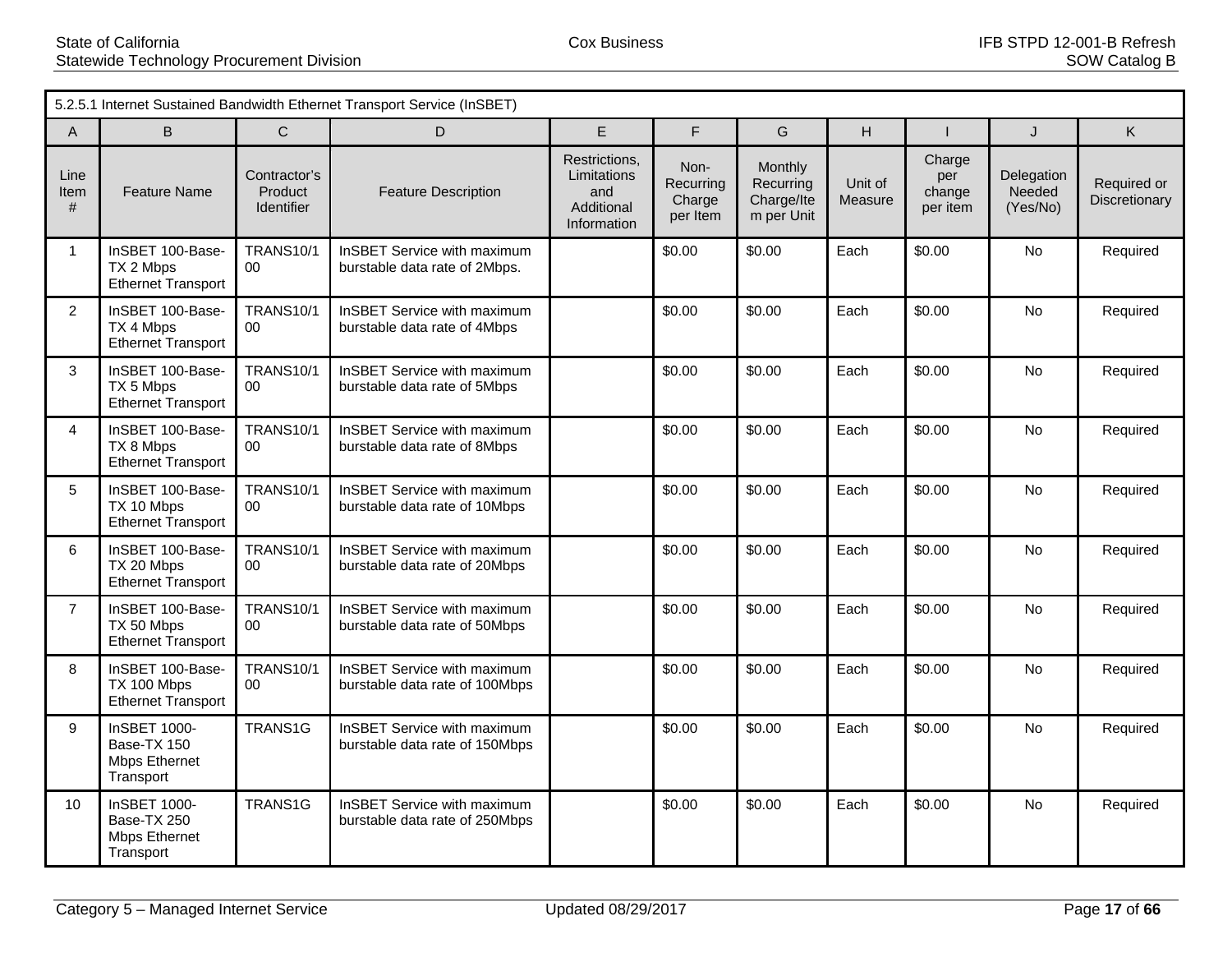|                   | 5.2.5.1 Internet Sustained Bandwidth Ethernet Transport Service (InSBET) |                                                     |                                                                       |                                                                  |                                         |                                                  |                    |                                     |                                  |                              |
|-------------------|--------------------------------------------------------------------------|-----------------------------------------------------|-----------------------------------------------------------------------|------------------------------------------------------------------|-----------------------------------------|--------------------------------------------------|--------------------|-------------------------------------|----------------------------------|------------------------------|
| A                 | B                                                                        | C                                                   | D                                                                     | E                                                                | F                                       | G                                                | н                  |                                     |                                  | K                            |
| Line<br>Item<br># | <b>Feature Name</b>                                                      | Contractor's<br><b>Product</b><br><b>Identifier</b> | <b>Feature Description</b>                                            | Restrictions,<br>Limitations<br>and<br>Additional<br>Information | Non-<br>Recurring<br>Charge<br>per Item | Monthly<br>Recurring<br>Charge/Ite<br>m per Unit | Unit of<br>Measure | Charge<br>per<br>change<br>per item | Delegation<br>Needed<br>(Yes/No) | Required or<br>Discretionary |
| 11                | InSBET 1000-<br>Base-TX 500<br><b>Mbps Ethernet</b><br>Transport         | TRANS <sub>1G</sub>                                 | InSBET Service with maximum<br>burstable data rate of 500Mbps         |                                                                  | \$0.00                                  | \$0.00                                           | Each               | \$0.00                              | <b>No</b>                        | Required                     |
| 12                | InSBET 1000-<br><b>Base-TX 1000</b><br>Mbps Ethernet<br>Transport        | TRANS <sub>1G</sub>                                 | <b>InSBET Service with maximum</b><br>burstable data rate of 1000Mbps |                                                                  | \$0.00                                  | \$0.00                                           | Each               | \$0.00                              | <b>No</b>                        | Required                     |
| 13                | <b>InSBET 10G 1</b><br><b>Gbps Ethernet</b><br>Transport                 | TRANS <sub>10G</sub>                                | <b>InSBET Service with maximum</b><br>burstable data rate of 10Gbps   |                                                                  | \$0.00                                  | \$0.00                                           | Each               | \$0.00                              | No                               | Required                     |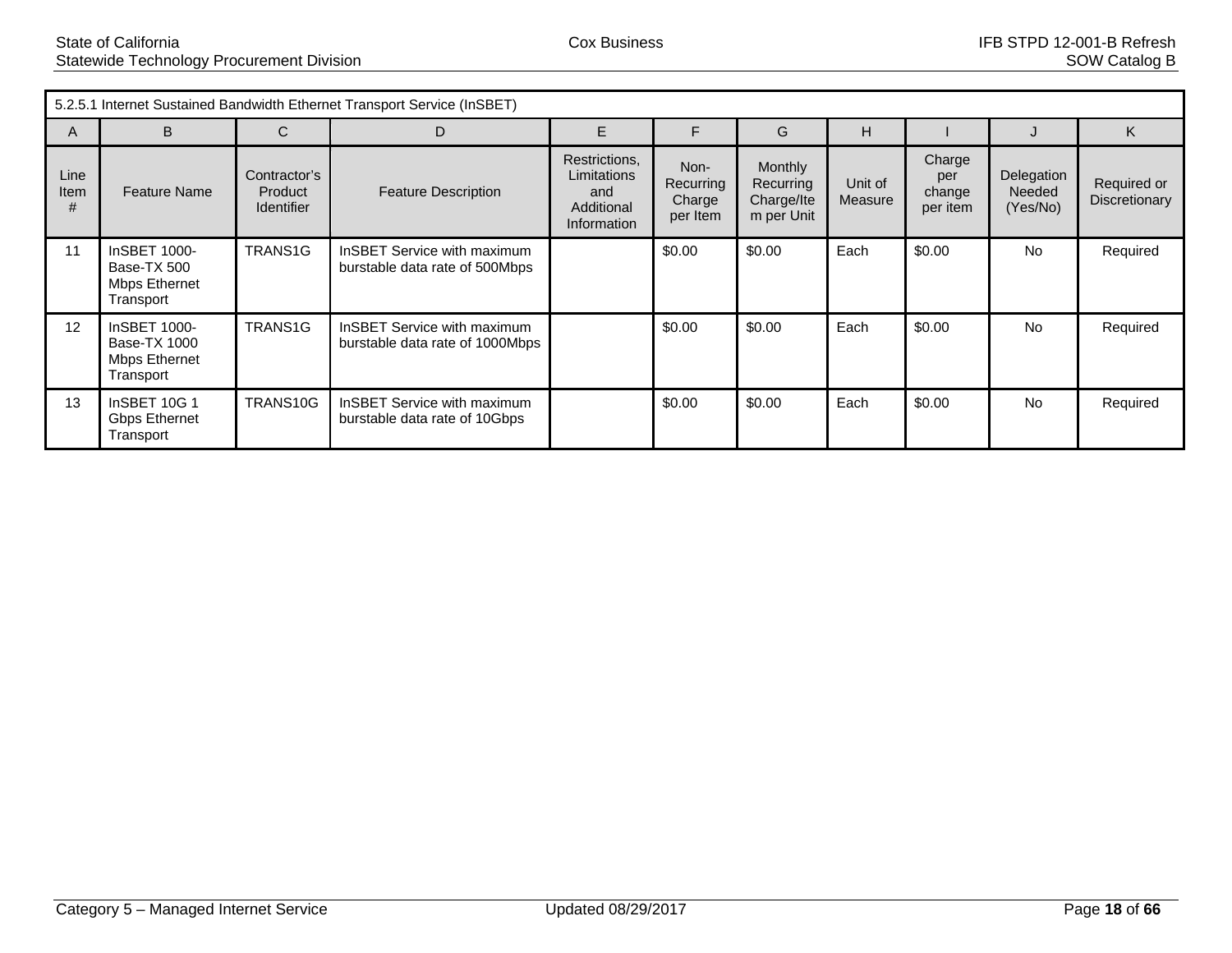#### **5.2.5.2.a Internet Sustained Bandwidth Ethernet Port Service (InSBEP) Minimum Bandwidth Commitment and Incremental Usage Charge for InSBET 100-Base-TX 2 Mbps through 1000-Base-SX\LX 1000 Mbps Ethernet Transport (NOT to be provisioned with InSBET 10G-Base-LSR 10G Ethernet Transport)**

**Contractor's Summary Description of Service:** Cox Optical Internet (COI) provides premium dedicated Internet access service for enterprises needing a high-quality, highly scalable connection to the Internet. Symmetrical committed bandwidth with burst options that are scalable from 1Mb to 10Gb and delivered via high-speed metropolitan area network, using next-generation Gigabit Ethernet, and/or DWDN equipment and technologies.

| <b>Geographic Availability:</b> |                      |                              |                  |                        |                     |
|---------------------------------|----------------------|------------------------------|------------------|------------------------|---------------------|
| Aliso Viejo                     | Anaheim              | Artesia                      | Corona           | <b>Buena Park</b>      | Carlsbad            |
| Carpenteria                     | Cerritos             | Chula Vista                  | Coronado         | Costa Mesa             | Cypress             |
| Dana Point                      | El Cajon             | Encinitas                    | Escondido        | <b>Fountain Valley</b> | Fullerton           |
| Garden Grove                    | Goleta               | <b>Hawaiian Gardens</b>      | Huntington Beach | Imperial Beach         | Irvine              |
| Carson                          | Santa Ana            | La Mesa                      | La Mirada        | La Palma               | Laguna Beach        |
| Laguna Hills                    | Laguna Niguel        | Laguna Woods                 | Lake Forest      | Lemon Grove            | Long Beach          |
| Los Angeles                     | Mission Viejo        | <b>National City</b>         | Newport Beach    | <b>Norwalk</b>         | Oceanside           |
| Orange                          | Palos Verdes Estates | Pico Rivera                  | <b>Placentia</b> | Poway                  | Rancho Palos Verdes |
| Rancho Santa Margarita          | Rolling Hills        | <b>Rolling Hills Estates</b> | San Clemente     | San Diego              | San Juan Capistrano |
| San Marcos                      | Santa Barbara        | Santee                       | Seal Beach       | Signal Hill            | Solana Beach        |
| Stanton                         | Torrance             | Tustin                       | Villa Park       | Vista                  | Westminster         |
| Lomita                          | Lakewood             | Rancho Santa Fe              | Capistrano Beach | Montecito              | Los Alamitos        |
| Yorba Linda                     | Alpine               | Camp Pendleton               | Campo            | Jamul                  | Lakeside            |
| <b>Pine Valley</b>              | Ramona               |                              |                  |                        |                     |

Service Limitations and Restrictions: Access is subject to availability of facilities. Where facilities are not available, special construction charges may apply. Special construction may not be ordered or billed using the CALNET contracts and must be procured by other means.

General Service Limitations:

• There is no option to temporarily suspend service

• Service may not be available where facilities do not exist, even if previously available in the same area or location.

• The service is only offered within Cox territory, either in-franchise or via designated out-of-franchise exchanges and/or via meetpoint with other providers.

• Regular rules and policies pertaining to service demarcation shall apply.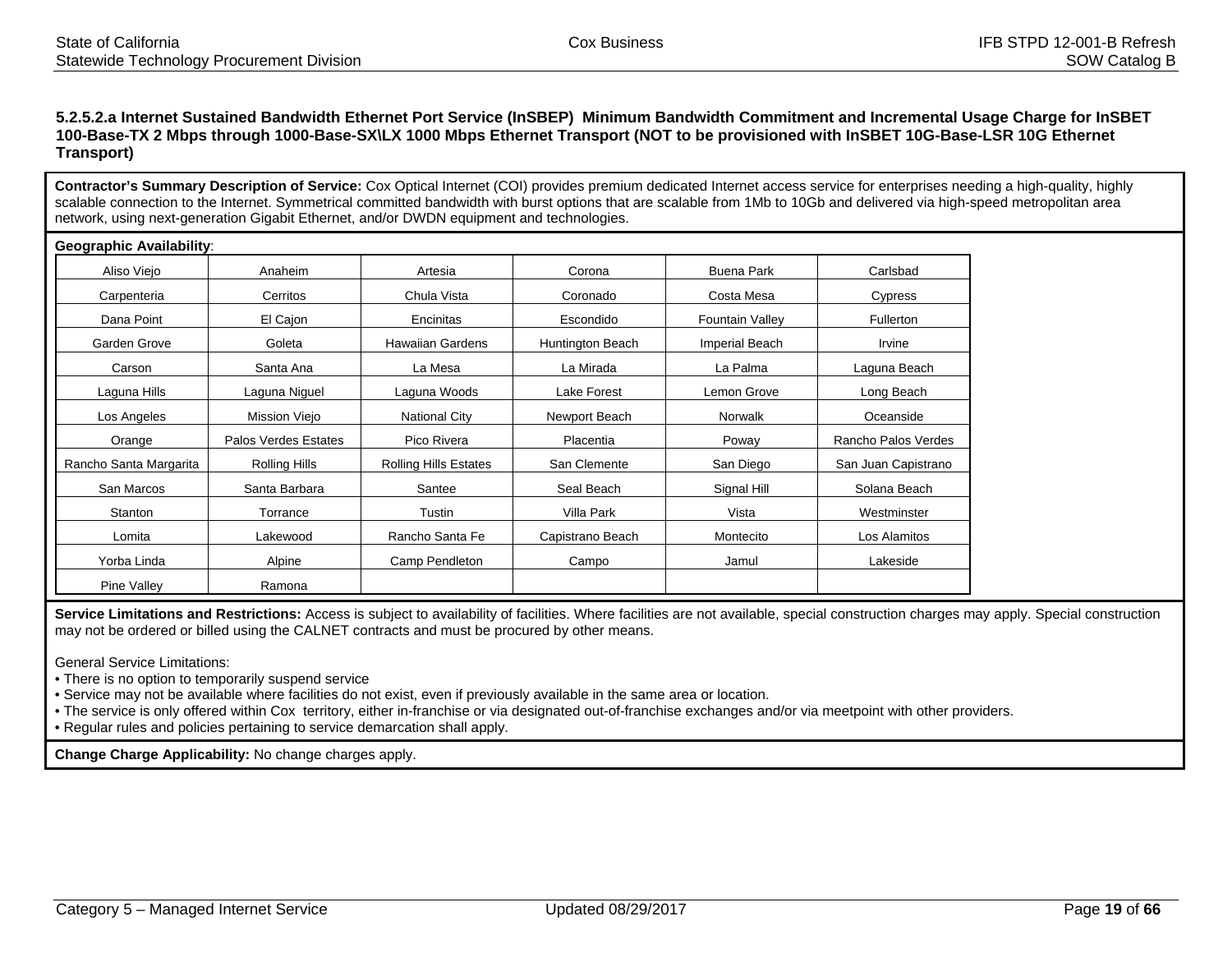|                   | 5.2.5.2.a Internet Sustained Bandwidth Ethernet Port Service (InSBEP) Minimum Bandwidth Commitment and Incremental Usage Charge for InSBET 100-Base-TX 2 Mbps through<br>1000-Base-SX\LX 1000 Mbps Ethernet Transport (NOT to be provisioned with InSBET 10G-Base-LSR 10G Ethernet Transport) |                                              |                                                          |                                                                  |                                         |                                                  |                    |                                     |                                  |                              |  |
|-------------------|-----------------------------------------------------------------------------------------------------------------------------------------------------------------------------------------------------------------------------------------------------------------------------------------------|----------------------------------------------|----------------------------------------------------------|------------------------------------------------------------------|-----------------------------------------|--------------------------------------------------|--------------------|-------------------------------------|----------------------------------|------------------------------|--|
| $\mathsf{A}$      | $\sf B$                                                                                                                                                                                                                                                                                       | $\mathsf{C}$                                 | D                                                        | E                                                                | $\mathsf{F}$                            | G                                                | H                  |                                     | J                                | Κ                            |  |
| Line<br>Item<br># | <b>Feature Name</b>                                                                                                                                                                                                                                                                           | Contractor's<br>Product<br><b>Identifier</b> | <b>Feature Description</b>                               | Restrictions,<br>Limitations<br>and<br>Additional<br>Information | Non-<br>Recurring<br>Charge<br>per Item | Monthly<br>Recurring<br>Charge/Ite<br>m per Unit | Unit of<br>Measure | Charge<br>per<br>change<br>per item | Delegation<br>Needed<br>(Yes/No) | Required or<br>Discretionary |  |
| $\mathbf{1}$      | <b>InSBEP Minimum</b><br>Bandwidth<br>Commitment<br>Ethernet 2 Mbps                                                                                                                                                                                                                           | COI <sub>2</sub>                             | Ethernet minimum monthly<br>bandwidth commitment charge. |                                                                  | \$0.00                                  | \$298.28                                         | Each               | \$0.00                              | No                               | Required                     |  |
| $\overline{c}$    | <b>InSBEP Additional</b><br>Incremental Usage<br>Charge over 2<br><b>Mbps</b>                                                                                                                                                                                                                 | INC <sub>2</sub>                             | Charge for bandwidth usage<br>over minimum commitment.   |                                                                  | N/A                                     | \$149.14                                         | <b>Mbps</b>        | \$0.00                              | <b>No</b>                        | Required                     |  |
| 3                 | InSBEP Minimum<br><b>Bandwidth</b><br>Commitment<br>Ethernet 3 Mbps                                                                                                                                                                                                                           | COI3                                         | Ethernet minimum monthly<br>bandwidth commitment charge. |                                                                  | \$0.00                                  | \$354.65                                         | Each               | \$0.00                              | <b>No</b>                        | Required                     |  |
| 4                 | <b>InSBEP Additional</b><br>Incremental Usage<br>Charge over 3<br><b>Mbps</b>                                                                                                                                                                                                                 | INC <sub>3</sub>                             | Charge for bandwidth usage<br>over minimum commitment.   |                                                                  | N/A                                     | \$118.21                                         | <b>Mbps</b>        | \$0.00                              | <b>No</b>                        | Required                     |  |
| 5                 | <b>InSBEP Minimum</b><br><b>Bandwidth</b><br>Commitment<br>Ethernet 4 Mbps                                                                                                                                                                                                                    | COI4                                         | Ethernet minimum monthly<br>bandwidth commitment charge. |                                                                  | \$0.00                                  | \$373.10                                         | Each               | \$0.00                              | <b>No</b>                        | Required                     |  |
| 6                 | <b>InSBEP Additional</b><br><b>Incremental Usage</b><br>Charge over 4<br><b>Mbps</b>                                                                                                                                                                                                          | INC4                                         | Charge for bandwidth usage<br>over minimum commitment.   |                                                                  | N/A                                     | \$93.28                                          | <b>Mbps</b>        | \$0.00                              | <b>No</b>                        | Required                     |  |
| $\overline{7}$    | <b>InSBEP Minimum</b><br><b>Bandwidth</b><br>Commitment<br>Ethernet 5 Mbps                                                                                                                                                                                                                    | COI5                                         | Ethernet minimum monthly<br>bandwidth commitment charge. |                                                                  | \$0.00                                  | \$399.75                                         | Each               | \$0.00                              | <b>No</b>                        | Required                     |  |
| 8                 | <b>InSBEP Additional</b><br>Incremental Usage<br>Charge over 5<br><b>Mbps</b>                                                                                                                                                                                                                 | INC5                                         | Charge for bandwidth usage<br>over minimum commitment.   |                                                                  | N/A                                     | \$79.95                                          | <b>Mbps</b>        | \$0.00                              | <b>No</b>                        | Required                     |  |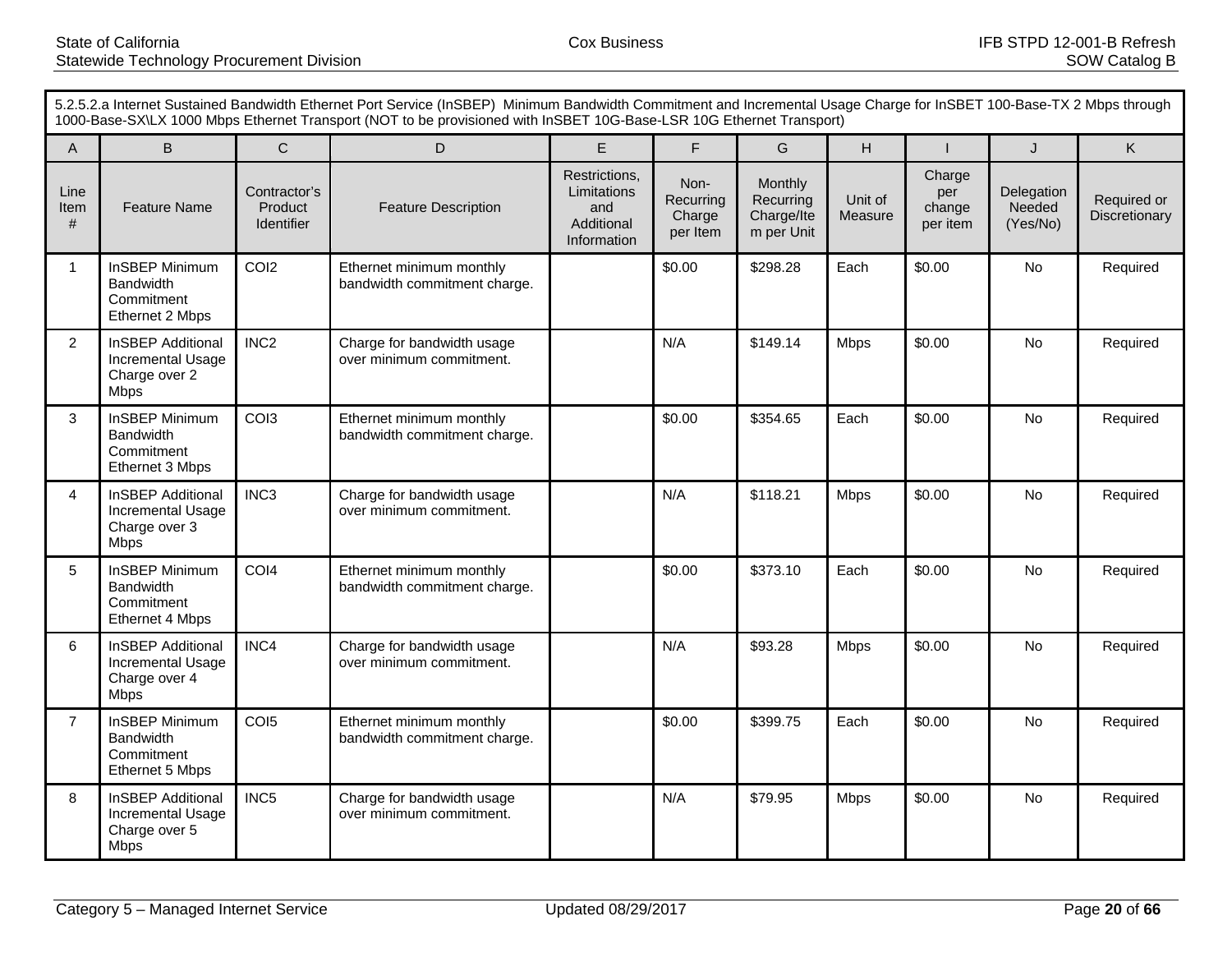|                   | 5.2.5.2.a Internet Sustained Bandwidth Ethernet Port Service (InSBEP) Minimum Bandwidth Commitment and Incremental Usage Charge for InSBET 100-Base-TX 2 Mbps through<br>1000-Base-SX\LX 1000 Mbps Ethernet Transport (NOT to be provisioned with InSBET 10G-Base-LSR 10G Ethernet Transport) |                                              |                                                          |                                                                  |                                         |                                                  |                    |                                     |                                  |                              |  |
|-------------------|-----------------------------------------------------------------------------------------------------------------------------------------------------------------------------------------------------------------------------------------------------------------------------------------------|----------------------------------------------|----------------------------------------------------------|------------------------------------------------------------------|-----------------------------------------|--------------------------------------------------|--------------------|-------------------------------------|----------------------------------|------------------------------|--|
| $\mathsf{A}$      | $\sf B$                                                                                                                                                                                                                                                                                       | $\mathsf{C}$                                 | D                                                        | E                                                                | $\mathsf{F}$                            | G                                                | H                  |                                     | J                                | Κ                            |  |
| Line<br>Item<br># | <b>Feature Name</b>                                                                                                                                                                                                                                                                           | Contractor's<br>Product<br><b>Identifier</b> | <b>Feature Description</b>                               | Restrictions,<br>Limitations<br>and<br>Additional<br>Information | Non-<br>Recurring<br>Charge<br>per Item | Monthly<br>Recurring<br>Charge/Ite<br>m per Unit | Unit of<br>Measure | Charge<br>per<br>change<br>per item | Delegation<br>Needed<br>(Yes/No) | Required or<br>Discretionary |  |
| 9                 | <b>InSBEP Minimum</b><br>Bandwidth<br>Commitment<br>Ethernet 6 Mbps                                                                                                                                                                                                                           | COI6                                         | Ethernet minimum monthly<br>bandwidth commitment charge. |                                                                  | \$0.00                                  | \$428.45                                         | Each               | \$0.00                              | <b>No</b>                        | Required                     |  |
| 10                | <b>InSBEP Additional</b><br>Incremental Usage<br>Charge over 6<br><b>Mbps</b>                                                                                                                                                                                                                 | INC6                                         | Charge for bandwidth usage<br>over minimum commitment.   |                                                                  | N/A                                     | \$71.41                                          | <b>Mbps</b>        | \$0.00                              | <b>No</b>                        | Required                     |  |
| 11                | InSBEP Minimum<br><b>Bandwidth</b><br>Commitment<br>Ethernet 7 Mbps                                                                                                                                                                                                                           | COI7                                         | Ethernet minimum monthly<br>bandwidth commitment charge. |                                                                  | \$0.00                                  | \$441.78                                         | Each               | \$0.00                              | <b>No</b>                        | Required                     |  |
| 12                | <b>InSBEP Additional</b><br>Incremental Usage<br>Charge over 7<br><b>Mbps</b>                                                                                                                                                                                                                 | INC7                                         | Charge for bandwidth usage<br>over minimum commitment.   |                                                                  | N/A                                     | \$63.11                                          | <b>Mbps</b>        | \$0.00                              | <b>No</b>                        | Required                     |  |
| 13                | <b>InSBEP Minimum</b><br><b>Bandwidth</b><br>Commitment<br>Ethernet 8 Mbps                                                                                                                                                                                                                    | CO <sub>18</sub>                             | Ethernet minimum monthly<br>bandwidth commitment charge. |                                                                  | \$0.00                                  | \$454.08                                         | Each               | \$0.00                              | <b>No</b>                        | Required                     |  |
| 14                | <b>InSBEP Additional</b><br><b>Incremental Usage</b><br>Charge over 8<br><b>Mbps</b>                                                                                                                                                                                                          | INC8                                         | Charge for bandwidth usage<br>over minimum commitment.   |                                                                  | N/A                                     | \$56.76                                          | <b>Mbps</b>        | \$0.00                              | <b>No</b>                        | Required                     |  |
| 15                | <b>InSBEP Minimum</b><br><b>Bandwidth</b><br>Commitment<br>Ethernet 9 Mbps                                                                                                                                                                                                                    | COI9                                         | Ethernet minimum monthly<br>bandwidth commitment charge. |                                                                  | \$0.00                                  | \$482.78                                         | Each               | \$0.00                              | <b>No</b>                        | Required                     |  |
| 16                | <b>InSBEP Additional</b><br>Incremental Usage<br>Charge over 9<br><b>Mbps</b>                                                                                                                                                                                                                 | INC9                                         | Charge for bandwidth usage<br>over minimum commitment.   |                                                                  | N/A                                     | \$53.64                                          | <b>Mbps</b>        | \$0.00                              | <b>No</b>                        | Required                     |  |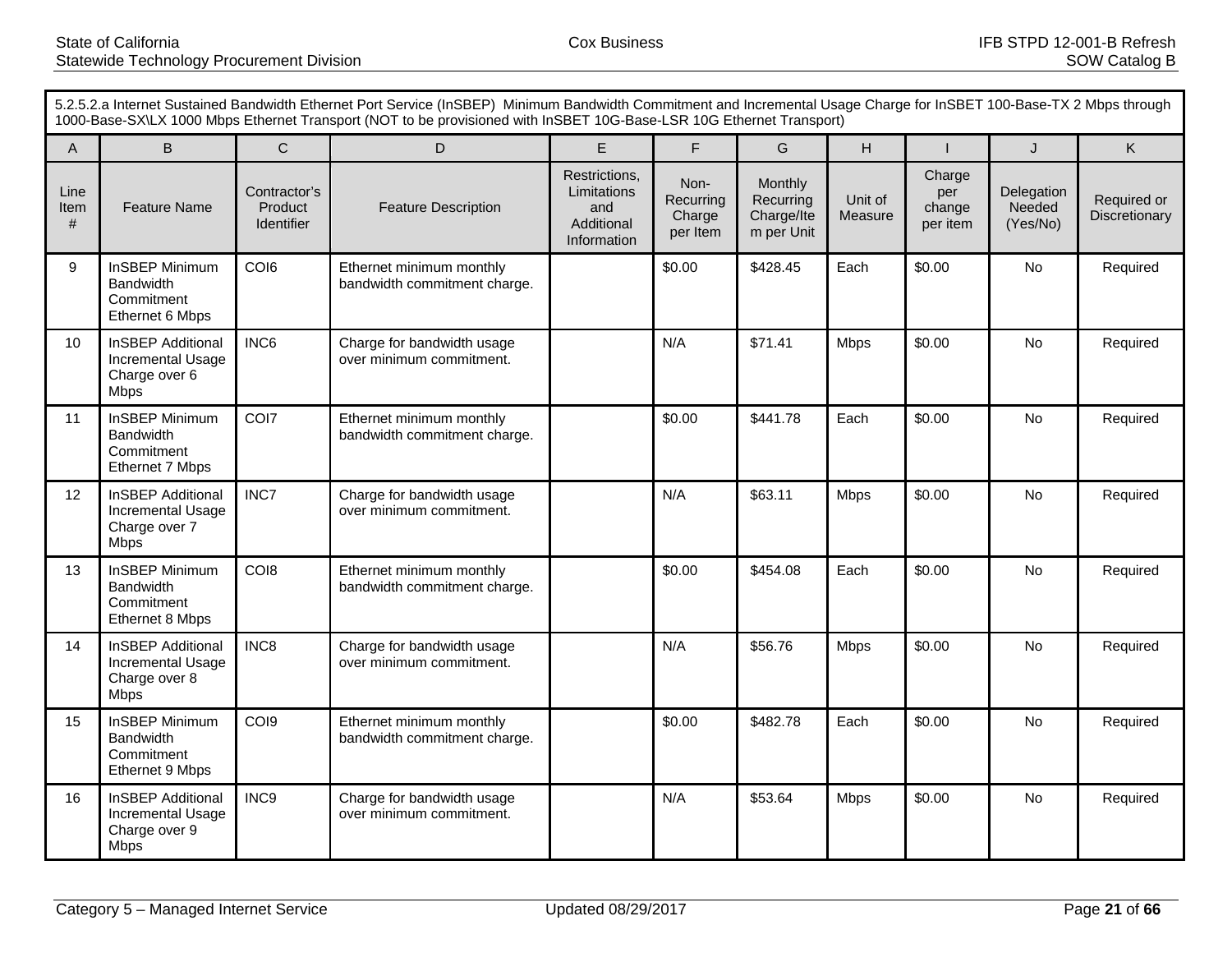|                   | 5.2.5.2.a Internet Sustained Bandwidth Ethernet Port Service (InSBEP) Minimum Bandwidth Commitment and Incremental Usage Charge for InSBET 100-Base-TX 2 Mbps through<br>1000-Base-SX\LX 1000 Mbps Ethernet Transport (NOT to be provisioned with InSBET 10G-Base-LSR 10G Ethernet Transport) |                                              |                                                          |                                                                  |                                         |                                                  |                    |                                     |                                  |                              |  |
|-------------------|-----------------------------------------------------------------------------------------------------------------------------------------------------------------------------------------------------------------------------------------------------------------------------------------------|----------------------------------------------|----------------------------------------------------------|------------------------------------------------------------------|-----------------------------------------|--------------------------------------------------|--------------------|-------------------------------------|----------------------------------|------------------------------|--|
| A                 | $\sf B$                                                                                                                                                                                                                                                                                       | $\mathsf{C}$                                 | D                                                        | E                                                                | $\mathsf{F}$                            | G                                                | H                  |                                     | J                                | Κ                            |  |
| Line<br>Item<br># | <b>Feature Name</b>                                                                                                                                                                                                                                                                           | Contractor's<br>Product<br><b>Identifier</b> | <b>Feature Description</b>                               | Restrictions,<br>Limitations<br>and<br>Additional<br>Information | Non-<br>Recurring<br>Charge<br>per Item | Monthly<br>Recurring<br>Charge/Ite<br>m per Unit | Unit of<br>Measure | Charge<br>per<br>change<br>per item | Delegation<br>Needed<br>(Yes/No) | Required or<br>Discretionary |  |
| 17                | <b>InSBEP Minimum</b><br>Bandwidth<br>Commitment<br>Ethernet 10 Mbps                                                                                                                                                                                                                          | <b>COI10</b>                                 | Ethernet minimum monthly<br>bandwidth commitment charge. |                                                                  | \$0.00                                  | \$492.00                                         | Each               | \$0.00                              | <b>No</b>                        | Required                     |  |
| 18                | <b>InSBEP Additional</b><br>Incremental Usage<br>Charge over 10<br><b>Mbps</b>                                                                                                                                                                                                                | <b>INC10</b>                                 | Charge for bandwidth usage<br>over minimum commitment.   |                                                                  | N/A                                     | \$49.20                                          | <b>Mbps</b>        | \$0.00                              | <b>No</b>                        | Required                     |  |
| 19                | InSBEP Minimum<br><b>Bandwidth</b><br>Commitment<br>Ethernet 15 Mbps                                                                                                                                                                                                                          | <b>COI15</b>                                 | Ethernet minimum monthly<br>bandwidth commitment charge. |                                                                  | \$0.00                                  | \$587.33                                         | Each               | \$0.00                              | <b>No</b>                        | Required                     |  |
| 20                | <b>InSBEP Additional</b><br>Incremental Usage<br>Charge over 15<br><b>Mbps</b>                                                                                                                                                                                                                | <b>INC15</b>                                 | Charge for bandwidth usage<br>over minimum commitment.   |                                                                  | N/A                                     | \$39.16                                          | <b>Mbps</b>        | \$0.00                              | <b>No</b>                        | Required                     |  |
| 21                | <b>InSBEP Minimum</b><br><b>Bandwidth</b><br>Commitment<br>Ethernet 20 Mbps                                                                                                                                                                                                                   | <b>COI20</b>                                 | Ethernet minimum monthly<br>bandwidth commitment charge. |                                                                  | \$0.00                                  | \$601.68                                         | Each               | \$0.00                              | <b>No</b>                        | Required                     |  |
| 22                | <b>InSBEP Additional</b><br>Incremental Usage<br>Charge over 20<br><b>Mbps</b>                                                                                                                                                                                                                | <b>INC20</b>                                 | Charge for bandwidth usage<br>over minimum commitment.   |                                                                  | N/A                                     | \$30.08                                          | <b>Mbps</b>        | \$0.00                              | <b>No</b>                        | Required                     |  |
| 23                | <b>InSBEP Minimum</b><br><b>Bandwidth</b><br>Commitment<br>Ethernet 25 Mbps                                                                                                                                                                                                                   | <b>COI25</b>                                 | Ethernet minimum monthly<br>bandwidth commitment charge. |                                                                  | \$0.00                                  | \$667.28                                         | Each               | \$0.00                              | <b>No</b>                        | Required                     |  |
| 24                | <b>InSBEP Additional</b><br>Incremental Usage<br>Charge over 25<br><b>Mbps</b>                                                                                                                                                                                                                | INC <sub>25</sub>                            | Charge for bandwidth usage<br>over minimum commitment.   |                                                                  | N/A                                     | \$26.69                                          | <b>Mbps</b>        | \$0.00                              | <b>No</b>                        | Required                     |  |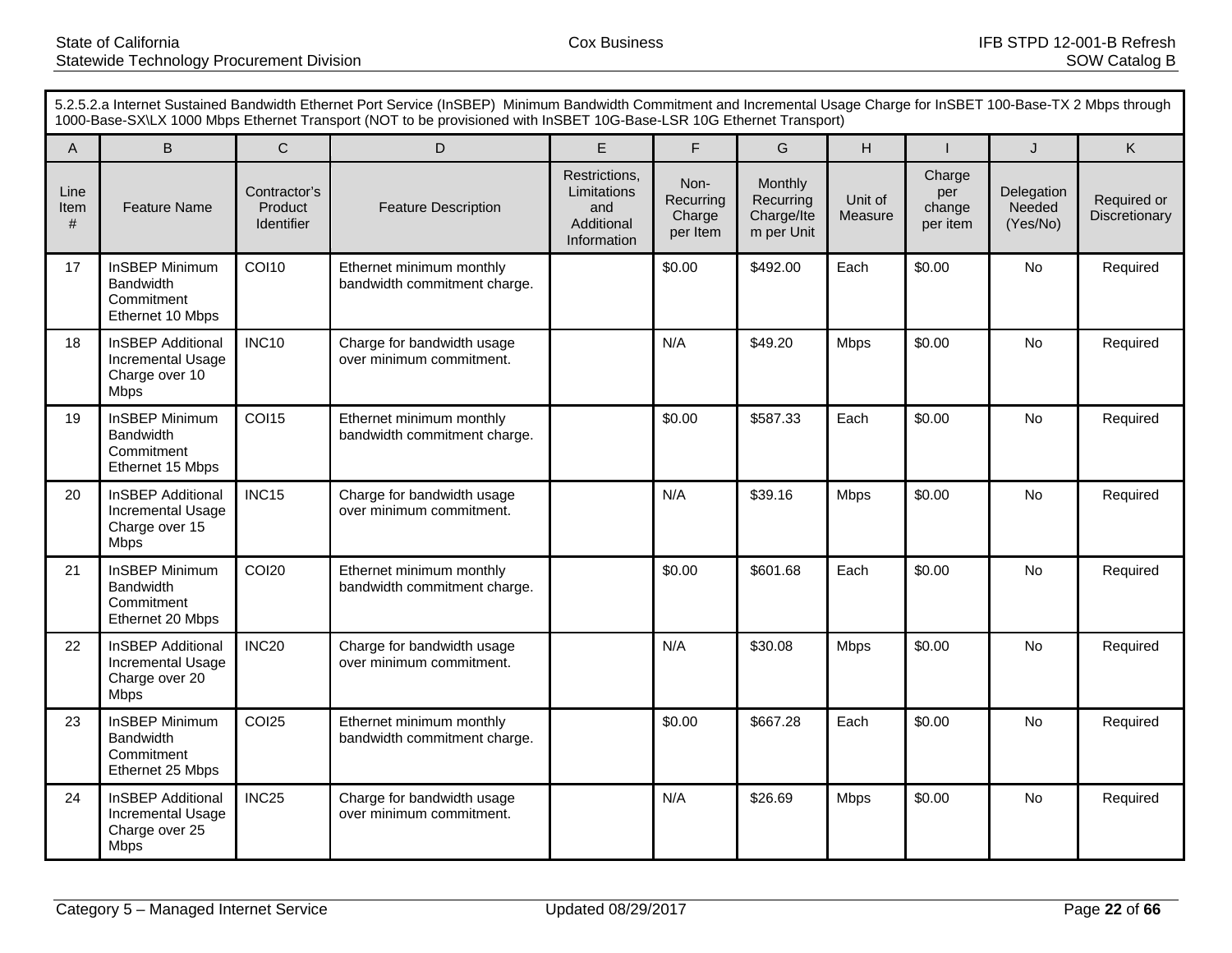|                   | 5.2.5.2.a Internet Sustained Bandwidth Ethernet Port Service (InSBEP) Minimum Bandwidth Commitment and Incremental Usage Charge for InSBET 100-Base-TX 2 Mbps through<br>1000-Base-SX\LX 1000 Mbps Ethernet Transport (NOT to be provisioned with InSBET 10G-Base-LSR 10G Ethernet Transport) |                                              |                                                          |                                                                  |                                         |                                                  |                    |                                     |                                  |                              |  |
|-------------------|-----------------------------------------------------------------------------------------------------------------------------------------------------------------------------------------------------------------------------------------------------------------------------------------------|----------------------------------------------|----------------------------------------------------------|------------------------------------------------------------------|-----------------------------------------|--------------------------------------------------|--------------------|-------------------------------------|----------------------------------|------------------------------|--|
| A                 | $\sf B$                                                                                                                                                                                                                                                                                       | $\mathsf{C}$                                 | D                                                        | E                                                                | $\mathsf{F}$                            | G                                                | H                  |                                     | J                                | Κ                            |  |
| Line<br>Item<br># | <b>Feature Name</b>                                                                                                                                                                                                                                                                           | Contractor's<br>Product<br><b>Identifier</b> | <b>Feature Description</b>                               | Restrictions,<br>Limitations<br>and<br>Additional<br>Information | Non-<br>Recurring<br>Charge<br>per Item | Monthly<br>Recurring<br>Charge/Ite<br>m per Unit | Unit of<br>Measure | Charge<br>per<br>change<br>per item | Delegation<br>Needed<br>(Yes/No) | Required or<br>Discretionary |  |
| 25                | <b>InSBEP Minimum</b><br><b>Bandwidth</b><br>Commitment<br>Ethernet 30 Mbps                                                                                                                                                                                                                   | <b>COI30</b>                                 | Ethernet minimum monthly<br>bandwidth commitment charge. |                                                                  | \$0.00                                  | \$706.23                                         | Each               | \$0.00                              | No                               | Required                     |  |
| 26                | <b>InSBEP Additional</b><br>Incremental Usage<br>Charge over 30<br><b>Mbps</b>                                                                                                                                                                                                                | <b>INC30</b>                                 | Charge for bandwidth usage<br>over minimum commitment.   |                                                                  | N/A                                     | \$23.54                                          | <b>Mbps</b>        | \$0.00                              | <b>No</b>                        | Required                     |  |
| 27                | <b>InSBEP Minimum</b><br><b>Bandwidth</b><br>Commitment<br>Ethernet 35 Mbps                                                                                                                                                                                                                   | <b>COI35</b>                                 | Ethernet minimum monthly<br>bandwidth commitment charge. |                                                                  | \$0.00                                  | \$747.23                                         | Each               | \$0.00                              | <b>No</b>                        | Required                     |  |
| 28                | <b>InSBEP Additional</b><br>Incremental Usage<br>Charge over 35<br><b>Mbps</b>                                                                                                                                                                                                                | INC35                                        | Charge for bandwidth usage<br>over minimum commitment.   |                                                                  | N/A                                     | \$21.35                                          | <b>Mbps</b>        | \$0.00                              | <b>No</b>                        | Required                     |  |
| 29                | <b>InSBEP Minimum</b><br><b>Bandwidth</b><br>Commitment<br>Ethernet 40 Mbps                                                                                                                                                                                                                   | <b>COI40</b>                                 | Ethernet minimum monthly<br>bandwidth commitment charge. |                                                                  | \$0.00                                  | \$786.18                                         | Each               | \$0.00                              | <b>No</b>                        | Required                     |  |
| 30                | <b>InSBEP Additional</b><br>Incremental Usage<br>Charge over 40<br><b>Mbps</b>                                                                                                                                                                                                                | INC40                                        | Charge for bandwidth usage<br>over minimum commitment.   |                                                                  | N/A                                     | \$19.66                                          | <b>Mbps</b>        | \$0.00                              | <b>No</b>                        | Required                     |  |
| 31                | <b>InSBEP Minimum</b><br><b>Bandwidth</b><br>Commitment<br>Ethernet 45 Mbps                                                                                                                                                                                                                   | <b>COI45</b>                                 | Ethernet minimum monthly<br>bandwidth commitment charge. |                                                                  | \$0.00                                  | \$826.15                                         | Each               | \$0.00                              | <b>No</b>                        | Required                     |  |
| 32                | <b>InSBEP Additional</b><br>Incremental Usage<br>Charge over 45<br><b>Mbps</b>                                                                                                                                                                                                                | INC45                                        | Charge for bandwidth usage<br>over minimum commitment.   |                                                                  | N/A                                     | \$18.36                                          | <b>Mbps</b>        | \$0.00                              | No                               | Required                     |  |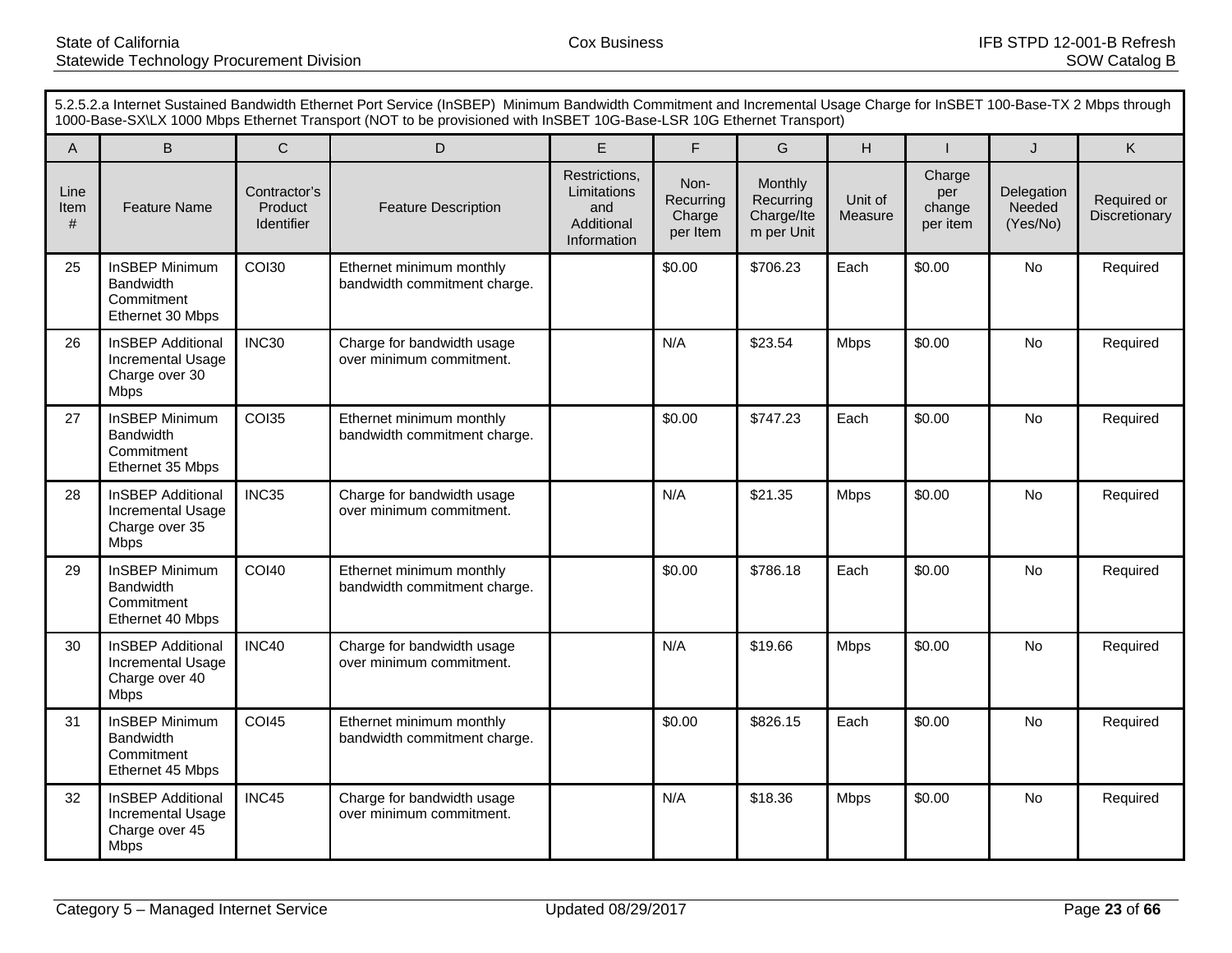|                   | 5.2.5.2.a Internet Sustained Bandwidth Ethernet Port Service (InSBEP) Minimum Bandwidth Commitment and Incremental Usage Charge for InSBET 100-Base-TX 2 Mbps through<br>1000-Base-SX\LX 1000 Mbps Ethernet Transport (NOT to be provisioned with InSBET 10G-Base-LSR 10G Ethernet Transport) |                                              |                                                          |                                                                  |                                         |                                                  |                    |                                     |                                  |                              |  |
|-------------------|-----------------------------------------------------------------------------------------------------------------------------------------------------------------------------------------------------------------------------------------------------------------------------------------------|----------------------------------------------|----------------------------------------------------------|------------------------------------------------------------------|-----------------------------------------|--------------------------------------------------|--------------------|-------------------------------------|----------------------------------|------------------------------|--|
| A                 | $\sf B$                                                                                                                                                                                                                                                                                       | $\mathsf{C}$                                 | D                                                        | E                                                                | $\mathsf{F}$                            | G                                                | H                  |                                     | J                                | Κ                            |  |
| Line<br>Item<br># | <b>Feature Name</b>                                                                                                                                                                                                                                                                           | Contractor's<br>Product<br><b>Identifier</b> | <b>Feature Description</b>                               | Restrictions,<br>Limitations<br>and<br>Additional<br>Information | Non-<br>Recurring<br>Charge<br>per Item | Monthly<br>Recurring<br>Charge/Ite<br>m per Unit | Unit of<br>Measure | Charge<br>per<br>change<br>per item | Delegation<br>Needed<br>(Yes/No) | Required or<br>Discretionary |  |
| 33                | <b>InSBEP Minimum</b><br><b>Bandwidth</b><br>Commitment<br>Ethernet 50 Mbps                                                                                                                                                                                                                   | <b>COI50</b>                                 | Ethernet minimum monthly<br>bandwidth commitment charge. |                                                                  | \$0.00                                  | \$867.15                                         | Each               | \$0.00                              | No                               | Required                     |  |
| 34                | <b>InSBEP Additional</b><br>Incremental Usage<br>Charge over 50<br><b>Mbps</b>                                                                                                                                                                                                                | <b>INC50</b>                                 | Charge for bandwidth usage<br>over minimum commitment.   |                                                                  | N/A                                     | \$17.34                                          | <b>Mbps</b>        | \$0.00                              | <b>No</b>                        | Required                     |  |
| 35                | <b>InSBEP Minimum</b><br><b>Bandwidth</b><br>Commitment<br>Ethernet 60 Mbps                                                                                                                                                                                                                   | <b>COI60</b>                                 | Ethernet minimum monthly<br>bandwidth commitment charge. |                                                                  | \$0.00                                  | \$1,038.33                                       | Each               | \$0.00                              | <b>No</b>                        | Required                     |  |
| 36                | <b>InSBEP Additional</b><br>Incremental Usage<br>Charge over 60<br><b>Mbps</b>                                                                                                                                                                                                                | INC60                                        | Charge for bandwidth usage<br>over minimum commitment.   |                                                                  | N/A                                     | \$17.30                                          | <b>Mbps</b>        | \$0.00                              | <b>No</b>                        | Required                     |  |
| 37                | <b>InSBEP Minimum</b><br><b>Bandwidth</b><br>Commitment<br>Ethernet 70 Mbps                                                                                                                                                                                                                   | <b>COI70</b>                                 | Ethernet minimum monthly<br>bandwidth commitment charge. |                                                                  | \$0.00                                  | \$1,140.83                                       | Each               | \$0.00                              | <b>No</b>                        | Required                     |  |
| 38                | <b>InSBEP Additional</b><br>Incremental Usage<br>Charge over 70<br><b>Mbps</b>                                                                                                                                                                                                                | INC70                                        | Charge for bandwidth usage<br>over minimum commitment.   |                                                                  | N/A                                     | \$16.30                                          | <b>Mbps</b>        | \$0.00                              | <b>No</b>                        | Required                     |  |
| 39                | <b>InSBEP Minimum</b><br><b>Bandwidth</b><br>Commitment<br>Ethernet 80 Mbps                                                                                                                                                                                                                   | <b>COI80</b>                                 | Ethernet minimum monthly<br>bandwidth commitment charge. |                                                                  | \$0.00                                  | \$1,233.08                                       | Each               | \$0.00                              | <b>No</b>                        | Required                     |  |
| 40                | <b>InSBEP Additional</b><br>Incremental Usage<br>Charge over 80<br><b>Mbps</b>                                                                                                                                                                                                                | <b>INC80</b>                                 | Charge for bandwidth usage<br>over minimum commitment.   |                                                                  | N/A                                     | \$15.42                                          | <b>Mbps</b>        | \$0.00                              | No                               | Required                     |  |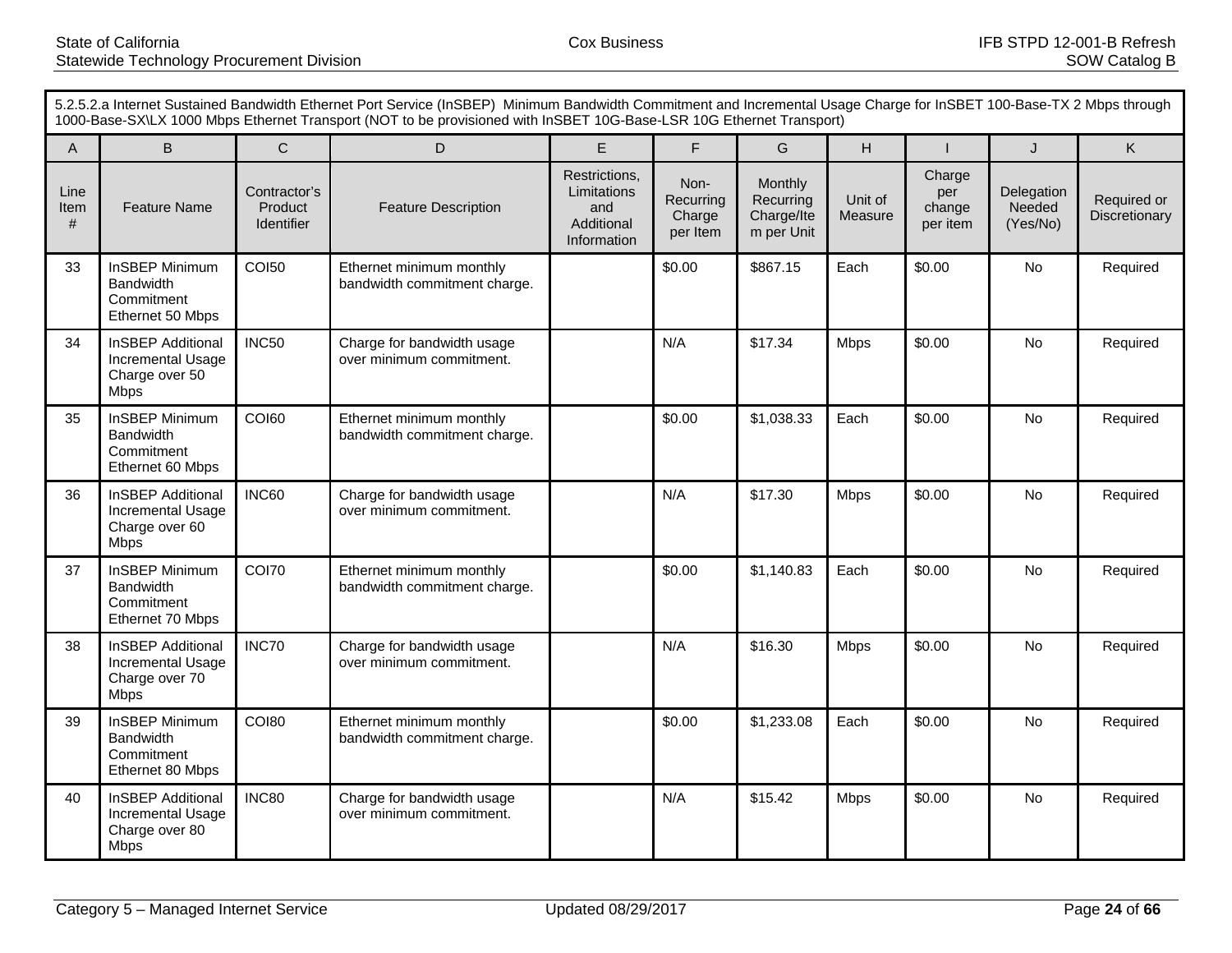|                   | 5.2.5.2.a Internet Sustained Bandwidth Ethernet Port Service (InSBEP) Minimum Bandwidth Commitment and Incremental Usage Charge for InSBET 100-Base-TX 2 Mbps through<br>1000-Base-SX\LX 1000 Mbps Ethernet Transport (NOT to be provisioned with InSBET 10G-Base-LSR 10G Ethernet Transport) |                                              |                                                          |                                                                  |                                         |                                                  |                    |                                     |                                  |                              |  |
|-------------------|-----------------------------------------------------------------------------------------------------------------------------------------------------------------------------------------------------------------------------------------------------------------------------------------------|----------------------------------------------|----------------------------------------------------------|------------------------------------------------------------------|-----------------------------------------|--------------------------------------------------|--------------------|-------------------------------------|----------------------------------|------------------------------|--|
| $\mathsf{A}$      | $\sf B$                                                                                                                                                                                                                                                                                       | $\mathsf{C}$                                 | D                                                        | E                                                                | $\overline{F}$                          | G                                                | H                  |                                     | J                                | Κ                            |  |
| Line<br>Item<br># | <b>Feature Name</b>                                                                                                                                                                                                                                                                           | Contractor's<br>Product<br><b>Identifier</b> | <b>Feature Description</b>                               | Restrictions,<br>Limitations<br>and<br>Additional<br>Information | Non-<br>Recurring<br>Charge<br>per Item | Monthly<br>Recurring<br>Charge/Ite<br>m per Unit | Unit of<br>Measure | Charge<br>per<br>change<br>per item | Delegation<br>Needed<br>(Yes/No) | Required or<br>Discretionary |  |
| 41                | <b>InSBEP Minimum</b><br>Bandwidth<br>Commitment<br>Ethernet 90 Mbps                                                                                                                                                                                                                          | <b>COI90</b>                                 | Ethernet minimum monthly<br>bandwidth commitment charge. |                                                                  | \$0.00                                  | \$1,307.90                                       | Each               | \$0.00                              | No                               | Required                     |  |
| 42                | <b>InSBEP Additional</b><br>Incremental Usage<br>Charge over 90<br><b>Mbps</b>                                                                                                                                                                                                                | <b>INC90</b>                                 | Charge for bandwidth usage<br>over minimum commitment.   |                                                                  | N/A                                     | \$14.53                                          | <b>Mbps</b>        | \$0.00                              | <b>No</b>                        | Required                     |  |
| 43                | InSBEP Minimum<br><b>Bandwidth</b><br>Commitment<br>Ethernet 100 Mbps                                                                                                                                                                                                                         | <b>COI100</b>                                | Ethernet minimum monthly<br>bandwidth commitment charge. |                                                                  | \$0.00                                  | \$1,383.75                                       | Each               | \$0.00                              | <b>No</b>                        | Required                     |  |
| 44                | <b>InSBEP Additional</b><br>Incremental Usage<br>Charge over 100<br><b>Mbps</b>                                                                                                                                                                                                               | <b>INC100</b>                                | Charge for bandwidth usage<br>over minimum commitment.   |                                                                  | N/A                                     | \$13.84                                          | <b>Mbps</b>        | \$0.00                              | <b>No</b>                        | Required                     |  |
| 45                | <b>InSBEP Minimum</b><br><b>Bandwidth</b><br>Commitment<br>Ethernet 120 Mbps                                                                                                                                                                                                                  | <b>COI120</b>                                | Ethernet minimum monthly<br>bandwidth commitment charge. |                                                                  | \$0.00                                  | \$1,476.00                                       | Each               | \$0.00                              | <b>No</b>                        | Required                     |  |
| 46                | <b>InSBEP Additional</b><br>Incremental Usage<br>Charge over 120<br><b>Mbps</b>                                                                                                                                                                                                               | <b>INC120</b>                                | Charge for bandwidth usage<br>over minimum commitment.   |                                                                  | N/A                                     | \$12.30                                          | <b>Mbps</b>        | \$0.00                              | <b>No</b>                        | Required                     |  |
| 47                | <b>InSBEP Minimum</b><br><b>Bandwidth</b><br>Commitment<br>Ethernet 144 Mbps                                                                                                                                                                                                                  | <b>COI144</b>                                | Ethernet minimum monthly<br>bandwidth commitment charge. |                                                                  | \$0.00                                  | \$1,618.48                                       | Each               | \$0.00                              | <b>No</b>                        | Required                     |  |
| 48                | <b>InSBEP Additional</b><br>Incremental Usage<br>Charge over 144<br><b>Mbps</b>                                                                                                                                                                                                               | <b>INC144</b>                                | Charge for bandwidth usage<br>over minimum commitment.   |                                                                  | N/A                                     | \$10.44                                          | <b>Mbps</b>        | \$0.00                              | <b>No</b>                        | Required                     |  |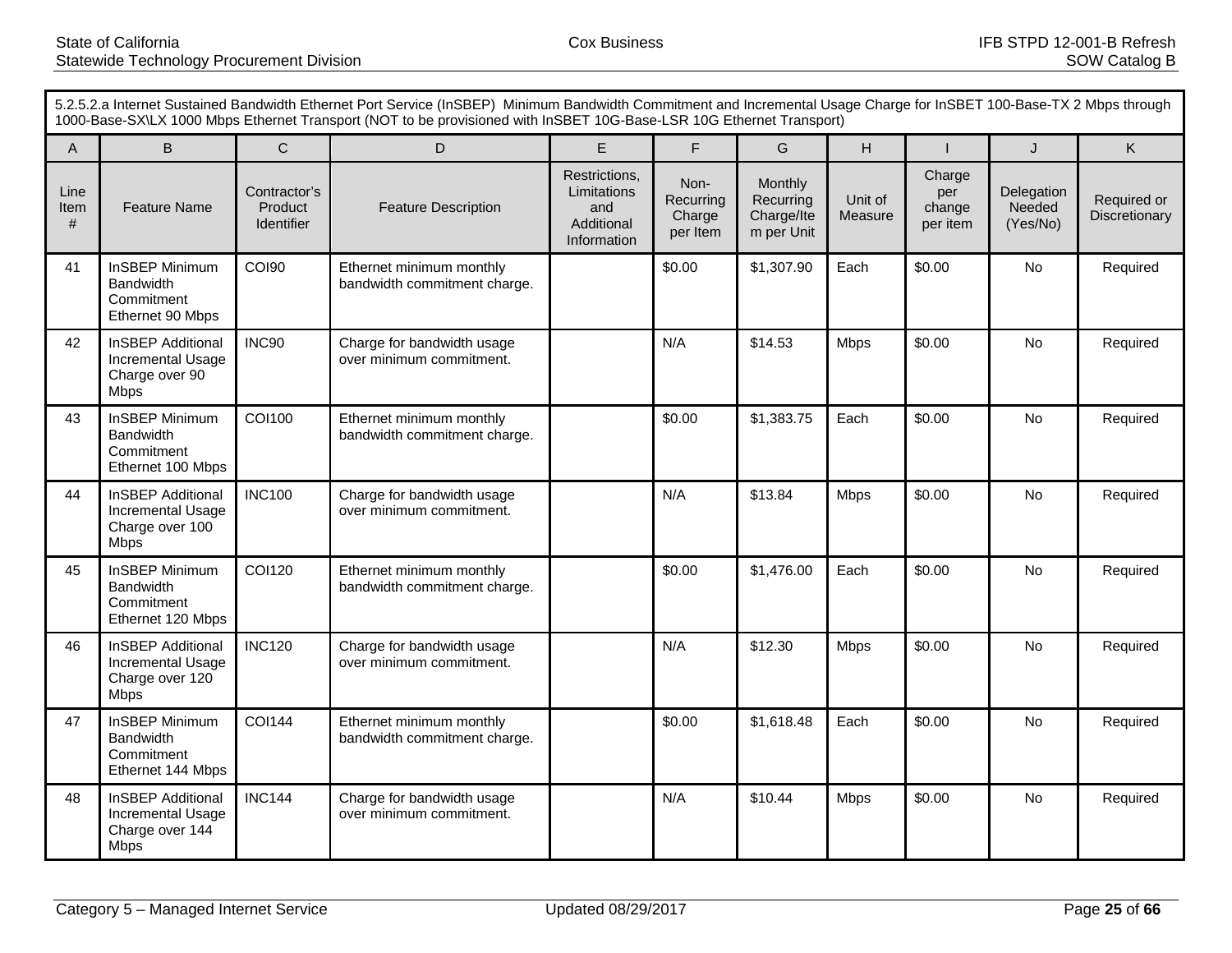|                   | 5.2.5.2.a Internet Sustained Bandwidth Ethernet Port Service (InSBEP) Minimum Bandwidth Commitment and Incremental Usage Charge for InSBET 100-Base-TX 2 Mbps through<br>1000-Base-SX\LX 1000 Mbps Ethernet Transport (NOT to be provisioned with InSBET 10G-Base-LSR 10G Ethernet Transport) |                                              |                                                          |                                                                  |                                         |                                                  |                    |                                     |                                  |                              |  |
|-------------------|-----------------------------------------------------------------------------------------------------------------------------------------------------------------------------------------------------------------------------------------------------------------------------------------------|----------------------------------------------|----------------------------------------------------------|------------------------------------------------------------------|-----------------------------------------|--------------------------------------------------|--------------------|-------------------------------------|----------------------------------|------------------------------|--|
| A                 | $\sf B$                                                                                                                                                                                                                                                                                       | $\mathsf{C}$                                 | D                                                        | E                                                                | $\overline{F}$                          | G                                                | H                  |                                     | J                                | Κ                            |  |
| Line<br>Item<br># | <b>Feature Name</b>                                                                                                                                                                                                                                                                           | Contractor's<br>Product<br><b>Identifier</b> | <b>Feature Description</b>                               | Restrictions,<br>Limitations<br>and<br>Additional<br>Information | Non-<br>Recurring<br>Charge<br>per Item | Monthly<br>Recurring<br>Charge/Ite<br>m per Unit | Unit of<br>Measure | Charge<br>per<br>change<br>per item | Delegation<br>Needed<br>(Yes/No) | Required or<br>Discretionary |  |
| 49                | <b>InSBEP Minimum</b><br><b>Bandwidth</b><br>Commitment<br>Ethernet 155 Mbps                                                                                                                                                                                                                  | <b>COI155</b>                                | Ethernet minimum monthly<br>bandwidth commitment charge. |                                                                  | \$0.00                                  | \$1,618.48                                       | Each               | \$0.00                              | No                               | Required                     |  |
| 50                | <b>InSBEP Additional</b><br>Incremental Usage<br>Charge over 155<br><b>Mbps</b>                                                                                                                                                                                                               | <b>INC155</b>                                | Charge for bandwidth usage<br>over minimum commitment.   |                                                                  | N/A                                     | \$10.44                                          | <b>Mbps</b>        | \$0.00                              | <b>No</b>                        | Required                     |  |
| 51                | <b>InSBEP Minimum</b><br><b>Bandwidth</b><br>Commitment<br>Ethernet 200 Mbps                                                                                                                                                                                                                  | <b>COI200</b>                                | Ethernet minimum monthly<br>bandwidth commitment charge. |                                                                  | \$0.00                                  | \$1,640.00                                       | Each               | \$0.00                              | <b>No</b>                        | Required                     |  |
| 52                | <b>InSBEP Additional</b><br>Incremental Usage<br>Charge over 200<br><b>Mbps</b>                                                                                                                                                                                                               | <b>INC200</b>                                | Charge for bandwidth usage<br>over minimum commitment.   |                                                                  | N/A                                     | \$8.20                                           | <b>Mbps</b>        | \$0.00                              | <b>No</b>                        | Required                     |  |
| 53                | <b>InSBEP Minimum</b><br><b>Bandwidth</b><br>Commitment<br>Ethernet 250 Mbps                                                                                                                                                                                                                  | <b>COI250</b>                                | Ethernet minimum monthly<br>bandwidth commitment charge. |                                                                  | \$0.00                                  | \$1,947.50                                       | Each               | \$0.00                              | <b>No</b>                        | Required                     |  |
| 54                | <b>InSBEP Additional</b><br>Incremental Usage<br>Charge over 250<br><b>Mbps</b>                                                                                                                                                                                                               | <b>INC250</b>                                | Charge for bandwidth usage<br>over minimum commitment.   |                                                                  | N/A                                     | \$7.79                                           | <b>Mbps</b>        | \$0.00                              | <b>No</b>                        | Required                     |  |
| 55                | <b>InSBEP Minimum</b><br><b>Bandwidth</b><br>Commitment<br>Ethernet 300 Mbps                                                                                                                                                                                                                  | <b>COI300</b>                                | Ethernet minimum monthly<br>bandwidth commitment charge. |                                                                  | \$0.00                                  | \$2,229.38                                       | Each               | \$0.00                              | <b>No</b>                        | Required                     |  |
| 56                | <b>InSBEP Additional</b><br>Incremental Usage<br>Charge over 300<br><b>Mbps</b>                                                                                                                                                                                                               | <b>INC300</b>                                | Charge for bandwidth usage<br>over minimum commitment.   |                                                                  | N/A                                     | \$7.43                                           | <b>Mbps</b>        | \$0.00                              | No                               | Required                     |  |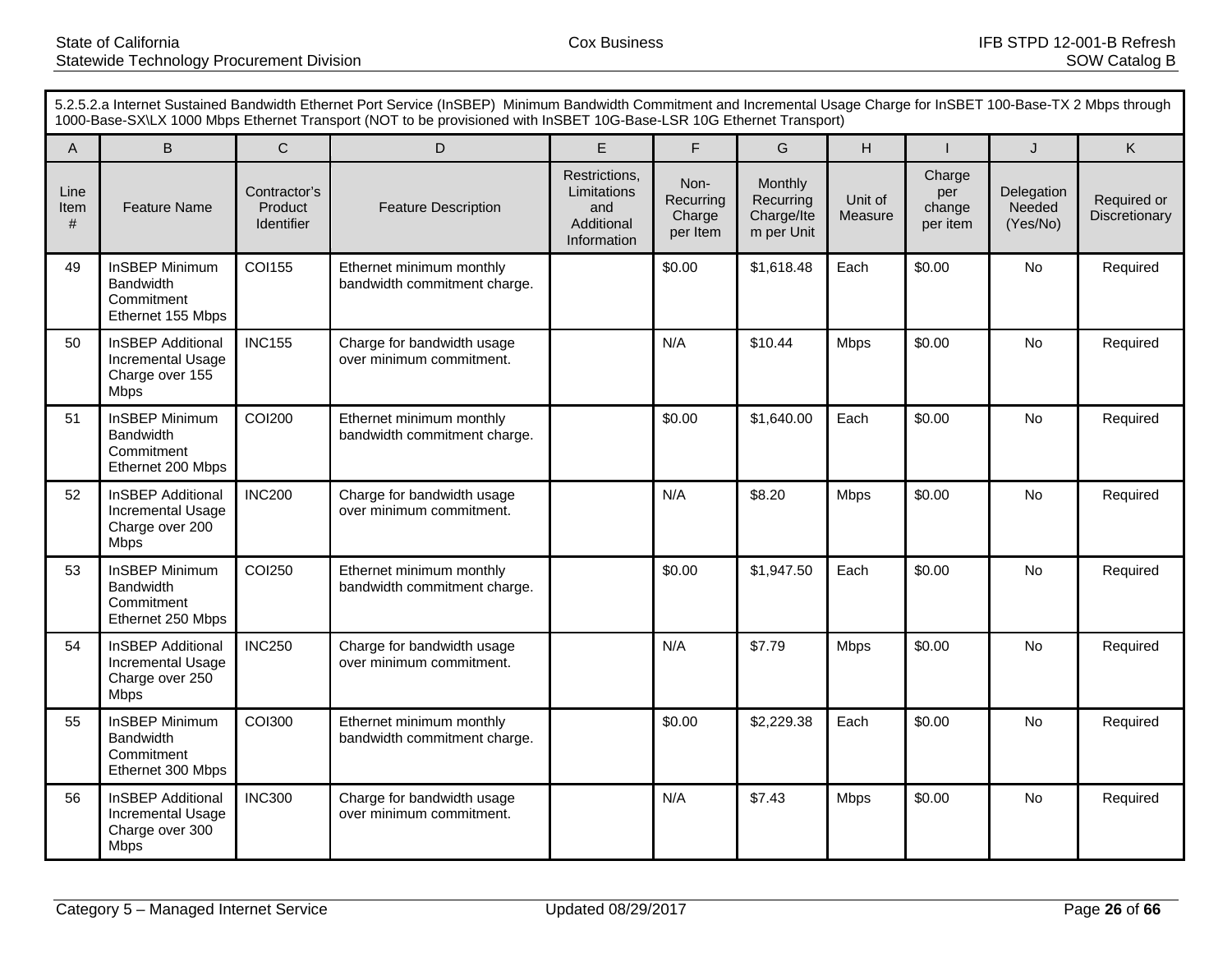|                   | 5.2.5.2.a Internet Sustained Bandwidth Ethernet Port Service (InSBEP) Minimum Bandwidth Commitment and Incremental Usage Charge for InSBET 100-Base-TX 2 Mbps through<br>1000-Base-SX\LX 1000 Mbps Ethernet Transport (NOT to be provisioned with InSBET 10G-Base-LSR 10G Ethernet Transport) |                                              |                                                          |                                                                  |                                         |                                                  |                    |                                     |                                  |                              |  |
|-------------------|-----------------------------------------------------------------------------------------------------------------------------------------------------------------------------------------------------------------------------------------------------------------------------------------------|----------------------------------------------|----------------------------------------------------------|------------------------------------------------------------------|-----------------------------------------|--------------------------------------------------|--------------------|-------------------------------------|----------------------------------|------------------------------|--|
| A                 | $\sf B$                                                                                                                                                                                                                                                                                       | $\mathsf{C}$                                 | D                                                        | E                                                                | $\overline{F}$                          | G                                                | H                  |                                     | J                                | Κ                            |  |
| Line<br>Item<br># | <b>Feature Name</b>                                                                                                                                                                                                                                                                           | Contractor's<br>Product<br><b>Identifier</b> | <b>Feature Description</b>                               | Restrictions,<br>Limitations<br>and<br>Additional<br>Information | Non-<br>Recurring<br>Charge<br>per Item | Monthly<br>Recurring<br>Charge/Ite<br>m per Unit | Unit of<br>Measure | Charge<br>per<br>change<br>per item | Delegation<br>Needed<br>(Yes/No) | Required or<br>Discretionary |  |
| 57                | <b>InSBEP Minimum</b><br><b>Bandwidth</b><br>Commitment<br>Ethernet 350 Mbps                                                                                                                                                                                                                  | <b>COI350</b>                                | Ethernet minimum monthly<br>bandwidth commitment charge. |                                                                  | \$0.00                                  | \$2,301.13                                       | Each               | \$0.00                              | No                               | Required                     |  |
| 58                | <b>InSBEP Additional</b><br>Incremental Usage<br>Charge over 350<br><b>Mbps</b>                                                                                                                                                                                                               | <b>INC350</b>                                | Charge for bandwidth usage<br>over minimum commitment.   |                                                                  | N/A                                     | \$6.57                                           | <b>Mbps</b>        | \$0.00                              | <b>No</b>                        | Required                     |  |
| 59                | <b>InSBEP Minimum</b><br><b>Bandwidth</b><br>Commitment<br>Ethernet 400 Mbps                                                                                                                                                                                                                  | <b>COI400</b>                                | Ethernet minimum monthly<br>bandwidth commitment charge. |                                                                  | \$0.00                                  | \$2,372.88                                       | Each               | \$0.00                              | <b>No</b>                        | Required                     |  |
| 60                | <b>InSBEP Additional</b><br>Incremental Usage<br>Charge over 400<br><b>Mbps</b>                                                                                                                                                                                                               | <b>INC400</b>                                | Charge for bandwidth usage<br>over minimum commitment.   |                                                                  | N/A                                     | \$5.93                                           | <b>Mbps</b>        | \$0.00                              | <b>No</b>                        | Required                     |  |
| 61                | <b>InSBEP Minimum</b><br><b>Bandwidth</b><br>Commitment<br>Ethernet 450 Mbps                                                                                                                                                                                                                  | <b>COI450</b>                                | Ethernet minimum monthly<br>bandwidth commitment charge. |                                                                  | \$0.00                                  | \$2,442.58                                       | Each               | \$0.00                              | <b>No</b>                        | Required                     |  |
| 62                | <b>InSBEP Additional</b><br>Incremental Usage<br>Charge over 450<br><b>Mbps</b>                                                                                                                                                                                                               | <b>INC450</b>                                | Charge for bandwidth usage<br>over minimum commitment.   |                                                                  | N/A                                     | \$5.43                                           | <b>Mbps</b>        | \$0.00                              | <b>No</b>                        | Required                     |  |
| 63                | <b>InSBEP Minimum</b><br><b>Bandwidth</b><br>Commitment<br>Ethernet 500 Mbps                                                                                                                                                                                                                  | <b>COI500</b>                                | Ethernet minimum monthly<br>bandwidth commitment charge. |                                                                  | \$0.00                                  | \$2,709.08                                       | Each               | \$0.00                              | <b>No</b>                        | Required                     |  |
| 64                | <b>InSBEP Additional</b><br>Incremental Usage<br>Charge over 500<br><b>Mbps</b>                                                                                                                                                                                                               | <b>INC500</b>                                | Charge for bandwidth usage<br>over minimum commitment.   |                                                                  | N/A                                     | \$5.42                                           | <b>Mbps</b>        | \$0.00                              | No                               | Required                     |  |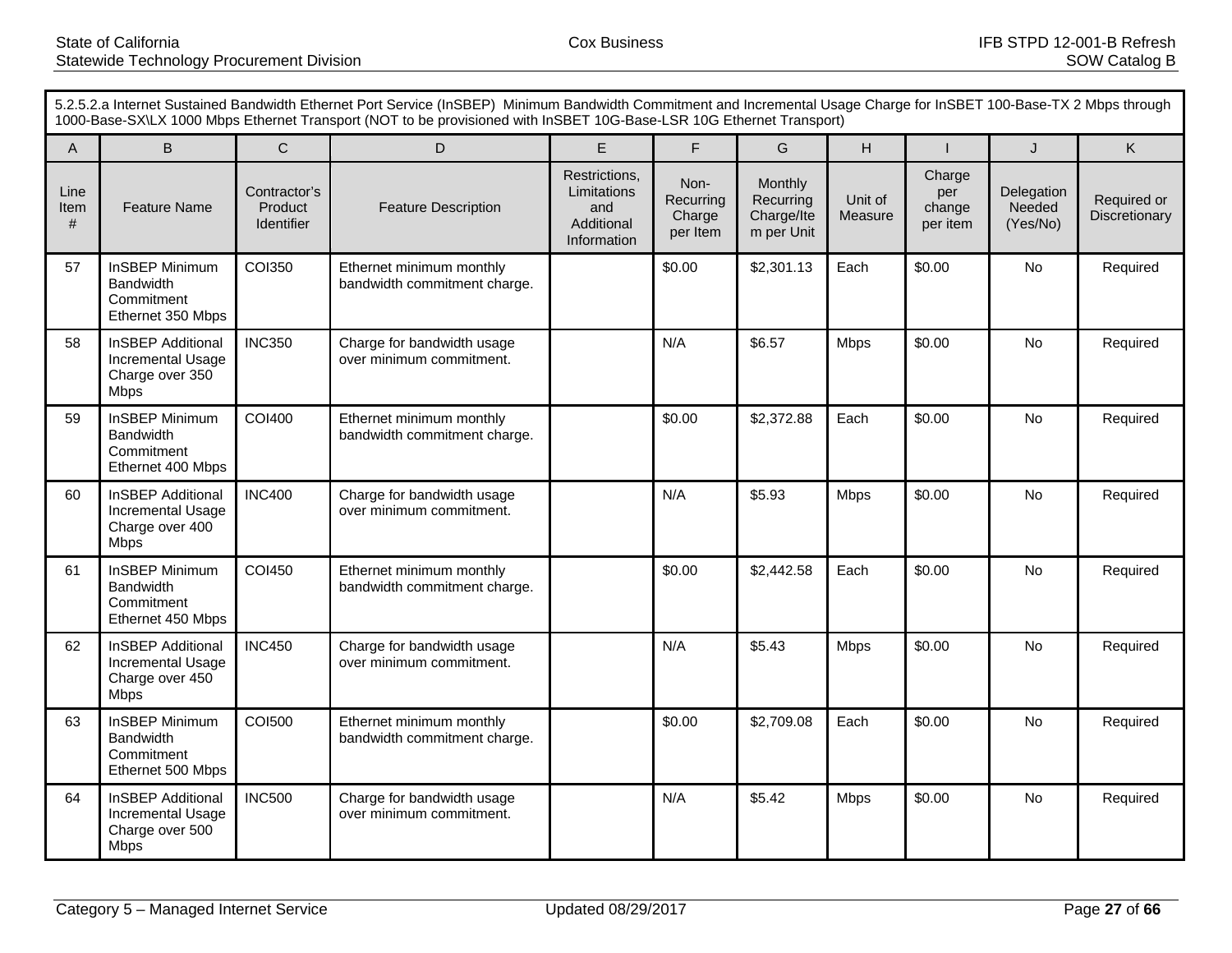|                   | 5.2.5.2.a Internet Sustained Bandwidth Ethernet Port Service (InSBEP) Minimum Bandwidth Commitment and Incremental Usage Charge for InSBET 100-Base-TX 2 Mbps through<br>1000-Base-SX\LX 1000 Mbps Ethernet Transport (NOT to be provisioned with InSBET 10G-Base-LSR 10G Ethernet Transport) |                                              |                                                          |                                                                  |                                         |                                                  |                    |                                     |                                  |                              |  |
|-------------------|-----------------------------------------------------------------------------------------------------------------------------------------------------------------------------------------------------------------------------------------------------------------------------------------------|----------------------------------------------|----------------------------------------------------------|------------------------------------------------------------------|-----------------------------------------|--------------------------------------------------|--------------------|-------------------------------------|----------------------------------|------------------------------|--|
| A                 | $\sf B$                                                                                                                                                                                                                                                                                       | $\mathsf{C}$                                 | D                                                        | E                                                                | $\overline{F}$                          | G                                                | H                  |                                     | J                                | Κ                            |  |
| Line<br>Item<br># | <b>Feature Name</b>                                                                                                                                                                                                                                                                           | Contractor's<br>Product<br><b>Identifier</b> | <b>Feature Description</b>                               | Restrictions,<br>Limitations<br>and<br>Additional<br>Information | Non-<br>Recurring<br>Charge<br>per Item | Monthly<br>Recurring<br>Charge/Ite<br>m per Unit | Unit of<br>Measure | Charge<br>per<br>change<br>per item | Delegation<br>Needed<br>(Yes/No) | Required or<br>Discretionary |  |
| 65                | <b>InSBEP Minimum</b><br><b>Bandwidth</b><br>Commitment<br>Ethernet 550 Mbps                                                                                                                                                                                                                  | <b>COI550</b>                                | Ethernet minimum monthly<br>bandwidth commitment charge. |                                                                  | \$0.00                                  | \$3,067.83                                       | Each               | \$0.00                              | No                               | Required                     |  |
| 66                | <b>InSBEP Additional</b><br>Incremental Usage<br>Charge over 550<br><b>Mbps</b>                                                                                                                                                                                                               | <b>INC550</b>                                | Charge for bandwidth usage<br>over minimum commitment.   |                                                                  | N/A                                     | \$5.58                                           | <b>Mbps</b>        | \$0.00                              | <b>No</b>                        | Required                     |  |
| 67                | <b>InSBEP Minimum</b><br><b>Bandwidth</b><br>Commitment<br>Ethernet 600 Mbps                                                                                                                                                                                                                  | <b>COI600</b>                                | Ethernet minimum monthly<br>bandwidth commitment charge. |                                                                  | \$0.00                                  | \$3,426.58                                       | Each               | \$0.00                              | <b>No</b>                        | Required                     |  |
| 68                | <b>InSBEP Additional</b><br>Incremental Usage<br>Charge over 600<br><b>Mbps</b>                                                                                                                                                                                                               | <b>INC600</b>                                | Charge for bandwidth usage<br>over minimum commitment.   |                                                                  | N/A                                     | \$5.71                                           | <b>Mbps</b>        | \$0.00                              | <b>No</b>                        | Required                     |  |
| 69                | <b>InSBEP Minimum</b><br><b>Bandwidth</b><br>Commitment<br>Ethernet 622 Mbps                                                                                                                                                                                                                  | <b>COI622</b>                                | Ethernet minimum monthly<br>bandwidth commitment charge. |                                                                  | \$0.00                                  | \$3,763.80                                       | Each               | \$0.00                              | <b>No</b>                        | Required                     |  |
| 70                | <b>InSBEP Additional</b><br>Incremental Usage<br>Charge over 622<br><b>Mbps</b>                                                                                                                                                                                                               | <b>INC622</b>                                | Charge for bandwidth usage<br>over minimum commitment.   |                                                                  | N/A                                     | \$6.05                                           | <b>Mbps</b>        | \$0.00                              | <b>No</b>                        | Required                     |  |
| 71                | <b>InSBEP Minimum</b><br><b>Bandwidth</b><br>Commitment<br>Ethernet 700 Mbps                                                                                                                                                                                                                  | <b>COI700</b>                                | Ethernet minimum monthly<br>bandwidth commitment charge. |                                                                  | \$0.00                                  | \$3,763.80                                       | Each               | \$0.00                              | <b>No</b>                        | Required                     |  |
| 72                | <b>InSBEP Additional</b><br>Incremental Usage<br>Charge over 700<br><b>Mbps</b>                                                                                                                                                                                                               | <b>INC700</b>                                | Charge for bandwidth usage<br>over minimum commitment.   |                                                                  | N/A                                     | \$6.05                                           | <b>Mbps</b>        | \$0.00                              | No                               | Required                     |  |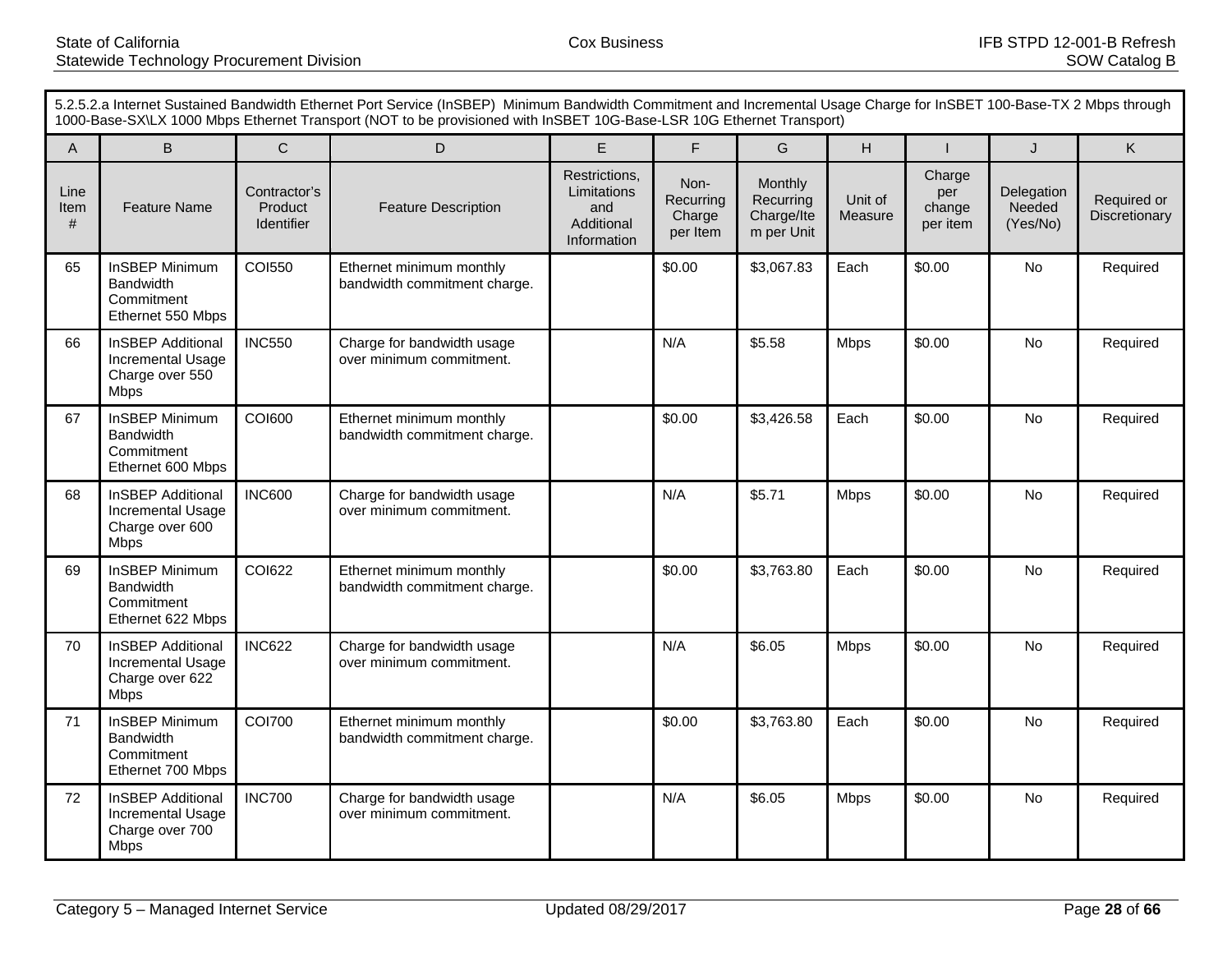|                   | 5.2.5.2.a Internet Sustained Bandwidth Ethernet Port Service (InSBEP) Minimum Bandwidth Commitment and Incremental Usage Charge for InSBET 100-Base-TX 2 Mbps through<br>1000-Base-SX\LX 1000 Mbps Ethernet Transport (NOT to be provisioned with InSBET 10G-Base-LSR 10G Ethernet Transport) |                                       |                                                          |                                                                  |                                         |                                                  |                    |                                     |                                  |                              |
|-------------------|-----------------------------------------------------------------------------------------------------------------------------------------------------------------------------------------------------------------------------------------------------------------------------------------------|---------------------------------------|----------------------------------------------------------|------------------------------------------------------------------|-----------------------------------------|--------------------------------------------------|--------------------|-------------------------------------|----------------------------------|------------------------------|
| $\mathsf{A}$      | B                                                                                                                                                                                                                                                                                             | $\mathsf{C}$                          | D                                                        | E                                                                | F                                       | G                                                | H                  |                                     | J                                | K                            |
| Line<br>Item<br># | <b>Feature Name</b>                                                                                                                                                                                                                                                                           | Contractor's<br>Product<br>Identifier | <b>Feature Description</b>                               | Restrictions,<br>Limitations<br>and<br>Additional<br>Information | Non-<br>Recurring<br>Charge<br>per Item | Monthly<br>Recurring<br>Charge/Ite<br>m per Unit | Unit of<br>Measure | Charge<br>per<br>change<br>per item | Delegation<br>Needed<br>(Yes/No) | Required or<br>Discretionary |
| 73                | InSBEP Minimum<br><b>Bandwidth</b><br>Commitment<br>Ethernet 800 Mbps                                                                                                                                                                                                                         | <b>COI800</b>                         | Ethernet minimum monthly<br>bandwidth commitment charge. |                                                                  | \$0.00                                  | \$3,866.30                                       | Each               | \$0.00                              | <b>No</b>                        | Required                     |
| 74                | <b>InSBEP Additional</b><br>Incremental Usage<br>Charge over 800<br><b>Mbps</b>                                                                                                                                                                                                               | <b>INC800</b>                         | Charge for bandwidth usage<br>over minimum commitment.   |                                                                  | N/A                                     | \$4.84                                           | <b>Mbps</b>        | \$0.00                              | <b>No</b>                        | Required                     |
| 75                | <b>InSBEP Minimum</b><br><b>Bandwidth</b><br>Commitment<br>Ethernet 900 Mbps                                                                                                                                                                                                                  | <b>COI900</b>                         | Ethernet minimum monthly<br>bandwidth commitment charge. |                                                                  | \$0.00                                  | \$3,948.30                                       | Each               | \$0.00                              | <b>No</b>                        | Required                     |
| 76                | <b>InSBEP Additional</b><br>Incremental Usage<br>Charge over 900<br><b>Mbps</b>                                                                                                                                                                                                               | <b>INC900</b>                         | Charge for bandwidth usage<br>over minimum commitment.   |                                                                  | N/A                                     | \$4.39                                           | <b>Mbps</b>        | \$0.00                              | <b>No</b>                        | Required                     |
| 77                | <b>InSBEP Minimum</b><br><b>Bandwidth</b><br>Commitment<br>Ethernet 1000<br><b>Mbps</b>                                                                                                                                                                                                       | COI1G                                 | Ethernet minimum monthly<br>bandwidth commitment charge. |                                                                  | \$0.00                                  | \$4,055.93                                       | Each               | \$0.00                              | <b>No</b>                        | Required                     |
| 78                | <b>InSBEP Additional</b><br>Incremental Usage<br>Charge over 1000<br><b>Mbps</b>                                                                                                                                                                                                              | INC1G                                 | Charge for bandwidth usage<br>over minimum commitment.   |                                                                  | N/A                                     | \$4.06                                           | <b>Mbps</b>        | \$0.00                              | <b>No</b>                        | Required                     |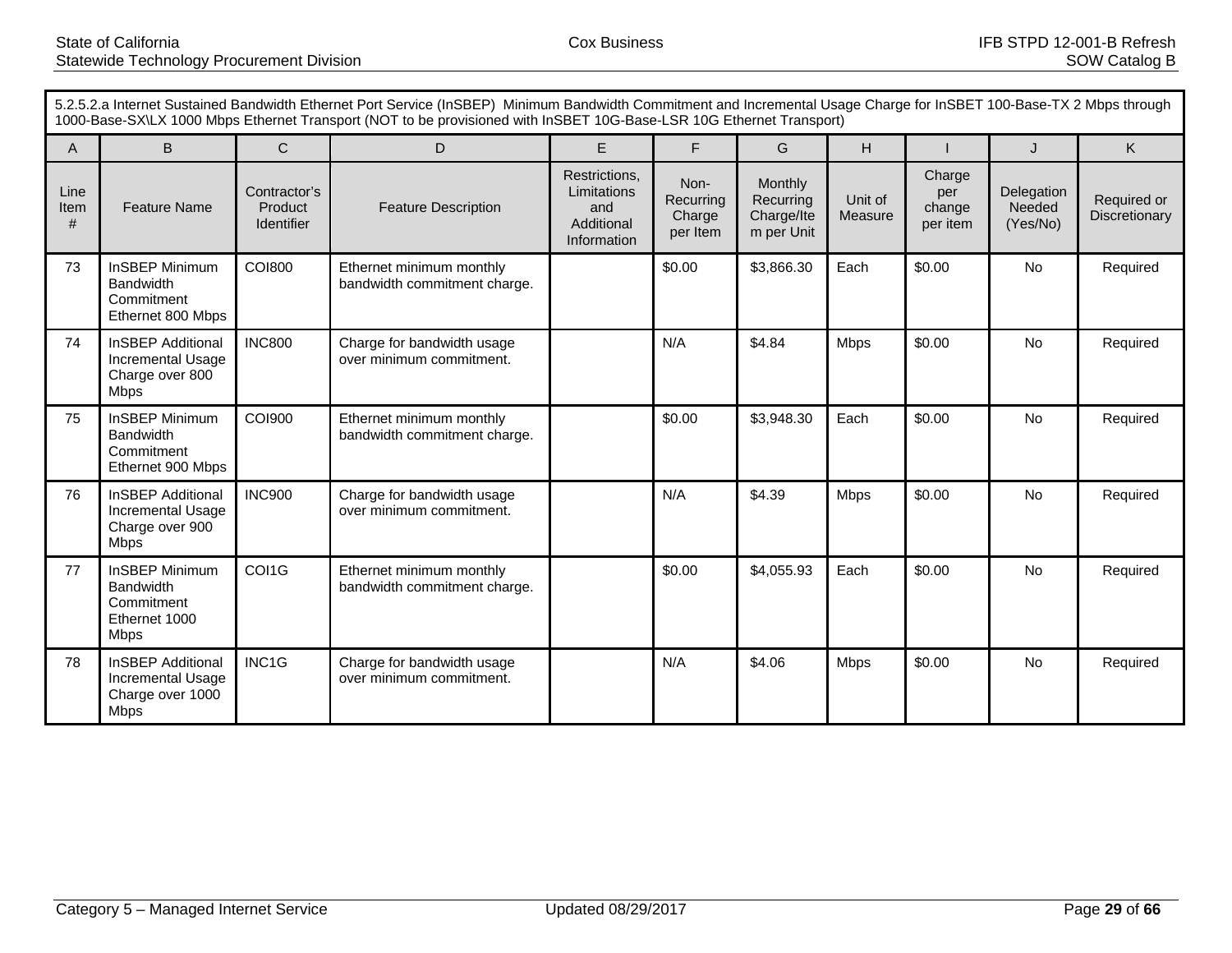## **5.2.5.2.b Internet Sustained Bandwidth Ethernet Port Service (InSBEP) Minimum Bandwidth Commitment and Incremental Usage Charge for InSBET 10G-Base-LSR 10,000 Mbps (to be provisioned with InSBET 10G Base-LSR 10,000 Mbps Ethernet Transport)**

**Contractor's Summary Description of Service:** Cox Optical Internet (COI) provides premium dedicated Internet access service for enterprises needing a high-quality, highly scalable connection to the Internet. Symmetrical committed bandwidth with burst options that are scalable from 1Mb to 10Gb and delivered via high-speed metropolitan area network, using next-generation Gigabit Ethernet, and/or DWDN equipment and technologies.

| <b>Geographic Availability:</b> |                      |                              |                  |                        |                     |
|---------------------------------|----------------------|------------------------------|------------------|------------------------|---------------------|
| Aliso Viejo                     | Anaheim              | Artesia                      | Corona           | Buena Park             | Carlsbad            |
| Carpenteria                     | Cerritos             | Chula Vista                  | Coronado         | Costa Mesa             | Cypress             |
| Dana Point                      | El Cajon             | Encinitas                    | Escondido        | <b>Fountain Valley</b> | <b>Fullerton</b>    |
| Garden Grove                    | Goleta               | <b>Hawaiian Gardens</b>      | Huntington Beach | <b>Imperial Beach</b>  | Irvine              |
| Carson                          | Santa Ana            | La Mesa                      | La Mirada        | La Palma               | Laguna Beach        |
| Laguna Hills                    | Laguna Niguel        | Laguna Woods                 | Lake Forest      | Lemon Grove            | Long Beach          |
| Los Angeles                     | Mission Viejo        | <b>National City</b>         | Newport Beach    | Norwalk                | Oceanside           |
| Orange                          | Palos Verdes Estates | Pico Rivera                  | Placentia        | Poway                  | Rancho Palos Verdes |
| Rancho Santa Margarita          | Rolling Hills        | <b>Rolling Hills Estates</b> | San Clemente     | San Diego              | San Juan Capistrano |
| San Marcos                      | Santa Barbara        | Santee                       | Seal Beach       | Signal Hill            | Solana Beach        |
| Stanton                         | Torrance             | Tustin                       | Villa Park       | Vista                  | Westminster         |
| Lomita                          | Lakewood             | Rancho Santa Fe              | Capistrano Beach | Montecito              | Los Alamitos        |
| Yorba Linda                     | Alpine               | Camp Pendleton               | Campo            | Jamul                  | Lakeside            |
| Pine Valley                     | Ramona               |                              |                  |                        |                     |

Service Limitations and Restrictions: Access is subject to availability of facilities. Where facilities are not available, special construction charges may apply. Special construction may not be ordered or billed using the CALNET contracts and must be procured by other means.

General Service Limitations:

• There is no option to temporarily suspend service

• Service may not be available where facilities do not exist, even if previously available in the same area or location.

• The service is only offered within Cox territory, either in-franchise or via designated out-of-franchise exchanges and/or via meetpoint with other providers.

• Regular rules and policies pertaining to service demarcation shall apply.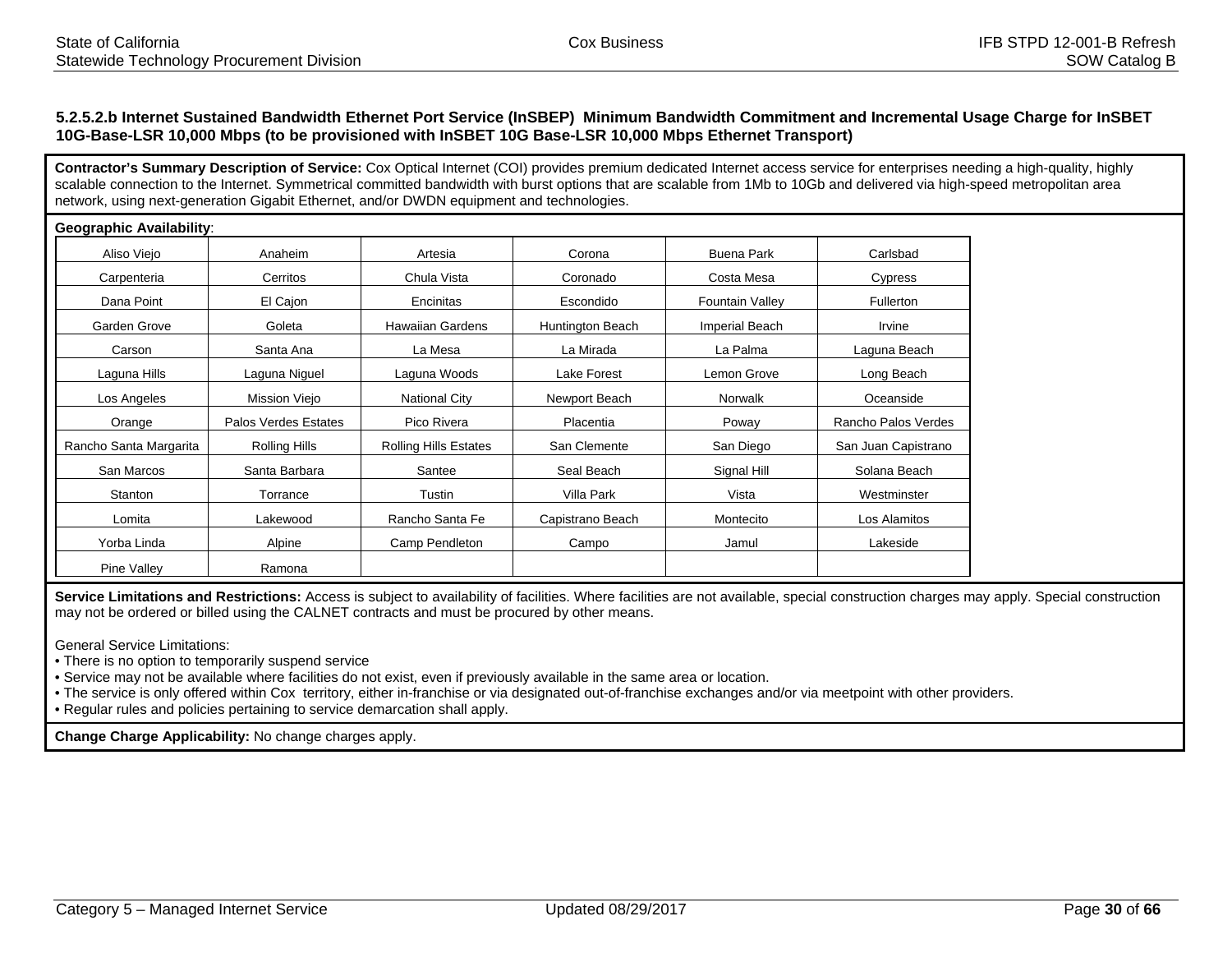|                   | 5.2.5.2.b Internet Sustained Bandwidth Ethernet Port Service (InSBEP) Minimum Bandwidth Commitment and Incremental Usage Charge for InSBET 10G-Base-LSR 10,000 Mbps<br>(to be provisioned with InSBET 10G Base-LSR 10,000 Mbps Ethernet Transport) |                                       |                                                          |                                                                  |                                         |                                                  |                    |                                     |                                  |                              |
|-------------------|----------------------------------------------------------------------------------------------------------------------------------------------------------------------------------------------------------------------------------------------------|---------------------------------------|----------------------------------------------------------|------------------------------------------------------------------|-----------------------------------------|--------------------------------------------------|--------------------|-------------------------------------|----------------------------------|------------------------------|
| $\overline{A}$    | $\sf B$                                                                                                                                                                                                                                            | $\mathsf{C}$                          | D                                                        | E                                                                | F                                       | G                                                | H                  | $\mathbf{I}$                        | J                                | $\mathsf{K}$                 |
| Line<br>Item<br># | <b>Feature Name</b>                                                                                                                                                                                                                                | Contractor's<br>Product<br>Identifier | <b>Feature Description</b>                               | Restrictions,<br>Limitations<br>and<br>Additional<br>Information | Non-<br>Recurring<br>Charge<br>per Item | Monthly<br>Recurring<br>Charge/Ite<br>m per Unit | Unit of<br>Measure | Charge<br>per<br>change<br>per item | Delegation<br>Needed<br>(Yes/No) | Required or<br>Discretionary |
| 1                 | 10G InSBEP<br>Minimum<br><b>Bandwidth</b><br>Commitment<br>Ethernet 1500<br><b>Mbps</b>                                                                                                                                                            | <b>COI1.5G</b>                        | Ethernet minimum monthly<br>bandwidth commitment charge. |                                                                  | \$0.00                                  | \$5,830.71                                       | Each               | \$0.00                              | No                               | Required                     |
| $\overline{2}$    | 10G InSBEP<br>Additional<br>Incremental Usage<br>Charge over 1500<br><b>Mbps</b>                                                                                                                                                                   | <b>INC1.5G</b>                        | Charge for bandwidth usage<br>over minimum commitment.   |                                                                  | \$0.00                                  | \$3.88                                           | <b>Mbps</b>        | \$0.00                              | <b>No</b>                        | Required                     |
| 3                 | 10G InSBEP<br>Minimum<br><b>Bandwidth</b><br>Commitment<br>Ethernet 2000<br>Mbps                                                                                                                                                                   | COI2G                                 | Ethernet minimum monthly<br>bandwidth commitment charge. |                                                                  | \$0.00                                  | \$7,605.50                                       | Each               | \$0.00                              | No                               | Required                     |
| 4                 | 10G InSBEP<br>Additional<br>Incremental Usage<br>Charge over 2000<br><b>Mbps</b>                                                                                                                                                                   | INC <sub>2</sub> G                    | Charge for bandwidth usage<br>over minimum commitment.   |                                                                  | \$0.00                                  | \$3.80                                           | <b>Mbps</b>        | \$0.00                              | No                               | Required                     |
| 5                 | 10G InSBEP<br>Minimum<br><b>Bandwidth</b><br>Commitment<br>Ethernet 2500<br><b>Mbps</b>                                                                                                                                                            | <b>COI2.5G</b>                        | Ethernet minimum monthly<br>bandwidth commitment charge. |                                                                  | \$0.00                                  | \$8,307.63                                       | Each               | \$0.00                              | No                               | Required                     |
| 6                 | 10G InSBEP<br>Additional<br>Incremental Usage<br>Charge over 2500<br><b>Mbps</b>                                                                                                                                                                   | <b>INC2.5G</b>                        | Charge for bandwidth usage<br>over minimum commitment.   |                                                                  | \$0.00                                  | \$3.32                                           | <b>Mbps</b>        | \$0.00                              | <b>No</b>                        | Required                     |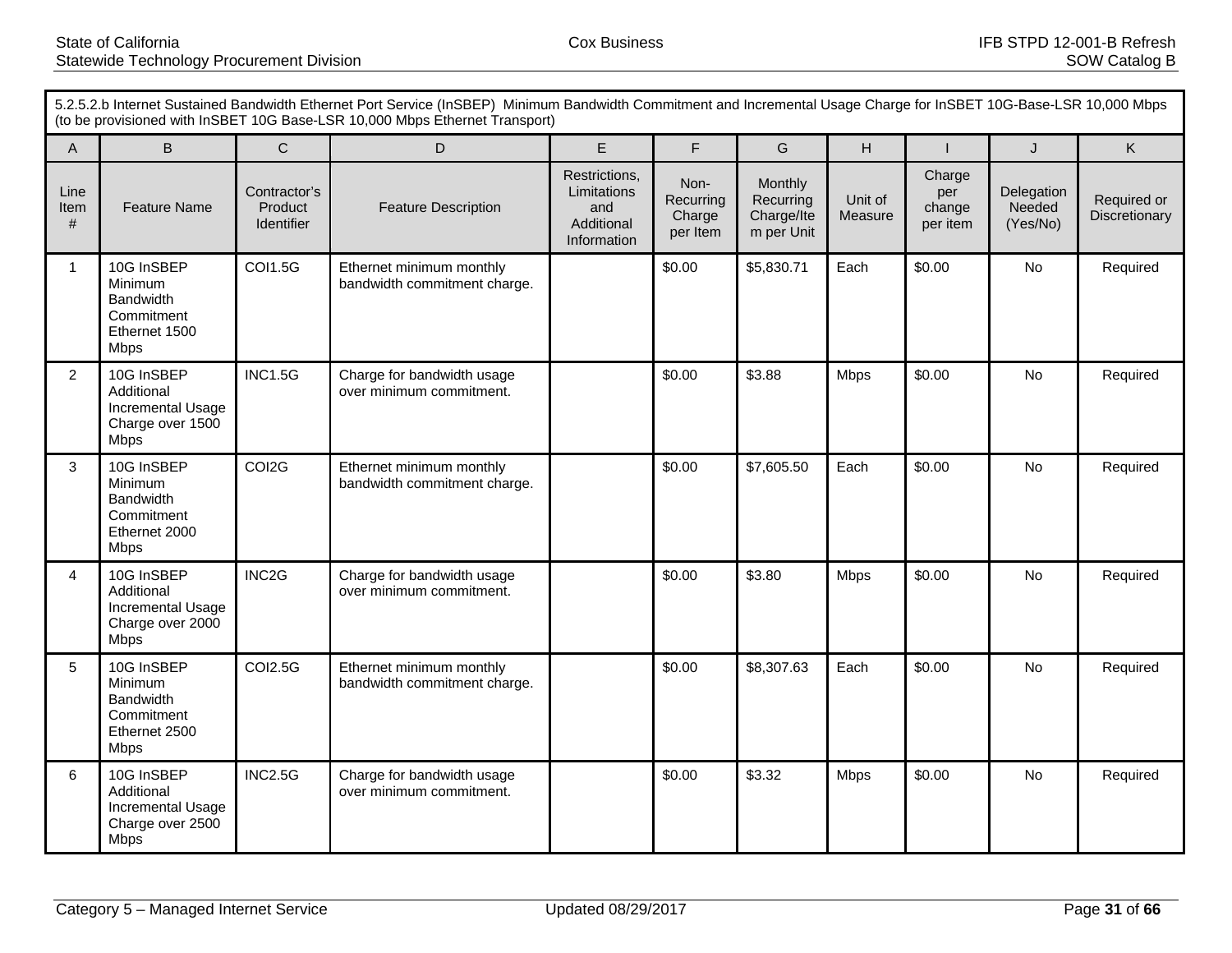| 5.2.5.2.b Internet Sustained Bandwidth Ethernet Port Service (InSBEP) Minimum Bandwidth Commitment and Incremental Usage Charge for InSBET 10G-Base-LSR 10,000 Mbps<br>(to be provisioned with InSBET 10G Base-LSR 10,000 Mbps Ethernet Transport) |                                                                                         |                                       |                                                          |                                                                  |                                         |                                                  |                    |                                     |                                  |                              |
|----------------------------------------------------------------------------------------------------------------------------------------------------------------------------------------------------------------------------------------------------|-----------------------------------------------------------------------------------------|---------------------------------------|----------------------------------------------------------|------------------------------------------------------------------|-----------------------------------------|--------------------------------------------------|--------------------|-------------------------------------|----------------------------------|------------------------------|
| $\overline{A}$                                                                                                                                                                                                                                     | $\sf B$                                                                                 | $\mathsf{C}$                          | D                                                        | E                                                                | F                                       | G                                                | H                  | $\mathbf{I}$                        | J                                | $\mathsf{K}$                 |
| Line<br>Item<br>#                                                                                                                                                                                                                                  | <b>Feature Name</b>                                                                     | Contractor's<br>Product<br>Identifier | <b>Feature Description</b>                               | Restrictions,<br>Limitations<br>and<br>Additional<br>Information | Non-<br>Recurring<br>Charge<br>per Item | Monthly<br>Recurring<br>Charge/Ite<br>m per Unit | Unit of<br>Measure | Charge<br>per<br>change<br>per item | Delegation<br>Needed<br>(Yes/No) | Required or<br>Discretionary |
| $\overline{7}$                                                                                                                                                                                                                                     | 10G InSBEP<br>Minimum<br><b>Bandwidth</b><br>Commitment<br>Ethernet 3000<br><b>Mbps</b> | COI3G                                 | Ethernet minimum monthly<br>bandwidth commitment charge. |                                                                  | \$0.00                                  | \$9,009.75                                       | Each               | \$0.00                              | No                               | Required                     |
| 8                                                                                                                                                                                                                                                  | 10G InSBEP<br>Additional<br>Incremental Usage<br>Charge over 3000<br><b>Mbps</b>        | INC3G                                 | Charge for bandwidth usage<br>over minimum commitment.   |                                                                  | \$0.00                                  | \$3.00                                           | <b>Mbps</b>        | \$0.00                              | <b>No</b>                        | Required                     |
| 9                                                                                                                                                                                                                                                  | 10G InSBEP<br>Minimum<br><b>Bandwidth</b><br>Commitment<br>Ethernet 3500<br>Mbps        | <b>COI3.5G</b>                        | Ethernet minimum monthly<br>bandwidth commitment charge. |                                                                  | \$0.00                                  | \$9,594.00                                       | Each               | \$0.00                              | No                               | Required                     |
| 10                                                                                                                                                                                                                                                 | 10G InSBEP<br>Additional<br>Incremental Usage<br>Charge over 3500<br><b>Mbps</b>        | <b>INC3.5G</b>                        | Charge for bandwidth usage<br>over minimum commitment.   |                                                                  | \$0.00                                  | \$2.74                                           | <b>Mbps</b>        | \$0.00                              | No                               | Required                     |
| 11                                                                                                                                                                                                                                                 | 10G InSBEP<br>Minimum<br><b>Bandwidth</b><br>Commitment<br>Ethernet 4000<br><b>Mbps</b> | COI4G                                 | Ethernet minimum monthly<br>bandwidth commitment charge. |                                                                  | \$0.00                                  | \$10,162.88                                      | Each               | \$0.00                              | No                               | Required                     |
| 12                                                                                                                                                                                                                                                 | 10G InSBEP<br>Additional<br>Incremental Usage<br>Charge over 4000<br><b>Mbps</b>        | INC4G                                 | Charge for bandwidth usage<br>over minimum commitment.   |                                                                  | \$0.00                                  | \$2.53                                           | <b>Mbps</b>        | \$0.00                              | <b>No</b>                        | Required                     |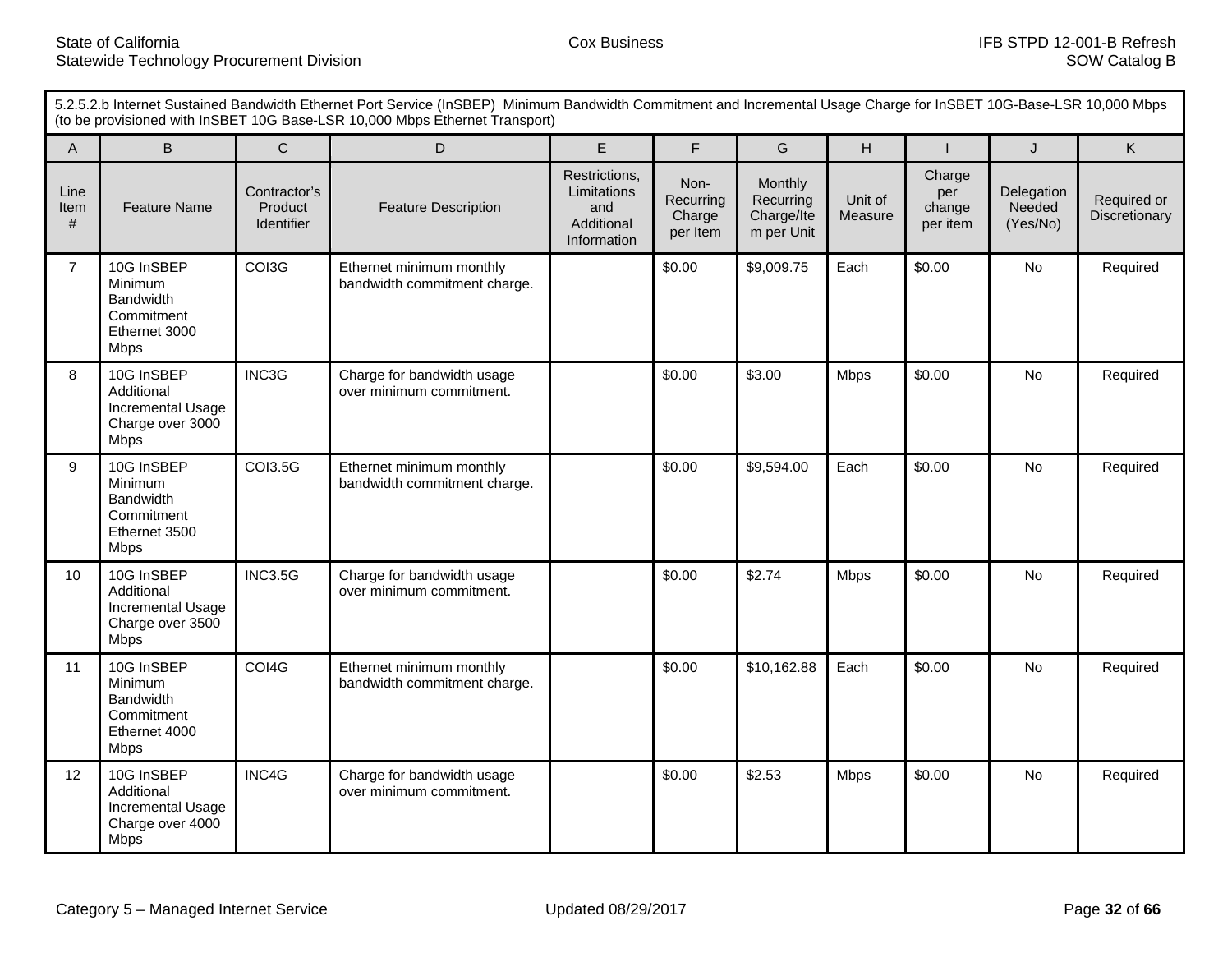| 5.2.5.2.b Internet Sustained Bandwidth Ethernet Port Service (InSBEP) Minimum Bandwidth Commitment and Incremental Usage Charge for InSBET 10G-Base-LSR 10,000 Mbps<br>(to be provisioned with InSBET 10G Base-LSR 10,000 Mbps Ethernet Transport) |                                                                                         |                                              |                                                          |                                                                  |                                         |                                                  |                    |                                     |                                  |                              |
|----------------------------------------------------------------------------------------------------------------------------------------------------------------------------------------------------------------------------------------------------|-----------------------------------------------------------------------------------------|----------------------------------------------|----------------------------------------------------------|------------------------------------------------------------------|-----------------------------------------|--------------------------------------------------|--------------------|-------------------------------------|----------------------------------|------------------------------|
| $\overline{A}$                                                                                                                                                                                                                                     | $\mathsf B$                                                                             | $\mathsf C$                                  | D                                                        | E                                                                | $\mathsf F$                             | G                                                | H                  |                                     | J                                | $\mathsf{K}$                 |
| Line<br>Item<br>#                                                                                                                                                                                                                                  | <b>Feature Name</b>                                                                     | Contractor's<br>Product<br><b>Identifier</b> | <b>Feature Description</b>                               | Restrictions,<br>Limitations<br>and<br>Additional<br>Information | Non-<br>Recurring<br>Charge<br>per Item | Monthly<br>Recurring<br>Charge/Ite<br>m per Unit | Unit of<br>Measure | Charge<br>per<br>change<br>per item | Delegation<br>Needed<br>(Yes/No) | Required or<br>Discretionary |
| 13                                                                                                                                                                                                                                                 | 10G InSBEP<br><b>Minimum</b><br>Bandwidth<br>Commitment<br>Ethernet 4500<br><b>Mbps</b> | <b>COI4.5G</b>                               | Ethernet minimum monthly<br>bandwidth commitment charge. |                                                                  | \$0.00                                  | \$10,675.38                                      | Each               | \$0.00                              | No                               | Required                     |
| 14                                                                                                                                                                                                                                                 | 10G InSBEP<br>Additional<br>Incremental Usage<br>Charge over 4500<br><b>Mbps</b>        | <b>INC4.5G</b>                               | Charge for bandwidth usage<br>over minimum commitment.   |                                                                  | \$0.00                                  | \$2.37                                           | <b>Mbps</b>        | \$0.00                              | <b>No</b>                        | Required                     |
| 15                                                                                                                                                                                                                                                 | 10G InSBEP<br>Minimum<br><b>Bandwidth</b><br>Commitment<br>Ethernet 5000<br>Mbps        | COI5G                                        | Ethernet minimum monthly<br>bandwidth commitment charge. |                                                                  | \$0.00                                  | \$11,146.88                                      | Each               | \$0.00                              | No                               | Required                     |
| 16                                                                                                                                                                                                                                                 | 10G InSBEP<br>Additional<br>Incremental Usage<br>Charge over 5000<br><b>Mbps</b>        | INC5G                                        | Charge for bandwidth usage<br>over minimum commitment.   |                                                                  | \$0.00                                  | \$2.23                                           | <b>Mbps</b>        | \$0.00                              | No                               | Required                     |
| 17                                                                                                                                                                                                                                                 | 10G InSBEP<br>Minimum<br><b>Bandwidth</b><br>Commitment<br>Ethernet 5500<br><b>Mbps</b> | <b>COI5.5G</b>                               | Ethernet minimum monthly<br>bandwidth commitment charge. |                                                                  | \$0.00                                  | \$11,608.13                                      | Each               | \$0.00                              | No                               | Required                     |
| 18                                                                                                                                                                                                                                                 | 10G InSBEP<br>Additional<br>Incremental Usage<br>Charge over 5500<br><b>Mbps</b>        | <b>INC5.5G</b>                               | Charge for bandwidth usage<br>over minimum commitment.   |                                                                  | \$0.00                                  | \$2.11                                           | <b>Mbps</b>        | \$0.00                              | <b>No</b>                        | Required                     |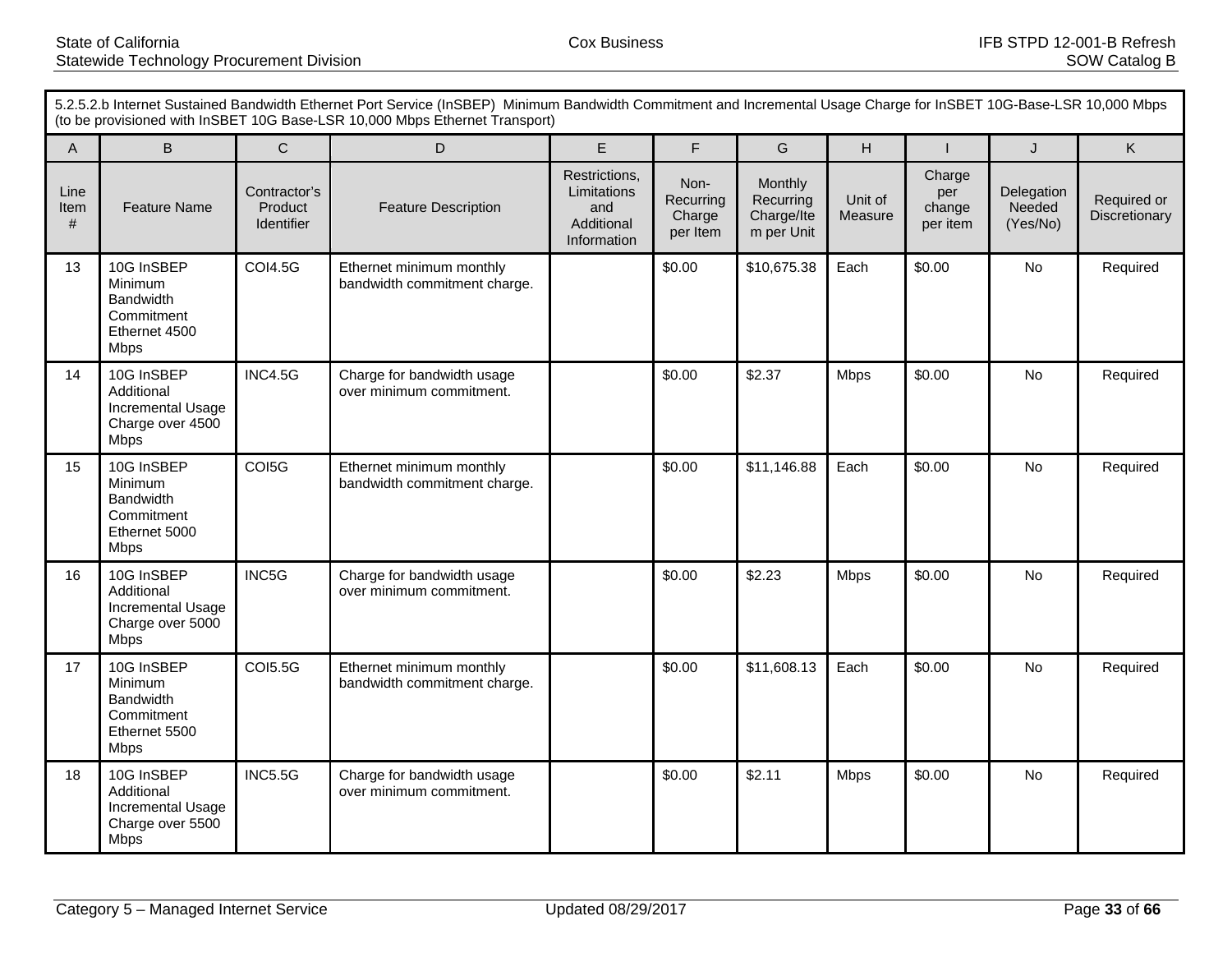|                   | 5.2.5.2.b Internet Sustained Bandwidth Ethernet Port Service (InSBEP) Minimum Bandwidth Commitment and Incremental Usage Charge for InSBET 10G-Base-LSR 10,000 Mbps<br>(to be provisioned with InSBET 10G Base-LSR 10,000 Mbps Ethernet Transport) |                                       |                                                          |                                                                  |                                         |                                                  |                    |                                     |                                  |                              |
|-------------------|----------------------------------------------------------------------------------------------------------------------------------------------------------------------------------------------------------------------------------------------------|---------------------------------------|----------------------------------------------------------|------------------------------------------------------------------|-----------------------------------------|--------------------------------------------------|--------------------|-------------------------------------|----------------------------------|------------------------------|
| $\overline{A}$    | $\sf B$                                                                                                                                                                                                                                            | $\mathsf C$                           | D                                                        | E                                                                | F                                       | G                                                | H                  | $\mathbf{I}$                        | J                                | K                            |
| Line<br>Item<br># | <b>Feature Name</b>                                                                                                                                                                                                                                | Contractor's<br>Product<br>Identifier | <b>Feature Description</b>                               | Restrictions,<br>Limitations<br>and<br>Additional<br>Information | Non-<br>Recurring<br>Charge<br>per Item | Monthly<br>Recurring<br>Charge/Ite<br>m per Unit | Unit of<br>Measure | Charge<br>per<br>change<br>per item | Delegation<br>Needed<br>(Yes/No) | Required or<br>Discretionary |
| 19                | 10G InSBEP<br>Minimum<br><b>Bandwidth</b><br>Commitment<br>Ethernet 6000<br><b>Mbps</b>                                                                                                                                                            | COI6G                                 | Ethernet minimum monthly<br>bandwidth commitment charge. |                                                                  | \$0.00                                  | \$12,033.50                                      | Each               | \$0.00                              | No                               | Required                     |
| 20                | 10G InSBEP<br>Additional<br>Incremental Usage<br>Charge over 6000<br><b>Mbps</b>                                                                                                                                                                   | INC6G                                 | Charge for bandwidth usage<br>over minimum commitment.   |                                                                  | \$0.00                                  | \$2.01                                           | <b>Mbps</b>        | \$0.00                              | No                               | Required                     |
| 21                | 10G InSBEP<br>Minimum<br><b>Bandwidth</b><br>Commitment<br>Ethernet 6500<br><b>Mbps</b>                                                                                                                                                            | <b>COI6.5G</b>                        | Ethernet minimum monthly<br>bandwidth commitment charge. |                                                                  | \$0.00                                  | \$12,443.50                                      | Each               | \$0.00                              | No                               | Required                     |
| 22                | 10G InSBEP<br>Additional<br>Incremental Usage<br>Charge over 6500<br><b>Mbps</b>                                                                                                                                                                   | <b>INC6.5G</b>                        | Charge for bandwidth usage<br>over minimum commitment.   |                                                                  | \$0.00                                  | \$1.92                                           | Mbps               | \$0.00                              | <b>No</b>                        | Required                     |
| 23                | 10G InSBEP<br>Minimum<br><b>Bandwidth</b><br>Commitment<br>Ethernet 7000<br><b>Mbps</b>                                                                                                                                                            | COI7G                                 | Ethernet minimum monthly<br>bandwidth commitment charge. |                                                                  | \$0.00                                  | \$12,833.00                                      | Each               | \$0.00                              | No                               | Required                     |
| 24                | 10G InSBEP<br>Additional<br>Incremental Usage<br>Charge over 7000<br><b>Mbps</b>                                                                                                                                                                   | INC7G                                 | Charge for bandwidth usage<br>over minimum commitment.   |                                                                  | \$0.00                                  | \$1.82                                           | <b>Mbps</b>        | \$0.00                              | No                               | Required                     |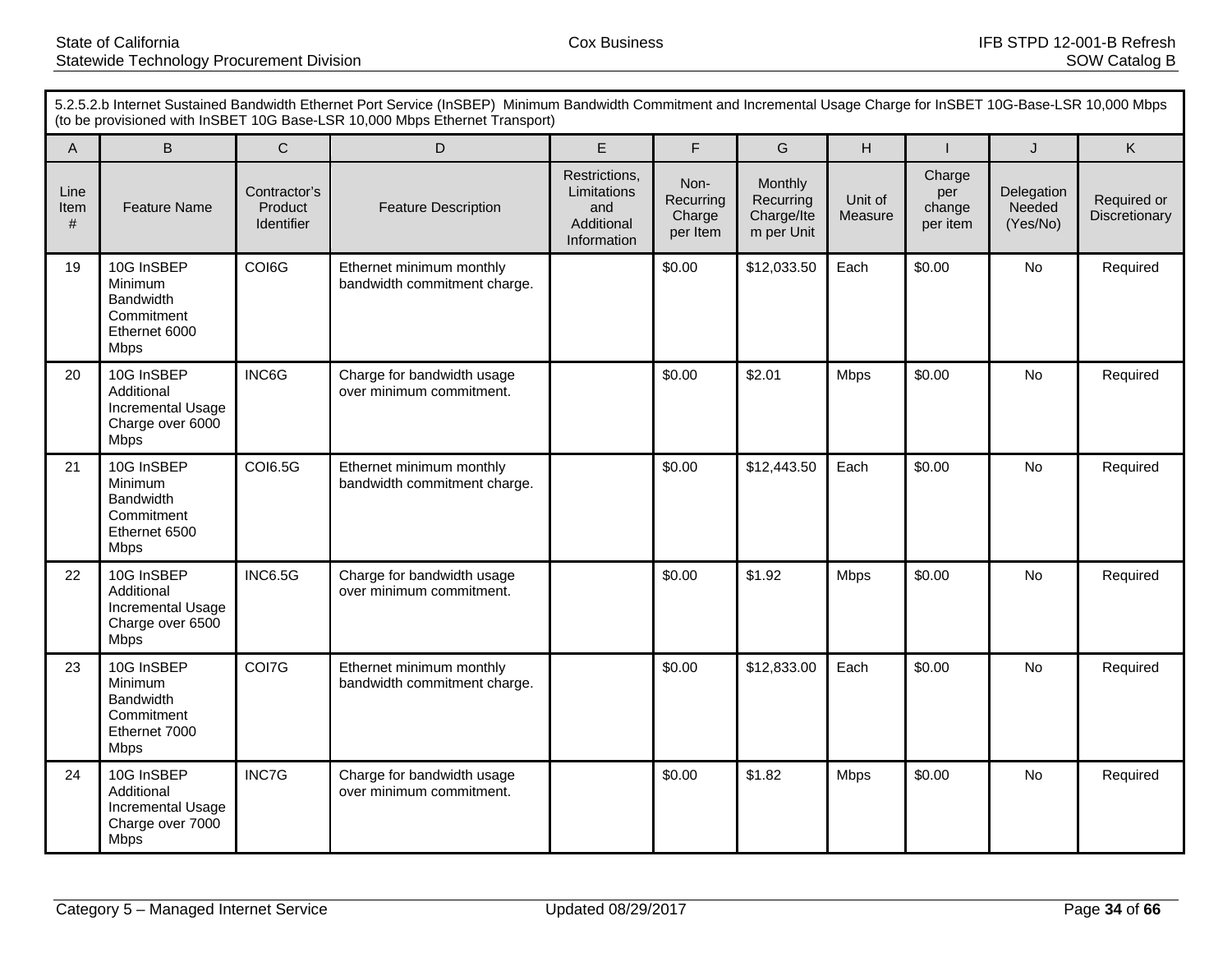| 5.2.5.2.b Internet Sustained Bandwidth Ethernet Port Service (InSBEP) Minimum Bandwidth Commitment and Incremental Usage Charge for InSBET 10G-Base-LSR 10,000 Mbps<br>(to be provisioned with InSBET 10G Base-LSR 10,000 Mbps Ethernet Transport) |                                                                                         |                                              |                                                          |                                                                  |                                         |                                                  |                    |                                     |                                  |                              |
|----------------------------------------------------------------------------------------------------------------------------------------------------------------------------------------------------------------------------------------------------|-----------------------------------------------------------------------------------------|----------------------------------------------|----------------------------------------------------------|------------------------------------------------------------------|-----------------------------------------|--------------------------------------------------|--------------------|-------------------------------------|----------------------------------|------------------------------|
| $\overline{A}$                                                                                                                                                                                                                                     | $\mathsf B$                                                                             | $\mathsf C$                                  | D                                                        | E                                                                | $\mathsf F$                             | G                                                | H                  |                                     | J                                | $\mathsf{K}$                 |
| Line<br>Item<br>#                                                                                                                                                                                                                                  | <b>Feature Name</b>                                                                     | Contractor's<br>Product<br><b>Identifier</b> | <b>Feature Description</b>                               | Restrictions,<br>Limitations<br>and<br>Additional<br>Information | Non-<br>Recurring<br>Charge<br>per Item | Monthly<br>Recurring<br>Charge/Ite<br>m per Unit | Unit of<br>Measure | Charge<br>per<br>change<br>per item | Delegation<br>Needed<br>(Yes/No) | Required or<br>Discretionary |
| 25                                                                                                                                                                                                                                                 | 10G InSBEP<br><b>Minimum</b><br>Bandwidth<br>Commitment<br>Ethernet 7500<br><b>Mbps</b> | <b>COI7,5G</b>                               | Ethernet minimum monthly<br>bandwidth commitment charge. |                                                                  | \$0.00                                  | \$13,222.50                                      | Each               | \$0.00                              | No                               | Required                     |
| 26                                                                                                                                                                                                                                                 | 10G InSBEP<br>Additional<br>Incremental Usage<br>Charge over 7500<br><b>Mbps</b>        | <b>INC7.5G</b>                               | Charge for bandwidth usage<br>over minimum commitment.   |                                                                  | \$0.00                                  | \$1.76                                           | <b>Mbps</b>        | \$0.00                              | <b>No</b>                        | Required                     |
| 27                                                                                                                                                                                                                                                 | 10G InSBEP<br>Minimum<br><b>Bandwidth</b><br>Commitment<br>Ethernet 8000<br>Mbps        | COI8G                                        | Ethernet minimum monthly<br>bandwidth commitment charge. |                                                                  | \$0.00                                  | \$13,571.00                                      | Each               | \$0.00                              | No                               | Required                     |
| 28                                                                                                                                                                                                                                                 | 10G InSBEP<br>Additional<br>Incremental Usage<br>Charge over 8000<br><b>Mbps</b>        | INC8G                                        | Charge for bandwidth usage<br>over minimum commitment.   |                                                                  | \$0.00                                  | \$1.70                                           | <b>Mbps</b>        | \$0.00                              | No                               | Required                     |
| 29                                                                                                                                                                                                                                                 | 10G InSBEP<br>Minimum<br><b>Bandwidth</b><br>Commitment<br>Ethernet 8500<br><b>Mbps</b> | <b>COI8.5G</b>                               | Ethernet minimum monthly<br>bandwidth commitment charge. |                                                                  | \$0.00                                  | \$13,929.75                                      | Each               | \$0.00                              | No                               | Required                     |
| 30                                                                                                                                                                                                                                                 | 10G InSBEP<br>Additional<br>Incremental Usage<br>Charge over 8500<br><b>Mbps</b>        | <b>INC8.5G</b>                               | Charge for bandwidth usage<br>over minimum commitment.   |                                                                  | \$0.00                                  | \$1.64                                           | <b>Mbps</b>        | \$0.00                              | <b>No</b>                        | Required                     |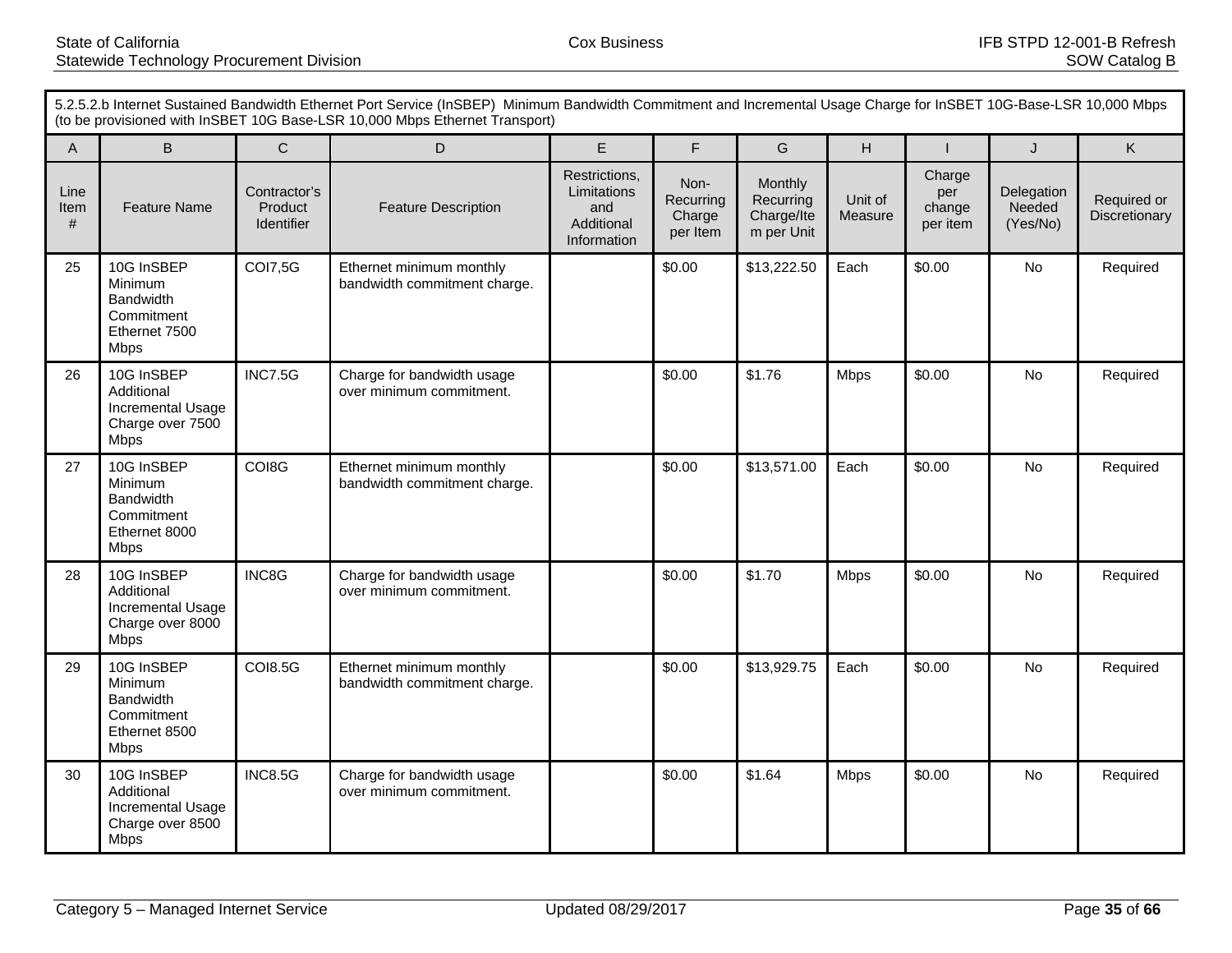| 5.2.5.2.b Internet Sustained Bandwidth Ethernet Port Service (InSBEP) Minimum Bandwidth Commitment and Incremental Usage Charge for InSBET 10G-Base-LSR 10,000 Mbps<br>(to be provisioned with InSBET 10G Base-LSR 10,000 Mbps Ethernet Transport) |                                                                                          |                                       |                                                          |                                                                  |                                         |                                                  |                    |                                     |                                  |                              |
|----------------------------------------------------------------------------------------------------------------------------------------------------------------------------------------------------------------------------------------------------|------------------------------------------------------------------------------------------|---------------------------------------|----------------------------------------------------------|------------------------------------------------------------------|-----------------------------------------|--------------------------------------------------|--------------------|-------------------------------------|----------------------------------|------------------------------|
| $\mathsf{A}$                                                                                                                                                                                                                                       | B                                                                                        | $\mathsf{C}$                          | D                                                        | E                                                                | F                                       | G                                                | H                  |                                     | J                                | K                            |
| Line<br>Item<br>#                                                                                                                                                                                                                                  | <b>Feature Name</b>                                                                      | Contractor's<br>Product<br>Identifier | <b>Feature Description</b>                               | Restrictions,<br>Limitations<br>and<br>Additional<br>Information | Non-<br>Recurring<br>Charge<br>per Item | Monthly<br>Recurring<br>Charge/Ite<br>m per Unit | Unit of<br>Measure | Charge<br>per<br>change<br>per item | Delegation<br>Needed<br>(Yes/No) | Required or<br>Discretionary |
| 31                                                                                                                                                                                                                                                 | 10G InSBEP<br>Minimum<br><b>Bandwidth</b><br>Commitment<br>Ethernet 9000<br><b>Mbps</b>  | COI9G                                 | Ethernet minimum monthly<br>bandwidth commitment charge. |                                                                  | \$0.00                                  | \$14,252.63                                      | Each               | \$0.00                              | No                               | Required                     |
| 32                                                                                                                                                                                                                                                 | 10G InSBEP<br>Additional<br>Incremental Usage<br>Charge over 9000<br><b>Mbps</b>         | INC9G                                 | Charge for bandwidth usage<br>over minimum commitment.   |                                                                  | \$0.00                                  | \$1.59                                           | <b>Mbps</b>        | \$0.00                              | <b>No</b>                        | Required                     |
| 33                                                                                                                                                                                                                                                 | 10G InSBEP<br>Minimum<br><b>Bandwidth</b><br>Commitment<br>Ethernet 9500<br><b>Mbps</b>  | <b>COI9.5G</b>                        | Ethernet minimum monthly<br>bandwidth commitment charge. |                                                                  | \$0.00                                  | \$14,585.75                                      | Each               | \$0.00                              | No                               | Required                     |
| 34                                                                                                                                                                                                                                                 | 10G InSBEP<br>Additional<br>Incremental Usage<br>Charge over 9500<br><b>Mbps</b>         | <b>INC9.5G</b>                        | Charge for bandwidth usage<br>over minimum commitment.   |                                                                  | \$0.00                                  | \$1.54                                           | <b>Mbps</b>        | \$0.00                              | <b>No</b>                        | Required                     |
| 35                                                                                                                                                                                                                                                 | 10G InSBEP<br>Minimum<br><b>Bandwidth</b><br>Commitment<br>Ethernet 10000<br><b>Mbps</b> | <b>COI10G</b>                         | Ethernet minimum monthly<br>bandwidth commitment charge. |                                                                  | \$0.00                                  | \$14,893.25                                      | Each               | \$0.00                              | <b>No</b>                        | Required                     |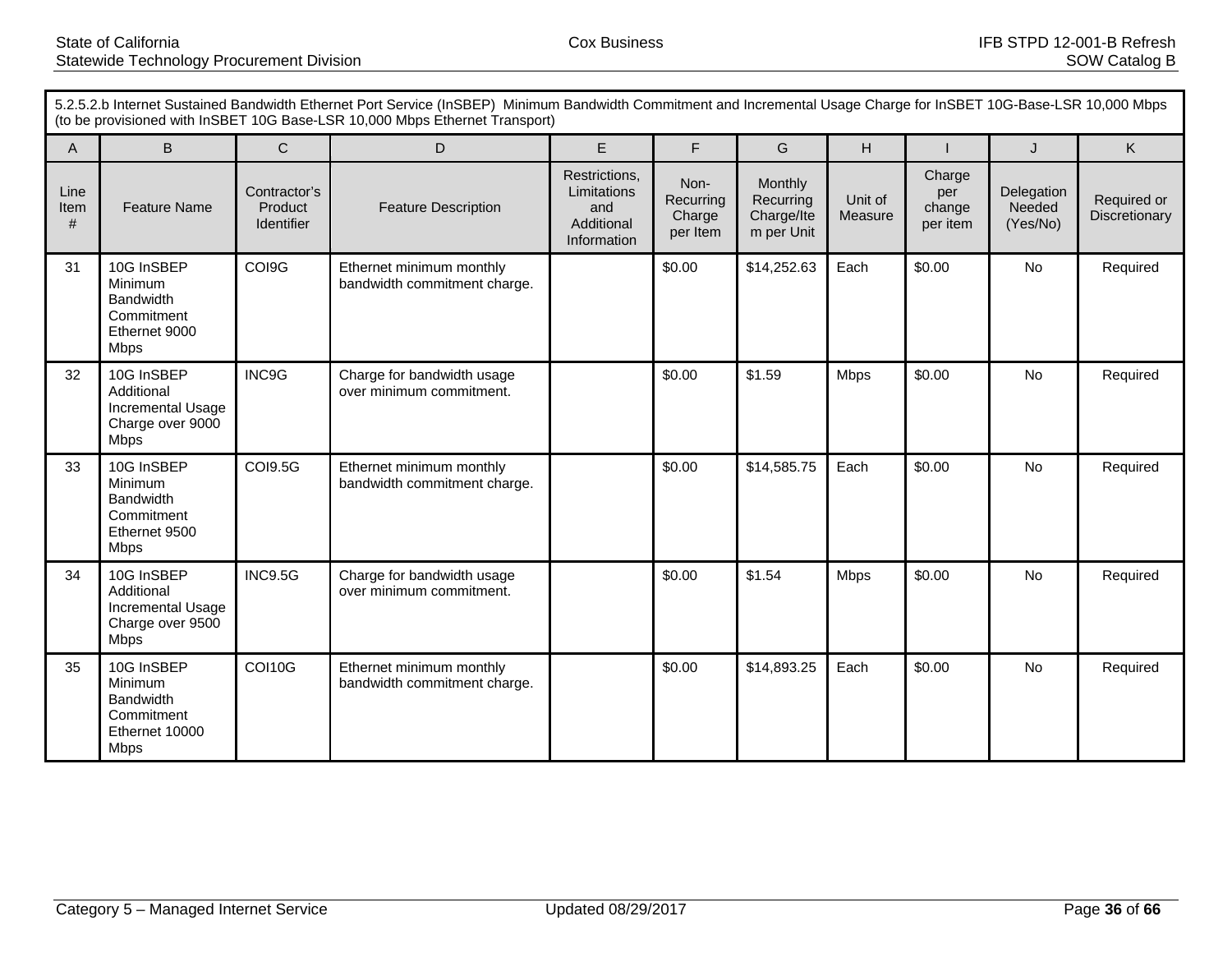#### **5.2.5.3.a Internet Sustained Bandwidth Ethernet Port with Managed Router Service (InSBEPM) Minimum Bandwidth Commitment and Incremental Usage Charge for InSBET 100-Base-TX 2 Mbps through 1000 Mbps Ethernet Transport (NOT to be provisioned with InSBET 10G Ethernet Transport)**

**Contractor's Summary Description of Service:** Cox Optical Internet (COI) provides premium dedicated Internet access service for enterprises needing a high-quality, highly scalable connection to the Internet. Symmetrical committed bandwidth with burst options that are scalable from 1Mb to 10Gb and delivered via high-speed metropolitan area network, using next-generation Gigabit Ethernet, and/or DWDN equipment and technologies. Includes compatible router, maintenance, management and monitoring.

| Geographic Availability: |                      |                              |                  |                        |                     |
|--------------------------|----------------------|------------------------------|------------------|------------------------|---------------------|
| Aliso Viejo              | Anaheim              | Artesia                      | Corona           | <b>Buena Park</b>      | Carlsbad            |
| Carpenteria              | Cerritos             | Chula Vista                  | Coronado         | Costa Mesa             | Cypress             |
| Dana Point               | El Cajon             | Encinitas                    | Escondido        | <b>Fountain Valley</b> | Fullerton           |
| Garden Grove             | Goleta               | <b>Hawaiian Gardens</b>      | Huntington Beach | Imperial Beach         | Irvine              |
| Carson                   | Santa Ana            | La Mesa                      | La Mirada        | La Palma               | Laguna Beach        |
| Laguna Hills             | Laguna Niguel        | Laguna Woods                 | Lake Forest      | Lemon Grove            | Long Beach          |
| Los Angeles              | Mission Viejo        | <b>National City</b>         | Newport Beach    | Norwalk                | Oceanside           |
| Orange                   | Palos Verdes Estates | Pico Rivera                  | Placentia        | Poway                  | Rancho Palos Verdes |
| Rancho Santa Margarita   | Rolling Hills        | <b>Rolling Hills Estates</b> | San Clemente     | San Diego              | San Juan Capistrano |
| San Marcos               | Santa Barbara        | Santee                       | Seal Beach       | Signal Hill            | Solana Beach        |
| Stanton                  | Torrance             | Tustin                       | Villa Park       | Vista                  | Westminster         |
| Lomita                   | Lakewood             | Rancho Santa Fe              | Capistrano Beach | Montecito              | Los Alamitos        |
| Yorba Linda              | Alpine               | Camp Pendleton               | Campo            | Jamul                  | Lakeside            |
| Pine Valley              | Ramona               |                              |                  |                        |                     |

Service Limitations and Restrictions: Access is subject to availability of facilities. Where facilities are not available, special construction charges may apply. Special construction may not be ordered or billed using the CALNET contracts and must be procured by other means.

General Service Limitations:

• There is no option to temporarily suspend service

• Service may not be available where facilities do not exist, even if previously available in the same area or location.

• The service is only offered within Cox territory, either in-franchise or via designated out-of-franchise exchanges and/or via meetpoint with other providers.

• Regular rules and policies pertaining to service demarcation shall apply.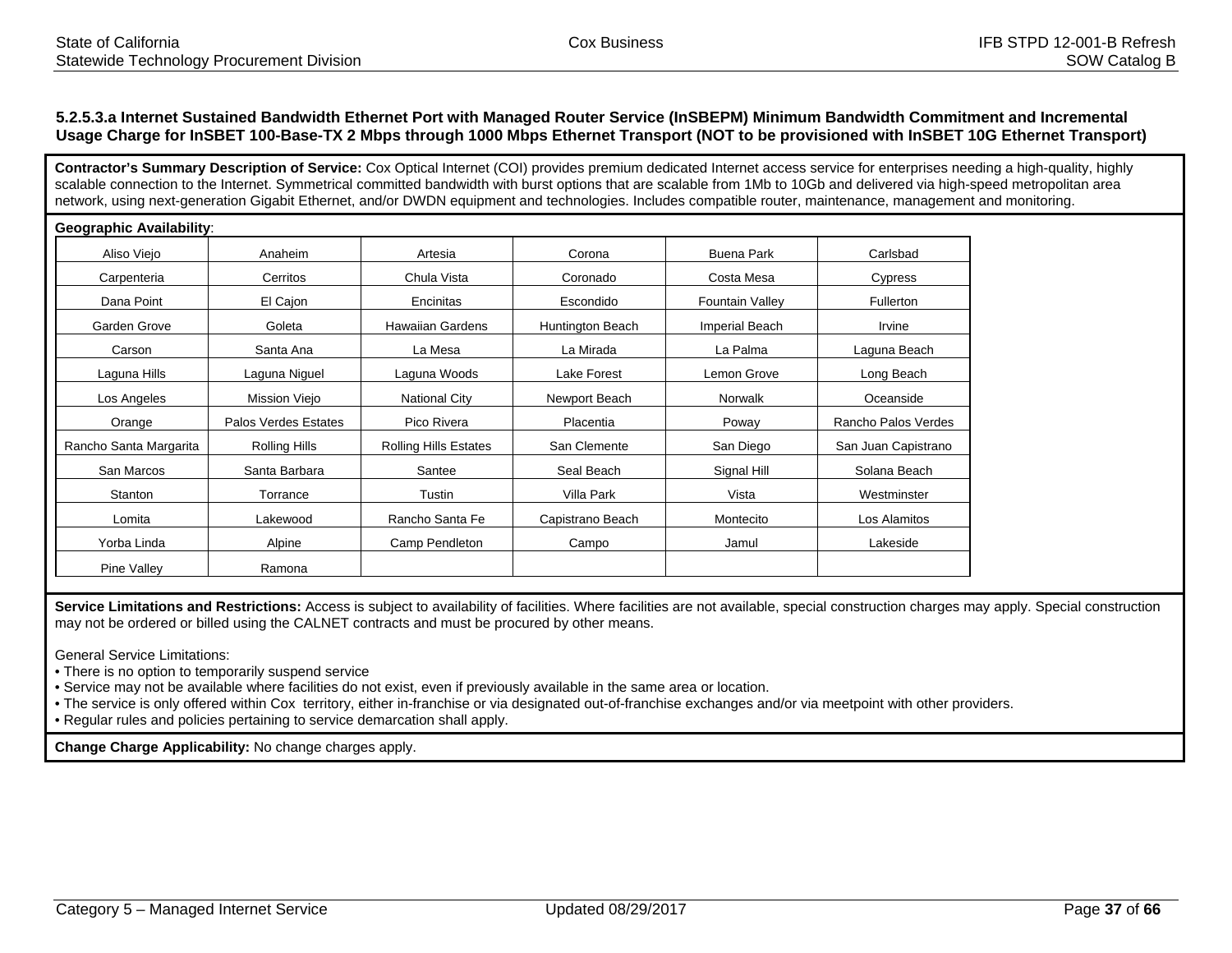|                   | 5.2.5.3.a Internet Sustained Bandwidth Ethernet Port with Managed Router Service (InSBEPM) Minimum Bandwidth Commitment and Incremental Usage Charge for InSBET 100-<br>Base-TX 2 Mbps through 1000 Mbps Ethernet Transport (NOT to be provisioned with InSBET 10G Ethernet Transport) |                                       |                                                                                                                             |                                                                  |                                         |                                                  |                    |                                     |                                  |                              |
|-------------------|----------------------------------------------------------------------------------------------------------------------------------------------------------------------------------------------------------------------------------------------------------------------------------------|---------------------------------------|-----------------------------------------------------------------------------------------------------------------------------|------------------------------------------------------------------|-----------------------------------------|--------------------------------------------------|--------------------|-------------------------------------|----------------------------------|------------------------------|
| $\mathsf{A}$      | B                                                                                                                                                                                                                                                                                      | $\mathsf{C}$                          | D                                                                                                                           | E                                                                | F                                       | G                                                | H                  |                                     | J                                | K.                           |
| Line<br>Item<br># | <b>Feature Name</b>                                                                                                                                                                                                                                                                    | Contractor's<br>Product<br>Identifier | <b>Feature Description</b>                                                                                                  | Restrictions,<br>Limitations<br>and<br>Additional<br>Information | Non-<br>Recurring<br>Charge<br>per Item | Monthly<br>Recurring<br>Charge/Ite<br>m per Unit | Unit of<br>Measure | Charge<br>per<br>change<br>per item | Delegation<br>Needed<br>(Yes/No) | Required or<br>Discretionary |
| $\mathbf{1}$      | <b>InSBEPM</b><br><b>Minimum</b><br><b>Bandwidth</b><br>Commitment<br>Ethernet 2 Mbps                                                                                                                                                                                                  | COI2-MRS                              | Ethernet minimum monthly<br>bandwidth commitment charge.<br>Includes Contractor owned,<br>managed and maintained<br>router. |                                                                  | \$0.00                                  | \$375.15                                         | Each               | \$0.00                              | No                               | Required                     |
| 2                 | <b>InSBEPM</b><br>Additional<br>Incremental Usage<br>Charge over 2<br><b>Mbps</b>                                                                                                                                                                                                      | INC <sub>2</sub>                      | Charge for bandwidth usage<br>over Minimum Bandwidth<br>Commitment.                                                         |                                                                  | N/A                                     | \$149.14                                         | <b>Mbps</b>        | \$0.00                              | No                               | Required                     |
| 3                 | <b>InSBEPM</b><br>Minimum<br><b>Bandwidth</b><br>Commitment<br>Ethernet 3 Mbps                                                                                                                                                                                                         | COI3-MRS                              | Ethernet minimum monthly<br>bandwidth commitment charge.<br>Includes Contractor owned,<br>managed and maintained<br>router. |                                                                  | \$0.00                                  | \$431.53                                         | Each               | \$0.00                              | No                               | Required                     |
| 4                 | <b>InSBEPM</b><br>Additional<br>Incremental Usage<br>Charge over 3<br><b>Mbps</b>                                                                                                                                                                                                      | INC <sub>3</sub>                      | Charge for bandwidth usage<br>over Minimum Bandwidth<br>Commitment.                                                         |                                                                  | N/A                                     | \$118.21                                         | <b>Mbps</b>        | \$0.00                              | <b>No</b>                        | Required                     |
| 5                 | <b>InSBEPM</b><br>Minimum<br><b>Bandwidth</b><br>Commitment<br>Ethernet 4 Mbps                                                                                                                                                                                                         | COI4-MRS                              | Ethernet minimum monthly<br>bandwidth commitment charge.<br>Includes Contractor owned,<br>managed and maintained<br>router. |                                                                  | \$0.00                                  | \$449.98                                         | Each               | \$0.00                              | No                               | Required                     |
| 6                 | <b>InSBEPM</b><br>Additional<br>Incremental Usage<br>Charge over 4<br><b>Mbps</b>                                                                                                                                                                                                      | INC4                                  | Charge for bandwidth usage<br>over Minimum Bandwidth<br>Commitment.                                                         |                                                                  | N/A                                     | \$93.28                                          | <b>Mbps</b>        | \$0.00                              | No                               | Required                     |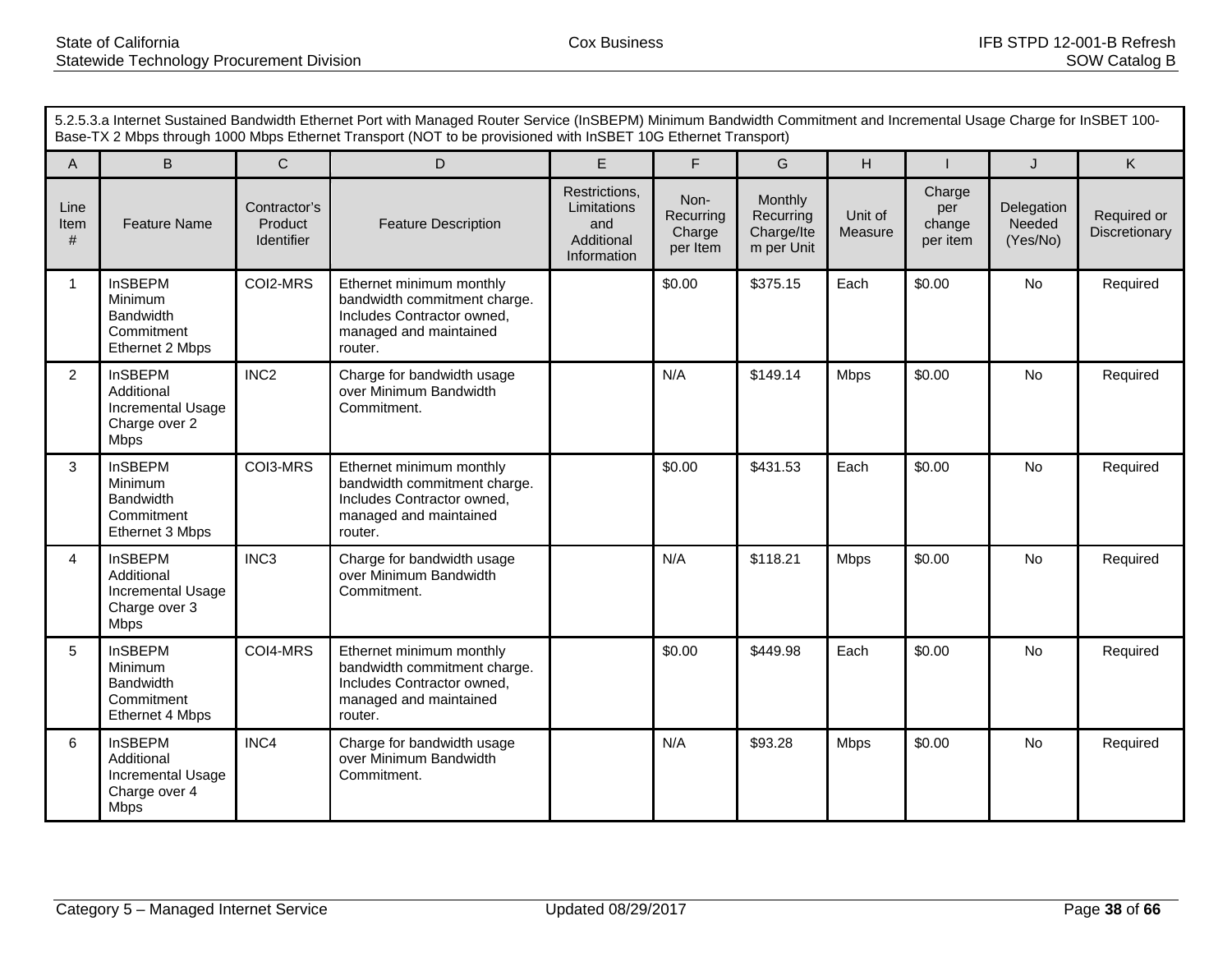|                   | 5.2.5.3.a Internet Sustained Bandwidth Ethernet Port with Managed Router Service (InSBEPM) Minimum Bandwidth Commitment and Incremental Usage Charge for InSBET 100-<br>Base-TX 2 Mbps through 1000 Mbps Ethernet Transport (NOT to be provisioned with InSBET 10G Ethernet Transport) |                                       |                                                                                                                             |                                                                  |                                         |                                                  |                    |                                     |                                  |                              |
|-------------------|----------------------------------------------------------------------------------------------------------------------------------------------------------------------------------------------------------------------------------------------------------------------------------------|---------------------------------------|-----------------------------------------------------------------------------------------------------------------------------|------------------------------------------------------------------|-----------------------------------------|--------------------------------------------------|--------------------|-------------------------------------|----------------------------------|------------------------------|
| A                 | B.                                                                                                                                                                                                                                                                                     | $\mathsf{C}$                          | D                                                                                                                           | E                                                                | F                                       | G                                                | H                  |                                     | J                                | K                            |
| Line<br>Item<br># | <b>Feature Name</b>                                                                                                                                                                                                                                                                    | Contractor's<br>Product<br>Identifier | <b>Feature Description</b>                                                                                                  | Restrictions,<br>Limitations<br>and<br>Additional<br>Information | Non-<br>Recurring<br>Charge<br>per Item | Monthly<br>Recurring<br>Charge/Ite<br>m per Unit | Unit of<br>Measure | Charge<br>per<br>change<br>per item | Delegation<br>Needed<br>(Yes/No) | Required or<br>Discretionary |
| $\overline{7}$    | <b>InSBEPM</b><br>Minimum<br><b>Bandwidth</b><br>Commitment<br>Ethernet 5 Mbps                                                                                                                                                                                                         | COI5-MRS                              | Ethernet minimum monthly<br>bandwidth commitment charge.<br>Includes Contractor owned,<br>managed and maintained<br>router. |                                                                  | \$0.00                                  | \$476.63                                         | Each               | \$0.00                              | <b>No</b>                        | Required                     |
| 8                 | <b>InSBEPM</b><br>Additional<br><b>Incremental Usage</b><br>Charge over 5<br><b>Mbps</b>                                                                                                                                                                                               | INC5                                  | Charge for bandwidth usage<br>over Minimum Bandwidth<br>Commitment.                                                         |                                                                  | N/A                                     | \$79.95                                          | <b>Mbps</b>        | \$0.00                              | <b>No</b>                        | Required                     |
| 9                 | <b>InSBEPM</b><br>Minimum<br><b>Bandwidth</b><br>Commitment<br>Ethernet 6 Mbps                                                                                                                                                                                                         | COI6-MRS                              | Ethernet minimum monthly<br>bandwidth commitment charge.<br>Includes Contractor owned,<br>managed and maintained<br>router. |                                                                  | \$0.00                                  | \$505.33                                         | Each               | \$0.00                              | No                               | Required                     |
| 10                | <b>InSBEPM</b><br>Additional<br>Incremental Usage<br>Charge over 6<br><b>Mbps</b>                                                                                                                                                                                                      | INC6                                  | Charge for bandwidth usage<br>over Minimum Bandwidth<br>Commitment.                                                         |                                                                  | N/A                                     | \$71.41                                          | <b>Mbps</b>        | \$0.00                              | No                               | Required                     |
| 11                | <b>InSBEPM</b><br>Minimum<br><b>Bandwidth</b><br>Commitment<br>Ethernet 7 Mbps                                                                                                                                                                                                         | COI7-MRS                              | Ethernet minimum monthly<br>bandwidth commitment charge.<br>Includes Contractor owned,<br>managed and maintained<br>router. |                                                                  | \$0.00                                  | \$518.65                                         | Each               | \$0.00                              | No                               | Required                     |
| 12                | <b>InSBEPM</b><br>Additional<br>Incremental Usage<br>Charge over 7<br><b>Mbps</b>                                                                                                                                                                                                      | INC7                                  | Charge for bandwidth usage<br>over Minimum Bandwidth<br>Commitment.                                                         |                                                                  | N/A                                     | \$63.11                                          | <b>Mbps</b>        | \$0.00                              | No                               | Required                     |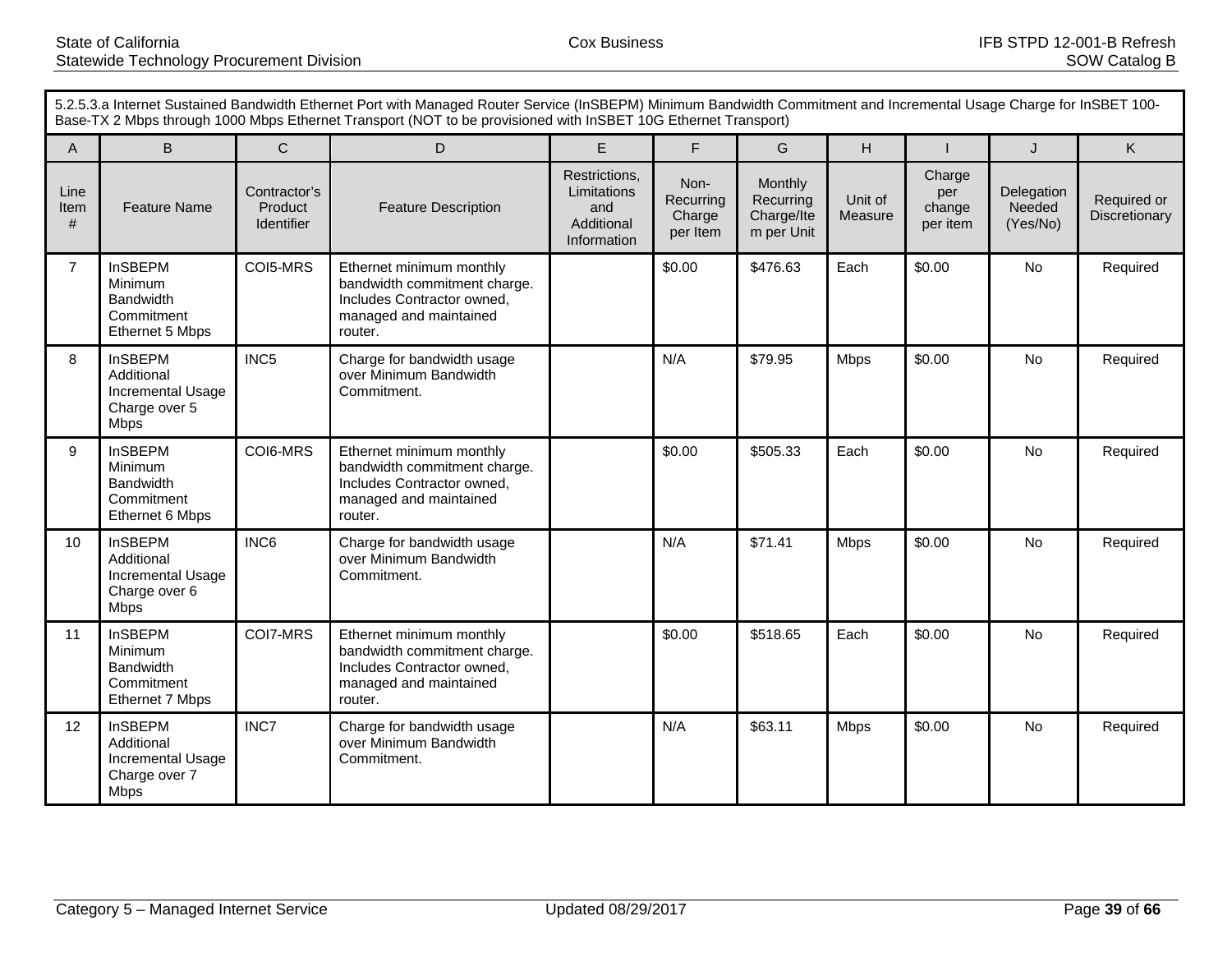|                   | 5.2.5.3.a Internet Sustained Bandwidth Ethernet Port with Managed Router Service (InSBEPM) Minimum Bandwidth Commitment and Incremental Usage Charge for InSBET 100-<br>Base-TX 2 Mbps through 1000 Mbps Ethernet Transport (NOT to be provisioned with InSBET 10G Ethernet Transport) |                                       |                                                                                                                             |                                                                  |                                         |                                                  |                    |                                     |                                  |                              |
|-------------------|----------------------------------------------------------------------------------------------------------------------------------------------------------------------------------------------------------------------------------------------------------------------------------------|---------------------------------------|-----------------------------------------------------------------------------------------------------------------------------|------------------------------------------------------------------|-----------------------------------------|--------------------------------------------------|--------------------|-------------------------------------|----------------------------------|------------------------------|
| A                 | B.                                                                                                                                                                                                                                                                                     | $\mathsf{C}$                          | D                                                                                                                           | E                                                                | F                                       | G                                                | H                  |                                     | J                                | K                            |
| Line<br>Item<br># | <b>Feature Name</b>                                                                                                                                                                                                                                                                    | Contractor's<br>Product<br>Identifier | <b>Feature Description</b>                                                                                                  | Restrictions,<br>Limitations<br>and<br>Additional<br>Information | Non-<br>Recurring<br>Charge<br>per Item | Monthly<br>Recurring<br>Charge/Ite<br>m per Unit | Unit of<br>Measure | Charge<br>per<br>change<br>per item | Delegation<br>Needed<br>(Yes/No) | Required or<br>Discretionary |
| 13                | <b>InSBEPM</b><br>Minimum<br><b>Bandwidth</b><br>Commitment<br>Ethernet 8 Mbps                                                                                                                                                                                                         | COI8-MRS                              | Ethernet minimum monthly<br>bandwidth commitment charge.<br>Includes Contractor owned,<br>managed and maintained<br>router. |                                                                  | \$0.00                                  | \$530.95                                         | Each               | \$0.00                              | <b>No</b>                        | Required                     |
| 14                | <b>InSBEPM</b><br>Additional<br><b>Incremental Usage</b><br>Charge over 8<br><b>Mbps</b>                                                                                                                                                                                               | INC8                                  | Charge for bandwidth usage<br>over Minimum Bandwidth<br>Commitment.                                                         |                                                                  | N/A                                     | \$56.76                                          | <b>Mbps</b>        | \$0.00                              | <b>No</b>                        | Required                     |
| 15                | <b>InSBEPM</b><br>Minimum<br><b>Bandwidth</b><br>Commitment<br>Ethernet 9 Mbps                                                                                                                                                                                                         | COI9-MRS                              | Ethernet minimum monthly<br>bandwidth commitment charge.<br>Includes Contractor owned,<br>managed and maintained<br>router. |                                                                  | \$0.00                                  | \$559.65                                         | Each               | \$0.00                              | No                               | Required                     |
| 16                | <b>InSBEPM</b><br>Additional<br>Incremental Usage<br>Charge over 9<br><b>Mbps</b>                                                                                                                                                                                                      | INC9                                  | Charge for bandwidth usage<br>over Minimum Bandwidth<br>Commitment.                                                         |                                                                  | N/A                                     | \$53.64                                          | <b>Mbps</b>        | \$0.00                              | No                               | Required                     |
| 17                | <b>InSBEPM</b><br>Minimum<br><b>Bandwidth</b><br>Commitment<br>Ethernet 10 Mbps                                                                                                                                                                                                        | COI10-MRS                             | Ethernet minimum monthly<br>bandwidth commitment charge.<br>Includes Contractor owned,<br>managed and maintained<br>router. |                                                                  | \$0.00                                  | \$568.88                                         | Each               | \$0.00                              | No                               | Required                     |
| 18                | <b>InSBEPM</b><br>Additional<br>Incremental Usage<br>Charge over 10<br><b>Mbps</b>                                                                                                                                                                                                     | <b>INC10</b>                          | Charge for bandwidth usage<br>over Minimum Bandwidth<br>Commitment.                                                         |                                                                  | N/A                                     | \$49.20                                          | <b>Mbps</b>        | \$0.00                              | No                               | Required                     |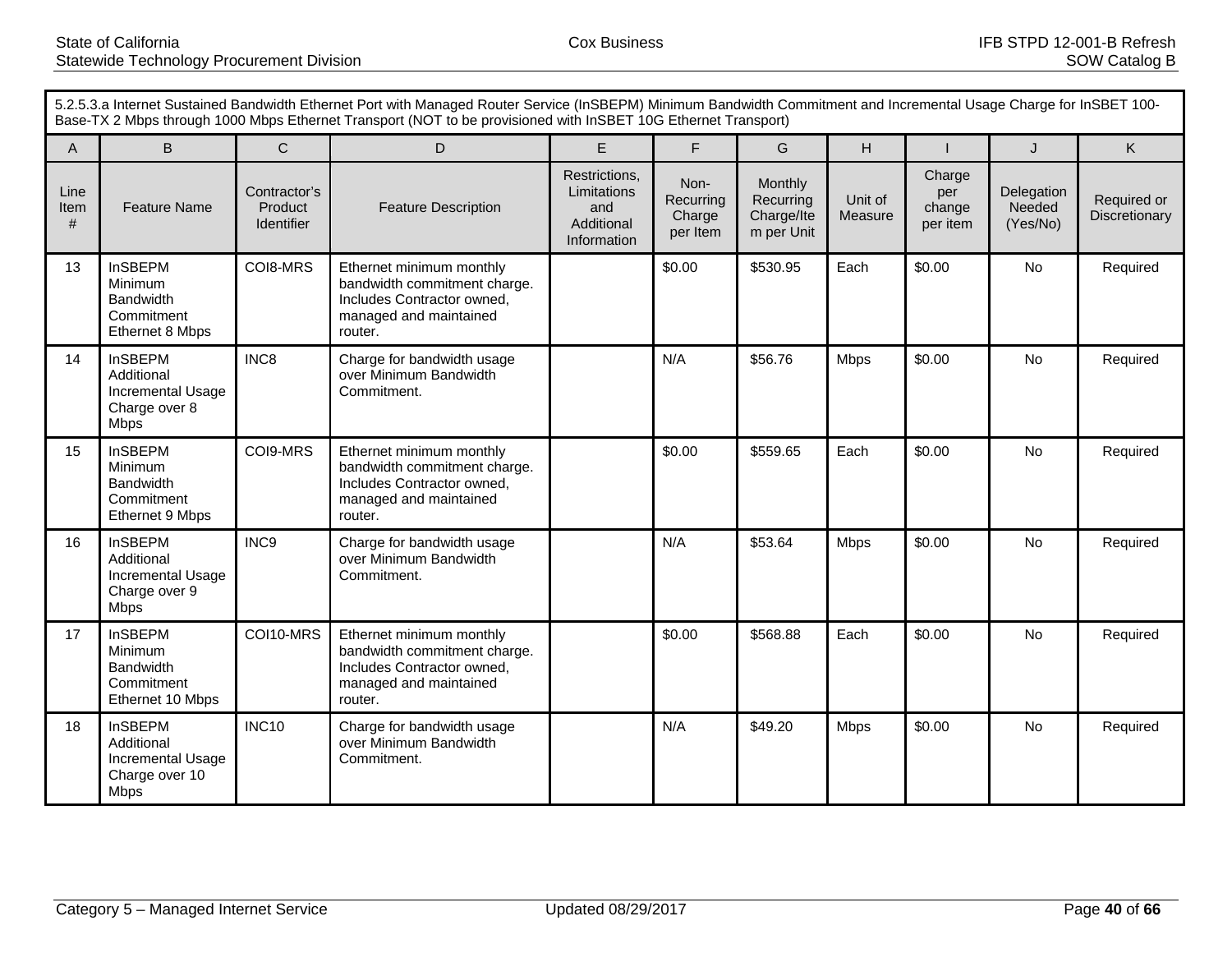|                   | 5.2.5.3.a Internet Sustained Bandwidth Ethernet Port with Managed Router Service (InSBEPM) Minimum Bandwidth Commitment and Incremental Usage Charge for InSBET 100-<br>Base-TX 2 Mbps through 1000 Mbps Ethernet Transport (NOT to be provisioned with InSBET 10G Ethernet Transport) |                                       |                                                                                                                             |                                                                  |                                         |                                                  |                    |                                     |                                  |                              |
|-------------------|----------------------------------------------------------------------------------------------------------------------------------------------------------------------------------------------------------------------------------------------------------------------------------------|---------------------------------------|-----------------------------------------------------------------------------------------------------------------------------|------------------------------------------------------------------|-----------------------------------------|--------------------------------------------------|--------------------|-------------------------------------|----------------------------------|------------------------------|
| A                 | B.                                                                                                                                                                                                                                                                                     | $\mathsf{C}$                          | D                                                                                                                           | E                                                                | F                                       | G                                                | H                  |                                     | J                                | K                            |
| Line<br>Item<br># | <b>Feature Name</b>                                                                                                                                                                                                                                                                    | Contractor's<br>Product<br>Identifier | <b>Feature Description</b>                                                                                                  | Restrictions,<br>Limitations<br>and<br>Additional<br>Information | Non-<br>Recurring<br>Charge<br>per Item | Monthly<br>Recurring<br>Charge/Ite<br>m per Unit | Unit of<br>Measure | Charge<br>per<br>change<br>per item | Delegation<br>Needed<br>(Yes/No) | Required or<br>Discretionary |
| 19                | <b>InSBEPM</b><br>Minimum<br><b>Bandwidth</b><br>Commitment<br>Ethernet 15 Mbps                                                                                                                                                                                                        | COI15-MRS                             | Ethernet minimum monthly<br>bandwidth commitment charge.<br>Includes Contractor owned,<br>managed and maintained<br>router. |                                                                  | \$0.00                                  | \$664.20                                         | Each               | \$0.00                              | <b>No</b>                        | Required                     |
| 20                | <b>InSBEPM</b><br>Additional<br>Incremental Usage<br>Charge over 15<br><b>Mbps</b>                                                                                                                                                                                                     | INC <sub>15</sub>                     | Charge for bandwidth usage<br>over Minimum Bandwidth<br>Commitment.                                                         |                                                                  | N/A                                     | \$39.16                                          | <b>Mbps</b>        | \$0.00                              | <b>No</b>                        | Required                     |
| 21                | <b>InSBEPM</b><br>Minimum<br><b>Bandwidth</b><br>Commitment<br>Ethernet 20 Mbps                                                                                                                                                                                                        | COI20-MRS                             | Ethernet minimum monthly<br>bandwidth commitment charge.<br>Includes Contractor owned,<br>managed and maintained<br>router. |                                                                  | \$0.00                                  | \$678.55                                         | Each               | \$0.00                              | No                               | Required                     |
| 22                | <b>InSBEPM</b><br>Additional<br>Incremental Usage<br>Charge over 20<br><b>Mbps</b>                                                                                                                                                                                                     | INC <sub>20</sub>                     | Charge for bandwidth usage<br>over Minimum Bandwidth<br>Commitment.                                                         |                                                                  | N/A                                     | \$30.08                                          | <b>Mbps</b>        | \$0.00                              | No                               | Required                     |
| 23                | <b>InSBEPM</b><br>Minimum<br><b>Bandwidth</b><br>Commitment<br>Ethernet 25 Mbps                                                                                                                                                                                                        | COI25-MRS                             | Ethernet minimum monthly<br>bandwidth commitment charge.<br>Includes Contractor owned,<br>managed and maintained<br>router. |                                                                  | \$0.00                                  | \$744.15                                         | Each               | \$0.00                              | No                               | Required                     |
| 24                | <b>InSBEPM</b><br>Additional<br>Incremental Usage<br>Charge over 25<br><b>Mbps</b>                                                                                                                                                                                                     | INC <sub>25</sub>                     | Charge for bandwidth usage<br>over Minimum Bandwidth<br>Commitment.                                                         |                                                                  | N/A                                     | \$26.69                                          | <b>Mbps</b>        | \$0.00                              | No                               | Required                     |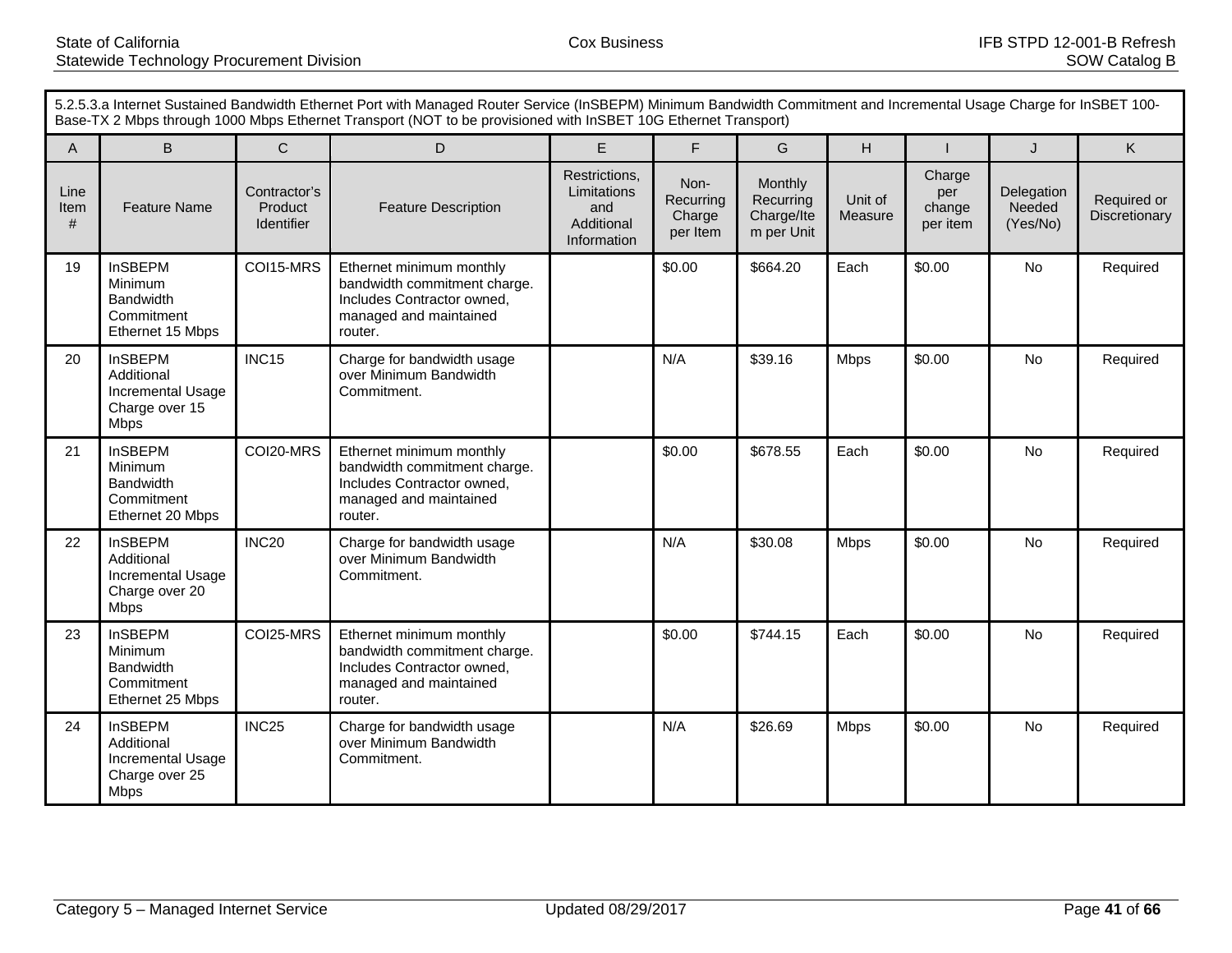|                   | 5.2.5.3.a Internet Sustained Bandwidth Ethernet Port with Managed Router Service (InSBEPM) Minimum Bandwidth Commitment and Incremental Usage Charge for InSBET 100-<br>Base-TX 2 Mbps through 1000 Mbps Ethernet Transport (NOT to be provisioned with InSBET 10G Ethernet Transport) |                                       |                                                                                                                             |                                                                  |                                         |                                                  |                    |                                     |                                  |                              |
|-------------------|----------------------------------------------------------------------------------------------------------------------------------------------------------------------------------------------------------------------------------------------------------------------------------------|---------------------------------------|-----------------------------------------------------------------------------------------------------------------------------|------------------------------------------------------------------|-----------------------------------------|--------------------------------------------------|--------------------|-------------------------------------|----------------------------------|------------------------------|
| A                 | B.                                                                                                                                                                                                                                                                                     | $\mathsf{C}$                          | D                                                                                                                           | E                                                                | F                                       | G                                                | H                  |                                     | J                                | K                            |
| Line<br>Item<br># | <b>Feature Name</b>                                                                                                                                                                                                                                                                    | Contractor's<br>Product<br>Identifier | <b>Feature Description</b>                                                                                                  | Restrictions,<br>Limitations<br>and<br>Additional<br>Information | Non-<br>Recurring<br>Charge<br>per Item | Monthly<br>Recurring<br>Charge/Ite<br>m per Unit | Unit of<br>Measure | Charge<br>per<br>change<br>per item | Delegation<br>Needed<br>(Yes/No) | Required or<br>Discretionary |
| 25                | <b>InSBEPM</b><br>Minimum<br><b>Bandwidth</b><br>Commitment<br>Ethernet 30 Mbps                                                                                                                                                                                                        | COI30-MRS                             | Ethernet minimum monthly<br>bandwidth commitment charge.<br>Includes Contractor owned,<br>managed and maintained<br>router. |                                                                  | \$0.00                                  | \$783.10                                         | Each               | \$0.00                              | <b>No</b>                        | Required                     |
| 26                | <b>InSBEPM</b><br>Additional<br><b>Incremental Usage</b><br>Charge over 30<br><b>Mbps</b>                                                                                                                                                                                              | INC30                                 | Charge for bandwidth usage<br>over Minimum Bandwidth<br>Commitment.                                                         |                                                                  | N/A                                     | \$23.54                                          | <b>Mbps</b>        | \$0.00                              | <b>No</b>                        | Required                     |
| 27                | <b>InSBEPM</b><br>Minimum<br><b>Bandwidth</b><br>Commitment<br>Ethernet 35 Mbps                                                                                                                                                                                                        | COI35-MRS                             | Ethernet minimum monthly<br>bandwidth commitment charge.<br>Includes Contractor owned,<br>managed and maintained<br>router. |                                                                  | \$0.00                                  | \$824.10                                         | Each               | \$0.00                              | No                               | Required                     |
| 28                | <b>InSBEPM</b><br>Additional<br>Incremental Usage<br>Charge over 35<br><b>Mbps</b>                                                                                                                                                                                                     | INC35                                 | Charge for bandwidth usage<br>over Minimum Bandwidth<br>Commitment.                                                         |                                                                  | N/A                                     | \$21.35                                          | <b>Mbps</b>        | \$0.00                              | No                               | Required                     |
| 29                | <b>InSBEPM</b><br>Minimum<br><b>Bandwidth</b><br>Commitment<br>Ethernet 40 Mbps                                                                                                                                                                                                        | COI40-MRS                             | Ethernet minimum monthly<br>bandwidth commitment charge.<br>Includes Contractor owned,<br>managed and maintained<br>router. |                                                                  | \$0.00                                  | \$863.05                                         | Each               | \$0.00                              | No                               | Required                     |
| 30                | <b>InSBEPM</b><br>Additional<br>Incremental Usage<br>Charge over 40<br><b>Mbps</b>                                                                                                                                                                                                     | INC40                                 | Charge for bandwidth usage<br>over Minimum Bandwidth<br>Commitment.                                                         |                                                                  | N/A                                     | \$19.66                                          | <b>Mbps</b>        | \$0.00                              | No                               | Required                     |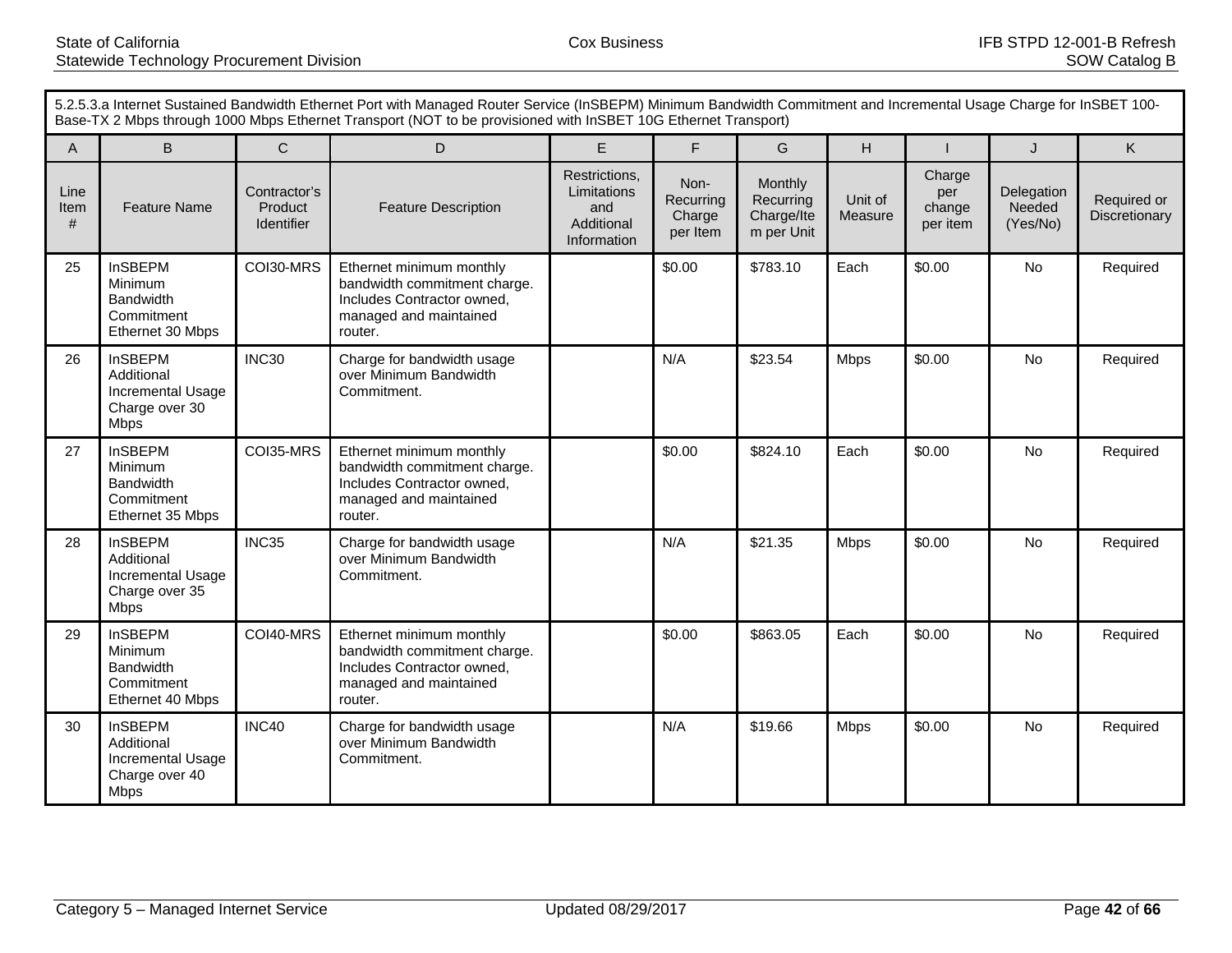|                   | 5.2.5.3.a Internet Sustained Bandwidth Ethernet Port with Managed Router Service (InSBEPM) Minimum Bandwidth Commitment and Incremental Usage Charge for InSBET 100-<br>Base-TX 2 Mbps through 1000 Mbps Ethernet Transport (NOT to be provisioned with InSBET 10G Ethernet Transport) |                                       |                                                                                                                             |                                                                  |                                         |                                                  |                    |                                     |                                  |                              |
|-------------------|----------------------------------------------------------------------------------------------------------------------------------------------------------------------------------------------------------------------------------------------------------------------------------------|---------------------------------------|-----------------------------------------------------------------------------------------------------------------------------|------------------------------------------------------------------|-----------------------------------------|--------------------------------------------------|--------------------|-------------------------------------|----------------------------------|------------------------------|
| A                 | B.                                                                                                                                                                                                                                                                                     | $\mathsf{C}$                          | D                                                                                                                           | E                                                                | F                                       | G                                                | H                  |                                     | J                                | K                            |
| Line<br>Item<br># | <b>Feature Name</b>                                                                                                                                                                                                                                                                    | Contractor's<br>Product<br>Identifier | <b>Feature Description</b>                                                                                                  | Restrictions,<br>Limitations<br>and<br>Additional<br>Information | Non-<br>Recurring<br>Charge<br>per Item | Monthly<br>Recurring<br>Charge/Ite<br>m per Unit | Unit of<br>Measure | Charge<br>per<br>change<br>per item | Delegation<br>Needed<br>(Yes/No) | Required or<br>Discretionary |
| 31                | <b>InSBEPM</b><br>Minimum<br><b>Bandwidth</b><br>Commitment<br>Ethernet 45 Mbps                                                                                                                                                                                                        | COI45-MRS                             | Ethernet minimum monthly<br>bandwidth commitment charge.<br>Includes Contractor owned,<br>managed and maintained<br>router. |                                                                  | \$0.00                                  | \$903.03                                         | Each               | \$0.00                              | <b>No</b>                        | Required                     |
| 32                | <b>InSBEPM</b><br>Additional<br>Incremental Usage<br>Charge over 45<br><b>Mbps</b>                                                                                                                                                                                                     | INC45                                 | Charge for bandwidth usage<br>over Minimum Bandwidth<br>Commitment.                                                         |                                                                  | N/A                                     | \$18.36                                          | <b>Mbps</b>        | \$0.00                              | <b>No</b>                        | Required                     |
| 33                | <b>InSBEPM</b><br>Minimum<br><b>Bandwidth</b><br>Commitment<br>Ethernet 50 Mbps                                                                                                                                                                                                        | COI50-MRS                             | Ethernet minimum monthly<br>bandwidth commitment charge.<br>Includes Contractor owned,<br>managed and maintained<br>router. |                                                                  | \$0.00                                  | \$944.03                                         | Each               | \$0.00                              | No                               | Required                     |
| 34                | <b>InSBEPM</b><br>Additional<br>Incremental Usage<br>Charge over 50<br><b>Mbps</b>                                                                                                                                                                                                     | <b>INC50</b>                          | Charge for bandwidth usage<br>over Minimum Bandwidth<br>Commitment.                                                         |                                                                  | N/A                                     | \$17.34                                          | <b>Mbps</b>        | \$0.00                              | No                               | Required                     |
| 35                | <b>InSBEPM</b><br>Minimum<br><b>Bandwidth</b><br>Commitment<br>Ethernet 60 Mbps                                                                                                                                                                                                        | COI60-MRS                             | Ethernet minimum monthly<br>bandwidth commitment charge.<br>Includes Contractor owned,<br>managed and maintained<br>router. |                                                                  | \$0.00                                  | \$1,115.20                                       | Each               | \$0.00                              | No                               | Required                     |
| 36                | <b>InSBEPM</b><br>Additional<br>Incremental Usage<br>Charge over 60<br><b>Mbps</b>                                                                                                                                                                                                     | <b>INC60</b>                          | Charge for bandwidth usage<br>over Minimum Bandwidth<br>Commitment.                                                         |                                                                  | N/A                                     | \$17.30                                          | <b>Mbps</b>        | \$0.00                              | No                               | Required                     |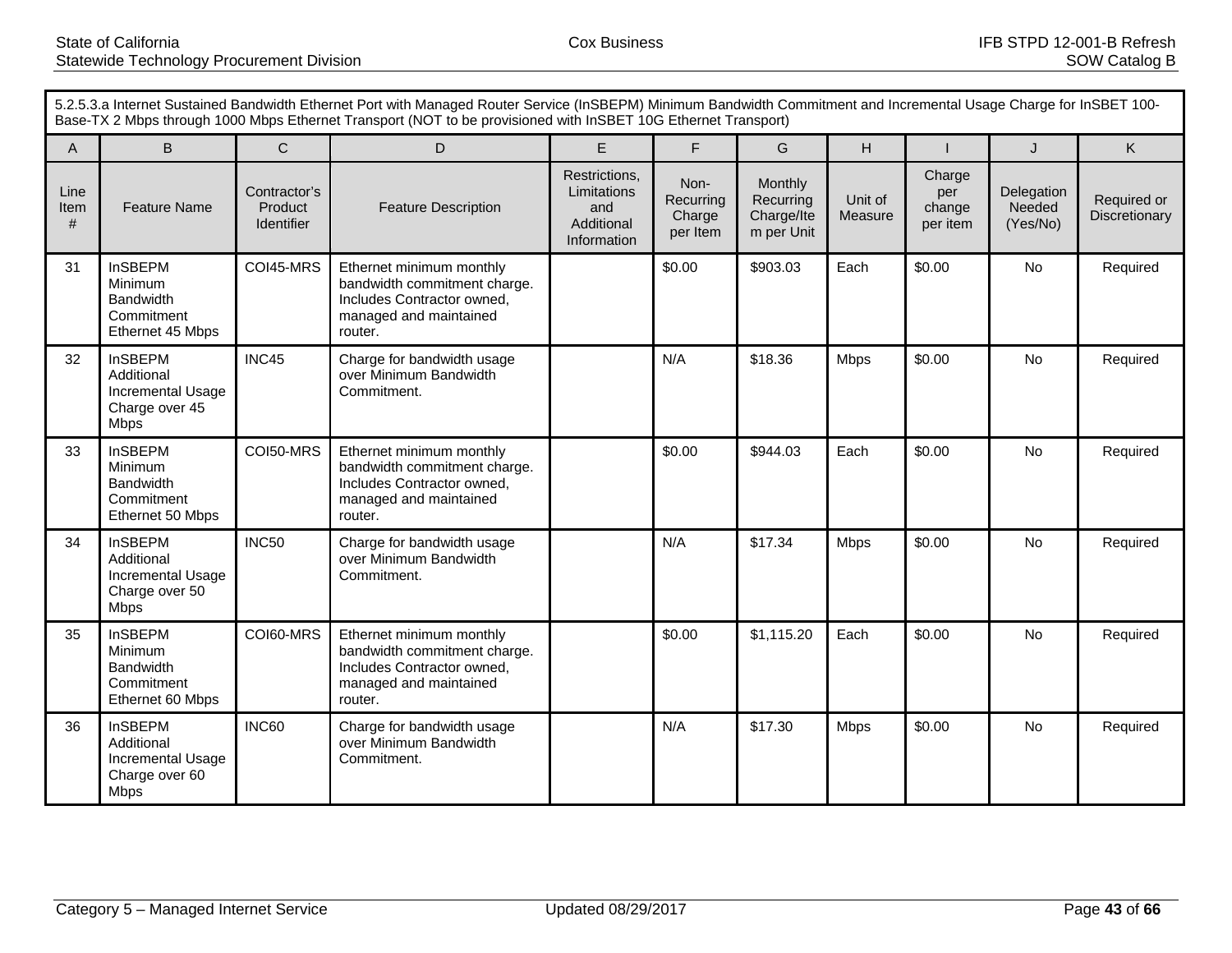|                   | 5.2.5.3.a Internet Sustained Bandwidth Ethernet Port with Managed Router Service (InSBEPM) Minimum Bandwidth Commitment and Incremental Usage Charge for InSBET 100-<br>Base-TX 2 Mbps through 1000 Mbps Ethernet Transport (NOT to be provisioned with InSBET 10G Ethernet Transport) |                                       |                                                                                                                             |                                                                  |                                         |                                                  |                    |                                     |                                  |                              |
|-------------------|----------------------------------------------------------------------------------------------------------------------------------------------------------------------------------------------------------------------------------------------------------------------------------------|---------------------------------------|-----------------------------------------------------------------------------------------------------------------------------|------------------------------------------------------------------|-----------------------------------------|--------------------------------------------------|--------------------|-------------------------------------|----------------------------------|------------------------------|
| A                 | B.                                                                                                                                                                                                                                                                                     | $\mathsf{C}$                          | D                                                                                                                           | E                                                                | F                                       | G                                                | H                  |                                     | J                                | K                            |
| Line<br>Item<br># | <b>Feature Name</b>                                                                                                                                                                                                                                                                    | Contractor's<br>Product<br>Identifier | <b>Feature Description</b>                                                                                                  | Restrictions,<br>Limitations<br>and<br>Additional<br>Information | Non-<br>Recurring<br>Charge<br>per Item | Monthly<br>Recurring<br>Charge/Ite<br>m per Unit | Unit of<br>Measure | Charge<br>per<br>change<br>per item | Delegation<br>Needed<br>(Yes/No) | Required or<br>Discretionary |
| 37                | <b>InSBEPM</b><br>Minimum<br><b>Bandwidth</b><br>Commitment<br>Ethernet 70 Mbps                                                                                                                                                                                                        | COI70-MRS                             | Ethernet minimum monthly<br>bandwidth commitment charge.<br>Includes Contractor owned,<br>managed and maintained<br>router. |                                                                  | \$0.00                                  | \$1,217.70                                       | Each               | \$0.00                              | <b>No</b>                        | Required                     |
| 38                | <b>InSBEPM</b><br>Additional<br>Incremental Usage<br>Charge over 70<br><b>Mbps</b>                                                                                                                                                                                                     | INC70                                 | Charge for bandwidth usage<br>over Minimum Bandwidth<br>Commitment.                                                         |                                                                  | N/A                                     | \$16.30                                          | <b>Mbps</b>        | \$0.00                              | <b>No</b>                        | Required                     |
| 39                | <b>InSBEPM</b><br>Minimum<br><b>Bandwidth</b><br>Commitment<br>Ethernet 80 Mbps                                                                                                                                                                                                        | COI80-MRS                             | Ethernet minimum monthly<br>bandwidth commitment charge.<br>Includes Contractor owned,<br>managed and maintained<br>router. |                                                                  | \$0.00                                  | \$1,309.95                                       | Each               | \$0.00                              | No                               | Required                     |
| 40                | <b>InSBEPM</b><br>Additional<br>Incremental Usage<br>Charge over 80<br><b>Mbps</b>                                                                                                                                                                                                     | <b>INC80</b>                          | Charge for bandwidth usage<br>over Minimum Bandwidth<br>Commitment.                                                         |                                                                  | N/A                                     | \$15.42                                          | <b>Mbps</b>        | \$0.00                              | No                               | Required                     |
| 41                | <b>InSBEPM</b><br>Minimum<br><b>Bandwidth</b><br>Commitment<br>Ethernet 90 Mbps                                                                                                                                                                                                        | COI90-MRS                             | Ethernet minimum monthly<br>bandwidth commitment charge.<br>Includes Contractor owned,<br>managed and maintained<br>router. |                                                                  | \$0.00                                  | \$1,384.78                                       | Each               | \$0.00                              | No                               | Required                     |
| 42                | <b>InSBEPM</b><br>Additional<br>Incremental Usage<br>Charge over 90<br><b>Mbps</b>                                                                                                                                                                                                     | INC90                                 | Charge for bandwidth usage<br>over Minimum Bandwidth<br>Commitment.                                                         |                                                                  | N/A                                     | \$14.53                                          | <b>Mbps</b>        | \$0.00                              | No                               | Required                     |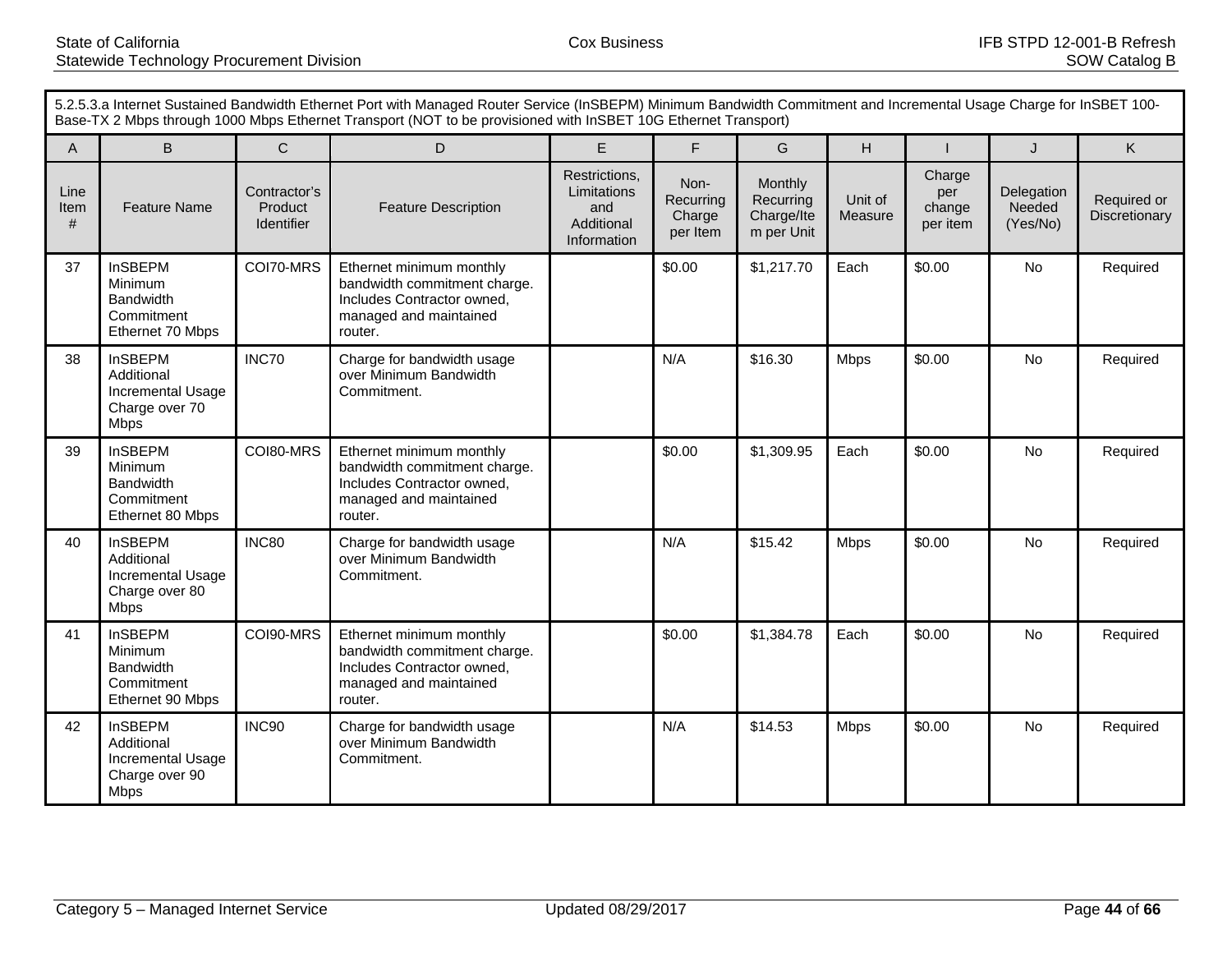|                   | 5.2.5.3.a Internet Sustained Bandwidth Ethernet Port with Managed Router Service (InSBEPM) Minimum Bandwidth Commitment and Incremental Usage Charge for InSBET 100-<br>Base-TX 2 Mbps through 1000 Mbps Ethernet Transport (NOT to be provisioned with InSBET 10G Ethernet Transport) |                                              |                                                                                                                             |                                                                  |                                         |                                                  |                    |                                     |                                  |                              |
|-------------------|----------------------------------------------------------------------------------------------------------------------------------------------------------------------------------------------------------------------------------------------------------------------------------------|----------------------------------------------|-----------------------------------------------------------------------------------------------------------------------------|------------------------------------------------------------------|-----------------------------------------|--------------------------------------------------|--------------------|-------------------------------------|----------------------------------|------------------------------|
| A                 | B                                                                                                                                                                                                                                                                                      | $\mathsf{C}$                                 | D                                                                                                                           | E.                                                               | E                                       | G                                                | H                  |                                     | J                                | K                            |
| Line<br>Item<br># | <b>Feature Name</b>                                                                                                                                                                                                                                                                    | Contractor's<br>Product<br><b>Identifier</b> | <b>Feature Description</b>                                                                                                  | Restrictions,<br>Limitations<br>and<br>Additional<br>Information | Non-<br>Recurring<br>Charge<br>per Item | Monthly<br>Recurring<br>Charge/Ite<br>m per Unit | Unit of<br>Measure | Charge<br>per<br>change<br>per item | Delegation<br>Needed<br>(Yes/No) | Required or<br>Discretionary |
| 43                | <b>InSBEPM</b><br>Minimum<br><b>Bandwidth</b><br>Commitment<br>Ethernet 100 Mbps                                                                                                                                                                                                       | COI100-<br><b>MRS</b>                        | Ethernet minimum monthly<br>bandwidth commitment charge.<br>Includes Contractor owned,<br>managed and maintained<br>router. |                                                                  | \$0.00                                  | \$1,460.63                                       | Each               | \$0.00                              | <b>No</b>                        | Required                     |
| 44                | <b>InSBEPM</b><br>Additional<br>Incremental Usage<br>Charge over 100<br><b>Mbps</b>                                                                                                                                                                                                    | <b>INC100</b>                                | Charge for bandwidth usage<br>over Minimum Bandwidth<br>Commitment.                                                         |                                                                  | N/A                                     | \$13.84                                          | <b>Mbps</b>        | \$0.00                              | <b>No</b>                        | Required                     |
| 45                | <b>InSBEPM</b><br>Minimum<br>Bandwidth<br>Commitment<br>Ethernet 120 Mbps                                                                                                                                                                                                              | COI120-<br><b>MRS</b>                        | Ethernet minimum monthly<br>bandwidth commitment charge.<br>Includes Contractor owned,<br>managed and maintained<br>router. |                                                                  | \$0.00                                  | \$1,711.75                                       | Each               | \$0.00                              | <b>No</b>                        | Required                     |
| 46                | <b>InSBEPM</b><br>Additional<br>Incremental Usage<br>Charge over 120<br><b>Mbps</b>                                                                                                                                                                                                    | <b>INC120</b>                                | Charge for bandwidth usage<br>over Minimum Bandwidth<br>Commitment.                                                         |                                                                  | N/A                                     | \$12.30                                          | <b>Mbps</b>        | \$0.00                              | <b>No</b>                        | Required                     |
| 47                | <b>InSBEPM</b><br>Minimum<br><b>Bandwidth</b><br>Commitment<br>Ethernet 144 Mbps                                                                                                                                                                                                       | COI144-<br><b>MRS</b>                        | Ethernet minimum monthly<br>bandwidth commitment charge.<br>Includes Contractor owned,<br>managed and maintained<br>router. |                                                                  | \$0.00                                  | \$1,854.23                                       | Each               | \$0.00                              | No                               | Required                     |
| 48                | <b>InSBEPM</b><br>Additional<br>Incremental Usage<br>Charge over 144<br><b>Mbps</b>                                                                                                                                                                                                    | <b>INC144</b>                                | Charge for bandwidth usage<br>over Minimum Bandwidth<br>Commitment.                                                         |                                                                  | N/A                                     | \$10.44                                          | <b>Mbps</b>        | \$0.00                              | No                               | Required                     |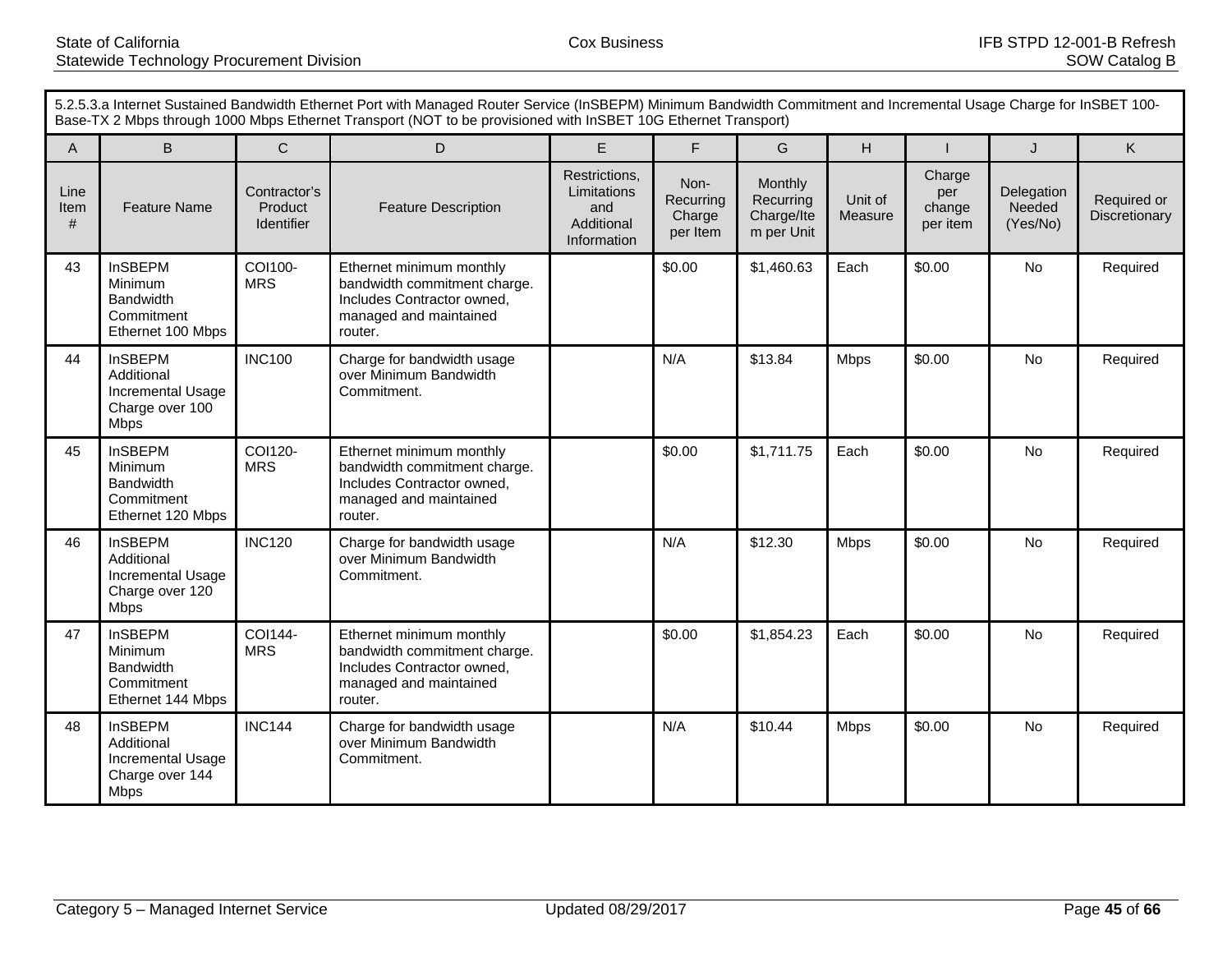|                   | 5.2.5.3.a Internet Sustained Bandwidth Ethernet Port with Managed Router Service (InSBEPM) Minimum Bandwidth Commitment and Incremental Usage Charge for InSBET 100-<br>Base-TX 2 Mbps through 1000 Mbps Ethernet Transport (NOT to be provisioned with InSBET 10G Ethernet Transport) |                                       |                                                                                                                             |                                                                  |                                         |                                                  |                    |                                     |                                  |                              |
|-------------------|----------------------------------------------------------------------------------------------------------------------------------------------------------------------------------------------------------------------------------------------------------------------------------------|---------------------------------------|-----------------------------------------------------------------------------------------------------------------------------|------------------------------------------------------------------|-----------------------------------------|--------------------------------------------------|--------------------|-------------------------------------|----------------------------------|------------------------------|
| A                 | B.                                                                                                                                                                                                                                                                                     | $\mathsf{C}$                          | D                                                                                                                           | E                                                                | F                                       | G                                                | H                  |                                     | J                                | K                            |
| Line<br>Item<br># | <b>Feature Name</b>                                                                                                                                                                                                                                                                    | Contractor's<br>Product<br>Identifier | <b>Feature Description</b>                                                                                                  | Restrictions,<br>Limitations<br>and<br>Additional<br>Information | Non-<br>Recurring<br>Charge<br>per Item | Monthly<br>Recurring<br>Charge/Ite<br>m per Unit | Unit of<br>Measure | Charge<br>per<br>change<br>per item | Delegation<br>Needed<br>(Yes/No) | Required or<br>Discretionary |
| 49                | <b>InSBEPM</b><br>Minimum<br><b>Bandwidth</b><br>Commitment<br>Ethernet 155 Mbps                                                                                                                                                                                                       | COI155-<br><b>MRS</b>                 | Ethernet minimum monthly<br>bandwidth commitment charge.<br>Includes Contractor owned,<br>managed and maintained<br>router. |                                                                  | \$0.00                                  | \$1,854.23                                       | Each               | \$0.00                              | <b>No</b>                        | Required                     |
| 50                | <b>InSBEPM</b><br>Additional<br>Incremental Usage<br>Charge over 155<br><b>Mbps</b>                                                                                                                                                                                                    | <b>INC155</b>                         | Charge for bandwidth usage<br>over Minimum Bandwidth<br>Commitment.                                                         |                                                                  | N/A                                     | \$10.44                                          | <b>Mbps</b>        | \$0.00                              | <b>No</b>                        | Required                     |
| 51                | <b>InSBEPM</b><br>Minimum<br><b>Bandwidth</b><br>Commitment<br>Ethernet 200 Mbps                                                                                                                                                                                                       | COI200-<br><b>MRS</b>                 | Ethernet minimum monthly<br>bandwidth commitment charge.<br>Includes Contractor owned,<br>managed and maintained<br>router. |                                                                  | \$0.00                                  | \$1,875.75                                       | Each               | \$0.00                              | No                               | Required                     |
| 52                | <b>InSBEPM</b><br>Additional<br>Incremental Usage<br>Charge over 200<br><b>Mbps</b>                                                                                                                                                                                                    | <b>INC200</b>                         | Charge for bandwidth usage<br>over Minimum Bandwidth<br>Commitment.                                                         |                                                                  | N/A                                     | \$8.20                                           | <b>Mbps</b>        | \$0.00                              | No                               | Required                     |
| 53                | <b>InSBEPM</b><br>Minimum<br><b>Bandwidth</b><br>Commitment<br>Ethernet 250 Mbps                                                                                                                                                                                                       | COI250-<br><b>MRS</b>                 | Ethernet minimum monthly<br>bandwidth commitment charge.<br>Includes Contractor owned,<br>managed and maintained<br>router. |                                                                  | \$0.00                                  | \$2,183.25                                       | Each               | \$0.00                              | No                               | Required                     |
| 54                | <b>InSBEPM</b><br>Additional<br>Incremental Usage<br>Charge over 250<br><b>Mbps</b>                                                                                                                                                                                                    | <b>INC250</b>                         | Charge for bandwidth usage<br>over Minimum Bandwidth<br>Commitment.                                                         |                                                                  | N/A                                     | \$7.79                                           | <b>Mbps</b>        | \$0.00                              | No                               | Required                     |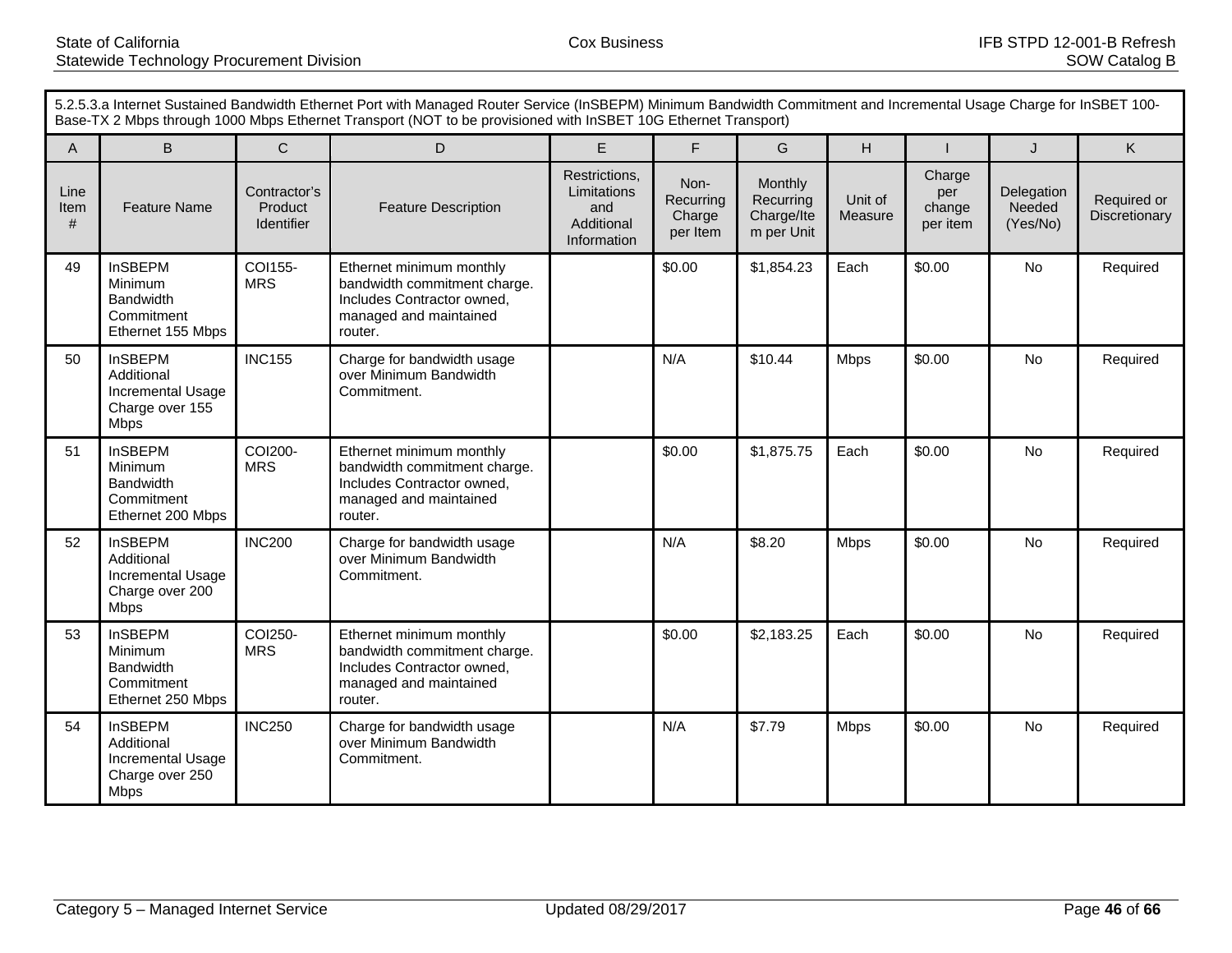|                   | 5.2.5.3.a Internet Sustained Bandwidth Ethernet Port with Managed Router Service (InSBEPM) Minimum Bandwidth Commitment and Incremental Usage Charge for InSBET 100-<br>Base-TX 2 Mbps through 1000 Mbps Ethernet Transport (NOT to be provisioned with InSBET 10G Ethernet Transport) |                                       |                                                                                                                             |                                                                  |                                         |                                                  |                    |                                     |                                  |                              |
|-------------------|----------------------------------------------------------------------------------------------------------------------------------------------------------------------------------------------------------------------------------------------------------------------------------------|---------------------------------------|-----------------------------------------------------------------------------------------------------------------------------|------------------------------------------------------------------|-----------------------------------------|--------------------------------------------------|--------------------|-------------------------------------|----------------------------------|------------------------------|
| A                 | B.                                                                                                                                                                                                                                                                                     | $\mathsf{C}$                          | D                                                                                                                           | E                                                                | F                                       | G                                                | H                  |                                     | $\mathsf{J}$                     | K                            |
| Line<br>Item<br># | <b>Feature Name</b>                                                                                                                                                                                                                                                                    | Contractor's<br>Product<br>Identifier | <b>Feature Description</b>                                                                                                  | Restrictions,<br>Limitations<br>and<br>Additional<br>Information | Non-<br>Recurring<br>Charge<br>per Item | Monthly<br>Recurring<br>Charge/Ite<br>m per Unit | Unit of<br>Measure | Charge<br>per<br>change<br>per item | Delegation<br>Needed<br>(Yes/No) | Required or<br>Discretionary |
| 55                | <b>InSBEPM</b><br>Minimum<br><b>Bandwidth</b><br>Commitment<br>Ethernet 300 Mbps                                                                                                                                                                                                       | COI300-<br><b>MRS</b>                 | Ethernet minimum monthly<br>bandwidth commitment charge.<br>Includes Contractor owned,<br>managed and maintained<br>router. |                                                                  | \$0.00                                  | \$2,465.13                                       | Each               | \$0.00                              | <b>No</b>                        | Required                     |
| 56                | <b>InSBEPM</b><br>Additional<br>Incremental Usage<br>Charge over 300<br><b>Mbps</b>                                                                                                                                                                                                    | <b>INC300</b>                         | Charge for bandwidth usage<br>over Minimum Bandwidth<br>Commitment.                                                         |                                                                  | N/A                                     | \$7.43                                           | <b>Mbps</b>        | \$0.00                              | <b>No</b>                        | Required                     |
| 57                | <b>InSBEPM</b><br>Minimum<br><b>Bandwidth</b><br>Commitment<br>Ethernet 350 Mbps                                                                                                                                                                                                       | COI350-<br><b>MRS</b>                 | Ethernet minimum monthly<br>bandwidth commitment charge.<br>Includes Contractor owned,<br>managed and maintained<br>router. |                                                                  | \$0.00                                  | \$2,536.88                                       | Each               | \$0.00                              | No                               | Required                     |
| 58                | <b>InSBEPM</b><br>Additional<br>Incremental Usage<br>Charge over 350<br><b>Mbps</b>                                                                                                                                                                                                    | <b>INC350</b>                         | Charge for bandwidth usage<br>over Minimum Bandwidth<br>Commitment.                                                         |                                                                  | N/A                                     | \$6.57                                           | <b>Mbps</b>        | \$0.00                              | No                               | Required                     |
| 59                | <b>InSBEPM</b><br>Minimum<br><b>Bandwidth</b><br>Commitment<br>Ethernet 400 Mbps                                                                                                                                                                                                       | COI400-<br><b>MRS</b>                 | Ethernet minimum monthly<br>bandwidth commitment charge.<br>Includes Contractor owned,<br>managed and maintained<br>router. |                                                                  | \$0.00                                  | \$2,608.63                                       | Each               | \$0.00                              | No                               | Required                     |
| 60                | <b>InSBEPM</b><br>Additional<br>Incremental Usage<br>Charge over 400<br><b>Mbps</b>                                                                                                                                                                                                    | <b>INC400</b>                         | Charge for bandwidth usage<br>over Minimum Bandwidth<br>Commitment.                                                         |                                                                  | N/A                                     | \$5.93                                           | <b>Mbps</b>        | \$0.00                              | No                               | Required                     |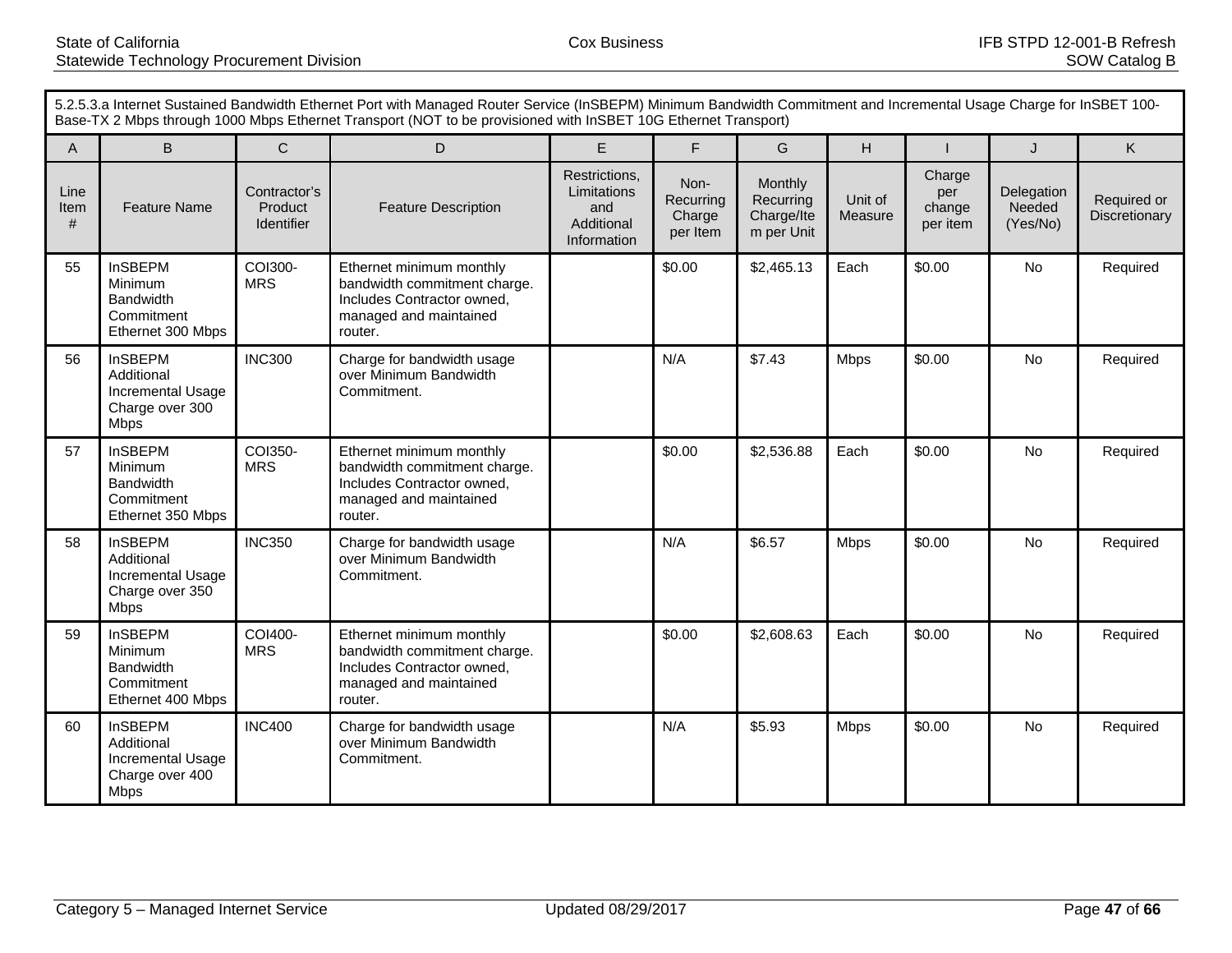|                   | 5.2.5.3.a Internet Sustained Bandwidth Ethernet Port with Managed Router Service (InSBEPM) Minimum Bandwidth Commitment and Incremental Usage Charge for InSBET 100-<br>Base-TX 2 Mbps through 1000 Mbps Ethernet Transport (NOT to be provisioned with InSBET 10G Ethernet Transport) |                                       |                                                                                                                             |                                                                  |                                         |                                                  |                    |                                     |                                  |                              |
|-------------------|----------------------------------------------------------------------------------------------------------------------------------------------------------------------------------------------------------------------------------------------------------------------------------------|---------------------------------------|-----------------------------------------------------------------------------------------------------------------------------|------------------------------------------------------------------|-----------------------------------------|--------------------------------------------------|--------------------|-------------------------------------|----------------------------------|------------------------------|
| A                 | B.                                                                                                                                                                                                                                                                                     | $\mathsf{C}$                          | D                                                                                                                           | E                                                                | F                                       | G                                                | H                  |                                     | $\mathsf{J}$                     | K                            |
| Line<br>Item<br># | <b>Feature Name</b>                                                                                                                                                                                                                                                                    | Contractor's<br>Product<br>Identifier | <b>Feature Description</b>                                                                                                  | Restrictions,<br>Limitations<br>and<br>Additional<br>Information | Non-<br>Recurring<br>Charge<br>per Item | Monthly<br>Recurring<br>Charge/Ite<br>m per Unit | Unit of<br>Measure | Charge<br>per<br>change<br>per item | Delegation<br>Needed<br>(Yes/No) | Required or<br>Discretionary |
| 61                | <b>InSBEPM</b><br>Minimum<br><b>Bandwidth</b><br>Commitment<br>Ethernet 450 Mbps                                                                                                                                                                                                       | COI450-<br><b>MRS</b>                 | Ethernet minimum monthly<br>bandwidth commitment charge.<br>Includes Contractor owned,<br>managed and maintained<br>router. |                                                                  | \$0.00                                  | \$2,678.33                                       | Each               | \$0.00                              | <b>No</b>                        | Required                     |
| 62                | <b>InSBEPM</b><br>Additional<br>Incremental Usage<br>Charge over 450<br><b>Mbps</b>                                                                                                                                                                                                    | <b>INC450</b>                         | Charge for bandwidth usage<br>over Minimum Bandwidth<br>Commitment.                                                         |                                                                  | N/A                                     | \$5.43                                           | <b>Mbps</b>        | \$0.00                              | <b>No</b>                        | Required                     |
| 63                | <b>InSBEPM</b><br>Minimum<br><b>Bandwidth</b><br>Commitment<br>Ethernet 500 Mbps                                                                                                                                                                                                       | COI500-<br><b>MRS</b>                 | Ethernet minimum monthly<br>bandwidth commitment charge.<br>Includes Contractor owned,<br>managed and maintained<br>router. |                                                                  | \$0.00                                  | \$3,324.08                                       | Each               | \$0.00                              | No                               | Required                     |
| 64                | <b>InSBEPM</b><br>Additional<br>Incremental Usage<br>Charge over 500<br><b>Mbps</b>                                                                                                                                                                                                    | <b>INC500</b>                         | Charge for bandwidth usage<br>over Minimum Bandwidth<br>Commitment.                                                         |                                                                  | N/A                                     | \$5.42                                           | <b>Mbps</b>        | \$0.00                              | No                               | Required                     |
| 65                | <b>InSBEPM</b><br>Minimum<br><b>Bandwidth</b><br>Commitment<br>Ethernet 550 Mbps                                                                                                                                                                                                       | COI550-<br><b>MRS</b>                 | Ethernet minimum monthly<br>bandwidth commitment charge.<br>Includes Contractor owned,<br>managed and maintained<br>router. |                                                                  | \$0.00                                  | \$3,682.83                                       | Each               | \$0.00                              | No                               | Required                     |
| 66                | <b>InSBEPM</b><br>Additional<br>Incremental Usage<br>Charge over 550<br><b>Mbps</b>                                                                                                                                                                                                    | <b>INC550</b>                         | Charge for bandwidth usage<br>over Minimum Bandwidth<br>Commitment.                                                         |                                                                  | N/A                                     | \$5.58                                           | <b>Mbps</b>        | \$0.00                              | No                               | Required                     |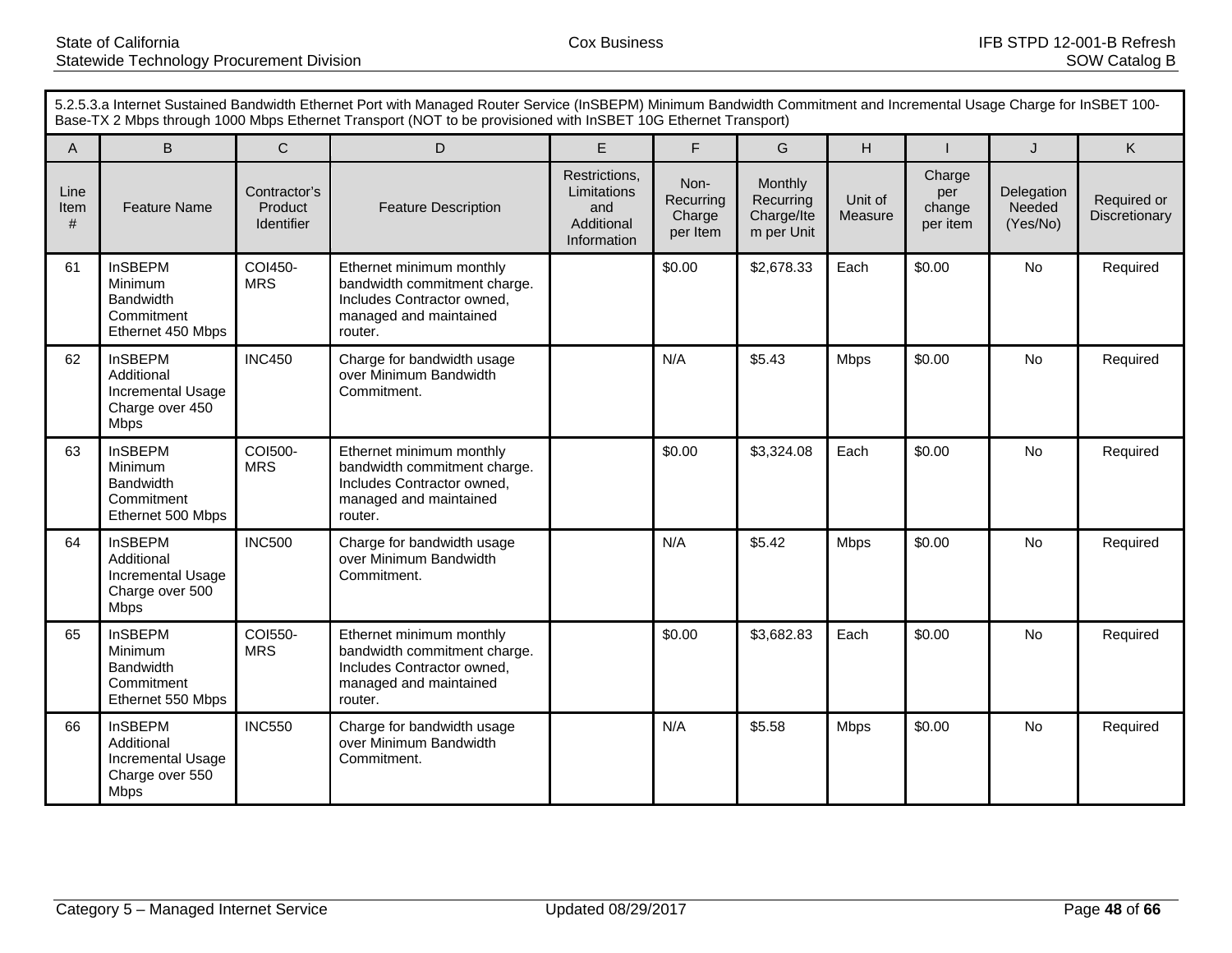|                   | 5.2.5.3.a Internet Sustained Bandwidth Ethernet Port with Managed Router Service (InSBEPM) Minimum Bandwidth Commitment and Incremental Usage Charge for InSBET 100-<br>Base-TX 2 Mbps through 1000 Mbps Ethernet Transport (NOT to be provisioned with InSBET 10G Ethernet Transport) |                                       |                                                                                                                             |                                                                  |                                         |                                                  |                    |                                     |                                  |                              |
|-------------------|----------------------------------------------------------------------------------------------------------------------------------------------------------------------------------------------------------------------------------------------------------------------------------------|---------------------------------------|-----------------------------------------------------------------------------------------------------------------------------|------------------------------------------------------------------|-----------------------------------------|--------------------------------------------------|--------------------|-------------------------------------|----------------------------------|------------------------------|
| A                 | B.                                                                                                                                                                                                                                                                                     | $\mathsf{C}$                          | D                                                                                                                           | E                                                                | F                                       | G                                                | H                  |                                     | $\mathsf{J}$                     | K                            |
| Line<br>Item<br># | <b>Feature Name</b>                                                                                                                                                                                                                                                                    | Contractor's<br>Product<br>Identifier | <b>Feature Description</b>                                                                                                  | Restrictions,<br>Limitations<br>and<br>Additional<br>Information | Non-<br>Recurring<br>Charge<br>per Item | Monthly<br>Recurring<br>Charge/Ite<br>m per Unit | Unit of<br>Measure | Charge<br>per<br>change<br>per item | Delegation<br>Needed<br>(Yes/No) | Required or<br>Discretionary |
| 67                | <b>InSBEPM</b><br>Minimum<br><b>Bandwidth</b><br>Commitment<br>Ethernet 600 Mbps                                                                                                                                                                                                       | COI600-<br><b>MRS</b>                 | Ethernet minimum monthly<br>bandwidth commitment charge.<br>Includes Contractor owned,<br>managed and maintained<br>router. |                                                                  | \$0.00                                  | \$4,041.58                                       | Each               | \$0.00                              | <b>No</b>                        | Required                     |
| 68                | <b>InSBEPM</b><br>Additional<br>Incremental Usage<br>Charge over 600<br><b>Mbps</b>                                                                                                                                                                                                    | <b>INC600</b>                         | Charge for bandwidth usage<br>over Minimum Bandwidth<br>Commitment.                                                         |                                                                  | N/A                                     | \$5.71                                           | <b>Mbps</b>        | \$0.00                              | <b>No</b>                        | Required                     |
| 69                | <b>InSBEPM</b><br>Minimum<br><b>Bandwidth</b><br>Commitment<br>Ethernet 622 Mbps                                                                                                                                                                                                       | COI622-<br><b>MRS</b>                 | Ethernet minimum monthly<br>bandwidth commitment charge.<br>Includes Contractor owned,<br>managed and maintained<br>router. |                                                                  | \$0.00                                  | \$4,378.80                                       | Each               | \$0.00                              | No                               | Required                     |
| 70                | <b>InSBEPM</b><br>Additional<br>Incremental Usage<br>Charge over 622<br><b>Mbps</b>                                                                                                                                                                                                    | <b>INC622</b>                         | Charge for bandwidth usage<br>over Minimum Bandwidth<br>Commitment.                                                         |                                                                  | N/A                                     | \$6.05                                           | <b>Mbps</b>        | \$0.00                              | No                               | Required                     |
| 71                | <b>InSBEPM</b><br>Minimum<br><b>Bandwidth</b><br>Commitment<br>Ethernet 700 Mbps                                                                                                                                                                                                       | COI700-<br><b>MRS</b>                 | Ethernet minimum monthly<br>bandwidth commitment charge.<br>Includes Contractor owned,<br>managed and maintained<br>router. |                                                                  | \$0.00                                  | \$4,378.80                                       | Each               | \$0.00                              | No                               | Required                     |
| 72                | <b>InSBEPM</b><br>Additional<br>Incremental Usage<br>Charge over 700<br><b>Mbps</b>                                                                                                                                                                                                    | <b>INC700</b>                         | Charge for bandwidth usage<br>over Minimum Bandwidth<br>Commitment.                                                         |                                                                  | N/A                                     | \$6.05                                           | <b>Mbps</b>        | \$0.00                              | No                               | Required                     |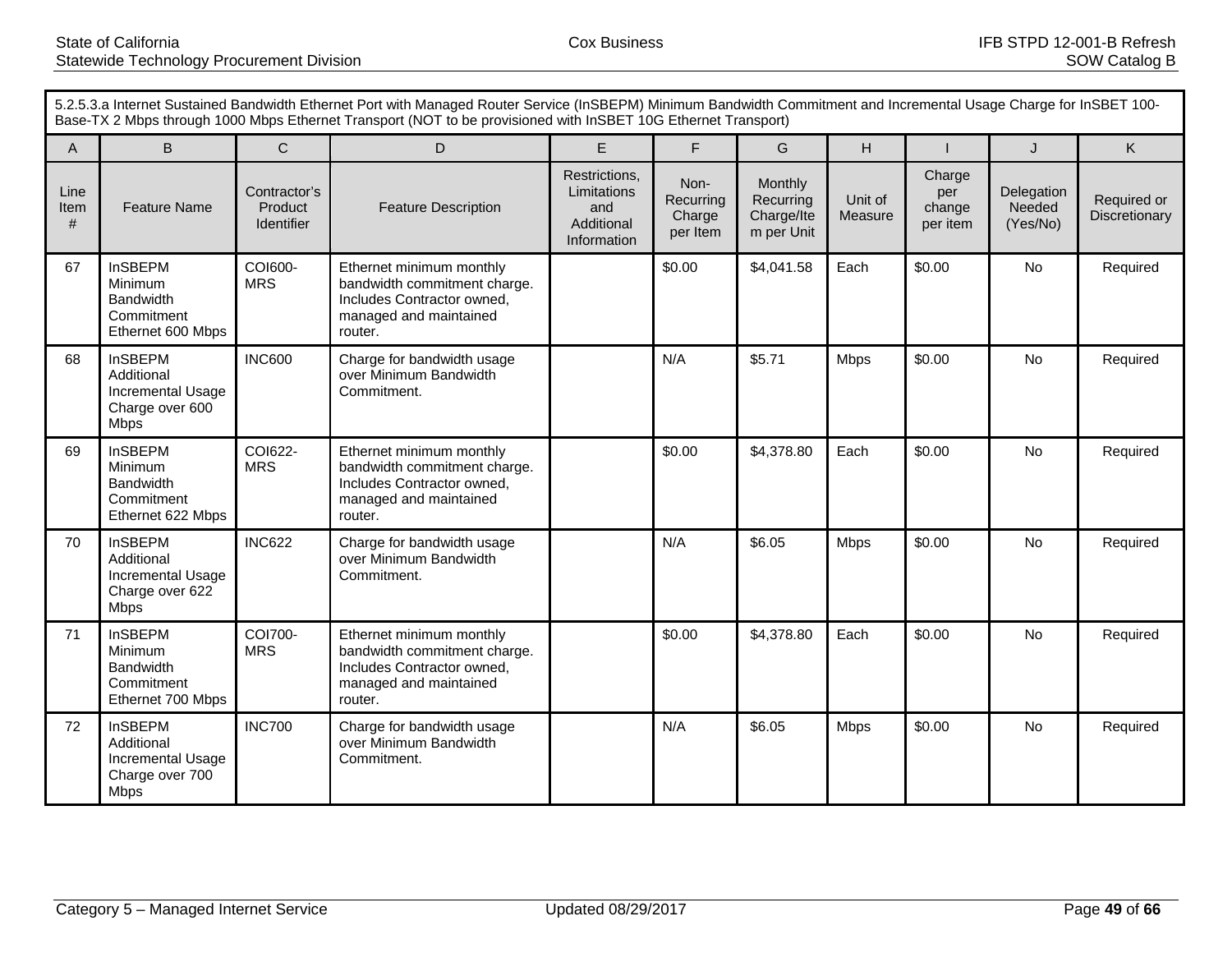| 5.2.5.3.a Internet Sustained Bandwidth Ethernet Port with Managed Router Service (InSBEPM) Minimum Bandwidth Commitment and Incremental Usage Charge for InSBET 100-<br>Base-TX 2 Mbps through 1000 Mbps Ethernet Transport (NOT to be provisioned with InSBET 10G Ethernet Transport) |                                                                                             |                                       |                                                                                                                             |                                                                  |                                         |                                                  |                    |                                     |                                  |                              |
|----------------------------------------------------------------------------------------------------------------------------------------------------------------------------------------------------------------------------------------------------------------------------------------|---------------------------------------------------------------------------------------------|---------------------------------------|-----------------------------------------------------------------------------------------------------------------------------|------------------------------------------------------------------|-----------------------------------------|--------------------------------------------------|--------------------|-------------------------------------|----------------------------------|------------------------------|
| A                                                                                                                                                                                                                                                                                      | B.                                                                                          | $\mathsf{C}$                          | D                                                                                                                           | E                                                                | F                                       | G                                                | H                  |                                     | J                                | K.                           |
| Line<br>Item<br>#                                                                                                                                                                                                                                                                      | <b>Feature Name</b>                                                                         | Contractor's<br>Product<br>Identifier | <b>Feature Description</b>                                                                                                  | Restrictions,<br>Limitations<br>and<br>Additional<br>Information | Non-<br>Recurring<br>Charge<br>per Item | Monthly<br>Recurring<br>Charge/Ite<br>m per Unit | Unit of<br>Measure | Charge<br>per<br>change<br>per item | Delegation<br>Needed<br>(Yes/No) | Required or<br>Discretionary |
| 73                                                                                                                                                                                                                                                                                     | <b>InSBEPM</b><br>Minimum<br><b>Bandwidth</b><br>Commitment<br>Ethernet 800 Mbps            | COI800-<br><b>MRS</b>                 | Ethernet minimum monthly<br>bandwidth commitment charge.<br>Includes Contractor owned,<br>managed and maintained<br>router. |                                                                  | \$0.00                                  | \$4,481.30                                       | Each               | \$0.00                              | No                               | Required                     |
| 74                                                                                                                                                                                                                                                                                     | <b>InSBEPM</b><br>Additional<br>Incremental Usage<br>Charge over 800<br><b>Mbps</b>         | <b>INC800</b>                         | Charge for bandwidth usage<br>over Minimum Bandwidth<br>Commitment.                                                         |                                                                  | N/A                                     | \$4.84                                           | <b>Mbps</b>        | \$0.00                              | <b>No</b>                        | Required                     |
| 75                                                                                                                                                                                                                                                                                     | <b>InSBEPM</b><br>Minimum<br><b>Bandwidth</b><br>Commitment<br>Ethernet 900 Mbps            | COI900-<br><b>MRS</b>                 | Ethernet minimum monthly<br>bandwidth commitment charge.<br>Includes Contractor owned.<br>managed and maintained<br>router. |                                                                  | \$0.00                                  | \$4,563.30                                       | Each               | \$0.00                              | No                               | Required                     |
| 76                                                                                                                                                                                                                                                                                     | <b>InSBEPM</b><br>Additional<br>Incremental Usage<br>Charge over 900<br><b>Mbps</b>         | <b>INC900</b>                         | Charge for bandwidth usage<br>over Minimum Bandwidth<br>Commitment.                                                         |                                                                  | N/A                                     | \$4.39                                           | <b>Mbps</b>        | \$0.00                              | No                               | Required                     |
| 77                                                                                                                                                                                                                                                                                     | <b>InSBEPM</b><br>Minimum<br><b>Bandwidth</b><br>Commitment<br>Ethernet 1000<br><b>Mbps</b> | COI1G-<br><b>MRS</b>                  | Ethernet minimum monthly<br>bandwidth commitment charge.<br>Includes Contractor owned,<br>managed and maintained<br>router. |                                                                  | \$0.00                                  | \$4,670.93                                       | Each               | \$0.00                              | <b>No</b>                        | Required                     |
| 78                                                                                                                                                                                                                                                                                     | <b>InSBEPM</b><br>Additional<br><b>Incremental Usage</b><br>Charge over 1000<br><b>Mbps</b> | INC1G                                 | Charge for bandwidth usage<br>over Minimum Bandwidth<br>Commitment.                                                         |                                                                  | N/A                                     | \$4.06                                           | <b>Mbps</b>        | \$0.00                              | No                               | Required                     |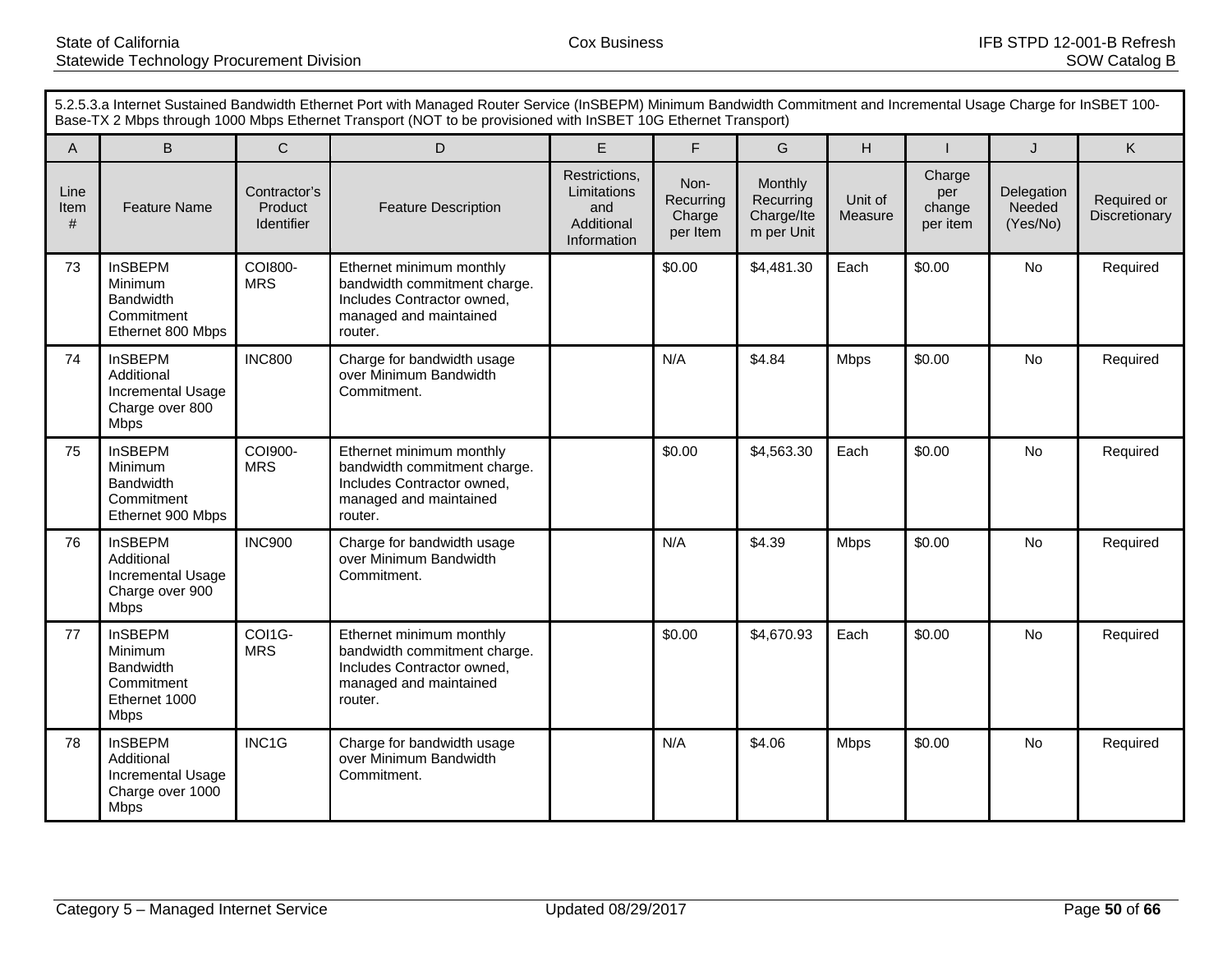## **5.2.5.3.b InSBEPM Minimum Bandwidth Commitment and Incremental Usage Charge 10G (to be provisioned with InSBET 10G Ethernet Transport)**

**Contractor's Summary Description of Service**: Cox Optical Internet (COI) provides premium dedicated Internet access service for enterprises needing a high-quality, highly scalable connection to the Internet. Symmetrical committed bandwidth with burst options that are scalable from 1Mb to 10Gb and delivered via high-speed metropolitan area network, using next-generation Gigabit Ethernet, and/or DWDN equipment and technologies. Includes compatible router, maintenance, management and monitoring.

#### **Geographic Availability**:

| Aliso Viejo            | Anaheim              | Artesia                      | Corona           | <b>Buena Park</b>      | Carlsbad            |
|------------------------|----------------------|------------------------------|------------------|------------------------|---------------------|
| Carpenteria            | Cerritos             | Chula Vista                  | Coronado         | Costa Mesa             | Cypress             |
| Dana Point             | El Cajon             | Encinitas                    | Escondido        | <b>Fountain Valley</b> | <b>Fullerton</b>    |
| Garden Grove           | Goleta               | <b>Hawaiian Gardens</b>      | Huntington Beach | <b>Imperial Beach</b>  | Irvine              |
| Carson                 | Santa Ana            | La Mesa                      | La Mirada        | La Palma               | Laguna Beach        |
| Laguna Hills           | Laguna Niguel        | Laguna Woods                 | Lake Forest      | Lemon Grove            | Long Beach          |
| Los Angeles            | Mission Viejo        | <b>National City</b>         | Newport Beach    | Norwalk                | Oceanside           |
| Orange                 | Palos Verdes Estates | Pico Rivera                  | Placentia        | Poway                  | Rancho Palos Verdes |
| Rancho Santa Margarita | Rolling Hills        | <b>Rolling Hills Estates</b> | San Clemente     | San Diego              | San Juan Capistrano |
| San Marcos             | Santa Barbara        | Santee                       | Seal Beach       | Signal Hill            | Solana Beach        |
| Stanton                | Torrance             | Tustin                       | Villa Park       | Vista                  | Westminster         |
| Lomita                 | Lakewood             | Rancho Santa Fe              | Capistrano Beach | Montecito              | Los Alamitos        |
| Yorba Linda            | Alpine               | Camp Pendleton               | Campo            | Jamul                  | Lakeside            |
| Pine Valley            | Ramona               |                              |                  |                        |                     |

Service Limitations and Restrictions: Access is subject to availability of facilities. Where facilities are not available, special construction charges may apply. Special construction may not be ordered or billed using the CALNET contracts and must be procured by other means.

General Service Limitations:

• There is no option to temporarily suspend service

• Service may not be available where facilities do not exist, even if previously available in the same area or location.

• The service is only offered within Cox territory, either in-franchise or via designated out-of-franchise exchanges and/or via meetpoint with other providers.

• Regular rules and policies pertaining to service demarcation shall apply.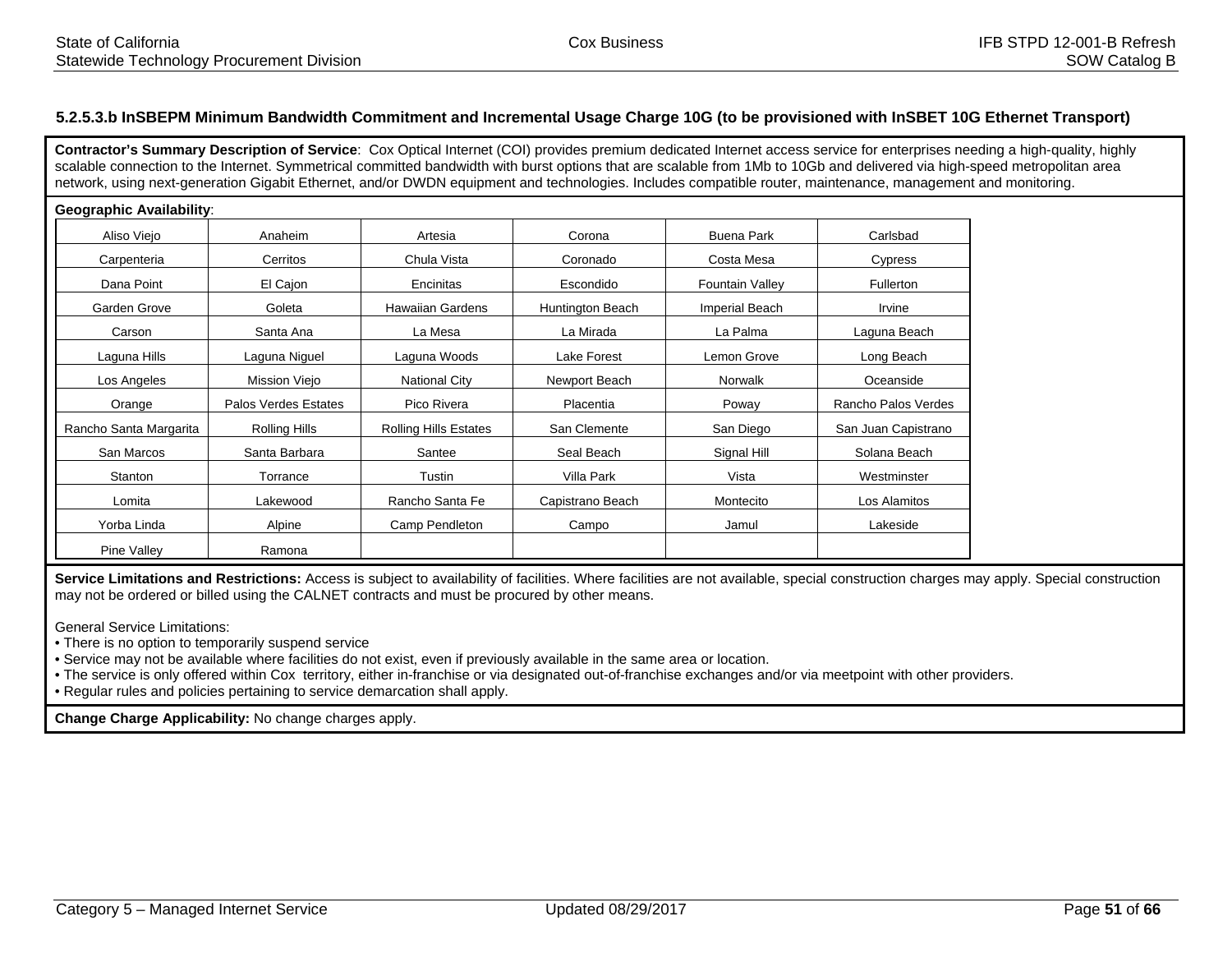|                      | 5.2.5.3.b InSBEPM Minimum Bandwidth Commitment and Incremental Usage Charge 10G (to be provisioned with InSBET 10G Ethernet Transport) |                                       |                                                                                                                             |                                                                  |                                         |                                                  |                    |                                     |                                  |                              |  |  |  |
|----------------------|----------------------------------------------------------------------------------------------------------------------------------------|---------------------------------------|-----------------------------------------------------------------------------------------------------------------------------|------------------------------------------------------------------|-----------------------------------------|--------------------------------------------------|--------------------|-------------------------------------|----------------------------------|------------------------------|--|--|--|
| $\overline{A}$       | B                                                                                                                                      | $\mathsf{C}$                          | D                                                                                                                           | E                                                                | F                                       | G                                                | H                  |                                     | K.<br>$\mathsf J$                |                              |  |  |  |
| Line<br>Item<br>$\#$ | <b>Feature Name</b>                                                                                                                    | Contractor's<br>Product<br>Identifier | <b>Feature Description</b>                                                                                                  | Restrictions,<br>Limitations<br>and<br>Additional<br>Information | Non-<br>Recurring<br>Charge<br>per Item | Monthly<br>Recurring<br>Charge/Ite<br>m per Unit | Unit of<br>Measure | Charge<br>per<br>change<br>per item | Delegation<br>Needed<br>(Yes/No) | Required or<br>Discretionary |  |  |  |
| $\mathbf{1}$         | <b>InSBEPM</b><br>Minimum<br><b>Bandwidth</b><br>Commitment<br>Ethernet 1500<br><b>Mbps</b>                                            | COI1.5G-<br><b>MRS</b>                | Ethernet minimum monthly<br>bandwidth commitment charge.<br>Includes Contractor owned,<br>managed and maintained<br>router. |                                                                  | \$0.00                                  | \$7,008.95                                       | Each               | \$0.00                              | No                               | Required                     |  |  |  |
| $\overline{2}$       | <b>InSBEP Additional</b><br>Incremental Usage<br>Charge over 1500<br><b>Mbps</b>                                                       | <b>INC1.5G</b>                        | Charge for bandwidth usage<br>over Minimum Bandwidth<br>Commitment.                                                         |                                                                  | N/A                                     | \$3.88                                           | <b>Mbps</b>        | \$0.00                              | No                               | Required                     |  |  |  |
| 3                    | <b>InSBEPM</b><br>Minimum<br>Bandwidth<br>Commitment<br>Ethernet 2000<br><b>Mbps</b>                                                   | COI2G-<br><b>MRS</b>                  | Ethernet minimum monthly<br>bandwidth commitment charge.<br>Includes Contractor owned,<br>managed and maintained<br>router. |                                                                  | \$0.00                                  | \$8,784.25                                       | Each               | \$0.00                              | No                               | Required                     |  |  |  |
| 4                    | <b>InSBEP Additional</b><br>Incremental Usage<br>Charge over 2000<br><b>Mbps</b>                                                       | INC <sub>2</sub> G                    | Charge for bandwidth usage<br>over Minimum Bandwidth<br>Commitment.                                                         |                                                                  | N/A                                     | \$3.80                                           | <b>Mbps</b>        | \$0.00                              | No                               | Required                     |  |  |  |
| 5                    | <b>InSBEPM</b><br>Minimum<br><b>Bandwidth</b><br>Commitment<br>Ethernet 2500<br>Mbps                                                   | COI2.5G-<br><b>MRS</b>                | Ethernet minimum monthly<br>bandwidth commitment charge.<br>Includes Contractor owned,<br>managed and maintained<br>router. |                                                                  | \$0.00                                  | \$9,486.38                                       | Each               | \$0.00                              | No                               | Required                     |  |  |  |
| 6                    | <b>InSBEP Additional</b><br>Incremental Usage<br>Charge over 2500<br><b>Mbps</b>                                                       | <b>INC2.5G</b>                        | Charge for bandwidth usage<br>over Minimum Bandwidth<br>Commitment.                                                         |                                                                  | N/A                                     | \$3.32                                           | <b>Mbps</b>        | \$0.00                              | <b>No</b>                        | Required                     |  |  |  |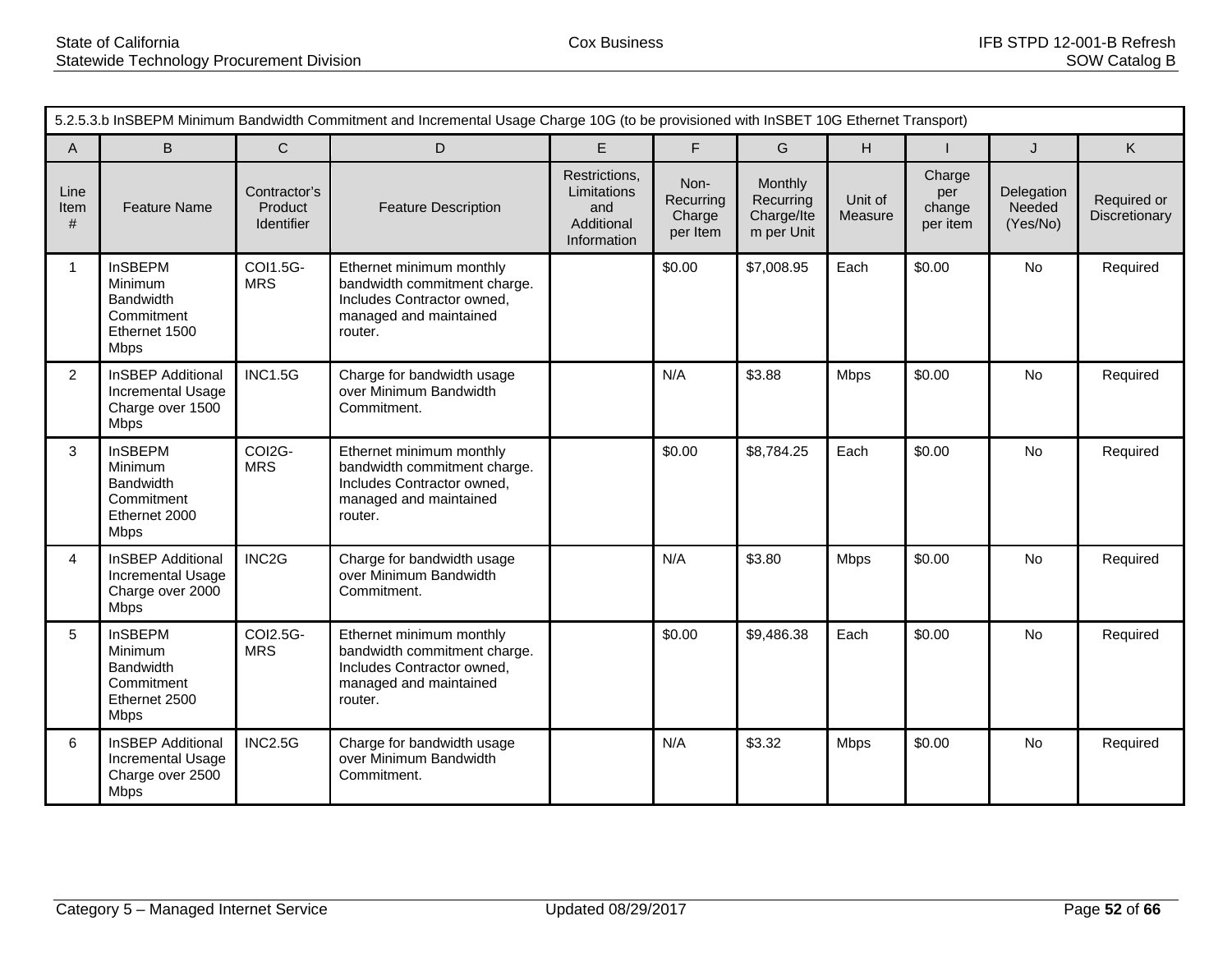|                   | 5.2.5.3.b InSBEPM Minimum Bandwidth Commitment and Incremental Usage Charge 10G (to be provisioned with InSBET 10G Ethernet Transport) |                                       |                                                                                                                             |                                                                  |                                         |                                                  |                    |                                     |                                  |                              |  |
|-------------------|----------------------------------------------------------------------------------------------------------------------------------------|---------------------------------------|-----------------------------------------------------------------------------------------------------------------------------|------------------------------------------------------------------|-----------------------------------------|--------------------------------------------------|--------------------|-------------------------------------|----------------------------------|------------------------------|--|
| $\mathsf{A}$      | B                                                                                                                                      | $\mathsf{C}$                          | D                                                                                                                           | E                                                                | F.                                      | G                                                | H.                 |                                     | J                                | K.                           |  |
| Line<br>Item<br># | <b>Feature Name</b>                                                                                                                    | Contractor's<br>Product<br>Identifier | <b>Feature Description</b>                                                                                                  | Restrictions,<br>Limitations<br>and<br>Additional<br>Information | Non-<br>Recurring<br>Charge<br>per Item | Monthly<br>Recurring<br>Charge/Ite<br>m per Unit | Unit of<br>Measure | Charge<br>per<br>change<br>per item | Delegation<br>Needed<br>(Yes/No) | Required or<br>Discretionary |  |
| $\overline{7}$    | <b>InSBEPM</b><br>Minimum<br><b>Bandwidth</b><br>Commitment<br>Ethernet 3000<br><b>Mbps</b>                                            | COI3G-<br><b>MRS</b>                  | Ethernet minimum monthly<br>bandwidth commitment charge.<br>Includes Contractor owned,<br>managed and maintained<br>router. |                                                                  | \$0.00                                  | \$10,188.50                                      | Each               | \$0.00                              | <b>No</b>                        | Required                     |  |
| 8                 | <b>InSBEP Additional</b><br>Incremental Usage<br>Charge over 3000<br><b>Mbps</b>                                                       | INC3G                                 | Charge for bandwidth usage<br>over Minimum Bandwidth<br>Commitment.                                                         |                                                                  | N/A                                     | \$3.00                                           | <b>Mbps</b>        | \$0.00                              | No                               | Required                     |  |
| 9                 | <b>InSBEPM</b><br>Minimum<br>Bandwidth<br>Commitment<br>Ethernet 3500<br><b>Mbps</b>                                                   | COI3.5G-<br><b>MRS</b>                | Ethernet minimum monthly<br>bandwidth commitment charge.<br>Includes Contractor owned,<br>managed and maintained<br>router. |                                                                  | \$0.00                                  | \$10,772.75                                      | Each               | \$0.00                              | No                               | Required                     |  |
| 10 <sup>°</sup>   | <b>InSBEP Additional</b><br>Incremental Usage<br>Charge over 3500<br>Mbps                                                              | <b>INC3.5G</b>                        | Charge for bandwidth usage<br>over Minimum Bandwidth<br>Commitment.                                                         |                                                                  | N/A                                     | \$2.74                                           | <b>Mbps</b>        | \$0.00                              | No                               | Required                     |  |
| 11                | <b>InSBEPM</b><br>Minimum<br>Bandwidth<br>Commitment<br>Ethernet 4000<br><b>Mbps</b>                                                   | COI4G-<br><b>MRS</b>                  | Ethernet minimum monthly<br>bandwidth commitment charge.<br>Includes Contractor owned,<br>managed and maintained<br>router. |                                                                  | \$0.00                                  | \$11,341.63                                      | Each               | \$0.00                              | No                               | Required                     |  |
| 12                | <b>InSBEP Additional</b><br>Incremental Usage<br>Charge over 4000<br><b>Mbps</b>                                                       | INC4G                                 | Charge for bandwidth usage<br>over Minimum Bandwidth<br>Commitment.                                                         |                                                                  | N/A                                     | \$2.53                                           | <b>Mbps</b>        | \$0.00                              | <b>No</b>                        | Required                     |  |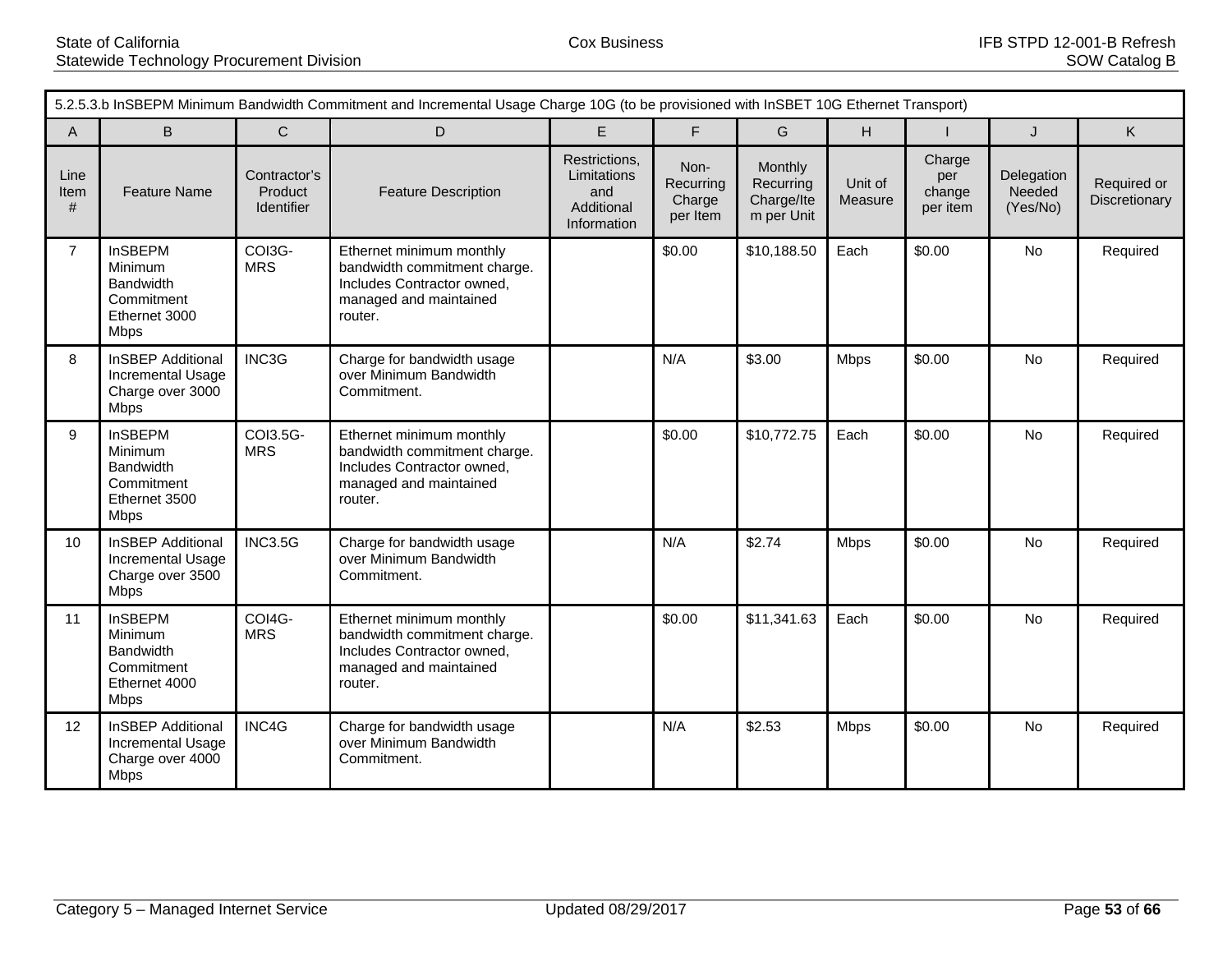|                   | 5.2.5.3.b InSBEPM Minimum Bandwidth Commitment and Incremental Usage Charge 10G (to be provisioned with InSBET 10G Ethernet Transport) |                                       |                                                                                                                             |                                                                  |                                         |                                                  |                    |                                     |                                  |                              |  |
|-------------------|----------------------------------------------------------------------------------------------------------------------------------------|---------------------------------------|-----------------------------------------------------------------------------------------------------------------------------|------------------------------------------------------------------|-----------------------------------------|--------------------------------------------------|--------------------|-------------------------------------|----------------------------------|------------------------------|--|
| $\mathsf{A}$      | B                                                                                                                                      | $\mathsf{C}$                          | D                                                                                                                           | E                                                                | F.                                      | G                                                | H                  |                                     | J                                | K                            |  |
| Line<br>Item<br># | <b>Feature Name</b>                                                                                                                    | Contractor's<br>Product<br>Identifier | <b>Feature Description</b>                                                                                                  | Restrictions,<br>Limitations<br>and<br>Additional<br>Information | Non-<br>Recurring<br>Charge<br>per Item | Monthly<br>Recurring<br>Charge/Ite<br>m per Unit | Unit of<br>Measure | Charge<br>per<br>change<br>per item | Delegation<br>Needed<br>(Yes/No) | Required or<br>Discretionary |  |
| 13                | <b>InSBEPM</b><br>Minimum<br><b>Bandwidth</b><br>Commitment<br>Ethernet 4500<br><b>Mbps</b>                                            | COI4.5G-<br><b>MRS</b>                | Ethernet minimum monthly<br>bandwidth commitment charge.<br>Includes Contractor owned,<br>managed and maintained<br>router. |                                                                  | \$0.00                                  | \$11,854.13                                      | Each               | \$0.00                              | No                               | Required                     |  |
| 14                | <b>InSBEP Additional</b><br>Incremental Usage<br>Charge over 4500<br><b>Mbps</b>                                                       | <b>INC4.5G</b>                        | Charge for bandwidth usage<br>over Minimum Bandwidth<br>Commitment.                                                         |                                                                  | N/A                                     | \$2.37                                           | Mbps               | \$0.00                              | <b>No</b>                        | Required                     |  |
| 15                | <b>InSBEPM</b><br>Minimum<br><b>Bandwidth</b><br>Commitment<br>Ethernet 5000<br><b>Mbps</b>                                            | COI5G-<br><b>MRS</b>                  | Ethernet minimum monthly<br>bandwidth commitment charge.<br>Includes Contractor owned,<br>managed and maintained<br>router. |                                                                  | \$0.00                                  | \$12,325.63                                      | Each               | \$0.00                              | <b>No</b>                        | Required                     |  |
| 16                | <b>InSBEP Additional</b><br>Incremental Usage<br>Charge over 5000<br><b>Mbps</b>                                                       | INC5G                                 | Charge for bandwidth usage<br>over Minimum Bandwidth<br>Commitment.                                                         |                                                                  | N/A                                     | \$2.23                                           | Mbps               | \$0.00                              | No                               | Required                     |  |
| 17                | <b>InSBEPM</b><br>Minimum<br>Bandwidth<br>Commitment<br>Ethernet 5500<br><b>Mbps</b>                                                   | COI5.5G-<br><b>MRS</b>                | Ethernet minimum monthly<br>bandwidth commitment charge.<br>Includes Contractor owned,<br>managed and maintained<br>router. |                                                                  | \$0.00                                  | \$12,786.88                                      | Each               | \$0.00                              | <b>No</b>                        | Required                     |  |
| 18                | <b>InSBEP Additional</b><br>Incremental Usage<br>Charge over 5500<br>Mbps                                                              | <b>INC5.5G</b>                        | Charge for bandwidth usage<br>over Minimum Bandwidth<br>Commitment.                                                         |                                                                  | N/A                                     | \$2.11                                           | Mbps               | \$0.00                              | <b>No</b>                        | Required                     |  |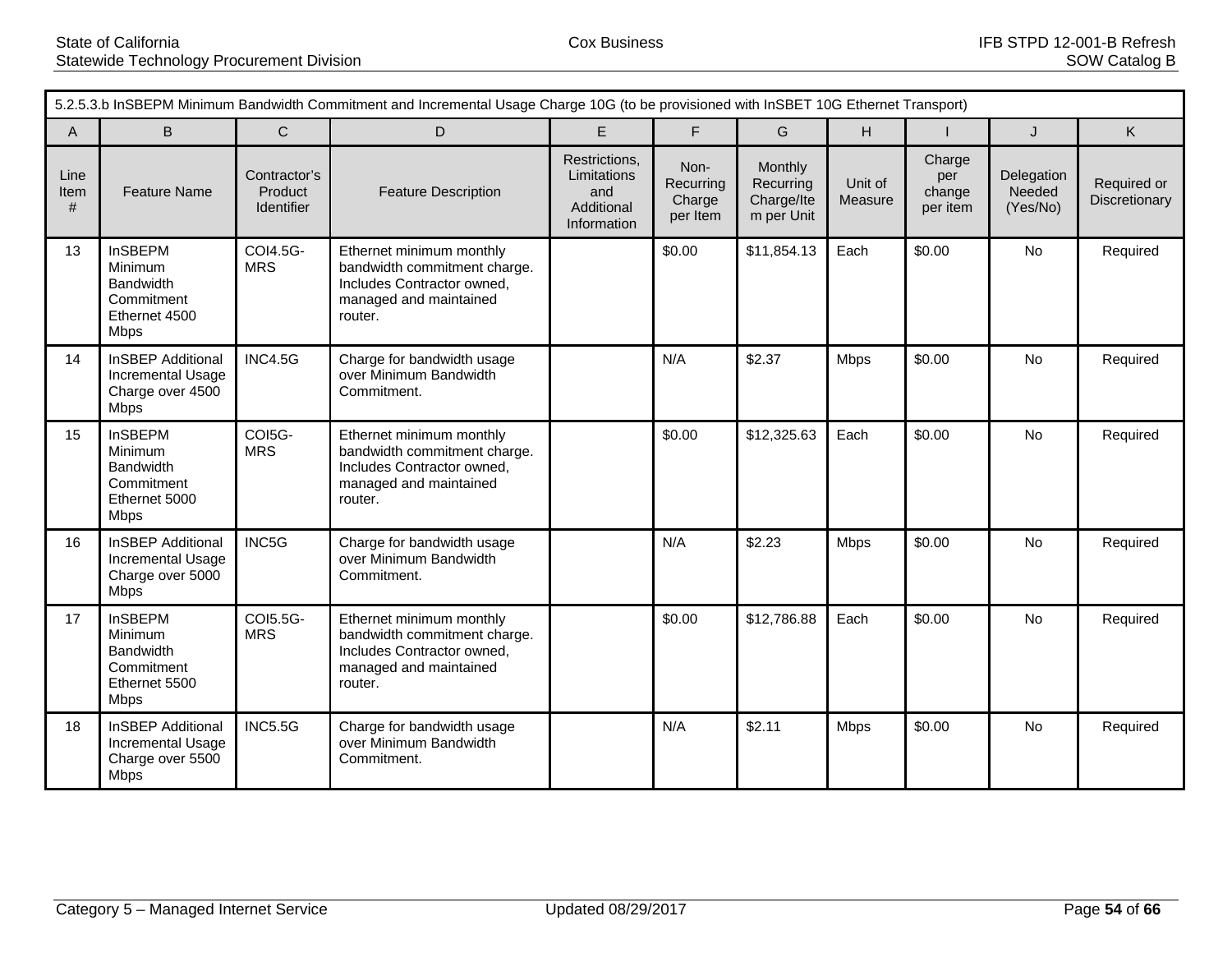|                   | 5.2.5.3.b InSBEPM Minimum Bandwidth Commitment and Incremental Usage Charge 10G (to be provisioned with InSBET 10G Ethernet Transport) |                                       |                                                                                                                             |                                                                  |                                         |                                                  |                    |                                     |                                  |                              |  |
|-------------------|----------------------------------------------------------------------------------------------------------------------------------------|---------------------------------------|-----------------------------------------------------------------------------------------------------------------------------|------------------------------------------------------------------|-----------------------------------------|--------------------------------------------------|--------------------|-------------------------------------|----------------------------------|------------------------------|--|
| $\mathsf{A}$      | B                                                                                                                                      | $\mathsf{C}$                          | D                                                                                                                           | E                                                                | F                                       | G                                                | H                  |                                     | J                                | K.                           |  |
| Line<br>Item<br># | <b>Feature Name</b>                                                                                                                    | Contractor's<br>Product<br>Identifier | <b>Feature Description</b>                                                                                                  | Restrictions,<br>Limitations<br>and<br>Additional<br>Information | Non-<br>Recurring<br>Charge<br>per Item | Monthly<br>Recurring<br>Charge/Ite<br>m per Unit | Unit of<br>Measure | Charge<br>per<br>change<br>per item | Delegation<br>Needed<br>(Yes/No) | Required or<br>Discretionary |  |
| 19                | <b>InSBEPM</b><br>Minimum<br><b>Bandwidth</b><br>Commitment<br>Ethernet 6000<br><b>Mbps</b>                                            | COI6G-<br><b>MRS</b>                  | Ethernet minimum monthly<br>bandwidth commitment charge.<br>Includes Contractor owned,<br>managed and maintained<br>router. |                                                                  | \$0.00                                  | \$13,212.25                                      | Each               | \$0.00                              | No                               | Required                     |  |
| 20                | <b>InSBEP Additional</b><br>Incremental Usage<br>Charge over 6000<br><b>Mbps</b>                                                       | INC6G                                 | Charge for bandwidth usage<br>over Minimum Bandwidth<br>Commitment.                                                         |                                                                  | N/A                                     | \$2.01                                           | <b>Mbps</b>        | \$0.00                              | <b>No</b>                        | Required                     |  |
| 21                | <b>InSBEPM</b><br>Minimum<br><b>Bandwidth</b><br>Commitment<br>Ethernet 6500<br><b>Mbps</b>                                            | COI6.5G-<br><b>MRS</b>                | Ethernet minimum monthly<br>bandwidth commitment charge.<br>Includes Contractor owned,<br>managed and maintained<br>router. |                                                                  | \$0.00                                  | \$13,622.25                                      | Each               | \$0.00                              | No                               | Required                     |  |
| 22                | <b>InSBEP Additional</b><br>Incremental Usage<br>Charge over 6500<br><b>Mbps</b>                                                       | <b>INC6.5G</b>                        | Charge for bandwidth usage<br>over Minimum Bandwidth<br>Commitment.                                                         |                                                                  | N/A                                     | \$1.92                                           | Mbps               | \$0.00                              | No                               | Required                     |  |
| 23                | <b>InSBEPM</b><br>Minimum<br>Bandwidth<br>Commitment<br>Ethernet 7000<br><b>Mbps</b>                                                   | COI7G-<br><b>MRS</b>                  | Ethernet minimum monthly<br>bandwidth commitment charge.<br>Includes Contractor owned,<br>managed and maintained<br>router. |                                                                  | \$0.00                                  | \$14,011.75                                      | Each               | \$0.00                              | <b>No</b>                        | Required                     |  |
| 24                | <b>InSBEP Additional</b><br>Incremental Usage<br>Charge over 7000<br><b>Mbps</b>                                                       | INC7G                                 | Charge for bandwidth usage<br>over Minimum Bandwidth<br>Commitment.                                                         |                                                                  | N/A                                     | \$1.82                                           | <b>Mbps</b>        | \$0.00                              | <b>No</b>                        | Required                     |  |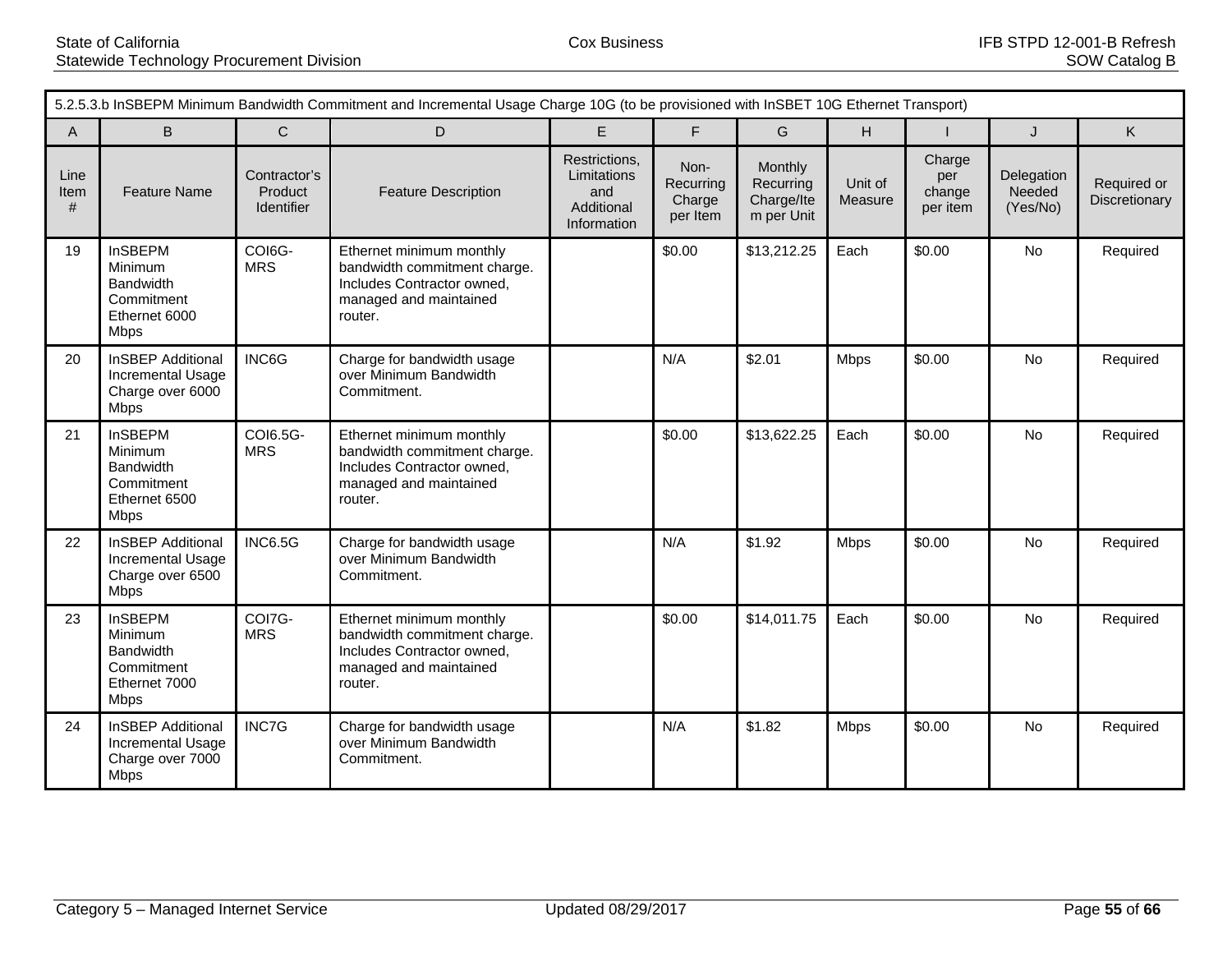|                   | 5.2.5.3.b InSBEPM Minimum Bandwidth Commitment and Incremental Usage Charge 10G (to be provisioned with InSBET 10G Ethernet Transport) |                                       |                                                                                                                             |                                                                  |                                         |                                                  |                    |                                     |                                  |                              |  |
|-------------------|----------------------------------------------------------------------------------------------------------------------------------------|---------------------------------------|-----------------------------------------------------------------------------------------------------------------------------|------------------------------------------------------------------|-----------------------------------------|--------------------------------------------------|--------------------|-------------------------------------|----------------------------------|------------------------------|--|
| A                 | B                                                                                                                                      | $\mathsf{C}$                          | D                                                                                                                           | E                                                                | F.                                      | G                                                | H                  |                                     | J                                | K                            |  |
| Line<br>Item<br># | <b>Feature Name</b>                                                                                                                    | Contractor's<br>Product<br>Identifier | <b>Feature Description</b>                                                                                                  | Restrictions,<br>Limitations<br>and<br>Additional<br>Information | Non-<br>Recurring<br>Charge<br>per Item | Monthly<br>Recurring<br>Charge/Ite<br>m per Unit | Unit of<br>Measure | Charge<br>per<br>change<br>per item | Delegation<br>Needed<br>(Yes/No) | Required or<br>Discretionary |  |
| 25                | <b>InSBEPM</b><br>Minimum<br><b>Bandwidth</b><br>Commitment<br>Ethernet 7500<br><b>Mbps</b>                                            | <b>COI7.5G-</b><br><b>MRS</b>         | Ethernet minimum monthly<br>bandwidth commitment charge.<br>Includes Contractor owned,<br>managed and maintained<br>router. |                                                                  | \$0.00                                  | \$14,401.25                                      | Each               | \$0.00                              | No                               | Required                     |  |
| 26                | <b>InSBEP Additional</b><br>Incremental Usage<br>Charge over 7500<br><b>Mbps</b>                                                       | <b>INC7.5G</b>                        | Charge for bandwidth usage<br>over Minimum Bandwidth<br>Commitment.                                                         |                                                                  | N/A                                     | \$1.76                                           | Mbps               | \$0.00                              | <b>No</b>                        | Required                     |  |
| 27                | <b>InSBEPM</b><br>Minimum<br><b>Bandwidth</b><br>Commitment<br>Ethernet 8000<br><b>Mbps</b>                                            | COI8G-<br><b>MRS</b>                  | Ethernet minimum monthly<br>bandwidth commitment charge.<br>Includes Contractor owned,<br>managed and maintained<br>router. |                                                                  | \$0.00                                  | \$14,749.75                                      | Each               | \$0.00                              | <b>No</b>                        | Required                     |  |
| 28                | <b>InSBEP Additional</b><br>Incremental Usage<br>Charge over 8000<br><b>Mbps</b>                                                       | INC8G                                 | Charge for bandwidth usage<br>over Minimum Bandwidth<br>Commitment.                                                         |                                                                  | N/A                                     | \$1.70                                           | Mbps               | \$0.00                              | No                               | Required                     |  |
| 29                | <b>InSBEPM</b><br>Minimum<br>Bandwidth<br>Commitment<br>Ethernet 8500<br><b>Mbps</b>                                                   | COI8.5G-<br><b>MRS</b>                | Ethernet minimum monthly<br>bandwidth commitment charge.<br>Includes Contractor owned,<br>managed and maintained<br>router. |                                                                  | \$0.00                                  | \$15,108.50                                      | Each               | \$0.00                              | <b>No</b>                        | Required                     |  |
| 30                | <b>InSBEP Additional</b><br>Incremental Usage<br>Charge over 8500<br>Mbps                                                              | <b>INC8.5G</b>                        | Charge for bandwidth usage<br>over Minimum Bandwidth<br>Commitment.                                                         |                                                                  | N/A                                     | \$1.64                                           | Mbps               | \$0.00                              | <b>No</b>                        | Required                     |  |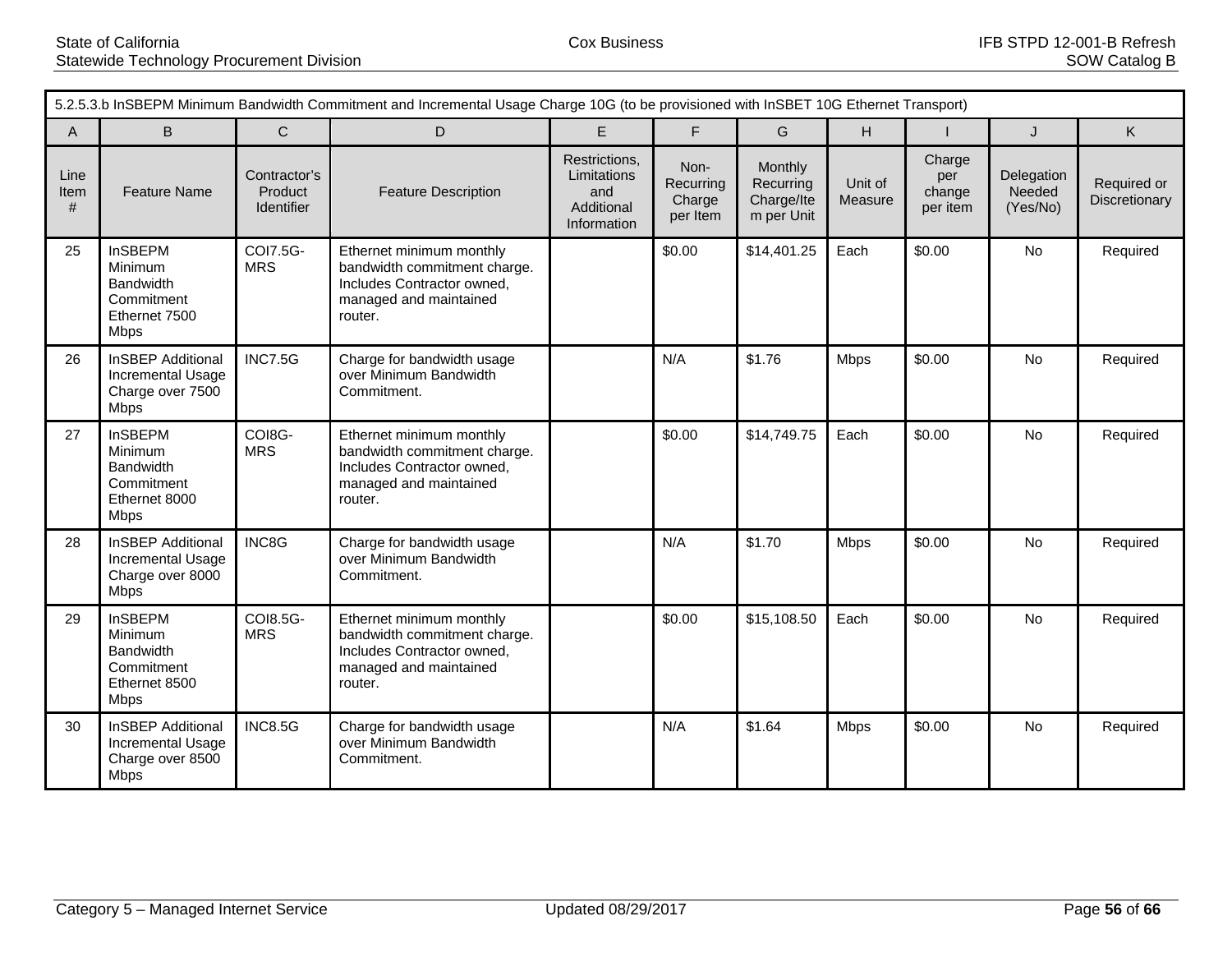| 5.2.5.3.b InSBEPM Minimum Bandwidth Commitment and Incremental Usage Charge 10G (to be provisioned with InSBET 10G Ethernet Transport) |                                                                                              |                                       |                                                                                                                             |                                                                  |                                         |                                                  |                    |                                     |                                  |                              |
|----------------------------------------------------------------------------------------------------------------------------------------|----------------------------------------------------------------------------------------------|---------------------------------------|-----------------------------------------------------------------------------------------------------------------------------|------------------------------------------------------------------|-----------------------------------------|--------------------------------------------------|--------------------|-------------------------------------|----------------------------------|------------------------------|
| $\overline{A}$                                                                                                                         | B                                                                                            | $\mathsf{C}$                          | D                                                                                                                           | E                                                                | F                                       | G                                                | H.                 |                                     | J                                | K                            |
| Line<br>Item<br>#                                                                                                                      | <b>Feature Name</b>                                                                          | Contractor's<br>Product<br>Identifier | <b>Feature Description</b>                                                                                                  | Restrictions,<br>Limitations<br>and<br>Additional<br>Information | Non-<br>Recurring<br>Charge<br>per Item | Monthly<br>Recurring<br>Charge/Ite<br>m per Unit | Unit of<br>Measure | Charge<br>per<br>change<br>per item | Delegation<br>Needed<br>(Yes/No) | Required or<br>Discretionary |
| 31                                                                                                                                     | <b>InSBEPM</b><br>Minimum<br><b>Bandwidth</b><br>Commitment<br>Ethernet 9000<br>Mbps         | COI9G-<br><b>MRS</b>                  | Ethernet minimum monthly<br>bandwidth commitment charge.<br>Includes Contractor owned,<br>managed and maintained<br>router. |                                                                  | \$0.00                                  | \$15,431.38                                      | Each               | \$0.00                              | No                               | Required                     |
| 32                                                                                                                                     | <b>InSBEP Additional</b><br>Incremental Usage<br>Charge over 9000<br>Mbps                    | INC9G                                 | Charge for bandwidth usage<br>over Minimum Bandwidth<br>Commitment.                                                         |                                                                  | N/A                                     | \$1.59                                           | <b>Mbps</b>        | \$0.00                              | <b>No</b>                        | Required                     |
| 33                                                                                                                                     | <b>InSBEPM</b><br>Minimum<br><b>Bandwidth</b><br>Commitment<br>Ethernet 9500<br><b>Mbps</b>  | COI9.5G-<br><b>MRS</b>                | Ethernet minimum monthly<br>bandwidth commitment charge.<br>Includes Contractor owned,<br>managed and maintained<br>router. |                                                                  | \$0.00                                  | \$15,764.50                                      | Each               | \$0.00                              | <b>No</b>                        | Required                     |
| 34                                                                                                                                     | <b>InSBEP Additional</b><br>Incremental Usage<br>Charge over 9500<br><b>Mbps</b>             | <b>INC9.5G</b>                        | Charge for bandwidth usage<br>over Minimum Bandwidth<br>Commitment.                                                         |                                                                  | N/A                                     | \$1.54                                           | <b>Mbps</b>        | \$0.00                              | <b>No</b>                        | Required                     |
| 35                                                                                                                                     | <b>InSBEPM</b><br>Minimum<br><b>Bandwidth</b><br>Commitment<br>Ethernet 10000<br><b>Mbps</b> | COI10G-<br><b>MRS</b>                 | Ethernet minimum monthly<br>bandwidth commitment charge.<br>Includes Contractor owned,<br>managed and maintained<br>router. |                                                                  | \$0.00                                  | \$16,072.00                                      | Each               | \$0.00                              | <b>No</b>                        | Required                     |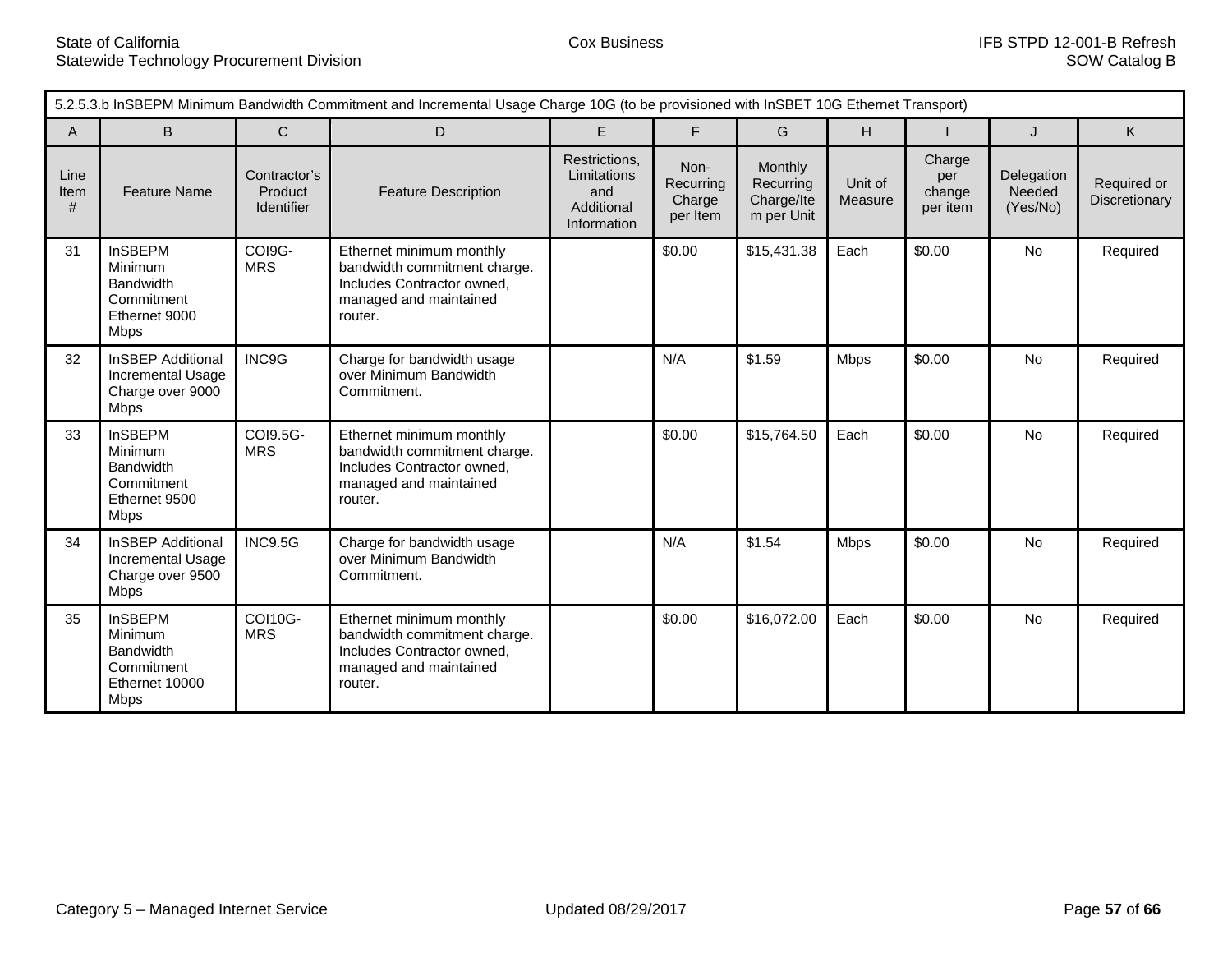# **5.2.7.a Additional Unsolicited Internet Services**

|                                 |                      | Contractor's Summary Description of Service: IPv4 Static IP addresses above a block of 16. |                  |                        |                     |
|---------------------------------|----------------------|--------------------------------------------------------------------------------------------|------------------|------------------------|---------------------|
| <b>Geographic Availability:</b> |                      |                                                                                            |                  |                        |                     |
| Aliso Viejo                     | Anaheim              | Artesia                                                                                    | Corona           | Buena Park             | Carlsbad            |
| Carpenteria                     | Cerritos             | Chula Vista                                                                                | Coronado         | Costa Mesa             | Cypress             |
| Dana Point                      | El Cajon             | Encinitas                                                                                  | Escondido        | <b>Fountain Valley</b> | Fullerton           |
| Garden Grove                    | Goleta               | <b>Hawaiian Gardens</b>                                                                    | Huntington Beach | Imperial Beach         | Irvine              |
| Carson                          | Santa Ana            | La Mesa                                                                                    | La Mirada        | La Palma               | Laguna Beach        |
| Laguna Hills                    | Laguna Niguel        | Laguna Woods                                                                               | Lake Forest      | Lemon Grove            | Long Beach          |
| Los Angeles                     | Mission Viejo        | <b>National City</b>                                                                       | Newport Beach    | Norwalk                | Oceanside           |
| Orange                          | Palos Verdes Estates | Pico Rivera                                                                                | Placentia        | Poway                  | Rancho Palos Verdes |
| Rancho Santa Margarita          | Rolling Hills        | <b>Rolling Hills Estates</b>                                                               | San Clemente     | San Diego              | San Juan Capistrano |
| San Marcos                      | Santa Barbara        | Santee                                                                                     | Seal Beach       | Signal Hill            | Solana Beach        |
| Stanton                         | Torrance             | Tustin                                                                                     | Villa Park       | Vista                  | Westminster         |
| Lomita                          | Lakewood             | Rancho Santa Fe                                                                            | Capistrano Beach | Montecito              | Los Alamitos        |
| Yorba Linda                     | Alpine               | Camp Pendleton                                                                             | Campo            | Jamul                  | Lakeside            |
| Pine Valley                     | Ramona               |                                                                                            |                  |                        |                     |

Service Limitations and Restrictions: Access is subject to availability of facilities. Where facilities are not available, special construction charges may apply. Special construction may not be ordered or billed using the CALNET contracts and must be procured by other means.

Must be purchased in conjunction with services included in this schedule from Cox.

General Service Limitations:

• There is no option to temporarily suspend service

• Service may not be available where facilities do not exist, even if previously available in the same area or location.

• The service is only offered within Cox territory, either in-franchise or via designated out-of-franchise exchanges and/or via meetpoint with other providers.

• Regular rules and policies pertaining to service demarcation shall apply.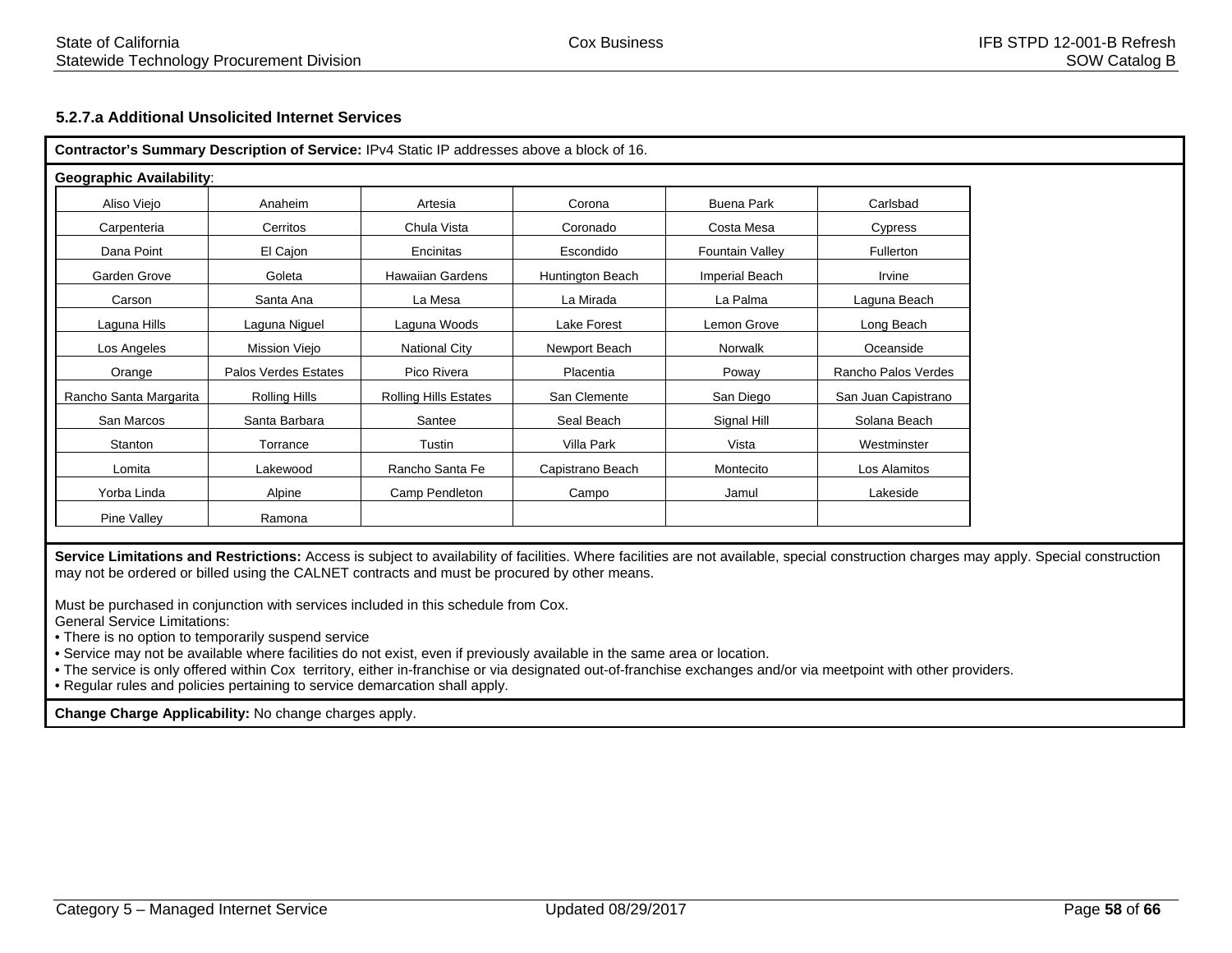| 5.2.7.a Additional Unsolicited Internet Services |                                        |                                                     |                                             |                                                                  |                                         |                                                         |                    |                                     |                                  |                              |  |  |
|--------------------------------------------------|----------------------------------------|-----------------------------------------------------|---------------------------------------------|------------------------------------------------------------------|-----------------------------------------|---------------------------------------------------------|--------------------|-------------------------------------|----------------------------------|------------------------------|--|--|
| A                                                | B                                      | C                                                   |                                             | E.                                                               | F                                       | G                                                       | н                  |                                     |                                  | ĸ                            |  |  |
| Line<br>Item<br>#                                | <b>Feature Name</b>                    | Contractor's<br><b>Product</b><br><b>Identifier</b> | <b>Feature Description</b>                  | Restrictions,<br>Limitations<br>and<br>Additional<br>Information | Non-<br>Recurring<br>Charge<br>per Item | <b>Monthly</b><br>Recurring<br>Charge/Ite<br>m per Unit | Unit of<br>Measure | Charge<br>per<br>change<br>per item | Delegation<br>Needed<br>(Yes/No) | Required or<br>Discretionary |  |  |
|                                                  | <b>IPv4 Static IP</b><br>Addresses /27 | IPV4/27                                             | 32 Static IPv4 IP addresses (30<br>usable)  |                                                                  | \$0.00                                  | \$51.25                                                 | Each               | \$0.00                              | <b>No</b>                        | Required                     |  |  |
| 2                                                | IPv4 Static Ip<br>Addresses /26        | <b>IPV4/26</b>                                      | 64 Static IPv4 IP addresses (62<br>usable   |                                                                  | \$0.00                                  | \$66.63                                                 | Each               | \$0.00                              | <b>No</b>                        | Required                     |  |  |
| 3                                                | <b>IPv4 Static IP</b><br>Addresses /25 | <b>IPV4/25</b>                                      | 128 Static IPv4 IP addresses<br>(126 usable |                                                                  | \$0.00                                  | \$128.13                                                | Each               | \$0.00                              | <b>No</b>                        | Required                     |  |  |
| 4                                                | IPv4 Static IP<br>Addresses /24        | IPV4/24                                             | 256 Static IPv4 IP addresses<br>(254 usable |                                                                  | \$0.00                                  | \$205.00                                                | Each               | \$0.00                              | <b>No</b>                        | Required                     |  |  |

**5.4.2 Extended Demarcation Wiring Services**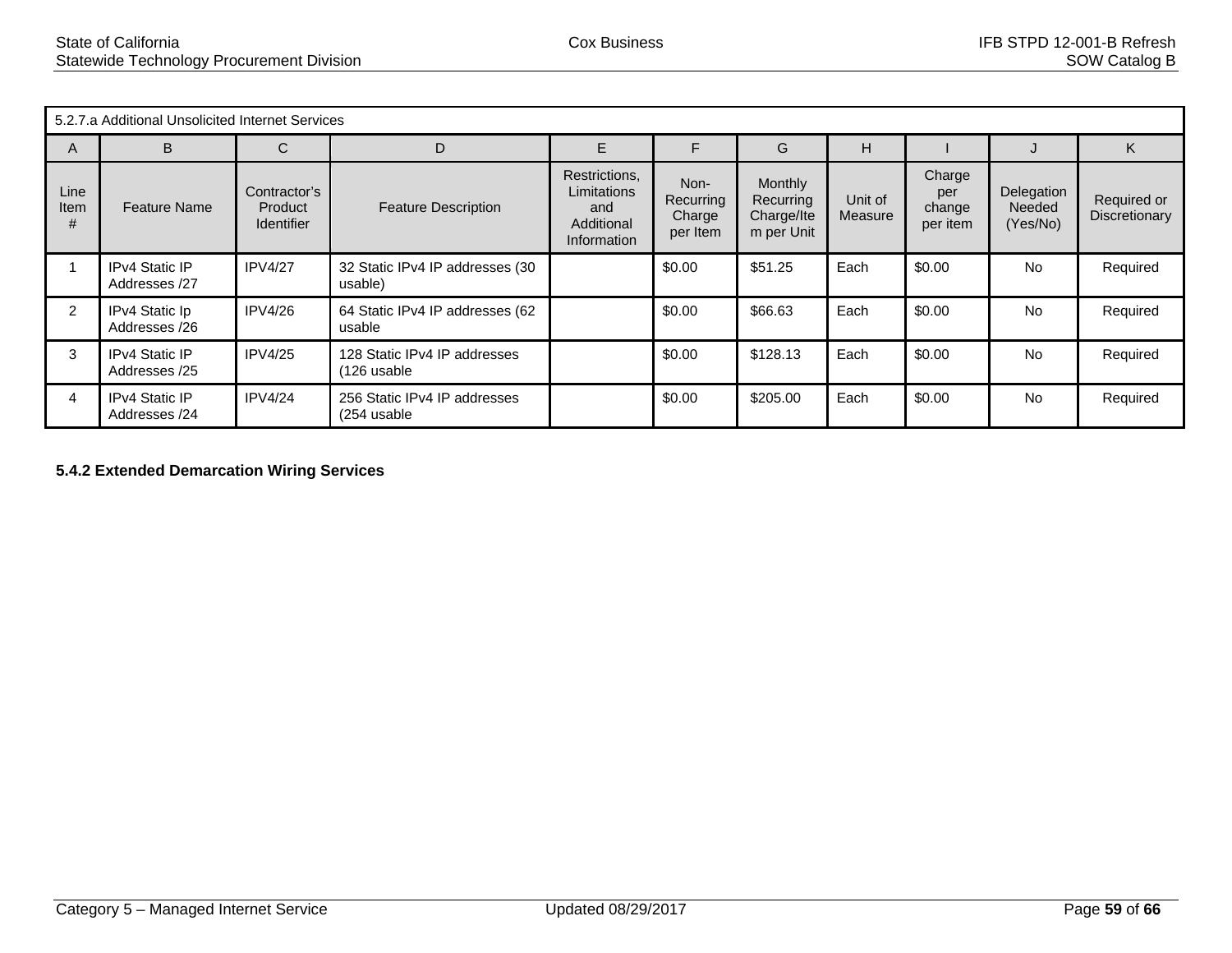**Contractor's Summary Description of Service:** Copper or fiber jumper (as noted below) installation from MPOE to customer suite**.**

#### **Geographic Availability**:

| Anaheim              | Artesia                      | Corona           | <b>Buena Park</b>      | Carlsbad            |
|----------------------|------------------------------|------------------|------------------------|---------------------|
| Cerritos             | Chula Vista                  | Coronado         | Costa Mesa             | Cypress             |
| El Cajon             | Encinitas                    | Escondido        | <b>Fountain Valley</b> | <b>Fullerton</b>    |
| Goleta               | <b>Hawaiian Gardens</b>      | Huntington Beach | <b>Imperial Beach</b>  | Irvine              |
| Santa Ana            | La Mesa                      | La Mirada        | La Palma               | Laguna Beach        |
| Laguna Niguel        | Laguna Woods                 | Lake Forest      | Lemon Grove            | Long Beach          |
| Mission Viejo        | <b>National City</b>         | Newport Beach    | <b>Norwalk</b>         | Oceanside           |
| Palos Verdes Estates | Pico Rivera                  | Placentia        | Poway                  | Rancho Palos Verdes |
| Rolling Hills        | <b>Rolling Hills Estates</b> | San Clemente     | San Diego              | San Juan Capistrano |
| Santa Barbara        | Santee                       | Seal Beach       | Signal Hill            | Solana Beach        |
| Torrance             | Tustin                       | Villa Park       | Vista                  | Westminster         |
| Lakewood             | Rancho Santa Fe              | Capistrano Beach | Montecito              | Los Alamitos        |
| Alpine               | Camp Pendleton               | Campo            | Jamul                  | Lakeside            |
| Ramona               |                              |                  |                        |                     |
|                      |                              |                  |                        |                     |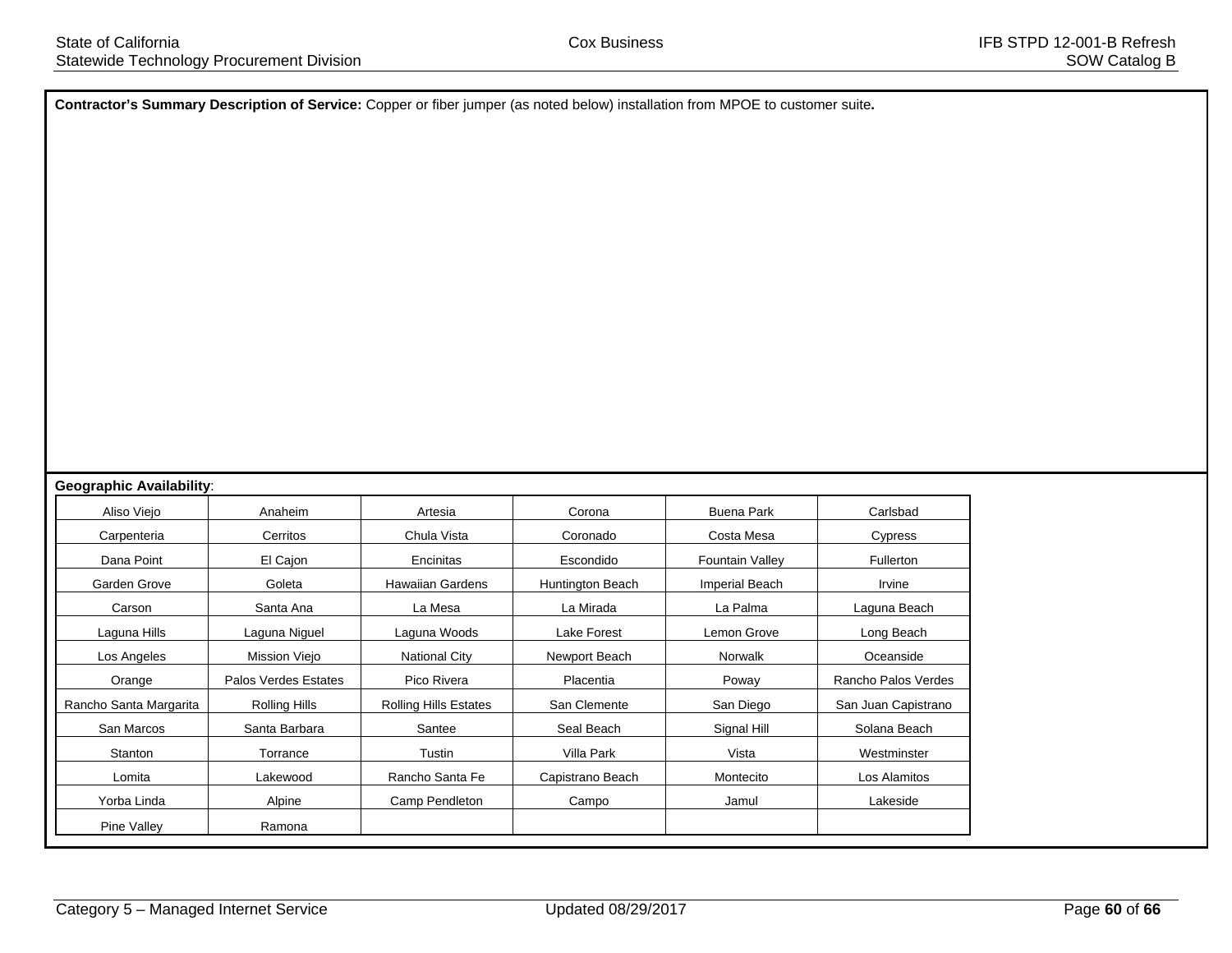## **Service Limitations and Restrictions:** None.

|                   | 5.4.2 Extended Demarcation Wiring Services                                           |                                       |                                                                                                                                                                                                                                                                            |                                                                  |                                         |                                                 |                    |                                     |                                  |                              |  |  |  |
|-------------------|--------------------------------------------------------------------------------------|---------------------------------------|----------------------------------------------------------------------------------------------------------------------------------------------------------------------------------------------------------------------------------------------------------------------------|------------------------------------------------------------------|-----------------------------------------|-------------------------------------------------|--------------------|-------------------------------------|----------------------------------|------------------------------|--|--|--|
| $\overline{A}$    | B                                                                                    | $\mathsf{C}$                          | D                                                                                                                                                                                                                                                                          | E                                                                | F                                       | G                                               | H                  |                                     | J                                | K                            |  |  |  |
| Line<br>Item<br># | <b>Feature Name</b>                                                                  | Contractor's<br>Product<br>Identifier | <b>Feature Description</b>                                                                                                                                                                                                                                                 | Restrictions,<br>Limitations<br>and<br>Additional<br>Information | Non-<br>Recurring<br>Charge per<br>Item | Monthly<br>Recurring<br>Charge/Item<br>per Unit | Unit of<br>Measure | Charge<br>per<br>Change<br>per item | Delegation<br>Needed<br>(Yes/No) | Required or<br>Discretionary |  |  |  |
| 1                 | Extended<br>Demarcation-<br>Copper four-Pair -<br><b>Regular Hours</b>               | JUMPCOP4                              | Wiring services to extend<br>Facilities from the Customer's<br>MPOE to the Customer's point<br>of utilization from a copper<br>trunk or trunking equipment as<br>described in Section 5.4.2<br>Includes 300 feet of four-pair<br>cable and an RJ48s or<br>equivalent jack. |                                                                  | \$225.00                                | N/A                                             | Installation       | N/A                                 | No                               | Required                     |  |  |  |
| $\overline{2}$    | Extended<br>Demarcation-<br>Copper four Pair -<br>Overtime Hours                     | JUMPCOP4<br><b>PM</b>                 | Wiring services to extend<br>Facilities from the Customer's<br>MPOE to the Customer's point<br>of utilization from a copper<br>trunk or trunking equipment as<br>described in Section 5.4.2<br>Includes 300 feet of four-pair<br>cable and an RJ48s or<br>equivalent jack. |                                                                  | \$338.00                                | N/A                                             | Installation       | N/A                                 | <b>No</b>                        | Required                     |  |  |  |
| 3                 | Extended<br>Demarcation-<br>Copper four Pair -<br>Sunday and<br><b>Holiday Hours</b> | JUMPCOP4<br><b>WE</b>                 | Wiring services to extend<br>Facilities from the Customer's<br>MPOE to the Customer's point<br>of utilization from a copper<br>trunk or trunking equipment as<br>described in Section 5.4.2<br>Includes 300 feet of four-pair<br>cable and an RJ48s or<br>equivalent jack. |                                                                  | \$450.00                                | N/A                                             | Installation       | N/A                                 | <b>No</b>                        | Required                     |  |  |  |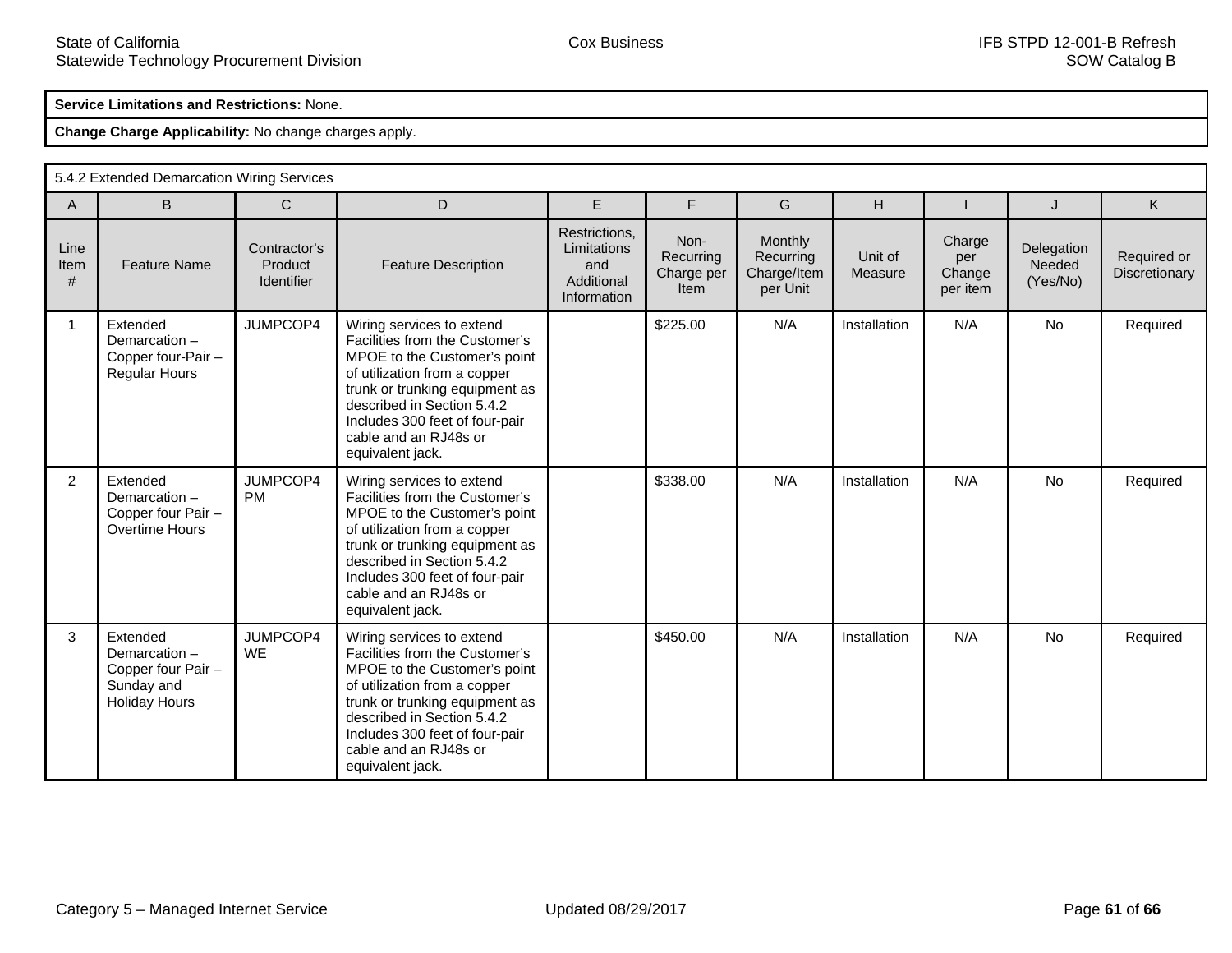| 5.4.2 Extended Demarcation Wiring Services |                                                                      |                                       |                                                                                                                                                                                                                                                                                                                                                                                                                                                                                                                                                                                   |                                                                  |                                         |                                                        |                    |                                     |                                  |                              |
|--------------------------------------------|----------------------------------------------------------------------|---------------------------------------|-----------------------------------------------------------------------------------------------------------------------------------------------------------------------------------------------------------------------------------------------------------------------------------------------------------------------------------------------------------------------------------------------------------------------------------------------------------------------------------------------------------------------------------------------------------------------------------|------------------------------------------------------------------|-----------------------------------------|--------------------------------------------------------|--------------------|-------------------------------------|----------------------------------|------------------------------|
| A                                          | B                                                                    | $\mathsf{C}$                          | $\mathsf D$                                                                                                                                                                                                                                                                                                                                                                                                                                                                                                                                                                       | E                                                                | F                                       | G                                                      | H                  |                                     | J                                | K                            |
| Line<br>Item<br>#                          | <b>Feature Name</b>                                                  | Contractor's<br>Product<br>Identifier | <b>Feature Description</b>                                                                                                                                                                                                                                                                                                                                                                                                                                                                                                                                                        | Restrictions,<br>Limitations<br>and<br>Additional<br>Information | Non-<br>Recurring<br>Charge per<br>Item | <b>Monthly</b><br>Recurring<br>Charge/Item<br>per Unit | Unit of<br>Measure | Charge<br>per<br>Change<br>per item | Delegation<br>Needed<br>(Yes/No) | Required or<br>Discretionary |
| $\overline{4}$                             | Extended<br>Demarcation-<br>Copper 25 Pair -<br><b>Regular Hours</b> | JUMPCOP2<br>5                         | Wiring services to extend<br>Facilities from the Customer's<br>MPOE to the Customer's point<br>of utilization from a copper<br>trunk or trunking equipment as<br>described in Section 5.4.2.<br>Includes 300 feet or less of<br>Category 5 25-pair CMP cable,<br>one (1) patch panel and<br>mounting hardware. Ten<br>Category 5e, three (3) meter<br>jumpers; one (1) 24-port patch<br>panel to be provided in the<br>MPOE and Intermediate<br>Distribution Frame (IDF) for all<br>circuits being extended.<br>Includes associated<br>troubleshooting, testing, and<br>labeling. |                                                                  | \$425.00                                | N/A                                                    | Installation       | N/A                                 | <b>No</b>                        | Required                     |
| $5\overline{)}$                            | Extended<br>Demarcation-<br>Copper 25 Pair -<br>Overtime Hours       | JUMPCOP2<br>5PM                       | Wiring services to extend<br>Facilities from the Customer's<br>MPOE to the Customer's point<br>of utilization from a copper<br>trunk or trunking equipment as<br>described in Section 5.4.2.<br>Includes 300 feet or less of<br>Category 5 25-pair CMP cable,<br>one (1) patch panel and<br>mounting hardware. Ten<br>Category 5e, three (3) meter<br>jumpers; one (1) 24-port patch<br>panel to be provided in the<br>MPOE and Intermediate<br>Distribution Frame (IDF) for all<br>circuits being extended.<br>Includes associated<br>troubleshooting, testing, and<br>labeling. |                                                                  | \$538.00                                | N/A                                                    | Installation       | N/A                                 | No                               | Required                     |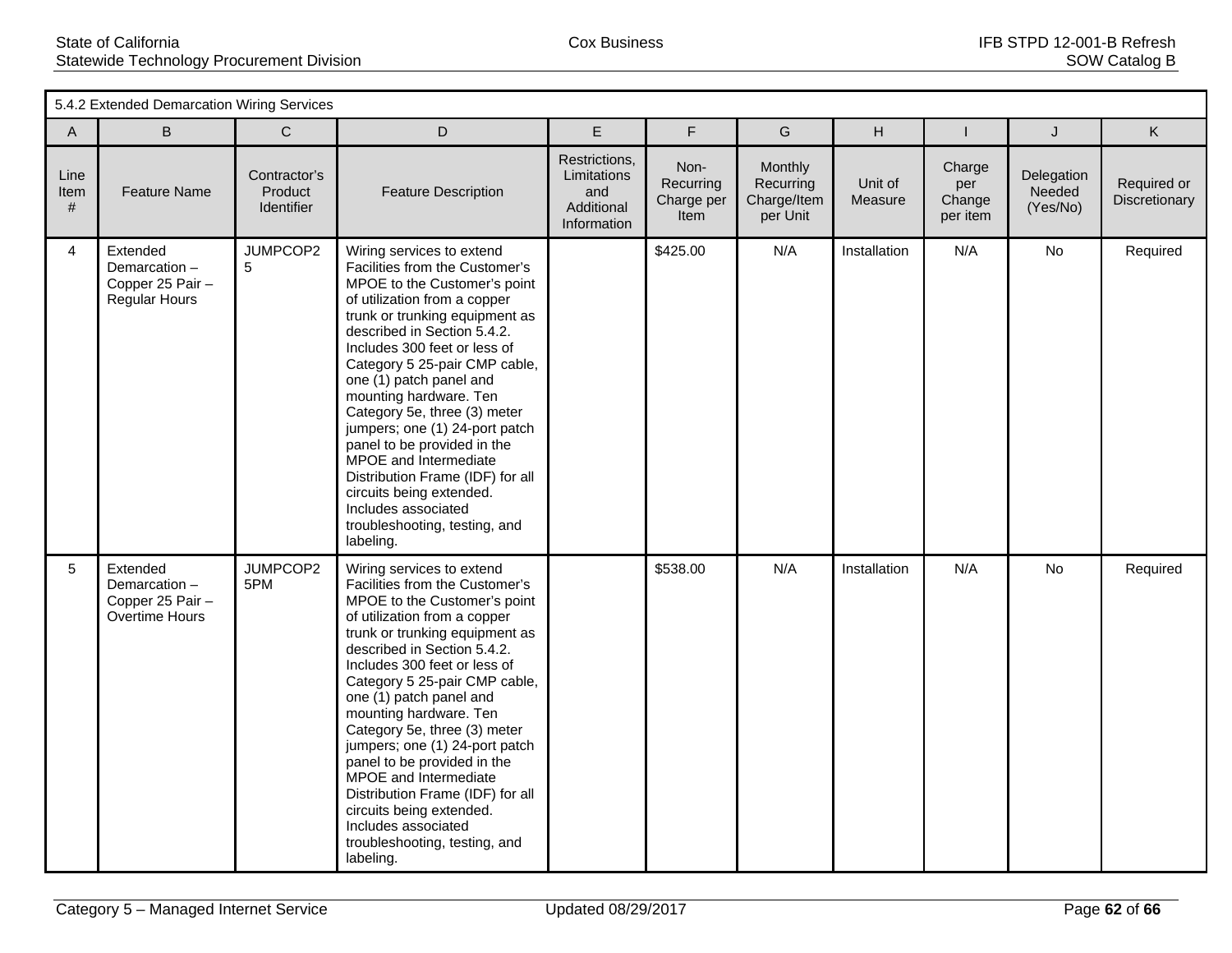| 5.4.2 Extended Demarcation Wiring Services |                                                                                    |                                       |                                                                                                                                                                                                                                                                                                                                                                                                                                                                                                                                                                                   |                                                                  |                                         |                                                 |                    |                                     |                                  |                              |
|--------------------------------------------|------------------------------------------------------------------------------------|---------------------------------------|-----------------------------------------------------------------------------------------------------------------------------------------------------------------------------------------------------------------------------------------------------------------------------------------------------------------------------------------------------------------------------------------------------------------------------------------------------------------------------------------------------------------------------------------------------------------------------------|------------------------------------------------------------------|-----------------------------------------|-------------------------------------------------|--------------------|-------------------------------------|----------------------------------|------------------------------|
| A                                          | B                                                                                  | $\mathsf C$                           | $\mathsf D$                                                                                                                                                                                                                                                                                                                                                                                                                                                                                                                                                                       | $\mathsf E$                                                      | F                                       | G                                               | H                  | ı                                   | J                                | K                            |
| Line<br>Item<br>#                          | <b>Feature Name</b>                                                                | Contractor's<br>Product<br>Identifier | <b>Feature Description</b>                                                                                                                                                                                                                                                                                                                                                                                                                                                                                                                                                        | Restrictions,<br>Limitations<br>and<br>Additional<br>Information | Non-<br>Recurring<br>Charge per<br>Item | Monthly<br>Recurring<br>Charge/Item<br>per Unit | Unit of<br>Measure | Charge<br>per<br>Change<br>per item | Delegation<br>Needed<br>(Yes/No) | Required or<br>Discretionary |
| 6                                          | Extended<br>Demarcation-<br>Copper 25 Pair -<br>Sunday and<br><b>Holiday Hours</b> | JUMPCOP2<br>5WE                       | Wiring services to extend<br>Facilities from the Customer's<br>MPOE to the Customer's point<br>of utilization from a copper<br>trunk or trunking equipment as<br>described in Section 5.4.2.<br>Includes 300 feet or less of<br>Category 5 25-pair CMP cable,<br>one (1) patch panel and<br>mounting hardware. Ten<br>Category 5e, three (3) meter<br>jumpers; one (1) 24-port patch<br>panel to be provided in the<br>MPOE and Intermediate<br>Distribution Frame (IDF) for all<br>circuits being extended.<br>Includes associated<br>troubleshooting, testing, and<br>labeling. |                                                                  | \$650.00                                | N/A                                             | Installation       | N/A                                 | No                               | Required                     |
| $\overline{7}$                             | Extended<br>Demarcation-<br><b>Optical Fiber Link</b><br>- Regular Hours           | <b>JUMPFIB</b>                        | Wiring services to extend<br>Facilities from the Customer's<br>MPOE to the Customers point<br>of utilization from a fiber trunk<br>or trunking equipment as<br>described in 5.4.2 with strand<br>count required to provision one<br>(1) each service only. Includes<br>up to 1,000 feet of 62.5/125 -<br>or 50/125 - micron, two-strand<br>CMP fiber drop cable with<br>adapters, enclosures,<br>connectors, and two (2) SC-<br>SC duplex patch cords for<br>each single circuit extension.<br>Includes associated<br>troubleshooting, testing and<br>labeling.                   |                                                                  | \$1,165.00                              | N/A                                             | Installation       | N/A                                 | No                               | Required                     |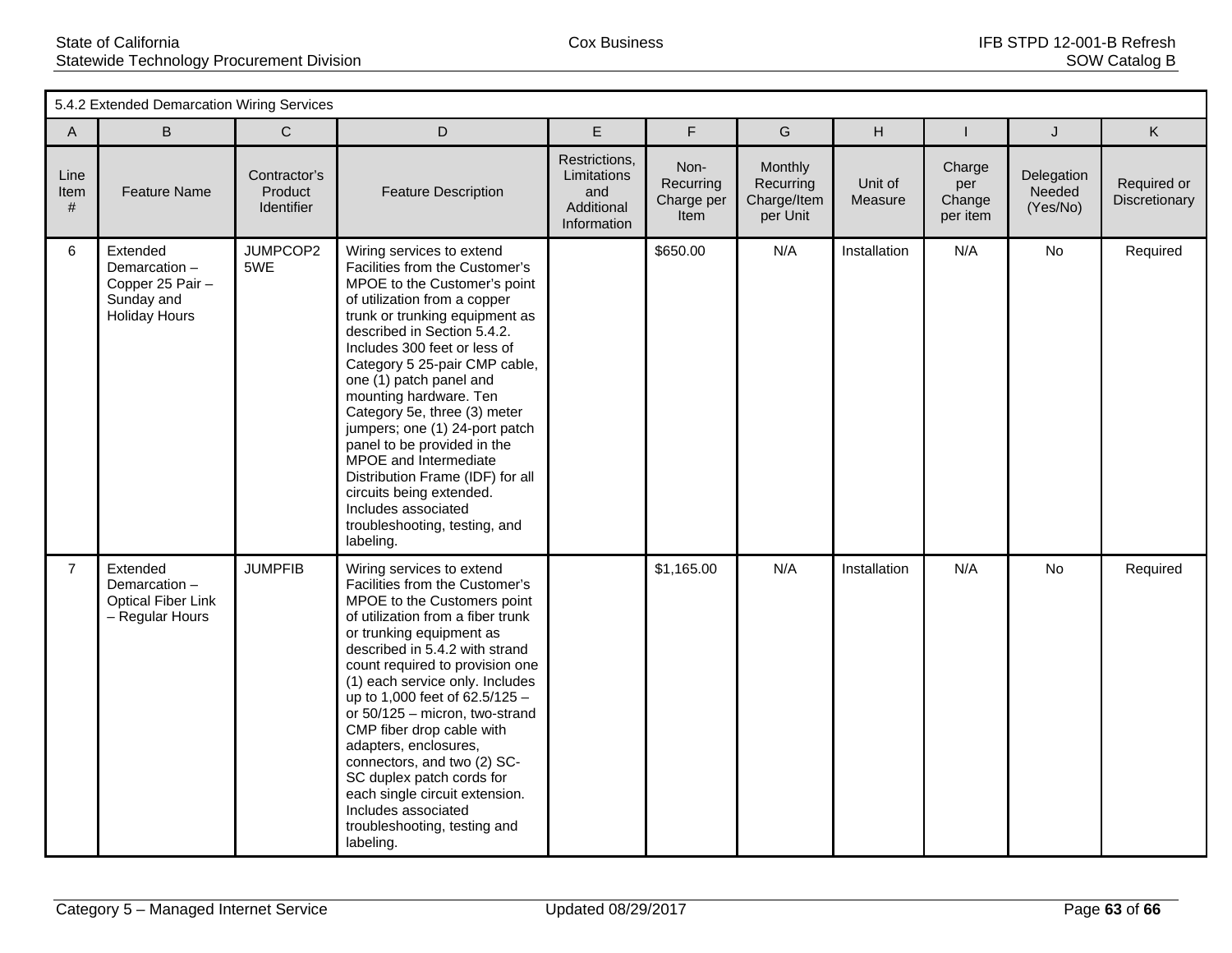| 5.4.2 Extended Demarcation Wiring Services |                                                                                               |                                       |                                                                                                                                                                                                                                                                                                                                                                                                                                                                                                                                                                 |                                                                  |                                         |                                                 |                    |                                     |                                  |                              |
|--------------------------------------------|-----------------------------------------------------------------------------------------------|---------------------------------------|-----------------------------------------------------------------------------------------------------------------------------------------------------------------------------------------------------------------------------------------------------------------------------------------------------------------------------------------------------------------------------------------------------------------------------------------------------------------------------------------------------------------------------------------------------------------|------------------------------------------------------------------|-----------------------------------------|-------------------------------------------------|--------------------|-------------------------------------|----------------------------------|------------------------------|
| $\mathsf{A}$                               | B                                                                                             | $\mathbf C$                           | D                                                                                                                                                                                                                                                                                                                                                                                                                                                                                                                                                               | E                                                                | F                                       | G                                               | H                  |                                     | J                                | K                            |
| Line<br>Item<br>#                          | <b>Feature Name</b>                                                                           | Contractor's<br>Product<br>Identifier | <b>Feature Description</b>                                                                                                                                                                                                                                                                                                                                                                                                                                                                                                                                      | Restrictions,<br>Limitations<br>and<br>Additional<br>Information | Non-<br>Recurring<br>Charge per<br>Item | Monthly<br>Recurring<br>Charge/Item<br>per Unit | Unit of<br>Measure | Charge<br>per<br>Change<br>per item | Delegation<br>Needed<br>(Yes/No) | Required or<br>Discretionary |
| 8                                          | Extended<br>Demarcation-<br><b>Optical Fiber Link</b><br>- Overtime Hours                     | <b>JUMPFIBPM</b>                      | Wiring services to extend<br>Facilities from the Customer's<br>MPOE to the Customers point<br>of utilization from a fiber trunk<br>or trunking equipment as<br>described in 5.4.2 with strand<br>count required to provision one<br>(1) each service only. Includes<br>up to 1,000 feet of 62.5/125 -<br>or 50/125 - micron, two-strand<br>CMP fiber drop cable with<br>adapters, enclosures,<br>connectors, and two (2) SC-<br>SC duplex patch cords for<br>each single circuit extension.<br>Includes associated<br>troubleshooting, testing and<br>labeling. |                                                                  | \$1,276.00                              | N/A                                             | Installation       | N/A                                 | No                               | Required                     |
| 9                                          | Extended<br>Demarcation-<br><b>Optical Fiber Link</b><br>- Sunday and<br><b>Holiday Hours</b> | <b>JUMPFIBWE</b>                      | Wiring services to extend<br>Facilities from the Customer's<br>MPOE to the Customers point<br>of utilization from a fiber trunk<br>or trunking equipment as<br>described in 5.4.2 with strand<br>count required to provision one<br>(1) each service only. Includes<br>up to 1,000 feet of 62.5/125 -<br>or 50/125 - micron, two-strand<br>CMP fiber drop cable with<br>adapters, enclosures,<br>connectors, and two (2) SC-<br>SC duplex patch cords for<br>each single circuit extension.<br>Includes associated<br>troubleshooting, testing and<br>labeling. |                                                                  | \$1,500.00                              | N/A                                             | Installation       | N/A                                 | <b>No</b>                        | Required                     |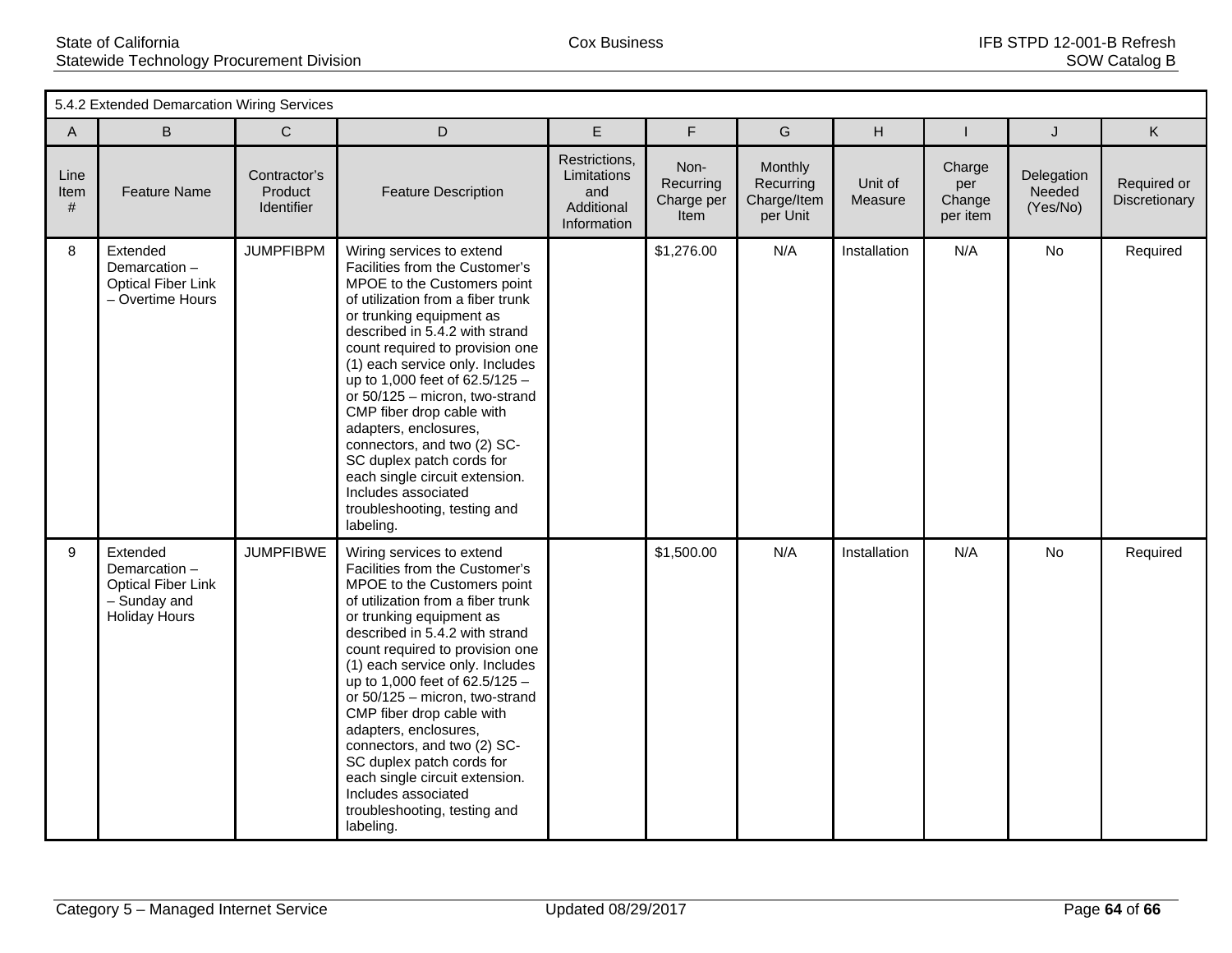## **5.4.3 Services Related Hourly Support**

**Contractor's Summary Description of Service:** In-house service technician dispatched to diagnose or repair a service problem that is determined to be caused by factors out of the control of the Contractor. Minimum charge is 1 hour; charged in increments of 1 hour for each additional hour or portion of an hour.

| <b>Geographic Availability:</b> |                      |                              |                  |                   |                     |  |
|---------------------------------|----------------------|------------------------------|------------------|-------------------|---------------------|--|
| Aliso Viejo                     | Anaheim              | Artesia                      | Corona           | <b>Buena Park</b> | Carlsbad            |  |
| Carpenteria                     | Cerritos             | Chula Vista                  | Coronado         | Costa Mesa        | Cypress             |  |
| Dana Point                      | El Cajon             | Encinitas                    | Escondido        | Fountain Valley   | Fullerton           |  |
| Garden Grove                    | Goleta               | <b>Hawaiian Gardens</b>      | Huntington Beach | Imperial Beach    |                     |  |
| Carson                          | Santa Ana            | La Mesa                      | La Mirada        | La Palma          | Laguna Beach        |  |
| Laguna Hills                    | Laguna Niguel        | Laguna Woods                 | Lake Forest      | Lemon Grove       | Long Beach          |  |
| Los Angeles                     | Mission Viejo        | <b>National City</b>         | Newport Beach    | Norwalk           | Oceanside           |  |
| Orange                          | Palos Verdes Estates | Pico Rivera                  | Placentia        | Poway             | Rancho Palos Verdes |  |
| Rancho Santa Margarita          | Rolling Hills        | <b>Rolling Hills Estates</b> | San Clemente     | San Diego         | San Juan Capistrano |  |
| San Marcos                      | Santa Barbara        | Santee                       | Seal Beach       | Signal Hill       | Solana Beach        |  |
| Stanton                         | Torrance             | Tustin                       | Villa Park       | Vista             | Westminster         |  |
| Lomita                          | Lakewood             | Rancho Santa Fe              | Capistrano Beach | Montecito         | Los Alamitos        |  |
| Yorba Linda                     | Alpine               | Camp Pendleton               | Campo            | Jamul             | Lakeside            |  |
| Pine Valley                     | Ramona               |                              |                  |                   |                     |  |

#### **Service Limitations and Restrictions: None.**